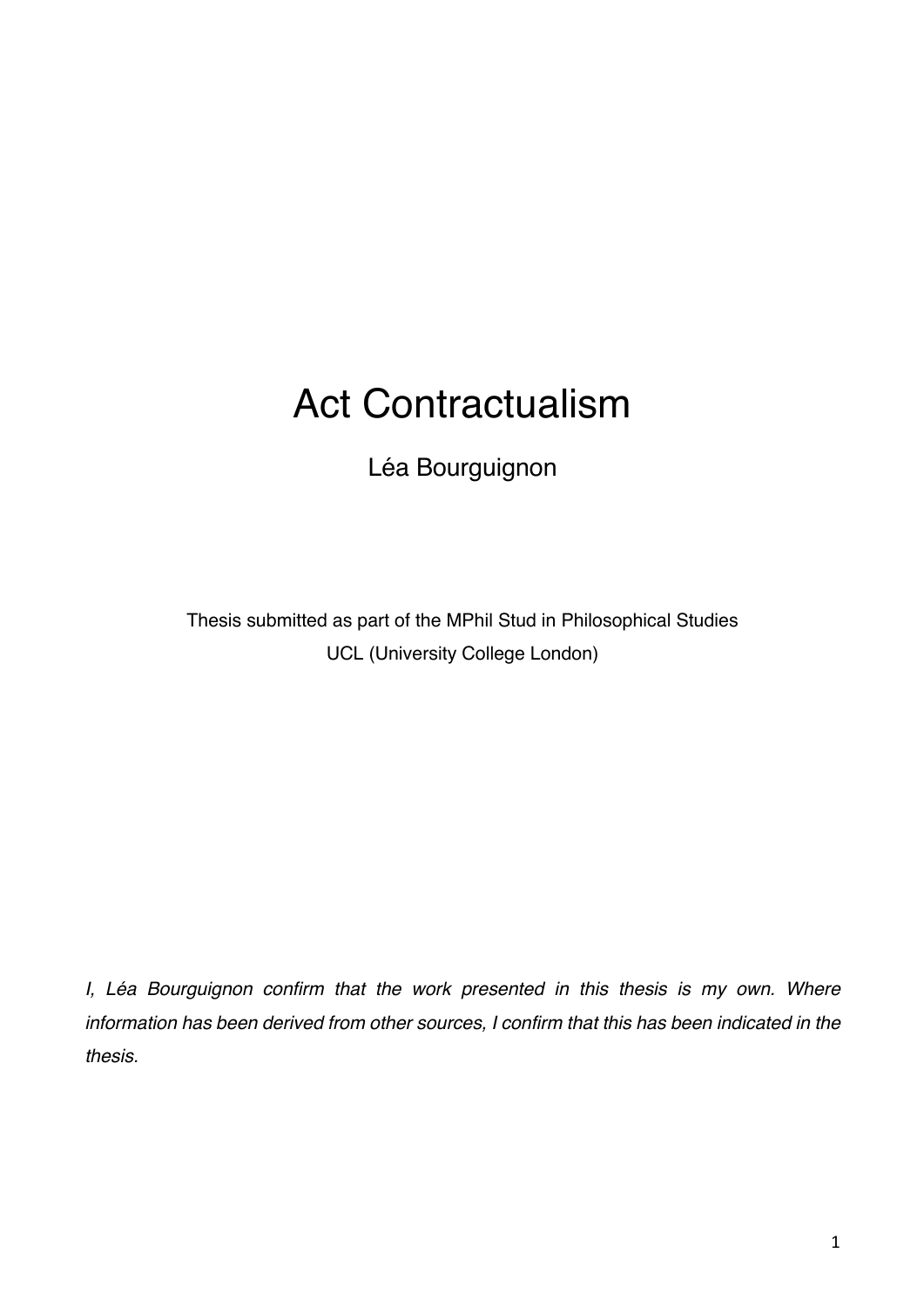# **Abstract:**

Consider three moral views that have received significant attention in the philosophical literature:

*Act Consequentialism:* an act is permissible if and only if its performance makes things go best (that is, if and only if it brings about the best state of affairs).

*Rule Consequentialism:* an act is permissible if and only if it conforms to the best set of rules, where the best set of rules is the set such that things would go better if everyone complied with this set (or accepted this set) than if everyone complied with any alternative set (or accepted any alternative set).

*Rule Contractualism:* an act is permissible if and only if it is allowed by a set of rules the universal acceptance of which is appropriately justifiable to everyone.

The first two of these views are well-known. The third is a plausible reading of the theory defended by Tim Scanlon. All three are plausible and have enjoyed a great deal of discussion in the literature. Much of this discussion has in part aimed at pushing or addressing various challenges in order to weigh these ethical views against each other.

There is another view, however, which is

*Act Contractualism*: an act is permissible if and only if it is appropriately justifiable to everyone.

The aim of my project is to carve out a conceptual space for this ethical view, which has so far received almost no explicit attention in the literature. I explain more fully the motivation for considering Act Contractualism by looking at the problems faced by the three other theories – Act Consequentialism, Rule Consequentialism and Rule Contractualism. I then assess the plausibility of Act Contractualism and consider its merits in comparison to Rule Contractualism and Act Consequentialism.

# **Impact Statement:**

By the end of this dissertation, I hope to carve out conceptual space for Act Contractualism, and to show that it is a serious contender to the three more familiar views I have considered. This will open the door to future research into what the most plausible version of Act Contractualism would look like. This project will also make a novel contribution to the literature in moral theory by illustrating the way in which Contractualism can be seen as a framework capable of accommodating many first-order theories. As such, it contributes to setting the scene for a "contractualising project".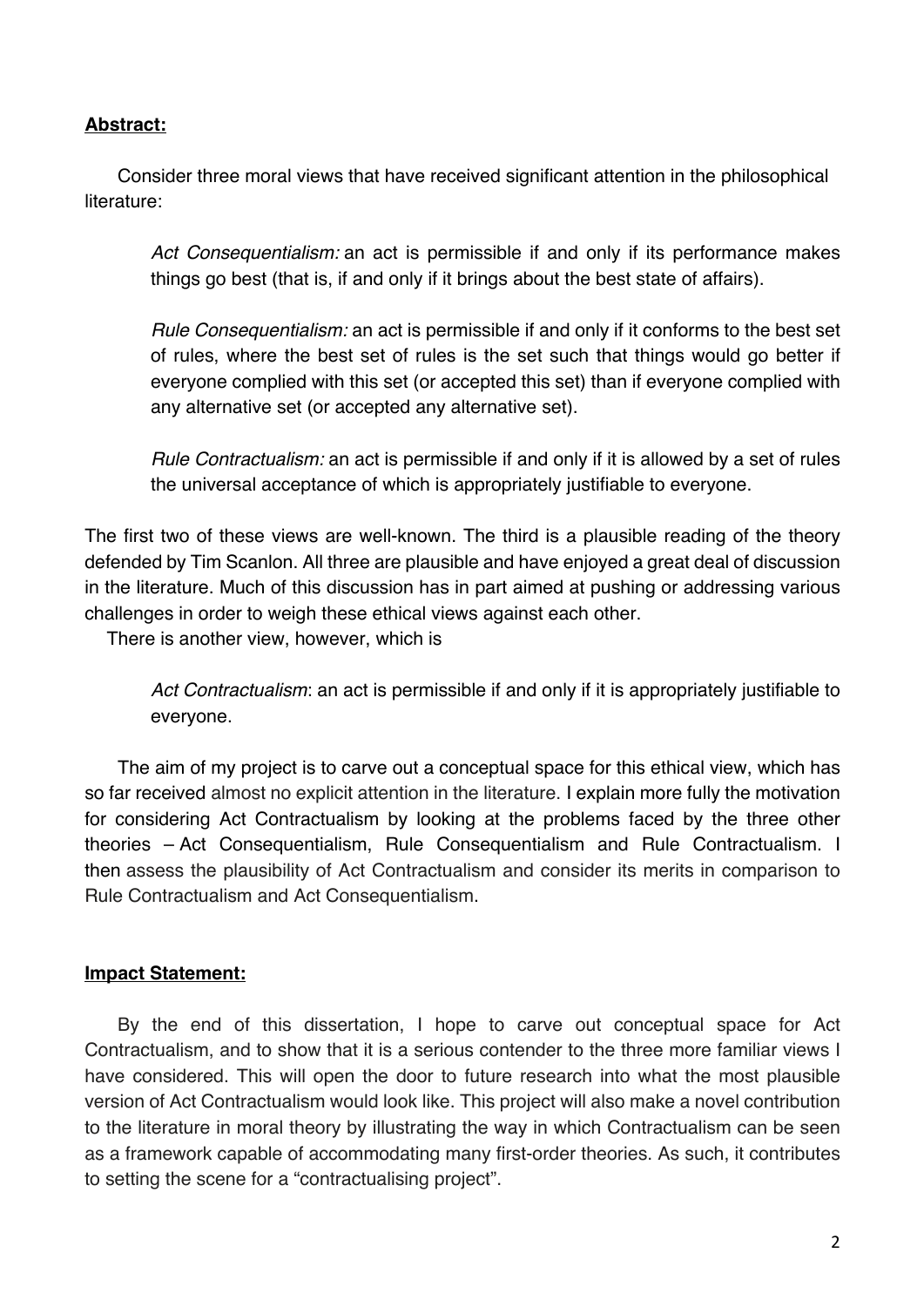# Table of contents

| 1.        |  |
|-----------|--|
| $1-1.$    |  |
| $1-2.$    |  |
| $1-3.$    |  |
| $1 - 4.$  |  |
| $1-5.$    |  |
|           |  |
| $2 - 1$ . |  |
| $2 - 2$ . |  |
| $2 - 3$ . |  |
| $2 - 4.$  |  |
| $2-5.$    |  |
|           |  |
|           |  |
|           |  |
|           |  |
|           |  |
|           |  |
|           |  |
| $1-1.$    |  |
| $1-2.$    |  |
| $1-3.$    |  |
| $1 - 4.$  |  |
|           |  |
| $2-1.$    |  |
| $2 - 2$ . |  |
| $2 - 3$ . |  |
| $2 - 4.$  |  |
| $2 - 5.$  |  |
|           |  |
| $3-1.$    |  |
| $3-2.$    |  |
| $3-3.$    |  |
|           |  |
| $4-1.$    |  |
| $4-2.$    |  |
| $4-3.$    |  |
|           |  |
|           |  |
| $6-1.$    |  |
| $6-2.$    |  |
| $6 - 3.$  |  |
|           |  |
|           |  |
|           |  |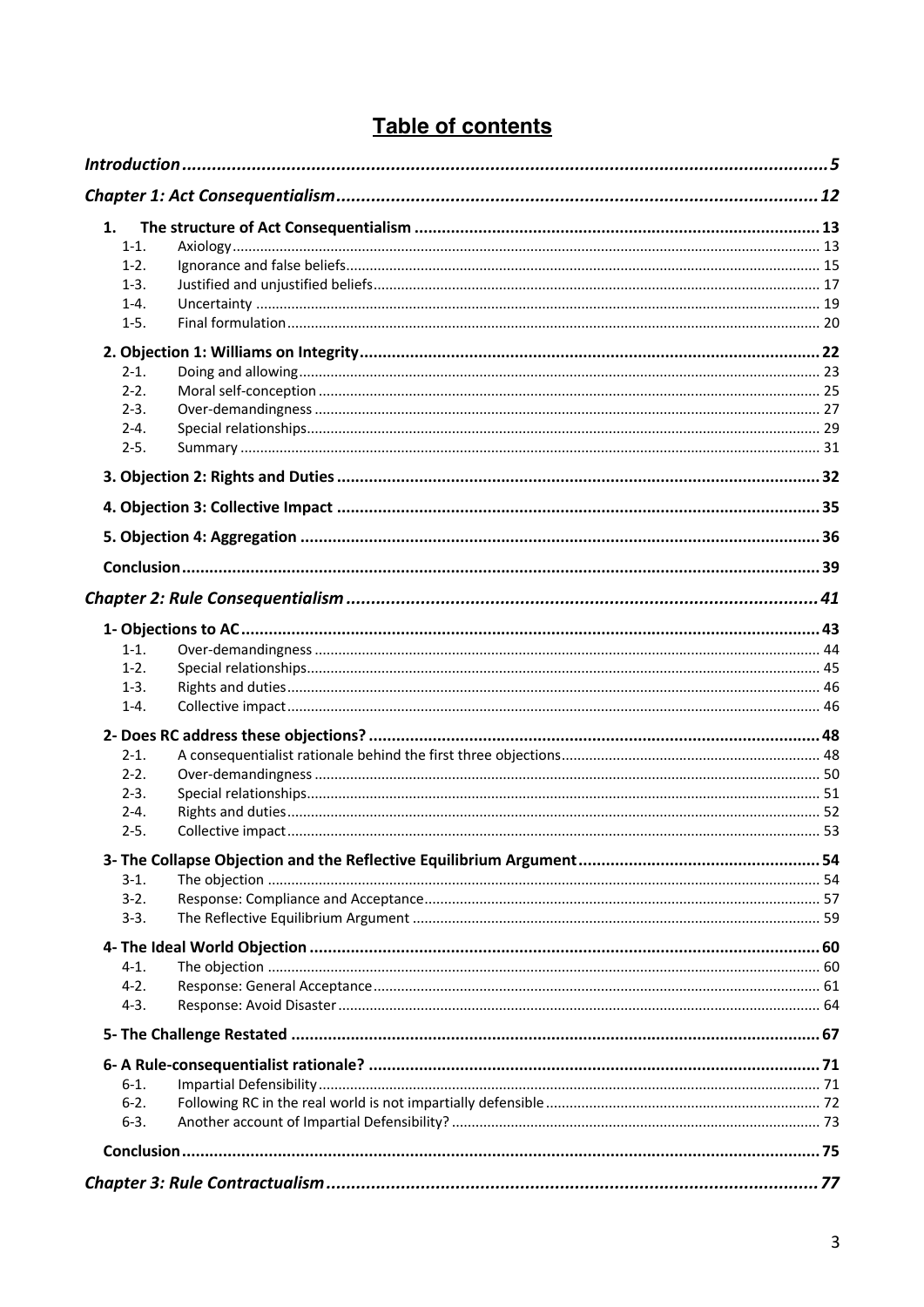| $1 - 1$ . |  |  |
|-----------|--|--|
| $1 - 2$   |  |  |
| $1-3.$    |  |  |
| $1 - 4$ . |  |  |
|           |  |  |
| $2 - 1$ . |  |  |
| $2 - 2$ . |  |  |
|           |  |  |
| $3-1.$    |  |  |
| $3-2.$    |  |  |
| $3-3.$    |  |  |
|           |  |  |
| $4 - 1$ . |  |  |
| $4-2.$    |  |  |
|           |  |  |
|           |  |  |
|           |  |  |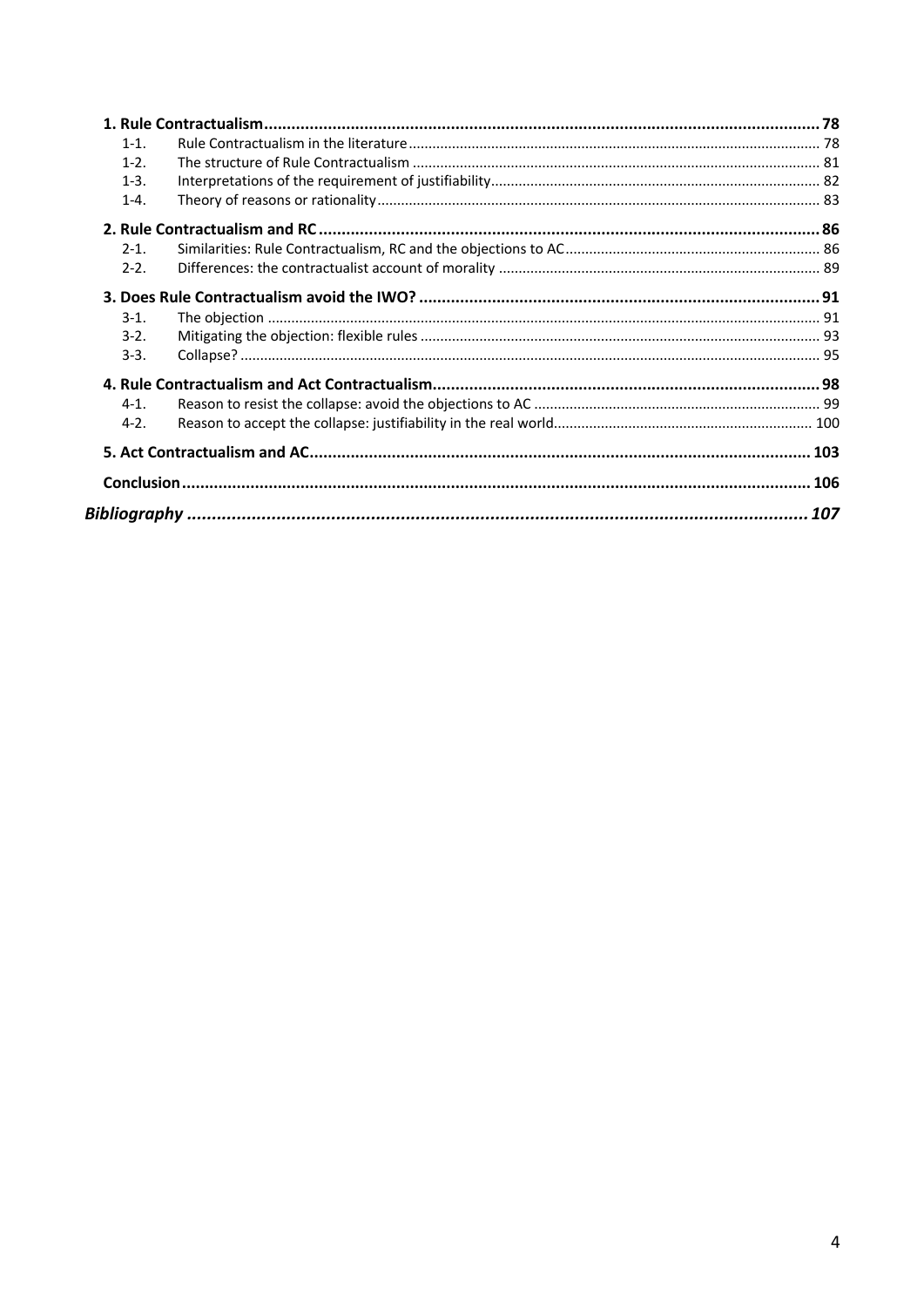# Introduction

Consider three moral views that have received significant attention in the philosophical literature:

*Act Consequentialism (AC):* an act is permissible if and only if its performance makes things go best (that is, if and only if it brings about the best state of affairs).

*Rule Consequentialism (RC):* an act is permissible if and only if it conforms to the best set of rules, where the best set of rules is the set such that things would go better if everyone complied with this set (or accepted this set) than if everyone complied with any alternative set (or accepted any alternative set).<sup>1</sup>

*Rule Contractualism:* an act is permissible if and only if it is allowed by a set of rules the universal acceptance of which is appropriately justifiable to everyone.

The first two of these views are well-known. The third is a plausible reading of the theory defended by Tim Scanlon.2 All three are plausible and have enjoyed a great deal of discussion in the literature. This discussion has in part aimed at pushing or addressing various challenges in order to weigh these ethical views against each other.

In a nutshell, the existing philosophical discussion of these views looks like this: Act Consequentialism (hereafter AC) is intuitively appealing and has both a plausible rationale

<sup>&</sup>lt;sup>1</sup> The difference between compliance and acceptance versions of this view will be discussed in Chapter 2.

<sup>2</sup> Scanlon (1998). I will motivate in chapter 3 the claim that this view, and those defended by Southwood (2010) and Parfit (2011), are versions of Rule Contractualism.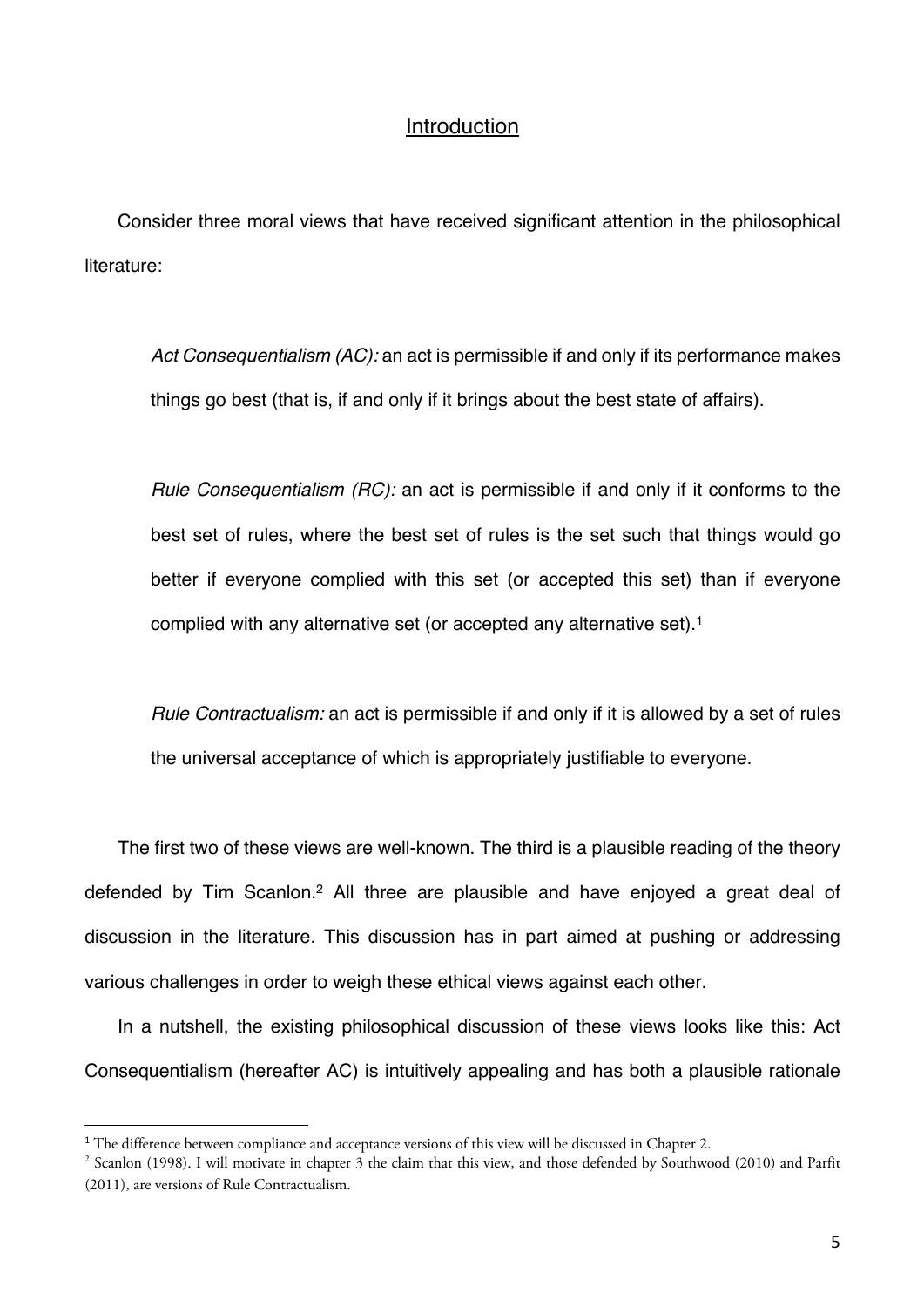and many plausible implications.<sup>3</sup> However, it faces some powerful objections.<sup>4</sup> Rule Consequentialism (hereafter RC) and Rule Contractualism also have plausible rationales and many plausible implications, and they avoid some of the main objections to AC.<sup>5</sup> However, it is increasingly recognised that these two views instead face another serious problem, known as the Ideal World Objection.<sup>6</sup> Since this objection relates to a fundamental structural feature of RC and Rule Contractualism, it seems inescapable. This has led some moral theorists to retreat to AC and focus their efforts towards addressing or mitigating the objections raised against it, which appear less inescapable.7

There may be another option, however. Rather than retreating to AC, we could retreat to

*Act Contractualism*: an act is permissible if and only if it is appropriately justifiable to everyone.

The aim of my project is to evaluate this alternative option, which has so far received almost no explicit attention in the literature. Indeed, Scanlon even claims that drawing a distinction between Act Contractualism and Rule Contractualism is "misconceived", because there can be no question "about whether justification should involve principles at all".<sup>8</sup>

<sup>3</sup> Bentham (1823), Mill (1871/1969), Singer (1993) and Portmore (2011).

<sup>4</sup> Williams (1973), McCloskey (1965) and Nefsy (2012).

<sup>5</sup> Hooker (2002), Scanlon (1998).

<sup>6</sup> Podgorski (2018), Parfit (2011), pp.312-320.

<sup>7</sup> Railton (1984); Kagan (2011).

<sup>8</sup> This is because "to justify an action is to offer reasons supporting it", and to do this, Scanlon argues, amounts to defending a principle, "namely one claiming that such reasons are sufficient grounds for so acting under the prevailing conditions". See Scanlon (1998), pp.197-202.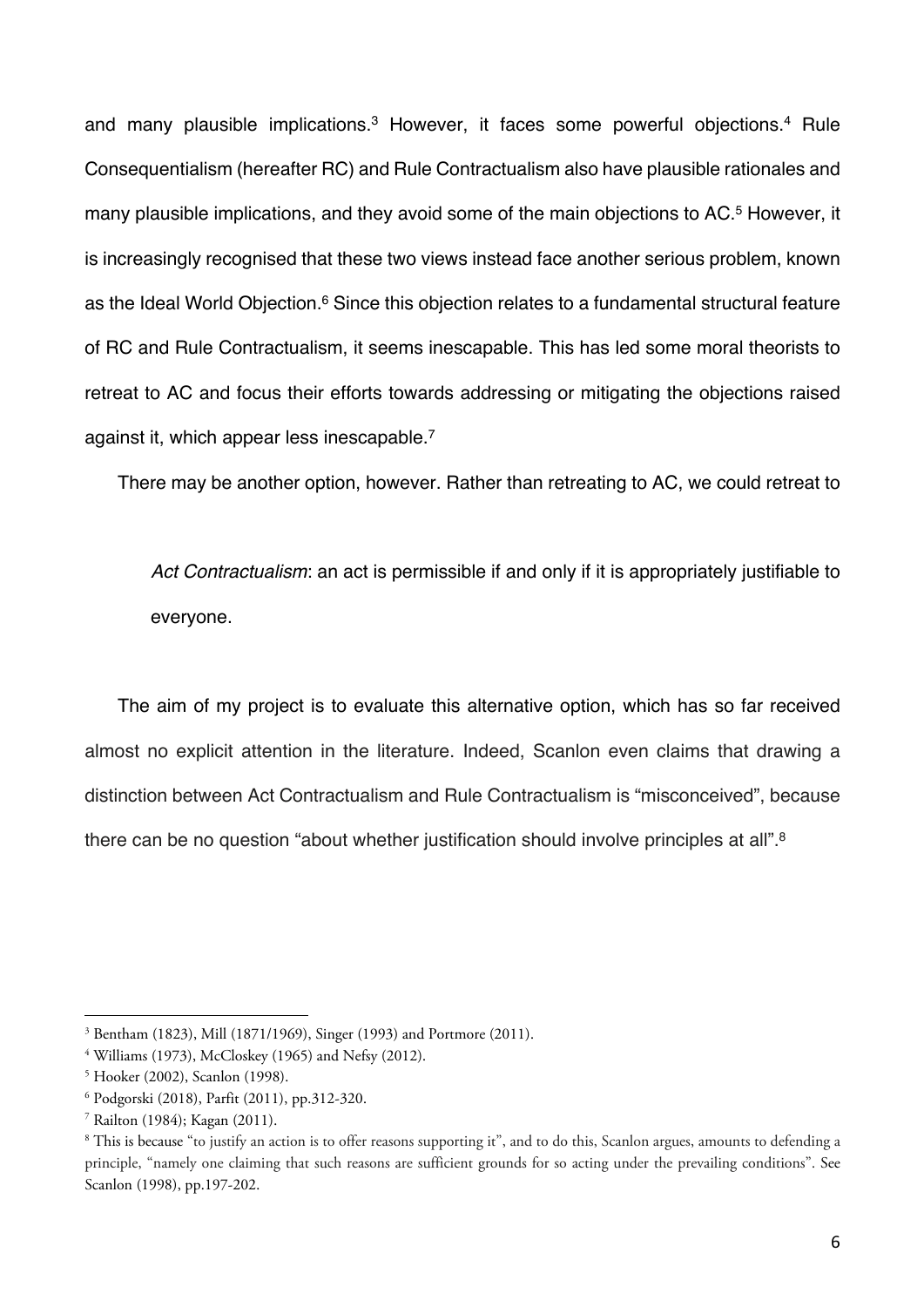The only exception to the silence on Act Contractualism seems to be an article by Hanoch Sheinman.9 Sheinman argues that Act Contractualism and Rule Contractualism have different foundational commitments and are not extensionally equivalent. He suggests that Rule Contractualism owes its initial plausibility to the idea that we should act in ways no one can reasonably object to, and that this idea is better captured by Act Contractualism.

However, Sheinman does not try to evaluate the overall plausibility of Act Contractualism nor compares it to AC. Therefore, the aim of my project is twofold. First, I want to explain more fully the motivations for considering Act Contractualism, by discussing the problems faced by AC, RC, and Rule Contractualism. Second, I want to assess the plausibility of Act Contractualism and consider its merits, especially in comparison to AC.

In **Chapter 1**, I will begin by explaining in more detail what AC is and why we might find it plausible, before presenting five important objections to this view. AC is accused of being incompatible with self-concern and personal commitments, which makes it overly demanding (first) and incompatible with special relationships (second).10 Third, it is said to neglect rights and duties, by implying that we should lie, steal and harm other people whenever doing so would make things go best.<sup>11</sup> Fourth, it is accused of not being able to account for the obligatoriness of taking part in beneficial collective action.12 Fifth, it is criticised for failing to

<sup>9</sup> Sheinman (2011). Suikkanen (2020, pp.34-35) mentions the possibility of altering the option set element of Scanlonian Contractualism to compare acts instead of principles, but he does not elaborate on this possibility. Beyond that, as Southwood (2010, p.201 fn.33) puts it, "single-level contractualism is virtually unheard of". <sup>10</sup> Williams (1973).

 $11$  McCloskey (1965).

<sup>12</sup> Parfit (1986), pp.75-82.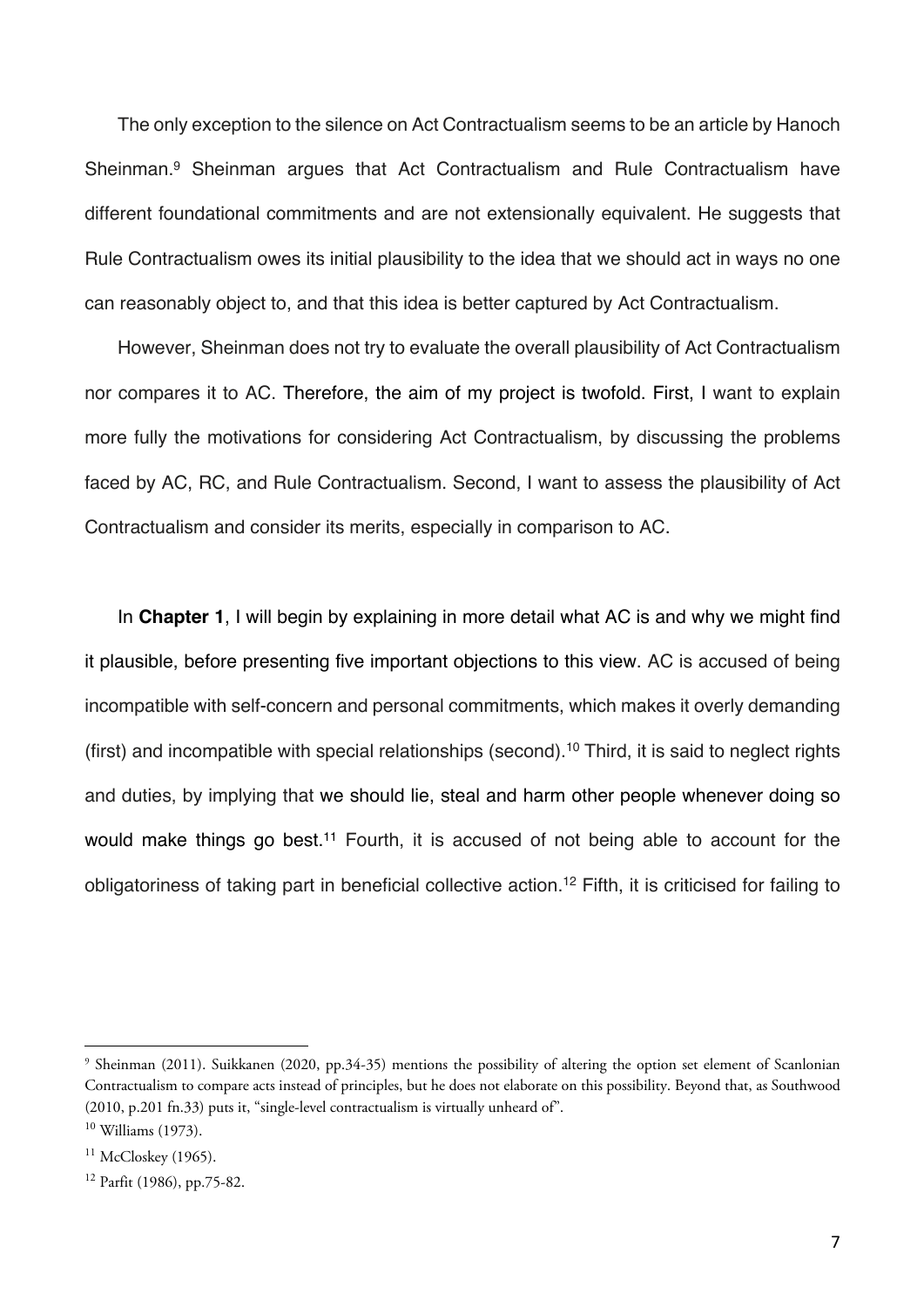draw a distinction between one person suffering immensely and a large number of people being mildly indisposed.13

In **Chapter 2**, we will see that RC looks able to avoid at least some of these objections. This is because, instead of evaluating acts on the basis of their consequences, RC evaluates acts on the basis of the consequences of the universal adoption of a rule that permits such acts, which leads to different results than AC. Therefore, with respect to the objections to AC, RC seems to fare better than AC and has the benefit of tracking common intuitions more accurately.14

However, I will also show that RC is vulnerable to another set of interrelated objections. According to the first one, the Collapse Objection, RC is extensionally equivalent to AC and runs into all the same problems. Rule consequentialists address this objection by adopting a Universal Acceptance version of their theory, rather than a Universal Compliance version. However, I will argue that resisting the collapse into AC makes RC vulnerable to another criticism, the Ideal World Objection (hereafter IWO).

According to the original version of this objection, evaluating acts in the real world on the basis of the consequences they would have in an ideal world where everyone accepts rules that permit those acts has absurd implications. Rule consequentialists have amended their theory to address the IWO by making its implications less counter-intuitive. I will grant that they do so successfully, but I will restate the IWO in light of these amendments.

Rather than questioning the plausibility of RC's implications, the challenge now concerns RC's explanatory potential. I will argue that the amendments made to RC threaten to expose

<sup>&</sup>lt;sup>13</sup> This is often called the separateness of persons objection. See Brink (1993), Rawls (1999) pp.23-27 and Nagel (1970) pp. 138-142.

 $14$  Whenever I mention intuitions, I mean reflectively stable, carefully considered and widely shared moral intuitions.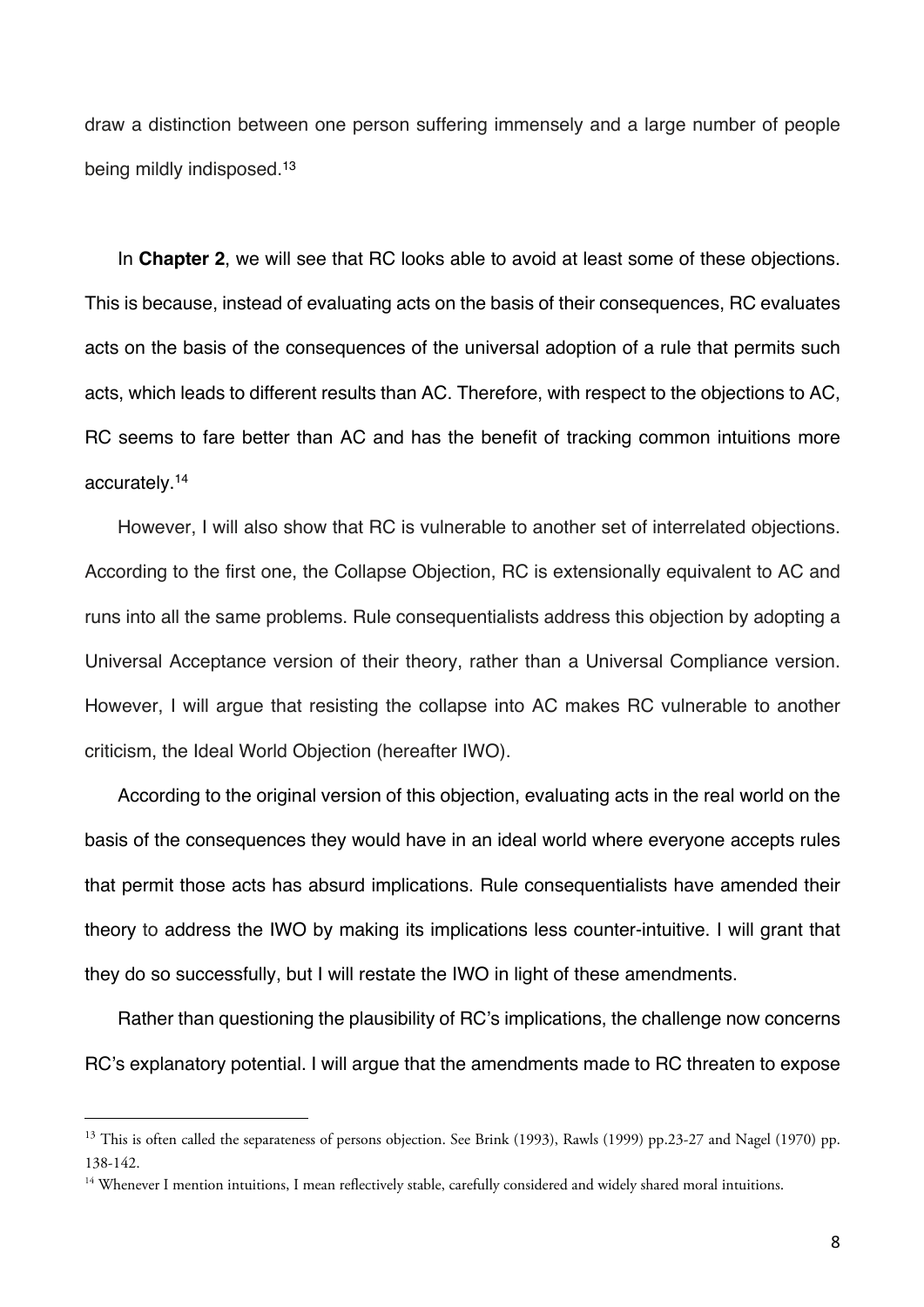it as a theory crafted ad hoc around common intuitions, which makes the need for a unifying rationale pressing. After considering three candidate rationales, we will see that none of them accounts for RC's prescriptions. Therefore, rule consequentialists must accept that their theory is either implausible, or non-explanatory. Given the strength of the IWO (as I have reformulated it), I conclude that we have good reason to accept the collapse into AC, despite the problems this view faces.

In **Chapter 3**, I will introduce a third view – Rule Contractualism – and ask if it fares better than RC in addressing the objection to AC while avoiding the IWO. We will see that Rule Contractualism, like RC, avoids the problems associated with AC by looking at the cumulative consequences of the general performance of certain acts. The difference is that, instead of rules the universal acceptance of which would make things go best, Rule Contractualism prescribes following rules the universal acceptance of which is appropriately justifiable.

The contractualist commitment to appropriate justifiability rather than to making things go best is a key reason why some favour Rule Contractualism over RC. It has been argued that, by trying to act in ways that are appropriately justifiable, one acknowledges them as rational and reasonable equals to whom justification is due, which promotes valuable relationships of mutual recognition.15 However, despite this important difference between these views, they have similar implications, and a similar structure. Therefore, Rule Contractualism is vulnerable to the exact same line of objection as RC: it either collapses into an act-based version of the theory (the Collapse Objection) or it has absurd implications (the IWO).

Rule contractualists have ways to make the implications of their theory less implausible. However, I will contend that the first horn of this dilemma – accepting the collapse into an

<sup>15</sup> Scanlon (1998), pp.158-168.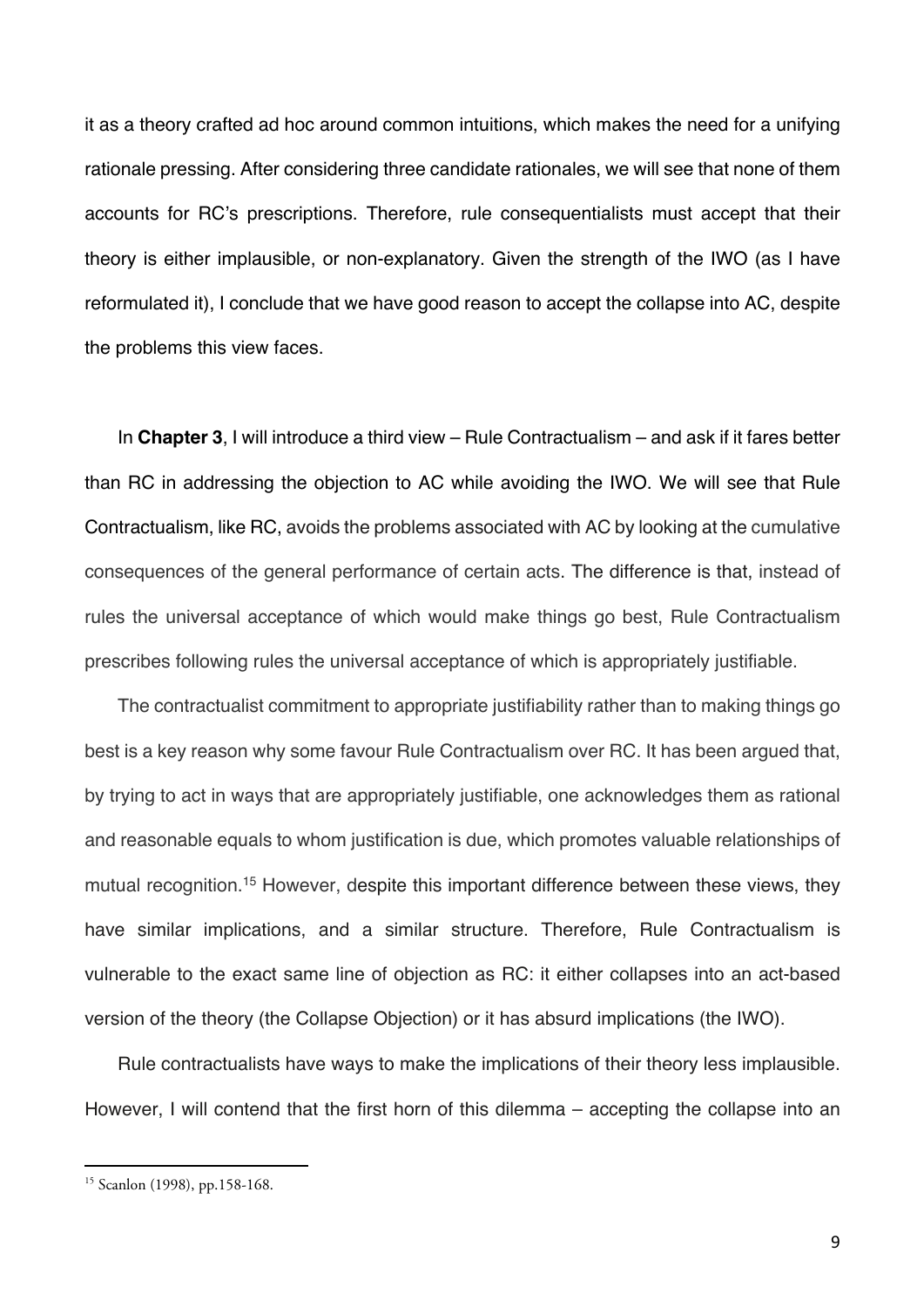act-based version of Rule Contractualism – is a viable and underexplored option. I will thus present Act Contractualism in contrast to Rule Contractualism. I will argue that those who, like me, are attracted to the contractualist rationale, should in fact prefer Act Contractualism to Rule Contractualism. What the IWO shows is that rules the universal acceptance of which is appropriately justifiable can prescribe acting in ways which are not appropriately justifiable in the real world. So, someone who cares about real-world justifiability should evaluate acts directly, without relying on a process of universalisation. This means accepting an act-based theory.

Finally, I will briefly contrast Act Contractualism and AC. Since these views have different foundations, Act Contractualism would not be redundant even if it turned out to have the exact same implications as AC. This is a good reason to take both views seriously and consider them separately. However, I will show that Act Contractualism and AC are vulnerable to different objections regarding the ethics of future people. While Act Contractualism captures what is known as the Procreation Asymmetry, Act Consequentialism does not; and while Act Contractualism faces what is known as the Non-Identity Problem, Act Consequentialism does not.<sup>16</sup> We thus have good reason to think that Act Contractualism and AC do have different implications, which gives us additional grounds to weigh them against each other.

By the end of this dissertation, I hope to carve out conceptual space for Act Contractualism, and to show that it is a serious contender to the three more familiar views I have considered. This will open the door to future research into what the most plausible

<sup>&</sup>lt;sup>16</sup> For discussion of the Procreation Asymmetry, see Roberts (2011). For discussion of the Non-Identity Problem, see Boonin (2014).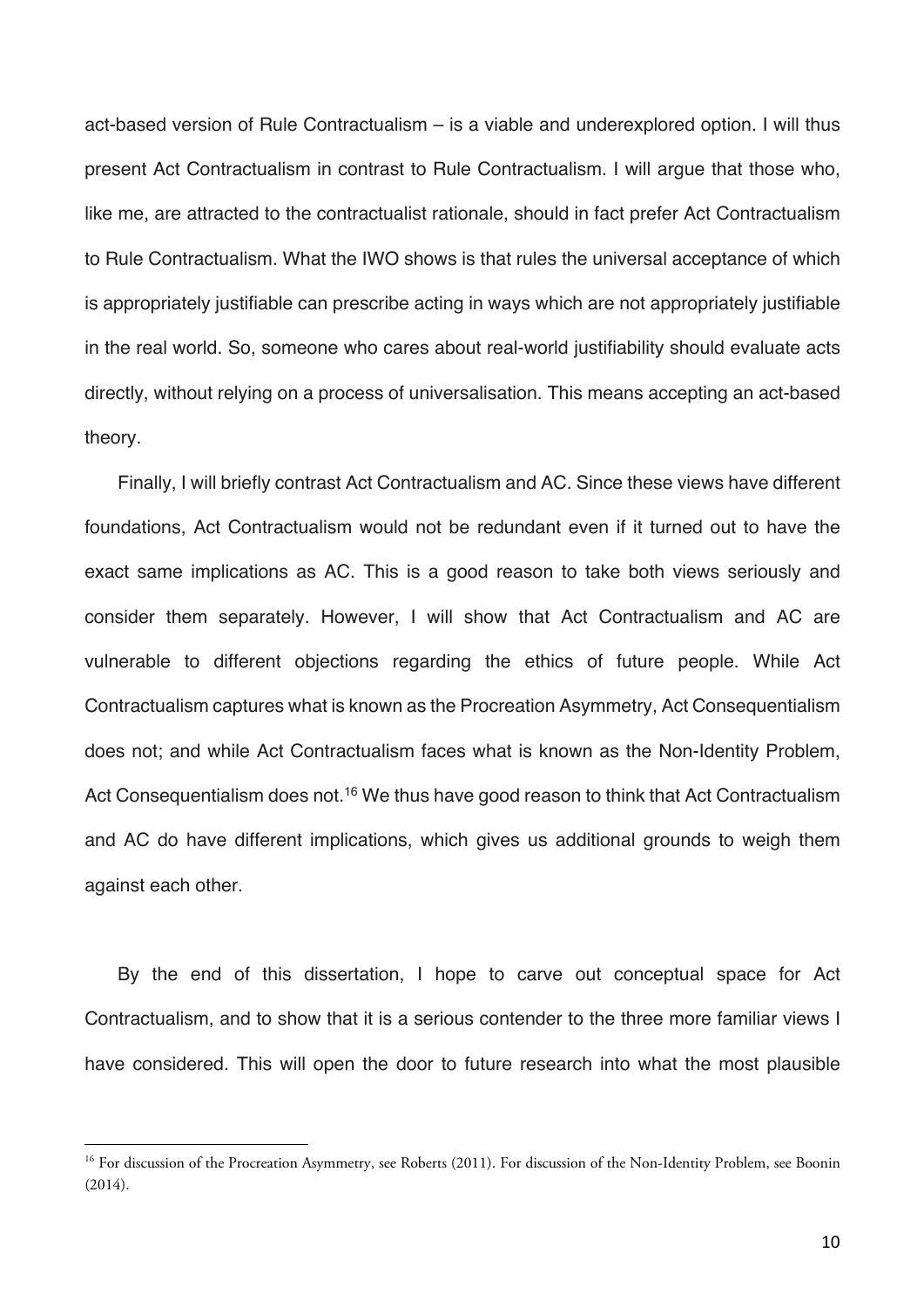version of Act Contractualism would look like, and into whether it would be able to address at least some of the main objections raised against AC.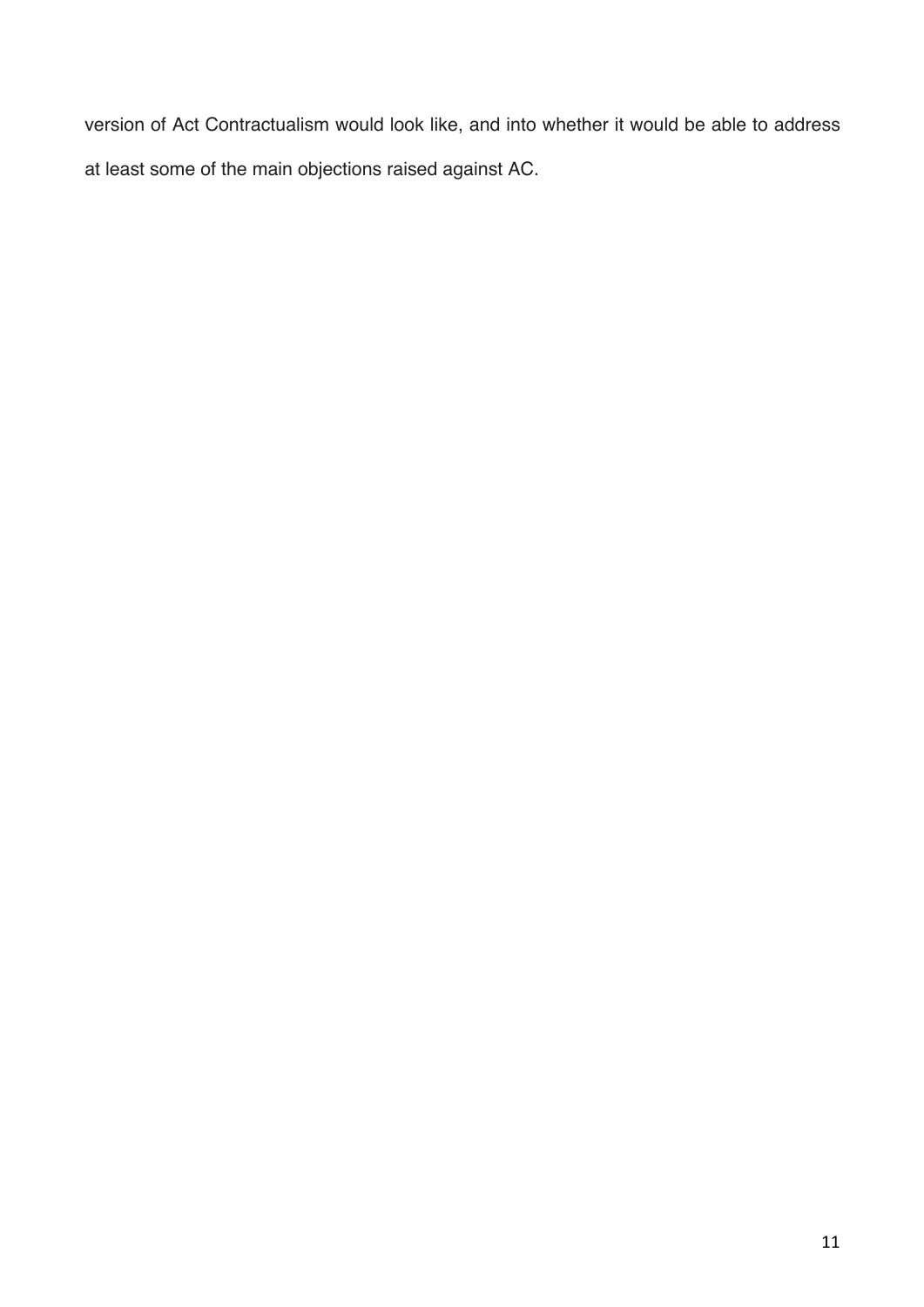# Chapter 1

# Act Consequentialism

My aim in this dissertation is to carve out conceptual space for a hitherto neglected moral theory, Act Contractualism. I do this by looking at the merits and limitations of three much more familiar moral theories: Act Consequentialism, Rule Consequentialism and Rule Contractualism. In this first chapter, I begin by introducing and discussing the most wellknown of the latter three views – Act Consequentialism (hereafter AC). This will motivate a discussion of Rule Consequentialism in chapter 2, and of Rule Contractualism in chapter 3, since these views have been formulated as an answer to some of the shortcomings of AC. It will also provide us with a benchmark against which to briefly test and compare Act Contractualism at the end of chapter 3.

I start in section 1 by presenting AC, outlining its structure and giving reasons to adopt this theory. The remaining sections are dedicated to what I take to be the main objections to AC. In section 2, I critically reconstruct Bernard Williams' integrity objection, which concerns AC's disregard for the identity of the agent that brings about a given state of affairs.<sup>17</sup> In section 3, I argue that AC neglects moral rights and duties. In section 4, I present the problem of collective impact. In section 5, I offer one last objection against AC, that from aggregation. I conclude that these objections give us good reason to look for a theory that can do better than AC.

<sup>17</sup> Williams (1973).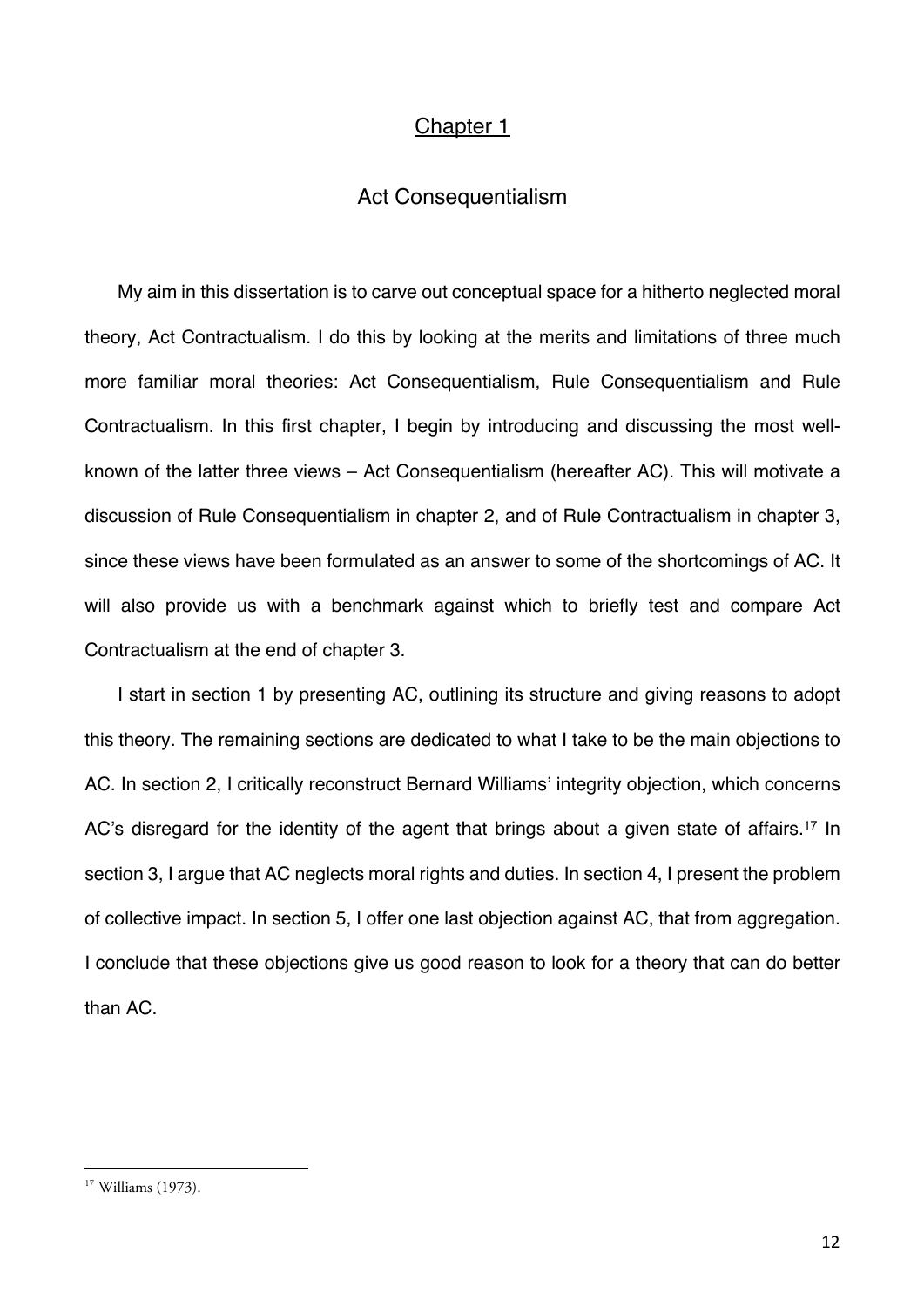## **1. The structure of Act Consequentialism**

#### 1-1. Axiology

According to

*Act Consequentialism (AC):* an act is permissible if and only if it makes things go best (that is, if and only if it brings about the best state of affairs).

As it stands, this definition does not say much. One must specify what it would mean for things to go "best". This is why AC relies on a theory of value – also called an axiology – which determines what is to be maximised. For instance, according to one version of AC, Utilitarianism, the only thing of value is wellbeing. According to other versions of AC, other things have intrinsic value, such as equality, natural beauty, or human relationships.

AC can also value aspects of actions which do not, strictly speaking, pertain to their consequences. It can attribute intrinsic value or disvalue to other features of an action, or even to certain types of action. For instance, act consequentialists may want to attribute disvalue to the act of lying. In this case, as Jussi Suikkanen puts it, they might consider that "one outcome of telling a lie will be that a lie has been told".18

By tweaking their axiology, act consequentialists can thus construct a wide variety of theories, which can have very different, often conflicting implications, some more plausible than others. This allows them to address some of the objections raised against (versions of) AC. Take, for example, Utilitarianism. Since the only thing that matters to our moral evaluation

<sup>&</sup>lt;sup>18</sup> Suikkanen (2020), p.26. Suikkanen draws the distinction between "constitutive consequences" and "causal consequences".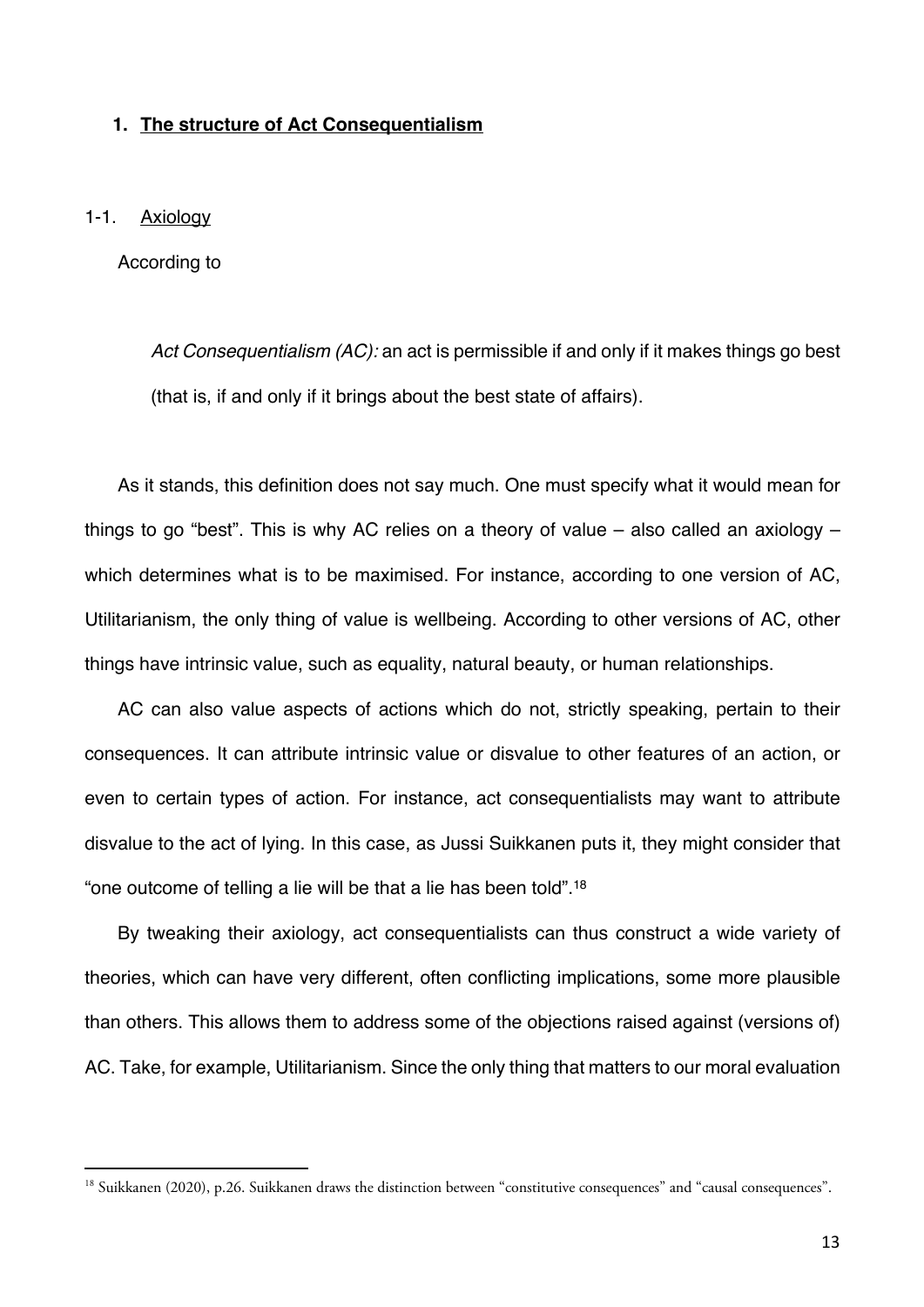is the quantity of wellbeing that would be produced by our action, Utilitarianism is indifferent to the way in which this wellbeing is distributed. Consider, for instance,

*Two Children*: You have 2 children, one of which is disabled, and you must decide whether you should move to the city or to the suburbs.<sup>19</sup> It would be better for your disabled child to move to the city, and it would be better for your other child to move to the suburb. The quantity of wellbeing they would have in both cases is represented in the following table:

|                    | Disabled child | Non-disabled child |
|--------------------|----------------|--------------------|
| Move to the suburb | 16             | 30                 |
| Move to the city   | 20             | 25                 |

Here, since the overall quantity of wellbeing would be higher if you moved to the suburb (16+30=46) than if you moved to city (20+25=45), Utilitarianism tells you to move to the suburb. However, if you move to the suburb, the difference in wellbeing between your two children will be much greater (30-16=14) than if you moved to the city (25-20=5). Therefore, Utilitarianism is often criticised for being insensitive to considerations of equality.

Act consequentialists have a way to accommodate the intuition that a state of affairs in which your children have 20 and 25 units of wellbeing is better than a state of affairs in which one has 30 and the other one 16, even though the sum of wellbeing is less in the former outcome than in the latter. They can adopt an axiology which attributes intrinsic value to equality.

<sup>&</sup>lt;sup>19</sup> This example is from Nagel (1979) and is discussed by Parfit (1997).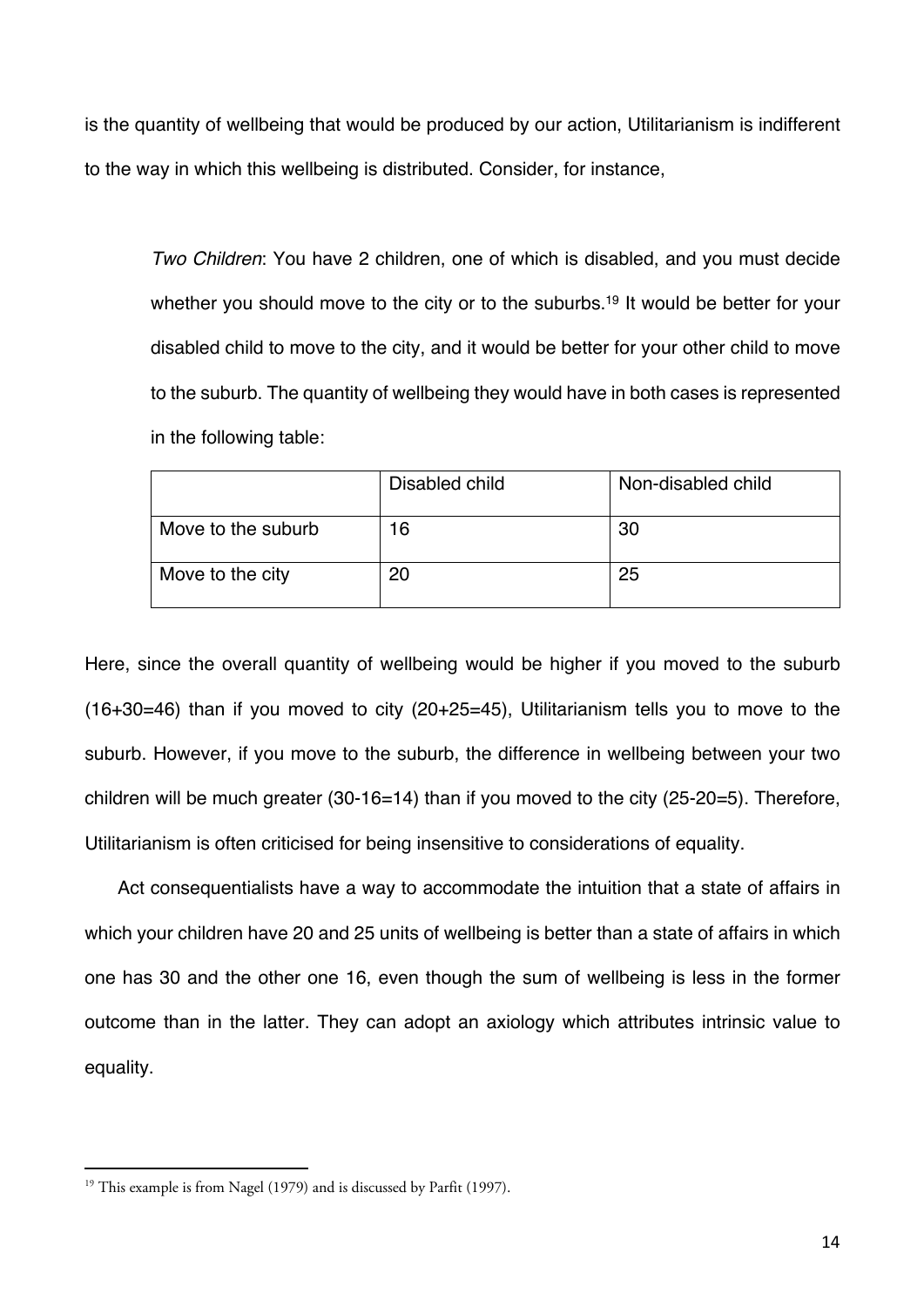#### 1-2. Ignorance and false beliefs

Once an axiology is adopted, act consequentialists must decide how outcomes will be evaluated in cases of ignorance or false beliefs. This is especially relevant for real-life decisions, which are likely to be made by agents with imperfect information. Consider the following case:

*Drowning Baby*: you have the opportunity to save a drowning baby at little cost to yourself, which you do. However, the baby is Adolf Hitler. This means that, unbeknownst to you, you have saved someone who will turn out to be responsible for the death of millions.20

Arguably, any plausible moral theory would deem saving a drowning baby permissible, and even required. This is the case despite the fact that, in most cases, one cannot foresee the indirect consequences of one's act of saving this baby. Yet, in *Drowning Baby*, a version of AC which evaluates acts on the basis of their consequences would deem your act of saving the baby impermissible, even though at the time you performed it you had no way of foreseeing the terrible implications it would have. On the contrary, it seems more plausible to say that, although your act of saving the baby has terrible consequences, it was nevertheless permissible, and even required, given your knowledge at the time you performed it.

Now, consider another case:

*Rich Uncle*: you want to poison your rich uncle in order to inherit his wealth. To do so, you put in his tea what you believe to be cyanide. However, for some reason, the

<sup>&</sup>lt;sup>20</sup> This example is from Joe Horton.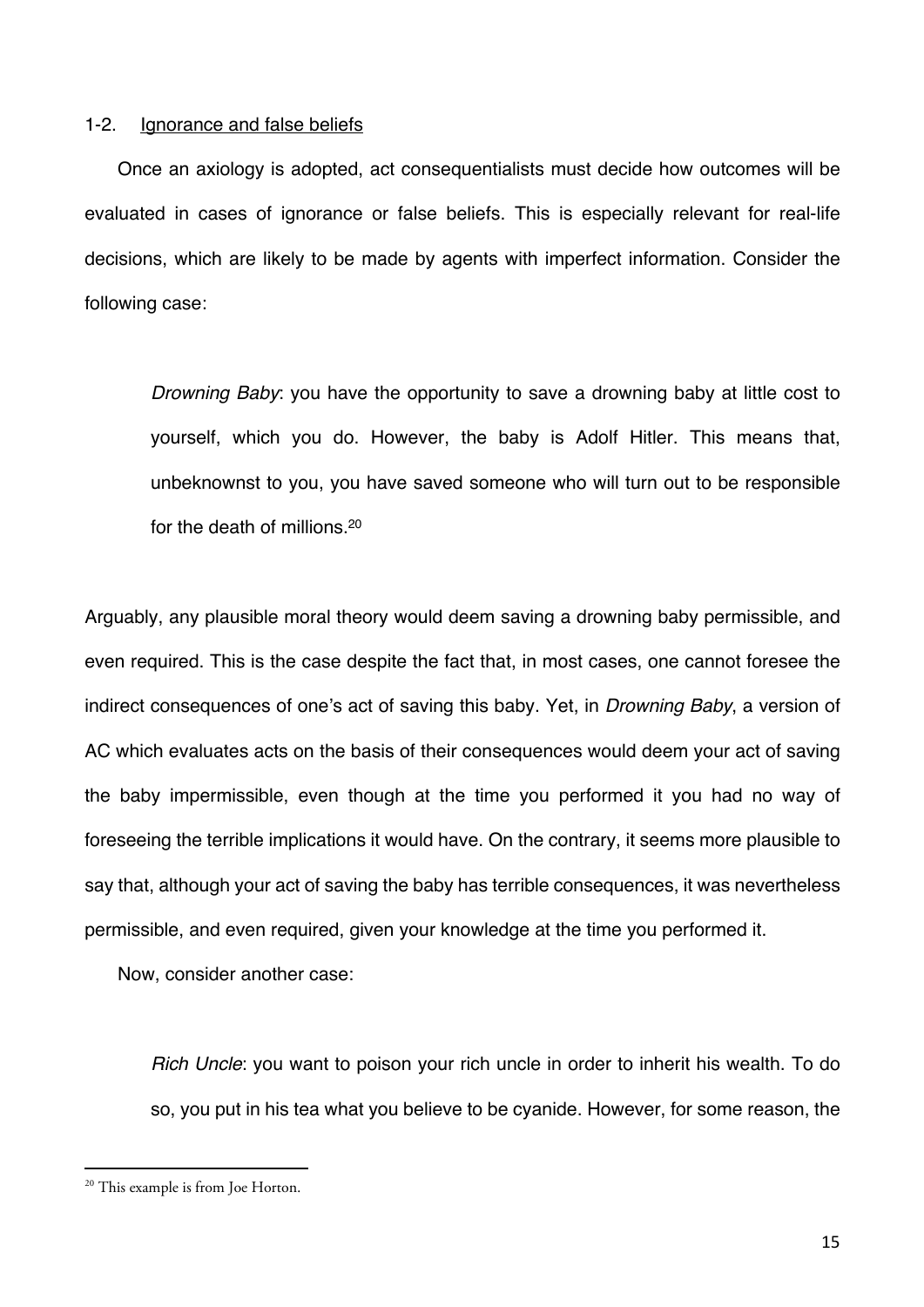white powder you put in his tea is in fact sugar, which means that he enjoys his tea unscathed.21

Any plausible moral theory would deem this act wrong. Yet, in *Rich Uncle*, a version of AC which evaluates acts by looking at their consequences would deem your act permissible, since you merely gave your uncle a sweet tea. In this case, it seems more plausible to say that, although your act did not have negative consequences, it was nevertheless impermissible.

So, how should we evaluate acts performed with imperfect information? In both these cases, it seems like one should evaluate acts on the basis of the outcome the agent *believes*  her act would lead to. Saving a drowning baby should be permissible, even though the agent cannot know how much value or disvalue its life will bring about. On the other hand, attempting to harm someone should be impermissible, even though a lucky course of events occurs such that no one is harmed, independently of the agent's doings. Since morality is supposed to offer practical guidance, it would be somewhat odd to determine the permissibility or impermissibility of actions on the basis of outcomes that are not within the agent's control and knowledge.

Therefore, according to the most plausible version of AC, one ought to do what one *believes* would make things go best. We should thus revise the basic definition of AC we began with in the following way:

<sup>&</sup>lt;sup>21</sup> This case and the next two ones are inspired by Parfit's discussion of ignorance and false beliefs in Parfit (2011), pp.150-163.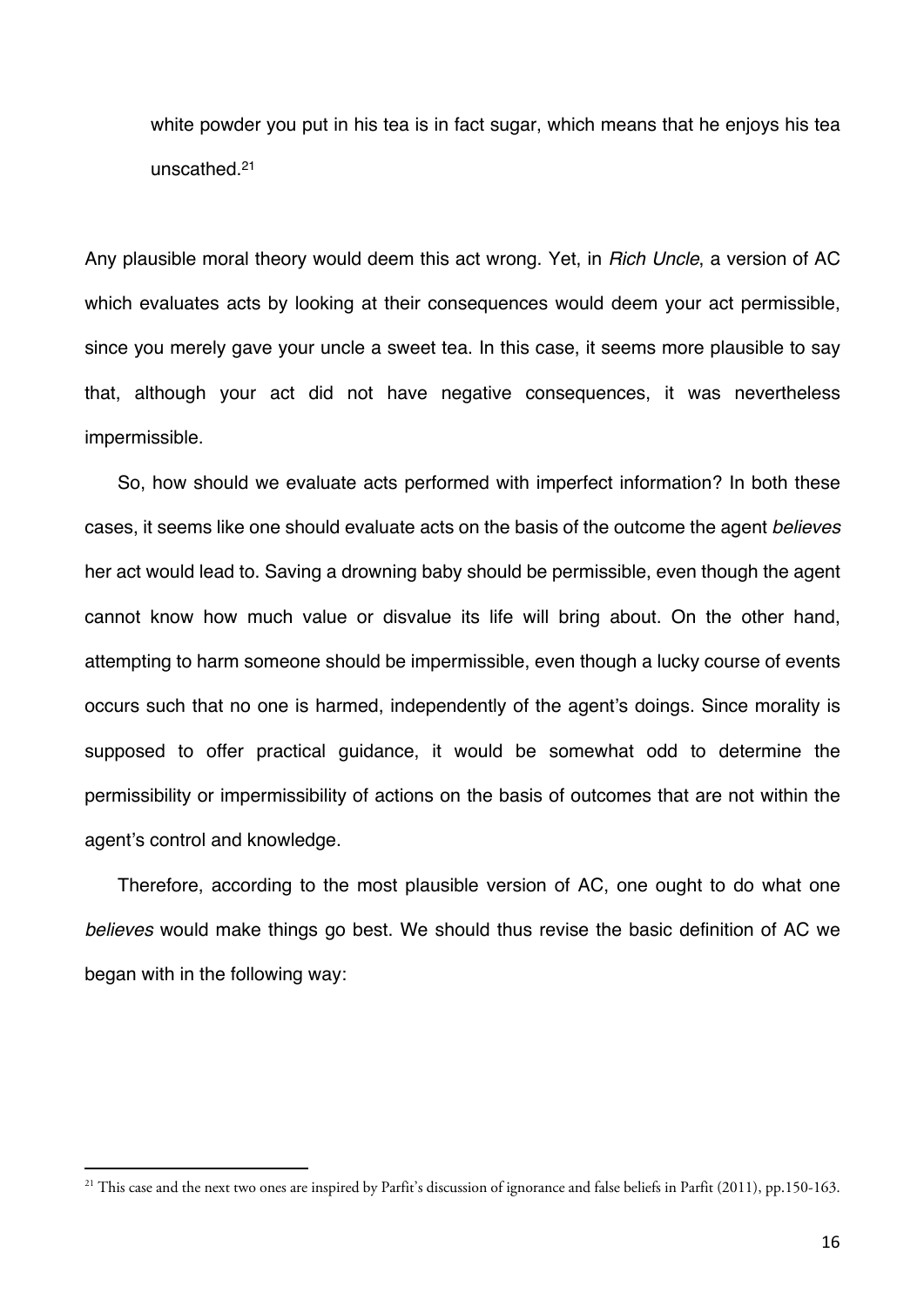*AC:* an act is permissible if and only if the agent believes it would make things go best (that is, if and only if the agent believes it would bring about the best state of affairs).

This new version of AC gets things right in the two cases above. In *Drowning Baby*, since you did not know that the baby you were about to save would later be responsible for a genocide, you believed that your act of saving it would make things go best – it is thus permissible. On the other hand, in *Rich Uncle*, you did not know that the powder you put in your uncle's tea was not cyanide, which means you believed that your act would not make things go best – it is thus impermissible.

### 1-3. Justified and unjustified beliefs

Now, what about cases in which the belief which grounds the action is not only false, but also unjustified? As an illustration, consider a modified version of *Rich Uncle*:

*Voodoo*: you believe in magic, and instead of trying to poison your uncle with cyanide, you make a voodoo doll of him and stab it with needles in an attempt to kill him from afar. Of course, your attempt is unsuccessful, and your uncle keeps living his life normally.

In this case, just as in the original one, negative consequences are avoided because your belief that your action will lead to your uncle's death is mistaken. The difference is that, in the original *Rich Uncle* case, your false belief is justified (let us say you had no way of knowing that white powder was in fact sugar), whereas, in *Voodoo*, your belief in the power of voodoo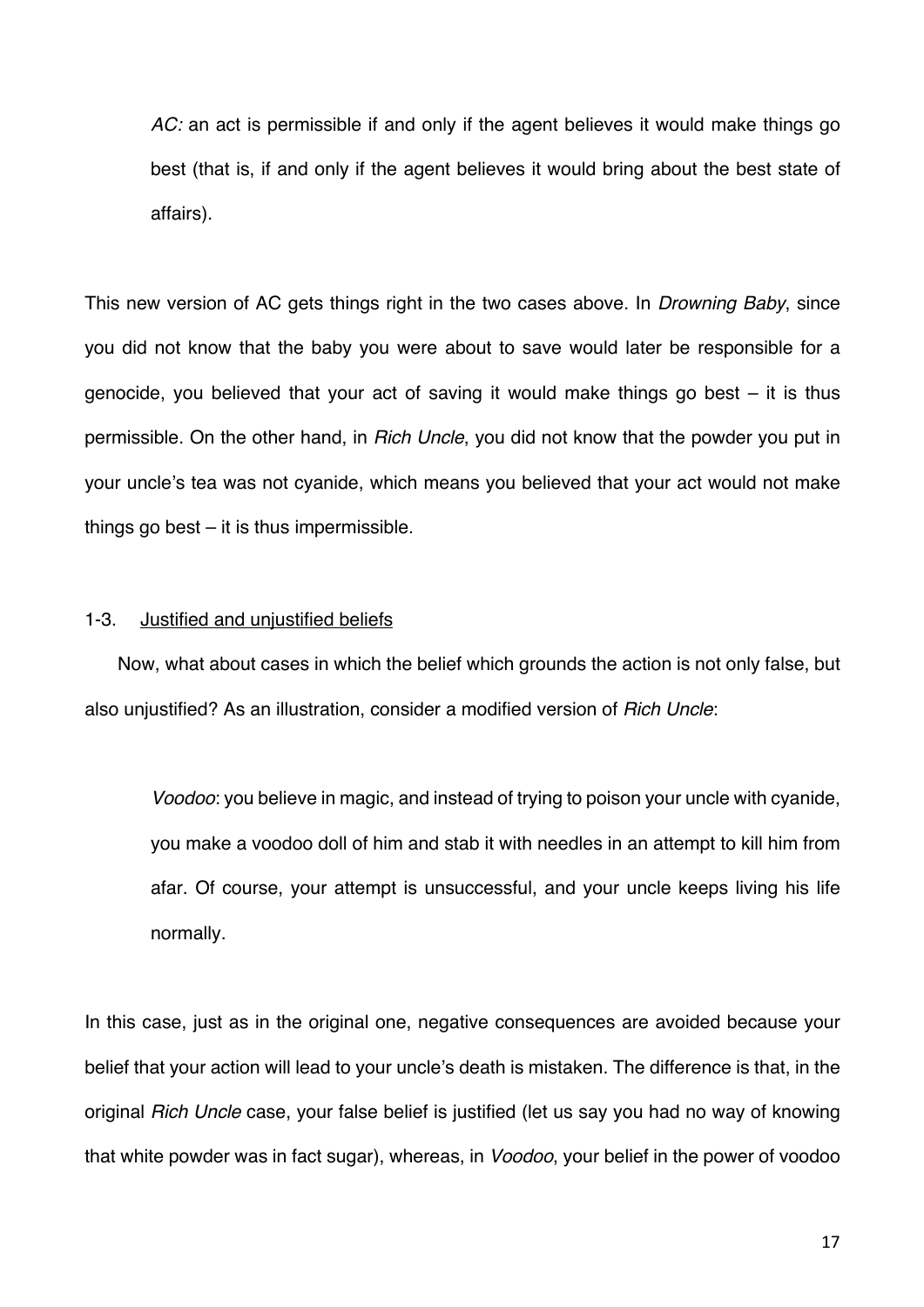is unjustified (let us say that it is not supported by evidence). Is this difference morally relevant?

Some act consequentialists might say that it is not, and that making a voodoo doll is as impermissible as attempting to poison your uncle. After all, in *Voodoo*, just as in *Rich Uncle*, you had nothing to do with the fact that your action was grounded in a belief that turned out to be false. In both cases, you intended to kill your uncle, and you did what you thought would.

Other act consequentialists might find the difference between justified and unjustified beliefs morally relevant. They might consider that the permissibility or impermissibility of an act depends not on what the agent actually believes the outcome of her act will be, but on what she *should* believe it will be, given available evidence. Therefore, whereas attempting to poison your uncle is impermissible, making a voodoo doll of him is not, because, given available evidence, you should believe that making a voodoo doll of your uncle will not kill him.

Nothing in the structure of AC favours one way of dealing with unjustified beliefs over the other. However, evaluating acts on the basis of the agents' beliefs about their consequences, no matter how unfounded these beliefs are, leads us astray from the most common forms of AC. I also think that doing so is not desirable. Although, for a plausible moral theory to offer practical guidance, it should take into account the fact that we often have to make decisions with imperfect information, the permissibility or impermissibility of actions cannot be independent of evidence altogether.<sup>22</sup> I will thus consider that, according to the most plausible version of AC, the permissibility of an act depends on the outcome the agent should believe her act would lead to, given available evidence, rather than the one the agent actually believes her act would lead to. We thus obtain the following definition:

 $22$  See Harman (2015) on the idea that ignorance does not exculpate.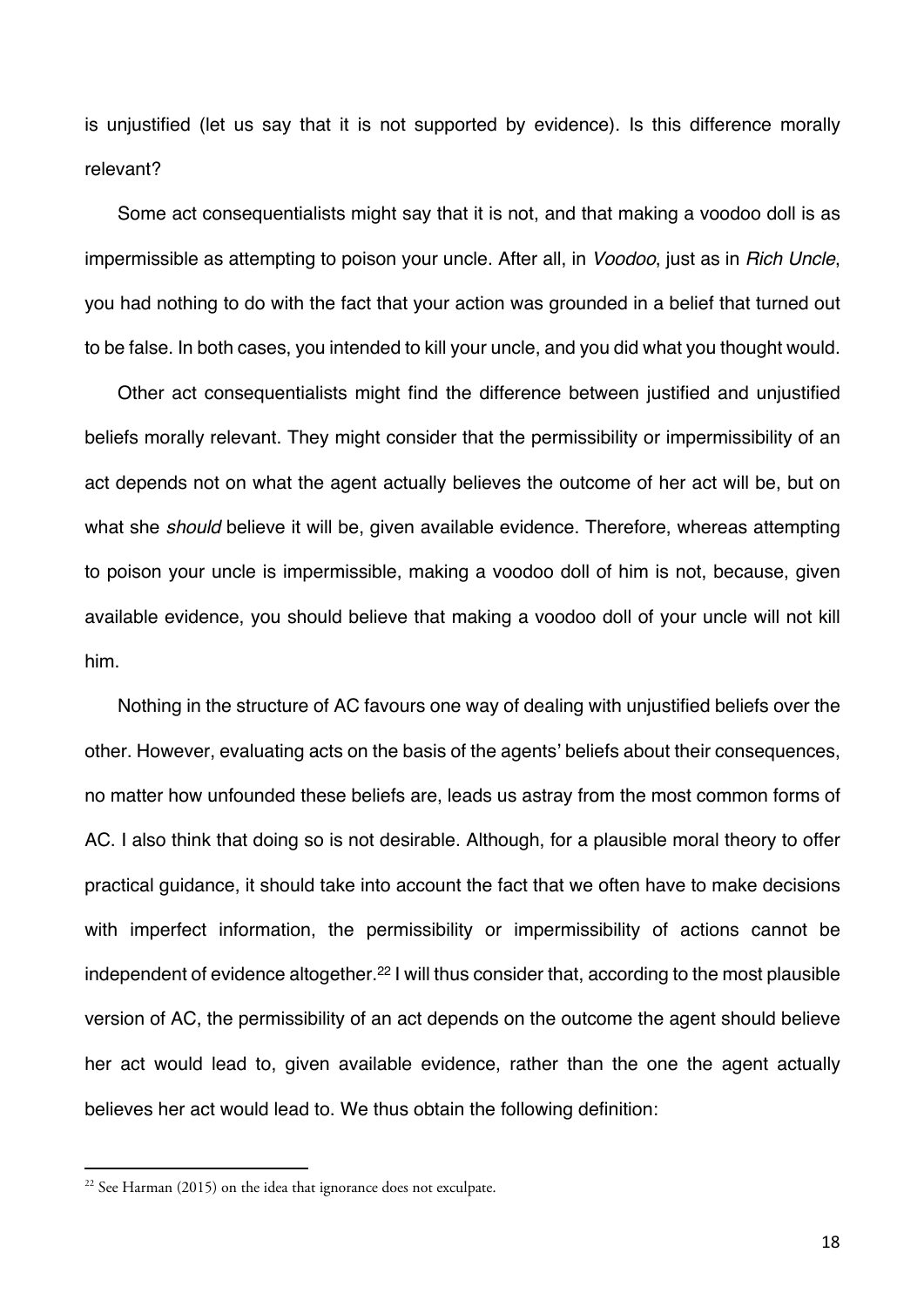*AC:* an act is permissible if and only if the agent should believe, given available evidence, that it would make things go best (that is, if and only if the agent should believe, given available evidence, that it would bring about the best state of affairs).

#### 1-4. Uncertainty

There is yet another way in which AC needs refining. In many cases, available evidence does not allow one to anticipate with certainty the outcome of one's actions. Consider this example:

*The Drug*: as a doctor, you have to choose between three different drugs to cure one of your patients – drug A, B or C. You know that either A or B will cure her completely and that the other one will kill her, but you do not know which one. You also know with certainty that drug C will cure her well enough but without bringing her back to full health. Which drug should you choose?<sup>23</sup>

In this case, you have no way of knowing which option is the one that will make things go best – that is, which drug will cure your patient completely. Therefore, AC must have a way to deal with risk and uncertainty.

A plausible way of doing so is to determine the expected value of the different options in a choice situation, and to select the one with the highest expected value. To determine the expected value of an act, one first multiplies the value of each of its possible outcomes by the probability of the outcome obtaining, and then sums up these factors. For instance, in our

 $23$  This case is inspired from Jackson (1991).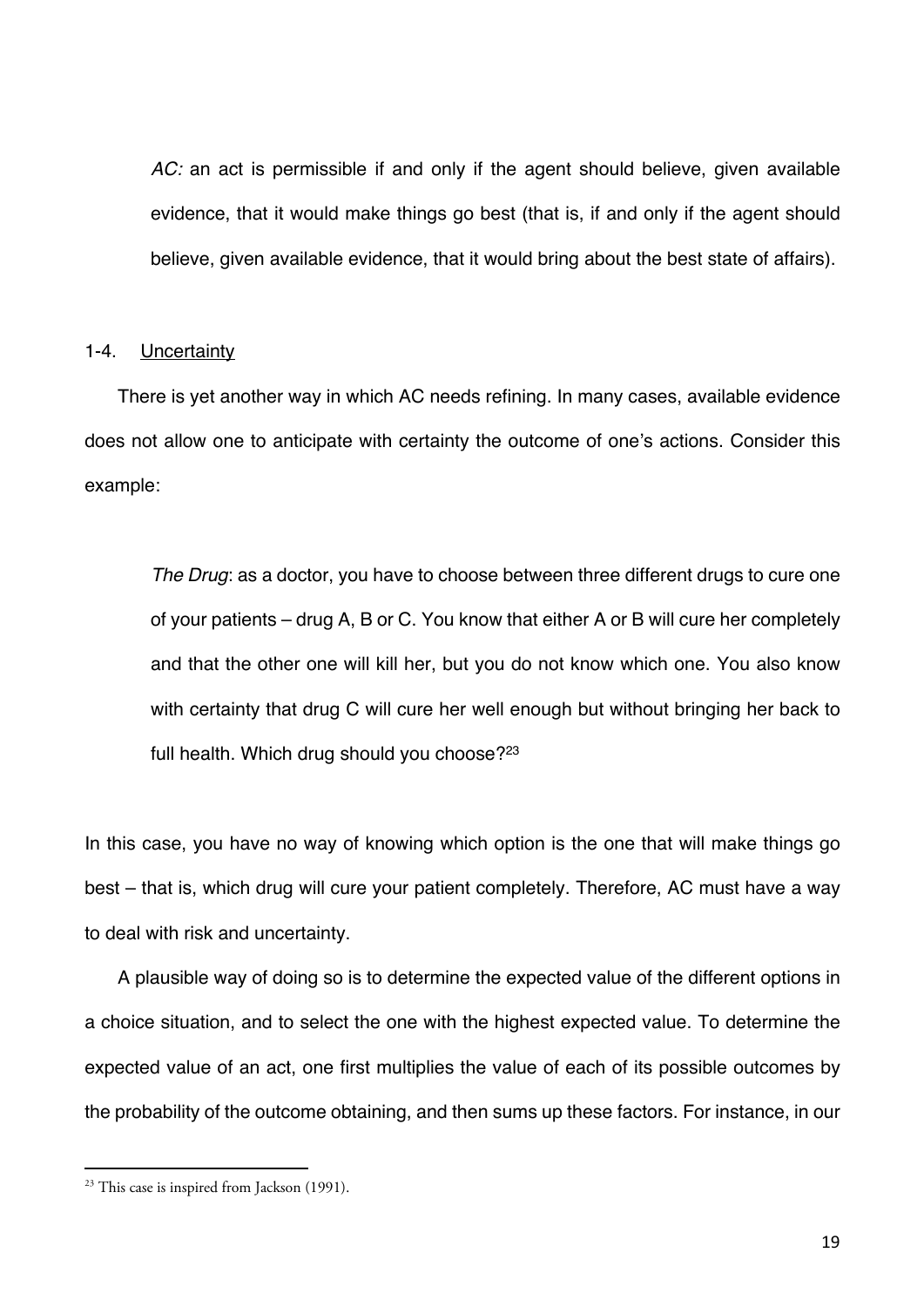example, let us assume that being restored to full health is worth 10, that dying is worth 0, and that being cured well enough without being restored to full health is worth 9. If you give your patient drug A, there is a fifty percent chance that you will kill her and a fifty percent chance that you will cure her completely, so the expected value of this act is  $(0.5 \times 0) + (0.5 \times 10^{-10})$  $x$  10) = 5. The same applies to drug B. However, if you give your patient drug C, you are certain (probability of 1) that the outcome worth 9 will obtain, which means that the expected value of this act is 1  $\times$  9 = 9. Therefore, option C has the highest expected value, and you ought to give your patient drug C.

Note that the act with the highest expected value is not the one which will make things go best. In our example, the act which would make things go best would be giving your patient the right drug, instead of C. However, given the limited information available, simply saying that you ought to choose the option which will lead to the best state of affairs is unhelpful. On the contrary, saying that you ought to choose the option which has the highest expected value preserves the consequentialist idea that what is of ultimate value are states of affairs, while providing practical guidance to agents with imperfect information.

#### 1-5. Final formulation

Given all these modifications, we now have the following view:

*AC:* an act is right if and only if, given available evidence, the agent should believe it would make things go expectably best (that is, if and only if, given available evidence, the agent should believe it would maximise expected value).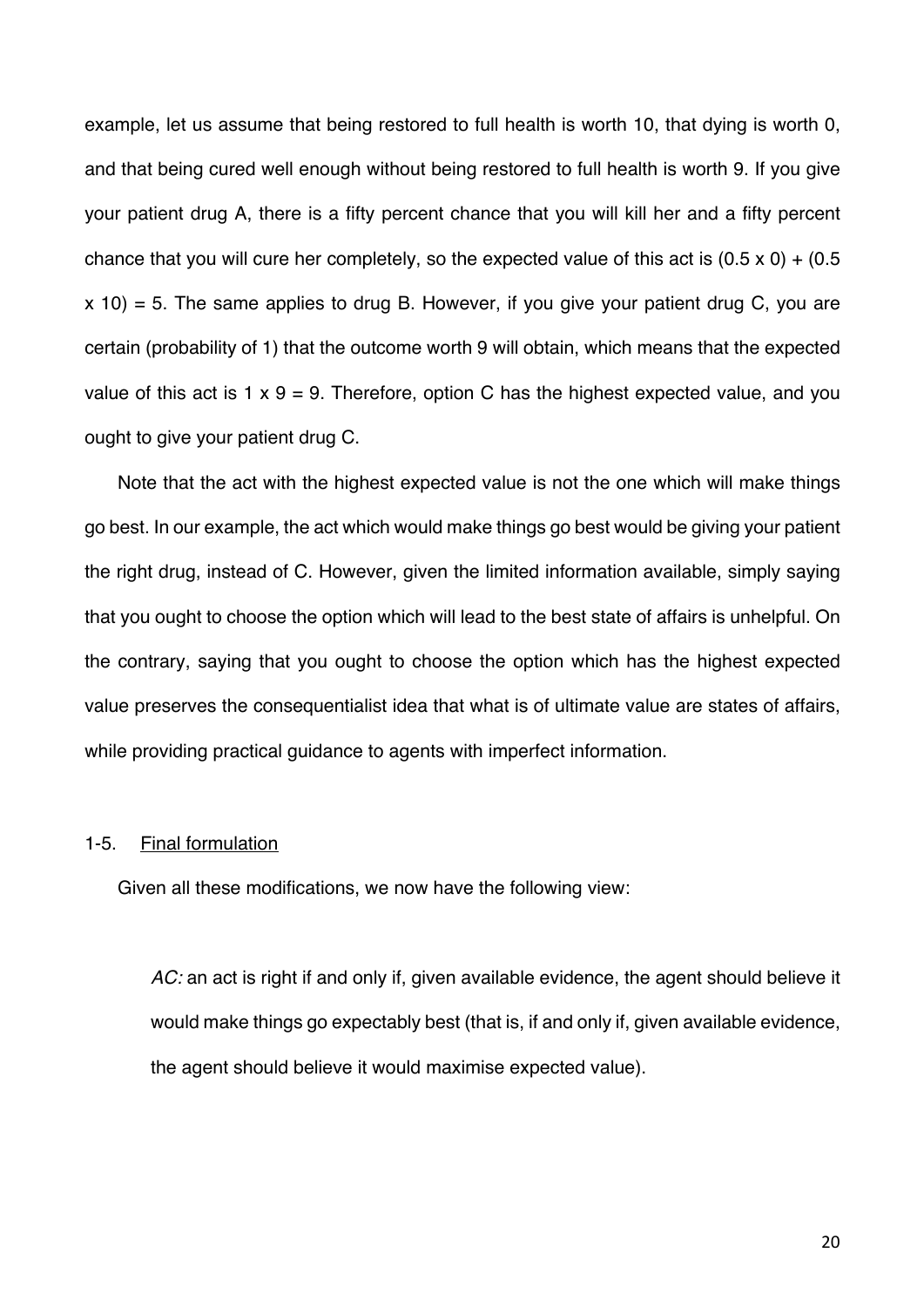This is the version of AC I will have in mind for the rest of this dissertation (even if, for reasons of space, I mention the shortest definition).

There are four main reasons to accept AC, besides its simplicity. The first one is that it is intuitively compelling, to the point of sounding almost trivial. It seems hard to argue that one should not make things go best or that, if anything is of value, it should not be maximised.

The second reason to accept AC lies in an analogy with rationality. On the one hand, rationality seems to require that one should make things go best for oneself. On the other hand, morality can be seen as a form of extended, impartial rationality. If we accept these two independently plausible assumptions, we must accept that morality requires that one makes things go best from an impartial point of view – impersonally.

The third reason to accept AC is that, in many cases, the implications of AC track widely shared moral intuitions. Imagine, for instance, that you face a choice between saving from death one or two individuals. AC can easily account for the common intuition that you ought to save two people instead of one: other things being equal, a state of affairs in which two people live is better than a state of affairs in which one person lives. Likewise, when you have the possibility to help someone cross the road safely at little cost to yourself, a plausible version of AC can easily make the common-sense prescription that you ought to help them cross the road. More generally, AC's plausibility comes from the fact that, very often, the consequences of our actions do seem to matter. As Joel Kupperman puts it, AC "advocates acting responsibly: instead of adopting the attitude 'I made a moral choice; it fell to earth I know not where', one adopts the attitude of caring about the results of one's action".<sup>24</sup> This seems to be an advantage over deontological theories, for which an action can be permissible irrespective of its consequences.

<sup>24</sup> Kupperman (1981), p.306.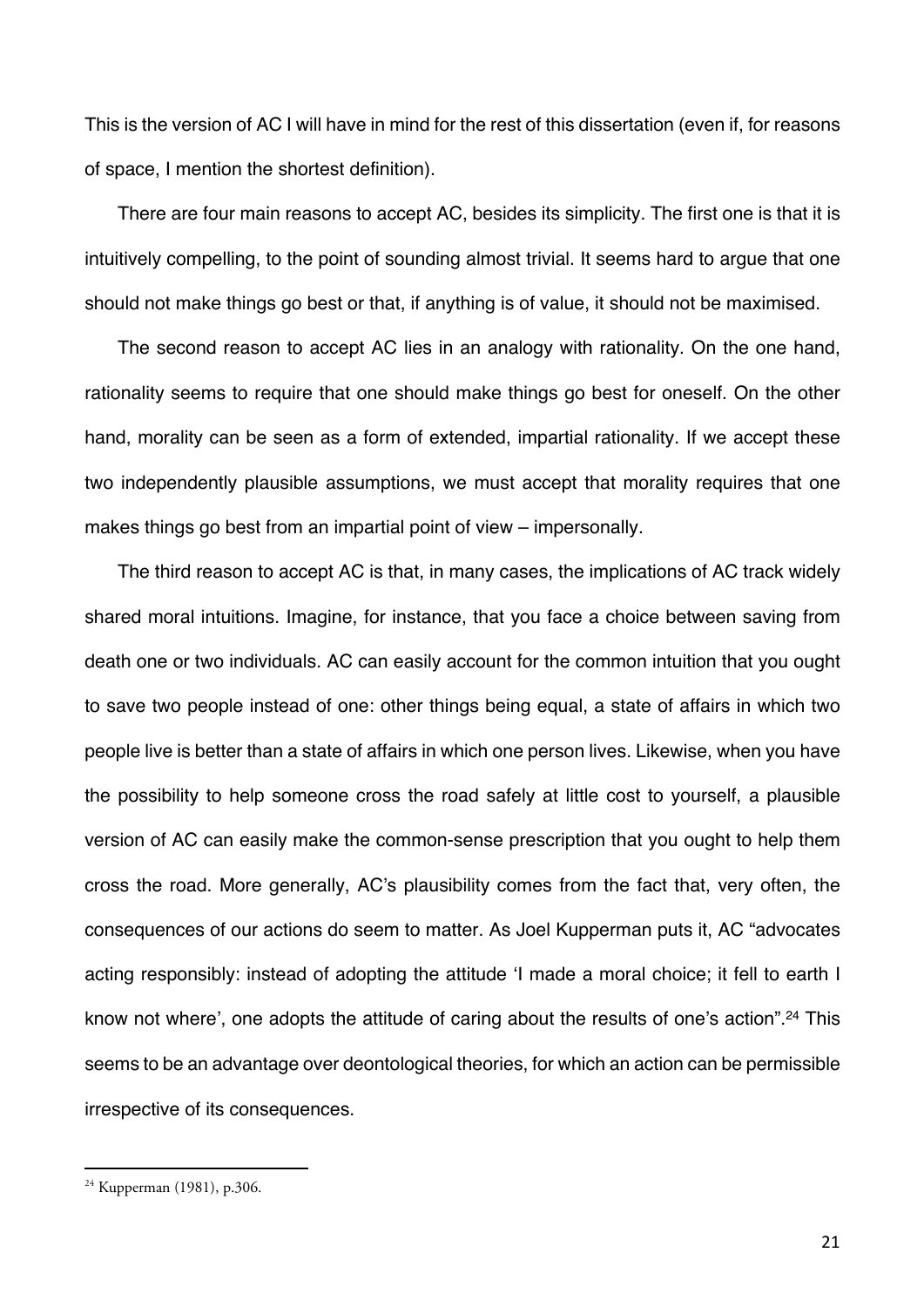A fourth reason in favour of accepting AC is that AC can accommodate a great deal of disagreement. As we have seen earlier, it is possible for act consequentialists to adopt different axiologies. This means that AC can be endorsed by people who have very different ethical views, so that these views can be seen as different versions of AC rather than opposing theories.25 Moreover, this allows act consequentialists to address some of the objections raised against their theories, and which I will present in the next parts.

#### **2. Objection 1: Williams on Integrity**

Since AC attributes value to states of affairs, it does not matter who brings it about. There is no distinction between positive and negative responsibility – that is, between what I do and what I allow or fail to prevent. This, for Bernard Williams, makes AC incompatible with what he calls "integrity".26 Consider two of his examples:

*Chemist*: you are an unemployed chemist with young children to take care of, and your lack of employment has damaging results on them. Someone offers you a wellpaid job in a laboratory doing research into chemical and biological warfare. When you say that you cannot take this offer because you are opposed to chemical and biological warfare, you are informed that if you do not take the job, someone else will, and this someone happens to be very enthusiastic about biological and chemical warfare and will do the job zealously. Should you take the job?

 $25$  This idea that most first-order ethical views have a consequentialist equivalent is sometimes called the "consequentialising" project". See Dreier (2011).

 $26 \text{ Williams} (1973)$ , pp.93-100.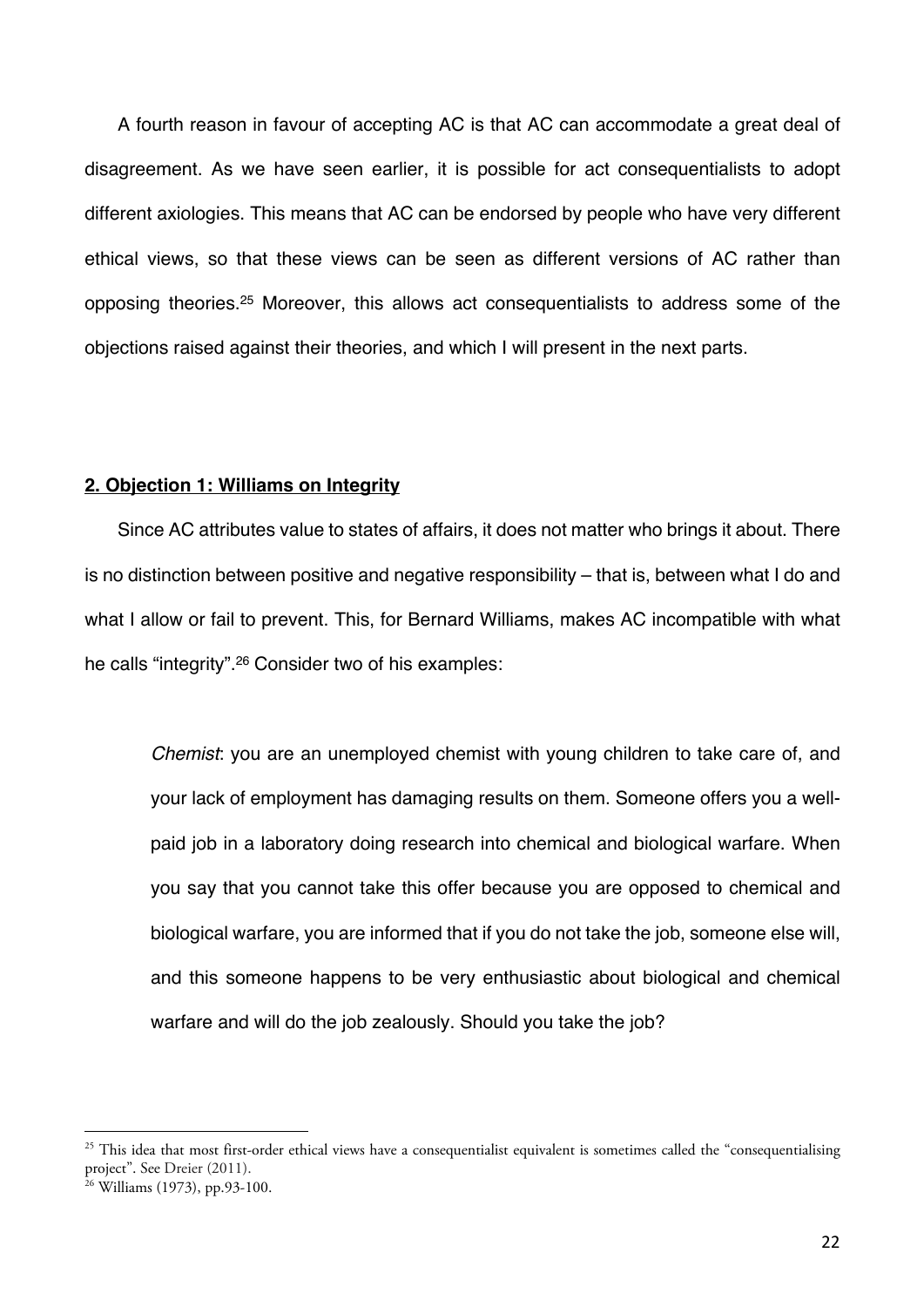*Guest:* as you are visiting a town, you come across a situation in which twenty innocent people are about to get executed by sanguinary soldiers. The captain tells you that he is willing to grant you a guest's privilege: if you kill one of these people yourself, the nineteen others will be set free. Should you kill one person?

According to AC, in *Chemist*, you should take the job: it is very likely that things would be worse in general if the over-zealous person took the job rather than you, and your children would be worse off. In *Guest*, you should kill someone, since the state of affairs in which one person dies is better than a state of affairs in which twenty people die. These implications, Williams argues, threaten the agent's integrity.

In what follows, I distinguish and consider several arguments grouped under the heading of the integrity objection. These arguments concern four different things which AC is said to overlook: the distinction between doing and allowing, one's moral self-conception, selfconcern and personal projects, and personal relationships. I argue that, whereas the first two do not constitute significant challenges to AC, the other two do.

#### 2-1. Doing and allowing

For Williams, these two examples suggest that something is wrong with AC. He argues that many would disagree with AC in *The Chemist* and would not find AC's answer as obvious as consequentialists take it to be in *The Guest*. These intuitions are accounted for by the value we attribute, or should attribute, to the distinction between doing and allowing. What matters are not only states of affairs, but also *who* brings about these states of affairs. AC is mistaken because it neglects the idea that "each of us is specially responsible for what *he*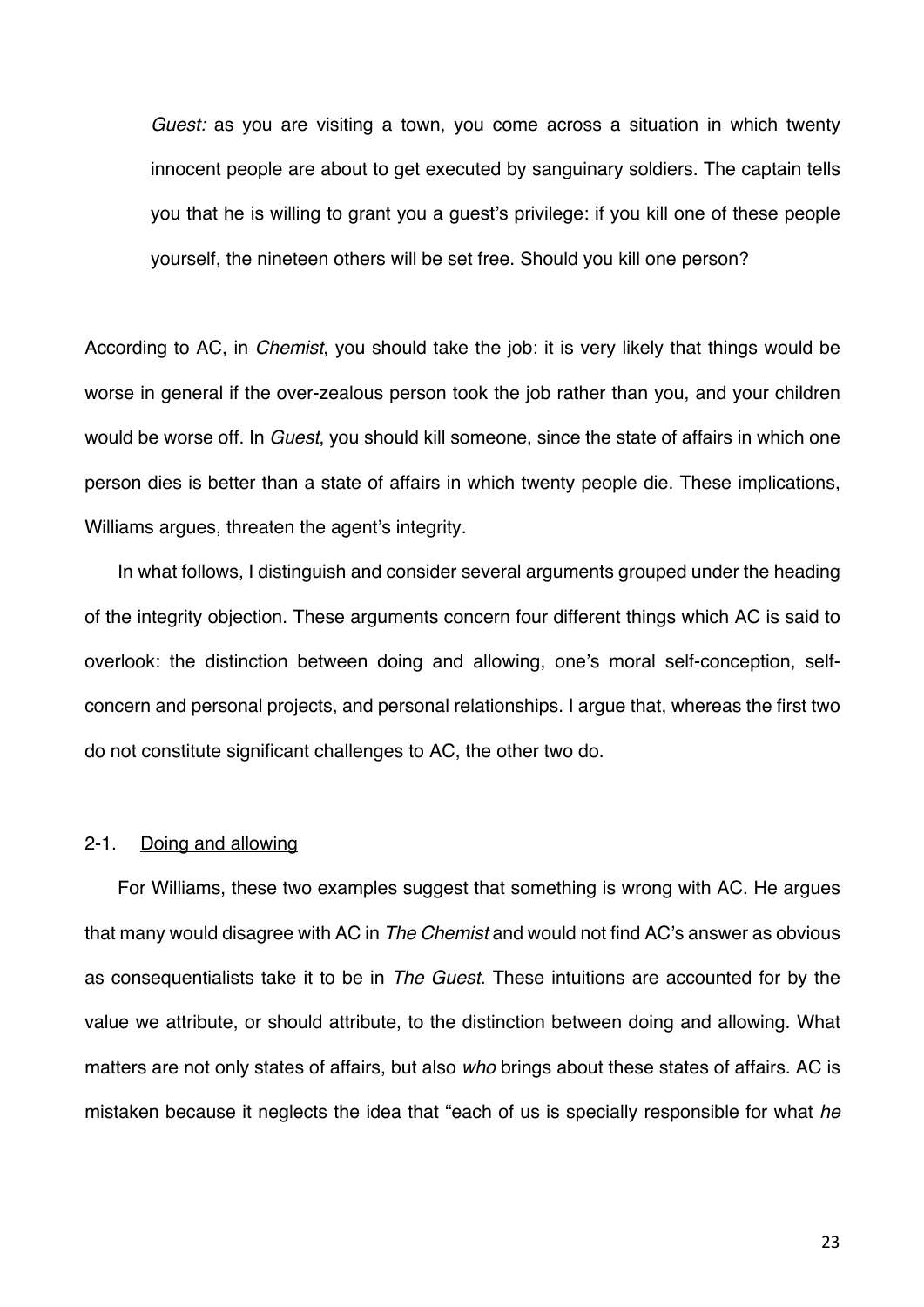does, rather than what other people do".<sup>27</sup> To make things go best, the act consequentialist agent might be required to perform actions which would threaten her integrity instead of letting things happen, which would preserve her integrity. Therefore, the difference between producing chemical weapons or letting someone else produce them, or between killing someone or letting someone get killed, is morally significant.

However, the importance of the distinction between doing and allowing is not straightforward. Consider this variant of our *Rich Uncle* example:

*Cousin*: you are visiting your rich uncle, and as you get to the kitchen you see your cousin putting what you know to be poison in his tea. You hide behind the door and stay put. Your cousin gives your uncle the poisoned tea, and your uncle dies.<sup>28</sup>

Here, you did not kill your uncle; you merely allowed his death to happen. Yet, it is unclear to what extent this distinction is morally relevant, or to what extent your "integrity" is preserved. After all, your uncle is dead, and you could have prevented it. It seems like saying that you did not kill him yourself would not be enough to get you off the moral hook. Admitting that killing your uncle yourself would have been worse, you still hold some degree of responsibility for failing to prevent his death.

Now, let us think again about Williams' original examples, starting with *Guest*. Although letting the sanguinary soldiers kill twenty people is not as bad as killing twenty people yourself, it still seems pretty bad. Perhaps it is even bad enough so that you ought to kill one person instead – this option does not seem all that crazy. In *Chemist*, pretty much the same

<sup>&</sup>lt;sup>27</sup> Ibid., p.99.<br><sup>28</sup> This example is inspired by Rachels (1975).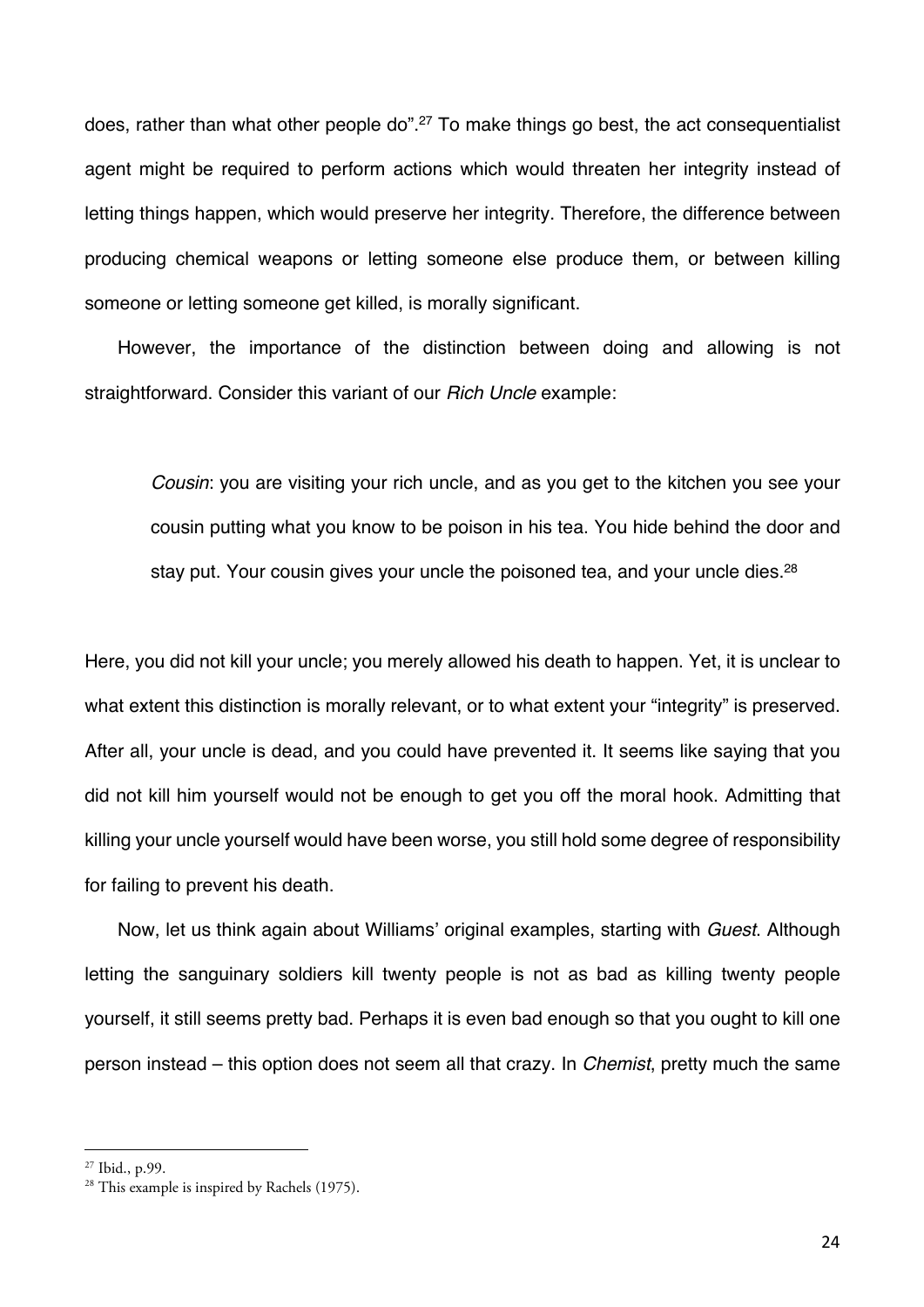can be said. The overzealous person who would take the job if you do not will probably provoke the deaths of many more innocent people, so that letting them do this when you could prevent it might be at least as bad as provoking the death of some of these people yourself. Given that your children will also be better off if you take the job, this option does not evidently appear as the wrong one. Therefore, it seems like the integrity objection needs more than the distinction between doing and allowing to get off the ground.

#### 2-2. Moral self-conception

In our two examples, it is possible that you will feel bad for performing the action AC endorses – taking a job in a firm conducting research in chemical and biological warfare in *Chemist* and killing an innocent person in *Guest*. From a consequentialist perspective, these negative feelings are only one of the consequences which you should take into consideration in your deliberation. They do not count for much, and they are unlikely to outweigh the positive consequences of your action. But, for Williams, these feelings matter beyond their consequentialist value because "our moral relation to the world is partly given by such feelings, and by a sense of what we can or cannot 'live with'".29 By asking us to ignore such moral feelings and by dismissing them as "squeamishness", he argues, AC alienates one from oneself and undermines one's integrity. The distinction between doing and allowing matters, because there is something morally problematic in acting against one's moral selfconception.

Again, we need to say more for this objection to have a grip. Even if we greatly value integrity (understood as respect for one's moral self-conception), this does not mean that it should override other considerations. When one has a choice between sacrificing one's arm

<sup>29</sup> Williams (1973), pp.103-104.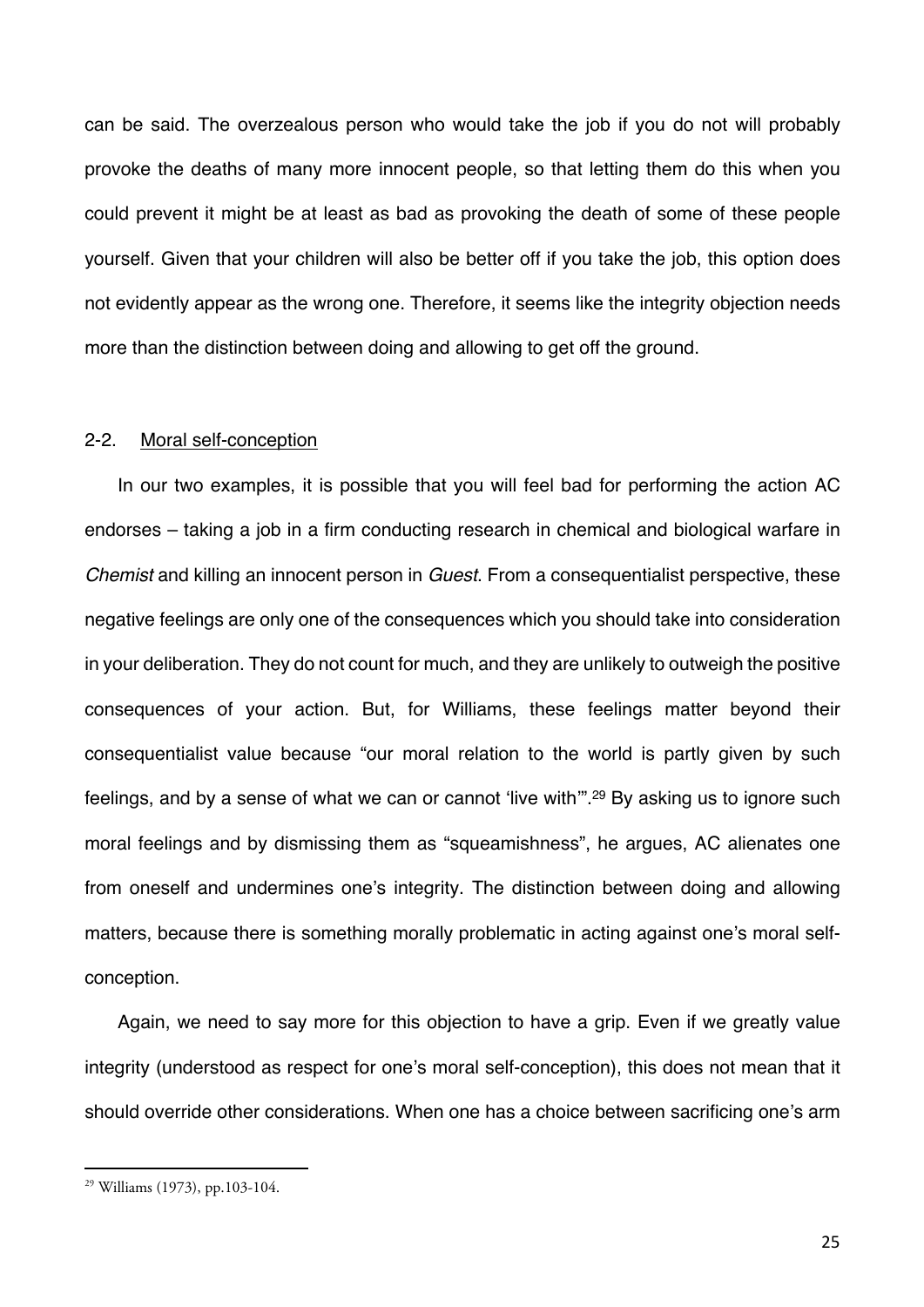to save the lives of twenty persons or do nothing, it seems like one ought to sacrifice one's arm, even though physical integrity is of value. Why would it be any different for moral integrity? It seems implausible that integrity, understood as the respect of one's moral selfconception, should always outweigh other considerations. Even if we think it is valuable, in both *Chemist* and *Guest*, there seems to be a number of victims such that we would regard it impermissible to preserve one's integrity instead of saving lives.

This seems pretty straightforward in *Guest* – even Williams does not suggest that you should not kill one person yourself to save the nineteen others. However, things are muddier in *The Chemist*: because of the way the case is designed, the difference between your two options might seem marginal. If you do not take the job, someone else will; and your scope for sabotaging the firm's endeavour is probably very limited. This means that your feelings and the impact taking this job would have on your well-being and integrity might well outweigh the good consequences of taking the job, which supports Williams' claim. However, if, on the contrary, we amend the example to increase the difference between the number of people who would die if you took the job and the number of people who would die if the over-zealous scientist took the job, his claim seems less plausible. Hence, even in this example, there seems to be a number of victims such that we would regard is as impermissible to preserve one's moral self-conception instead of saving lives.

This idea that moral integrity matters at least to some extent can easily be accommodated by AC: act consequentialists could attribute integrity a high value in their axiology, albeit not an absolute one. This way, AC would account for the intuition that one's moral self-conception matters, without making the implausible claim that it matters above everything else.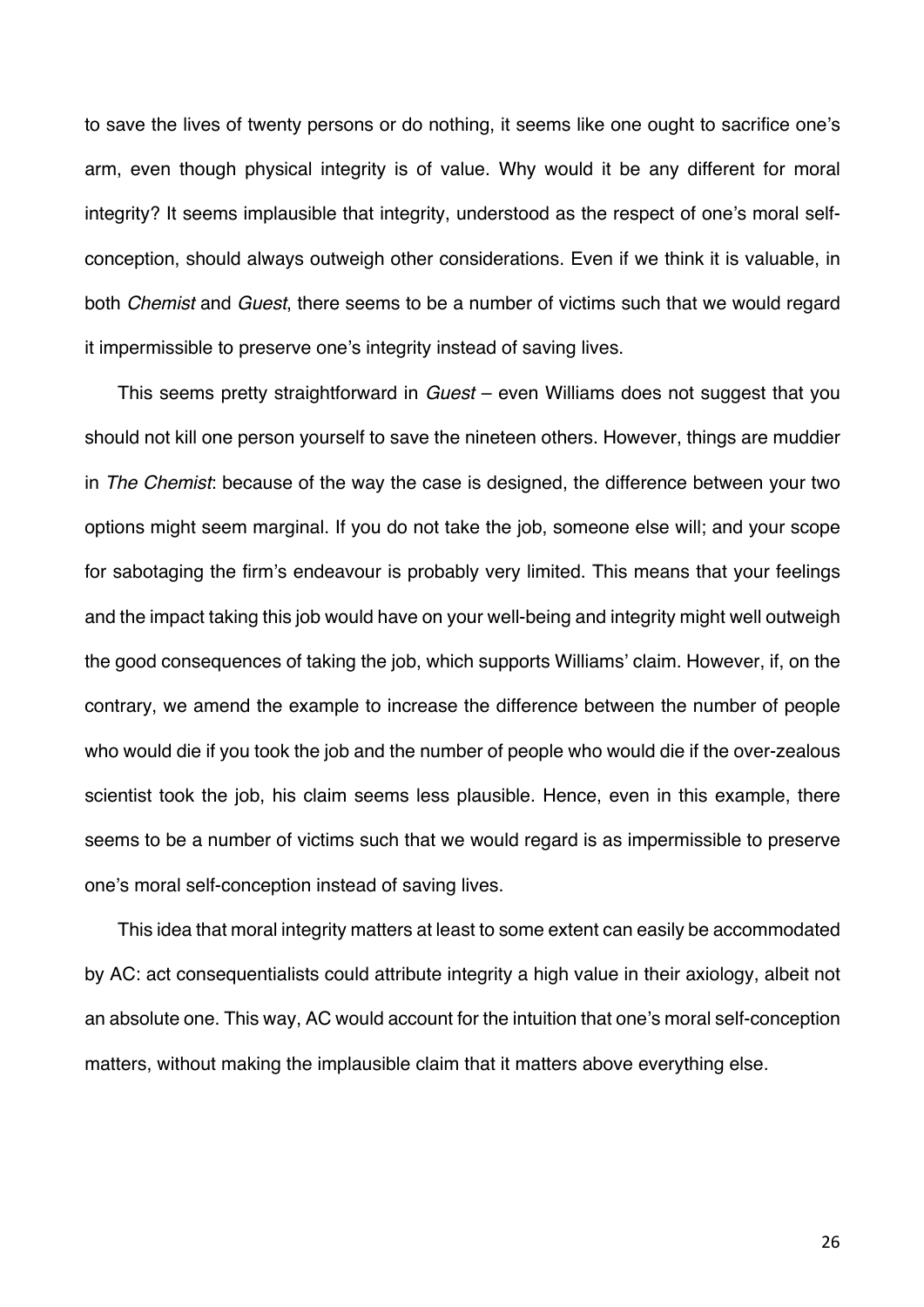#### 2-3. Over-demandingness

Even if act consequentialists amend their axiology to account for the value of moral integrity, the fact that it is just one thing of value among others still means that the agent will often have to act against her moral self-conception. But this act consequentialist injunction to disregard the agent's commitments for the sake of an impartially good state of affairs goes even further.

We have seen that, since AC attributes value to states of affairs, it disregards the distinction between negative and positive responsibility – one is responsible for much more than what one does. This means that, when we evaluate options to determine which one is the most valuable and ought to be chosen, we have to take into account all the available alternatives, even those which are not directly under consideration. Importantly, this is the case for every single action we perform.

In Williams' words, AC places virtually no limits to "one's apparently boundless obligations" to bring about the best state of affairs.30 All aspects of our lives are subject to the moral obligation to make things go best for everyone. This is implausibly demanding, because most of our daily actions are suboptimal in comparison to some alternatives. For instance, having coffee with a friend is impermissible because I could be volunteering at a soup kitchen instead, which would probably make things go better. Likewise, taking tennis lessons is impermissible because I could be giving this money to charity. Therefore, AC is incompatible with most personal projects and commitments – moral or not – which have to be sacrificed for the sake of an impartially good state of affairs.

The projects and commitments which the agent is morally expected to forego to maximise good consequences include self-concern. Just as each and every one of the agent's projects

<sup>30</sup> Ibid., pp.109-110.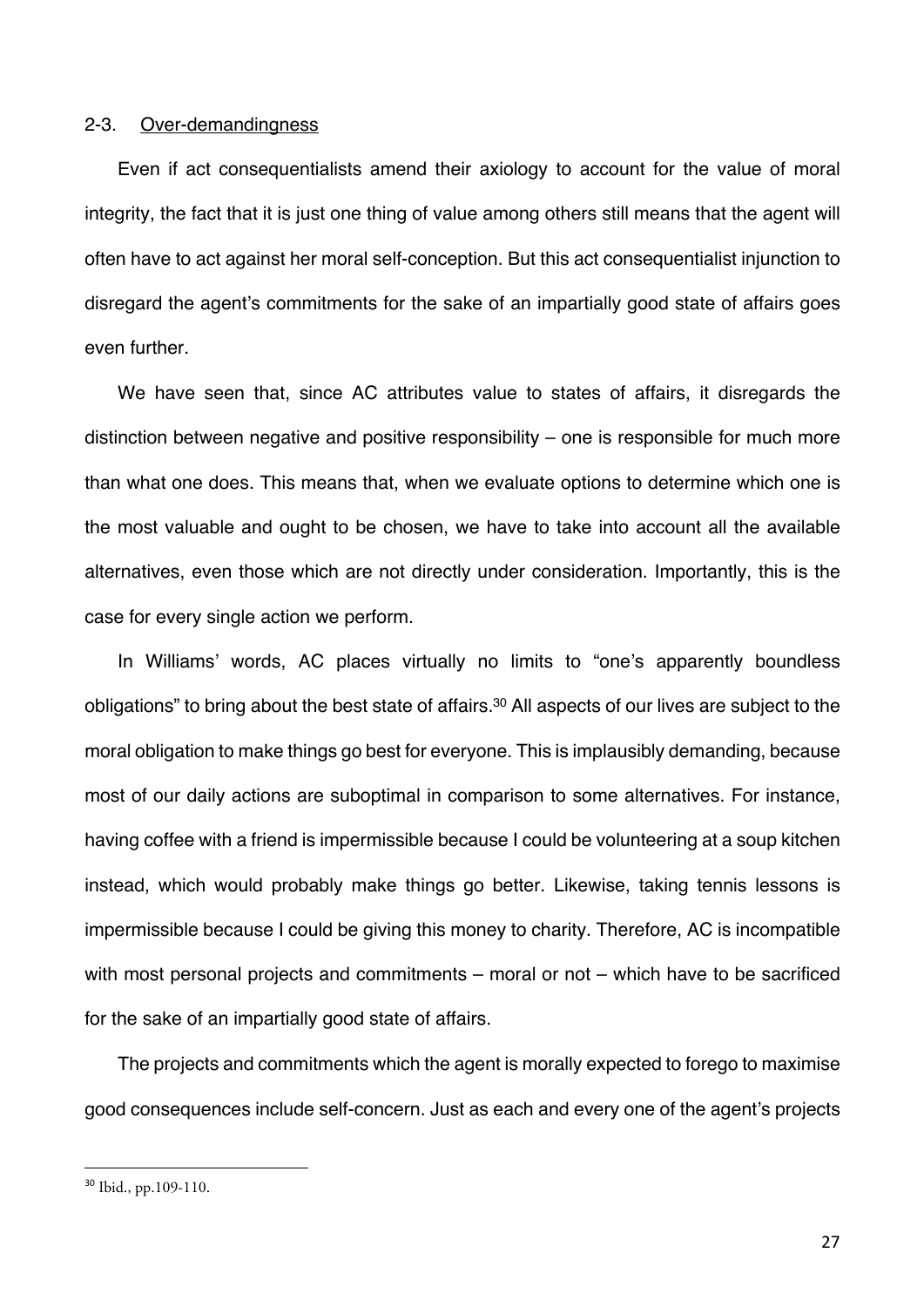and commitments are evaluated for their costs and benefits for everyone, the agent's interests are to be weighed impartially against everyone else's. For instance, to determine the permissibility of getting a job, I ought to take into account the negative consequences this might have for the person I was in competition with. If it turns out that these outweigh the positive consequences it has for me, AC tells us it is impermissible for me to accept the job.

In fact, according to AC, one should dedicate one's life to making things go best, which would require one to give up on any comfort or goods beyond that necessary to one's survival and ability to maximise value. Considering the current state of the world – in which many have close to nothing – act-consequentialist morality would require that I give away everything I own, since this would make things go best by vastly improving the situation of many. It might even prescribe that I lay down my life, if my continuing existence turned out to affect them negatively to a large enough extent – which it probably does. Needless to say, these extremely demanding prescriptions are highly counterintuitive.

One consequentialist response is to say that people do a better job at looking after their interests than others, so things go better if everyone looks after themselves more than they look after others. However, this is far from being enough. All areas of one's life are now part of the trade-off with others' interests. Even taking into account the fact that people know best what is good for them, which means that consequences will be better if they give some priority to satisfying their interests, AC will still end up being extremely demanding.

We are starting to grasp the significance of William's objection. Even if, in cases such as *Guest* and *Cousin*, one's obligations plausibly extend beyond what one does, there seems to be many cases in which this should not be the case. The problem is that AC denies this. Since it demands of the agent that she places every aspect of her life – her moral selfconception, her personal projects, her wellbeing – on a par with the interest of others, it is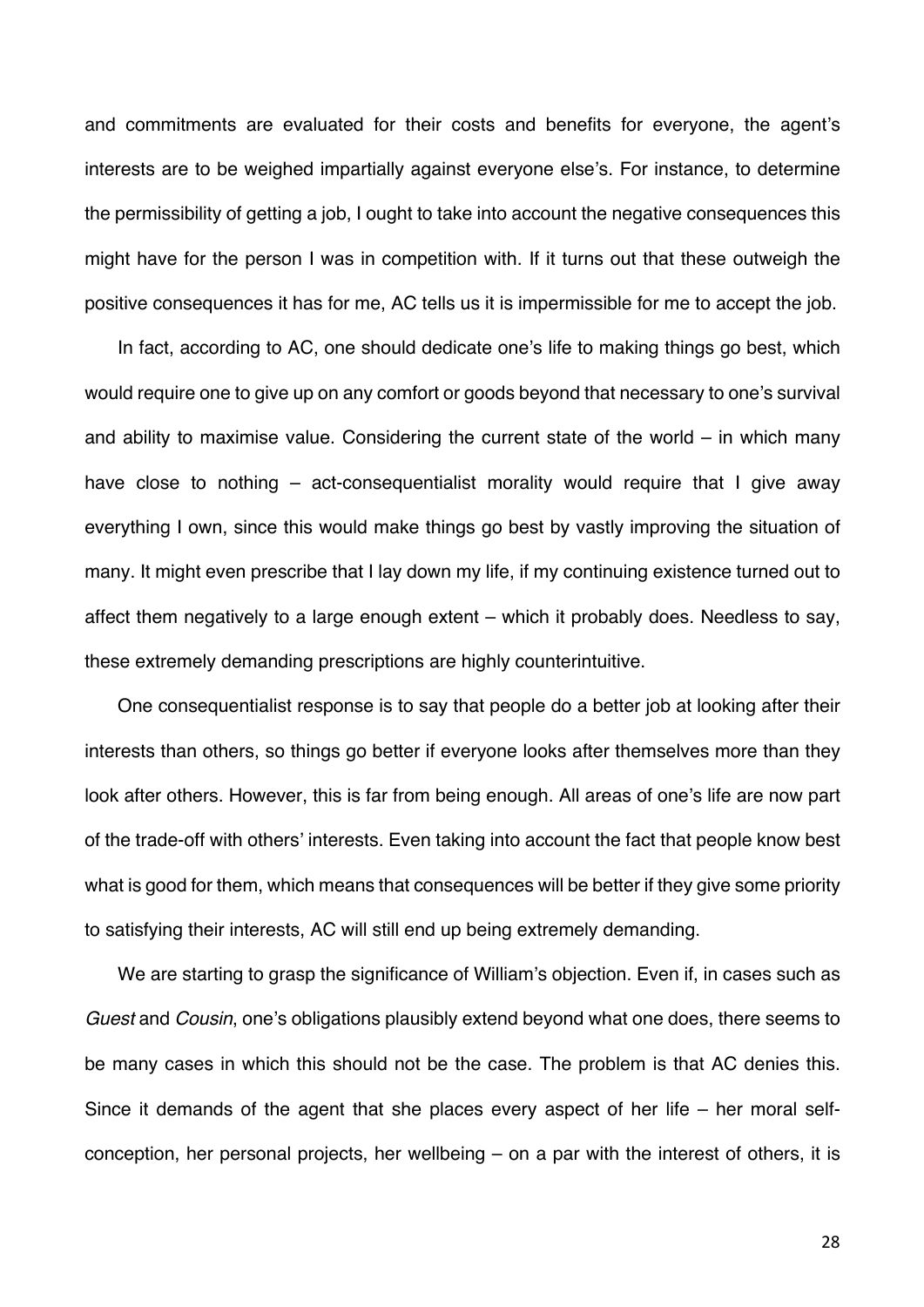incompatible with self-concern and personal commitments. It leaves no areas of our lives untouched and deems impermissible most of our actions, even the most harmless ones. As such, it is implausibly demanding.

#### 2-4. Special relationships

Act consequentialists could push back and say that, for all we know, it could be the case that morality is very demanding, and that AC's over-demandingness is not a decisive argument against it. Elizabeth Ashford thus argues that the source of AC's demandingness is not internal to the theory; rather, it is the fact that, in the world as it is, "there are continually persons whose vital interests are threatened and, given modern communications, the relatively well-off are continually able to help them".<sup>31</sup> Given the current state of the world, any plausible moral theory is likely to entail deep conflicts between its dictates and the agent's personal commitments. However, in a conceptually and practically realisable state of the world, in which few would find themselves in such situations of emergency, AC would not conflict with personal projects and commitments anymore.

Nevertheless, one might still worry about the overly demanding implications of AC in the real world. Moreover, the problem with AC's incompatibility with personal projects goes beyond over-demandingness. Williams argues that AC neglects in a more fundamental way certain commitments that give meaning to our lives, such as personal relationships. This is because, even if we grant Ashford's response, it remains the case that, in a world in which far lesser people are in a situation of emergency, AC's dictates would still coincide with what special relationships demand only *coincidentally*. Of course, one worry is that, in the world as it is, AC does demand that we betray our partner or sacrifice our children for the sake of

<sup>31</sup> Ashford (2000), p.430.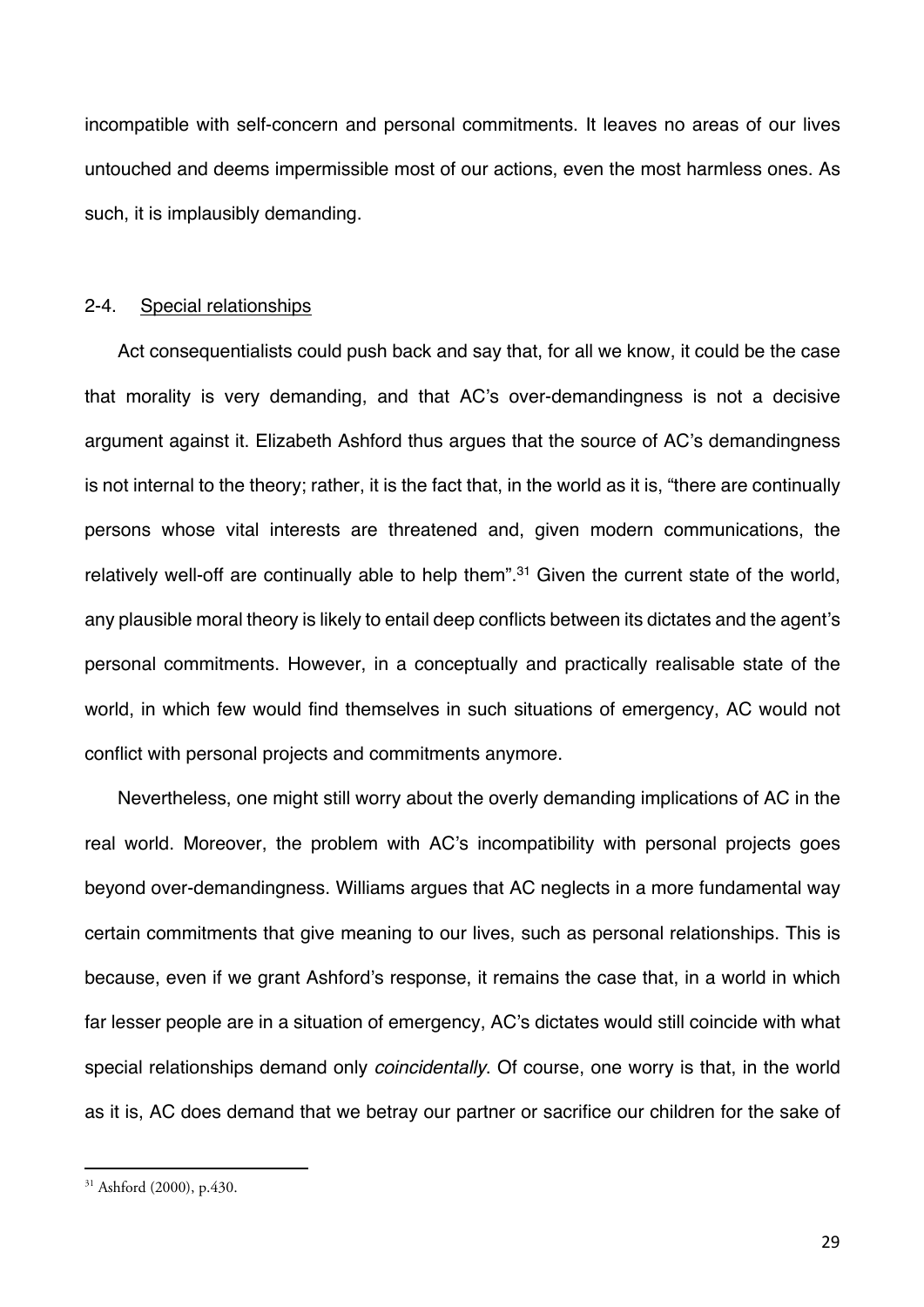an impartially best state of affairs. But the problem is more insidious: even in a state of the world in which AC did not entail very demanding obligations, it would only be out of luck that the act consequentialist agent would not have to go against the demands of her special relationships.

Consider the following example:

*Rescue*: in a shipwreck, a man has a choice between saving a stranger or his wife. After deliberating briefly, he concludes that it is permissible for him to give priority to his wife. So, he saves her.

Here, it might well be that a plausible version of AC, which attributes value to personal relationships, would deem the man's action permissible. The problem is that, even then, AC would still exclude the possibility of valuable personal relationships such as the one between this man and his wife.

The thought is that the structure and reasoning of AC is incompatible with the value of special relationships – or, rather, with the behaviours and attitudes which the respect for such value demands. The fact that AC requires the agent to go through a consequentialist calculation to know whether saving his wife is permissible (whether it is at the time of the action or not) is incompatible with the existence of special relationships, since these require a form of unconditional partiality For Williams, such situations seem to "lie beyond justification". When the man rescues his wife because he concluded it was permissible for him to give her priority, he has already had "one thought too many".<sup>32</sup>

<sup>32</sup> Williams (1981), p.18.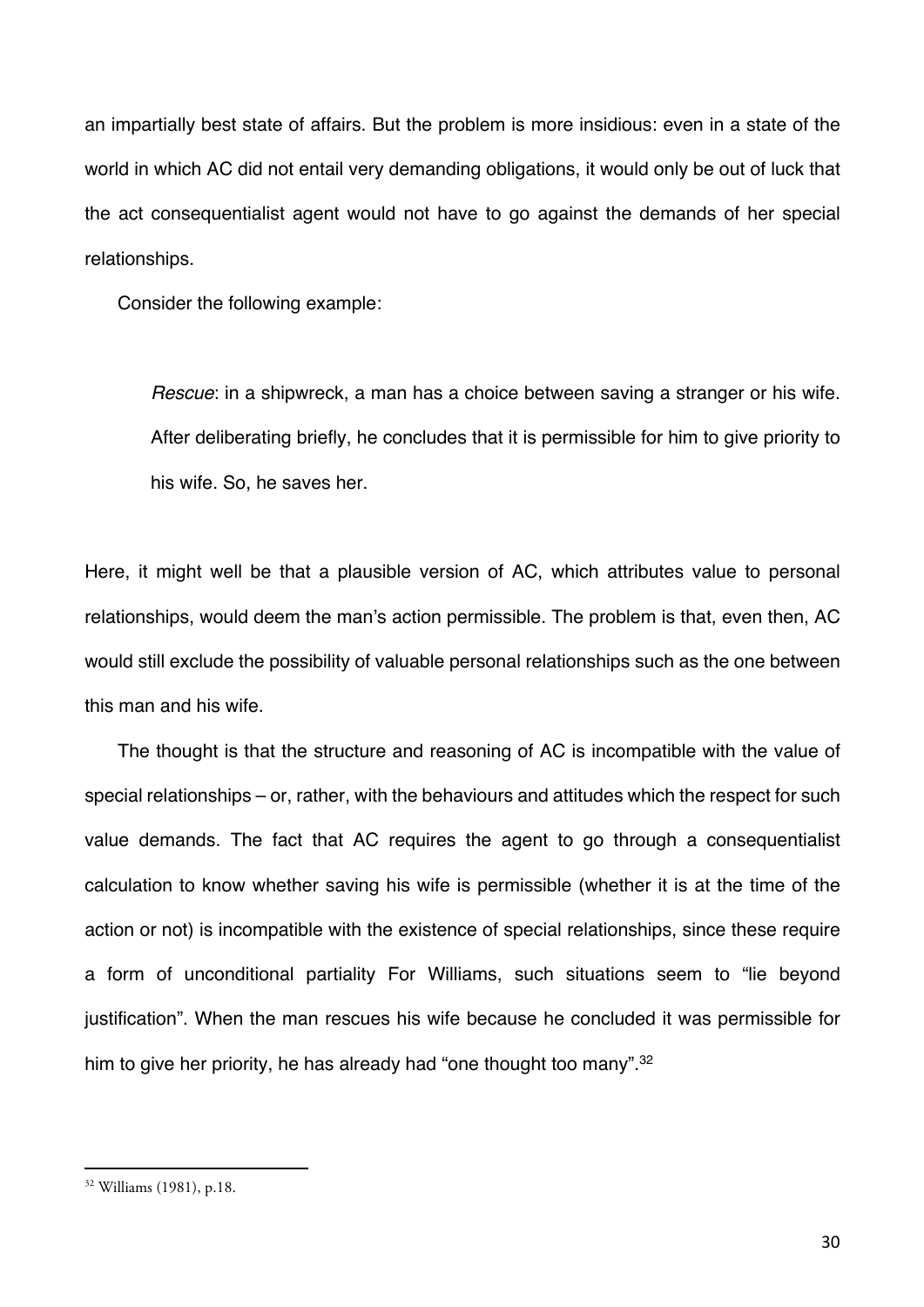We have now distinguished a second facet of Williams' integrity objection. Although it is related to the demandingness objection, it remains distinct. The problem with AC's disregard for the identity of the agent is not only that it leads to overly demanding obligations. It is also that it prevents, in all possible states of the world, the existence of special relationships. Yet, such relationships are what gives meaning to our lives. In Williams' words, "unless such things exist, there will not be enough substance or conviction in a man's life to compel his allegiance to life itself", or to give meaning to morality. <sup>33</sup> Since it seems plausible that special relationships are a morally important aspect of our lives, this is a significant objection to AC.<sup>34</sup>

#### 2-5. Summary

I have outlined what I take to be the four main aspects of Williams' Integrity Objection. The first two – that AC fails to make a distinction between doing and allowing, and that AC neglects the importance of one's moral self-conception – do not seem very persuasive. However, the last two – that AC is over-demanding, and that AC is incompatible with special relationships – constitute significant challenges to AC.

<sup>33</sup> Ibid., p.17.

 $34$  Railton (1984) addresses this objection by theorising what he calls "sophisticated consequentialism", which is the idea that, to make things go best, it is highly plausible that the agent must act for other motives than to make things go best. Constantly thinking about impartially good consequences is self-defeating, since certain things (such as special relationships) are impartially valuable and yet require partial commitments. Hence, it might well be that, in order to make things go best overall, one must cultivate special relationships, even if those often require that one does not engage in consequentialist calculations, and sometimes that one acts in suboptimal ways.

This response is compelling, but it takes us away from AC. We are not evaluating acts anymore; we are evaluating the consequences of motives, inclinations or dispositions. This is closer to Rule Consequentialism, which is another theory I discuss in chapter 2.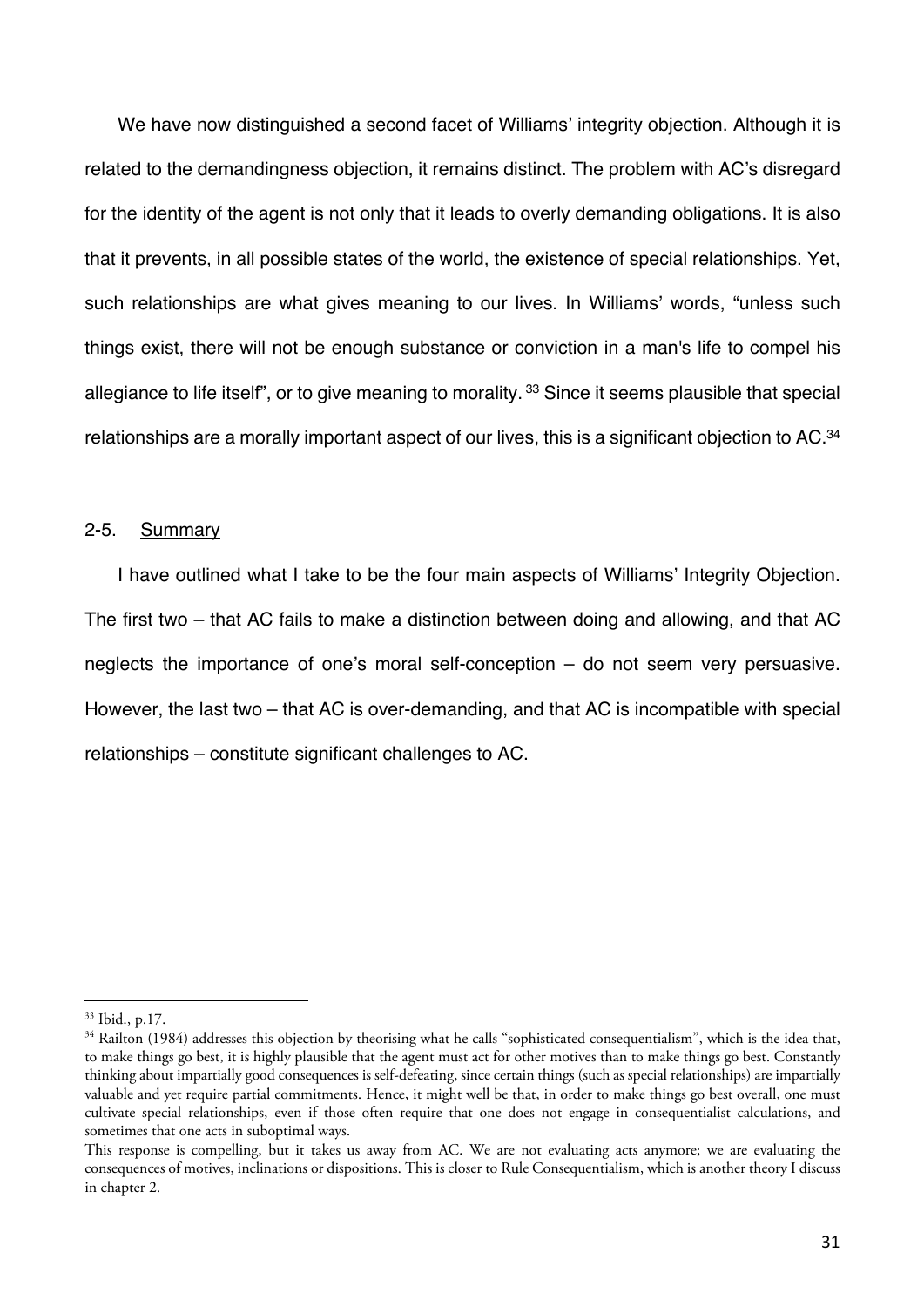#### **3. Objection 2: Rights and Duties**

Another one of the main objections to AC I want to present concerns rights and duties.<sup>35</sup> We have seen that AC is accused of being too demanding. It allows only for a minimal degree of self-concern and demands that the agent sacrifices personal projects and commitments for the sake of bringing about an impartially best state of affairs. In the same way, this commitment to impartially best states of affairs also entails that the agent must sacrifice the projects and commitments of others, including their lives. Just as her interests are to be weighed against everyone else's, so are the interests of the individuals affected by her actions. This means that acts which common-sense morality condemns are not only permissible, but even required, as long as they maximise overall value.

Consider this example:

*Surgeon 1*: a surgeon has five patients who will die if they do not get an organ transplant soon. A sixth patient is booked in for a benign surgery. During her operation, the surgeon kills this patient and takes from her the organs necessary to save the five other patients, who live as a result.

In this case, some versions of AC suggest that your act was permissible, because a state of affairs in which five live is better than a state of affairs in which one lives. This result is, quite obviously, rather counterintuitive. Many would argue that the patient who gets killed has a right to live, and to receive medical care without being murdered.

Act consequentialists have a way to mitigate this objection. As we have seen in part 1, their axiology can accommodate the idea that certain acts can have value in themselves –

<sup>&</sup>lt;sup>35</sup> See McCloskey (1965).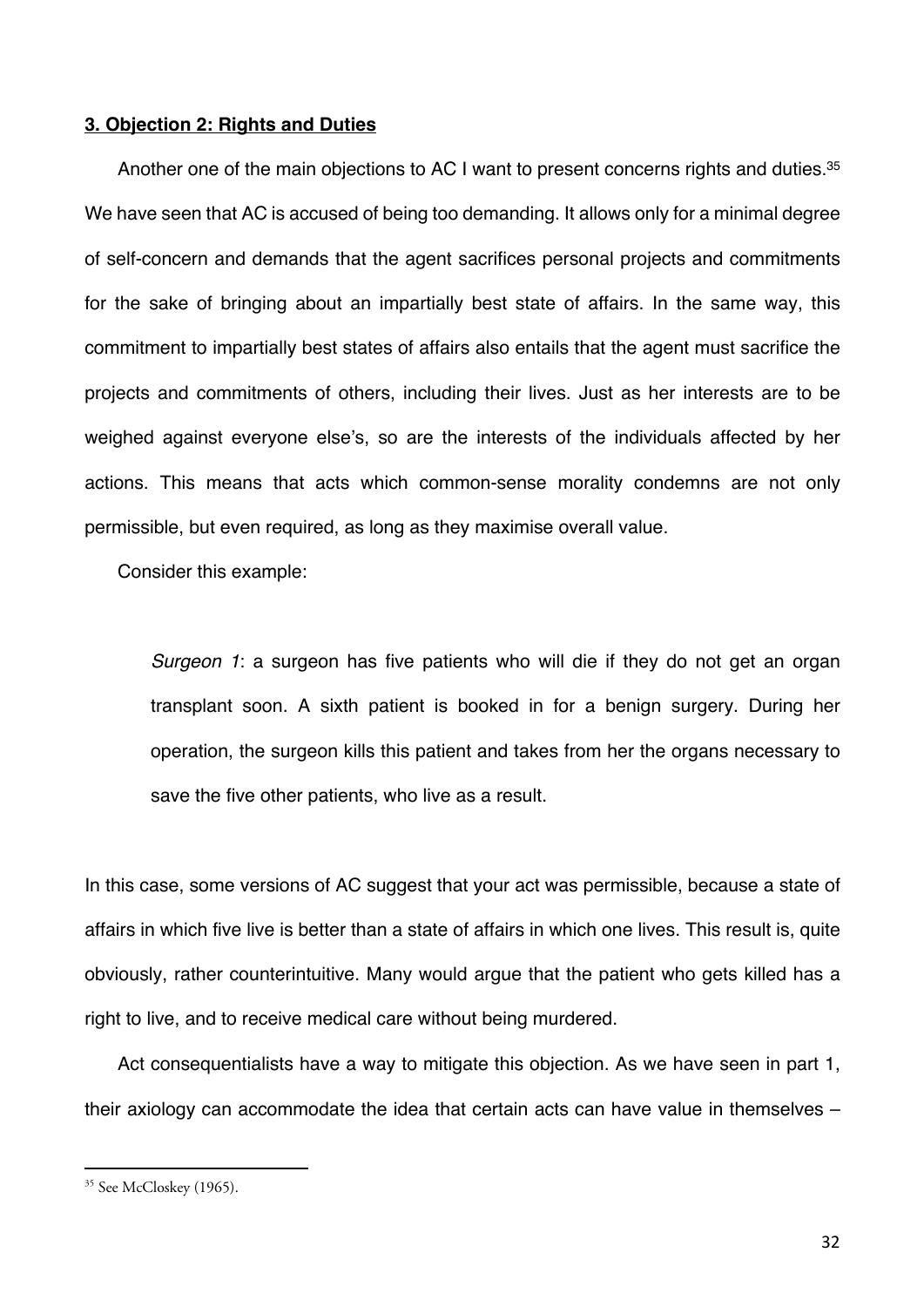or, in the case of killing, disvalue. In this case, they can argue that the disvalue of killing one person is greater than that of five persons dying of natural causes, so that the act of the surgeon is impermissible.

However, this response can only take us so far. Even if we attribute disvalue to the act of killing, there will be a number of patients the surgeon could save by killing one person so that, according to AC, the benefits of her action would outweigh the costs. On the contrary, what objectors argue is that the patient has a right not to get murdered *no matter the consequences*. The concept of rights seems to require that they cannot be trumped by other considerations *at all*.

Act consequentialists can bite the bullet and maintain that there is a number of victims such that it would be permissible to murder someone to spare them. This number can be high enough for this claim to be plausible, and for AC to get the intuitive result that the surgeon should not murder her patient in *Surgeon 1*.

But, even so, AC is not out of trouble, as the proposed solution faces problems of its own. Consider a modified version of the previous example:

*Surgeon 2:* A surgeon is in the process of saving five patients from cardiac arrest. Their cardiac arrests were prompted by natural causes and, if she attends to all of them at the same time, she can save their lives. A new patient, who also suffers from cardiac arrest, is brought into another room. Unlike the five other patients, the new patient's cardiac arrest was caused by someone poisoning her such that, if she dies, she will have been murdered. Since she is in a different room from the other five, the surgeon has a choice between saving her alone, or saving the five.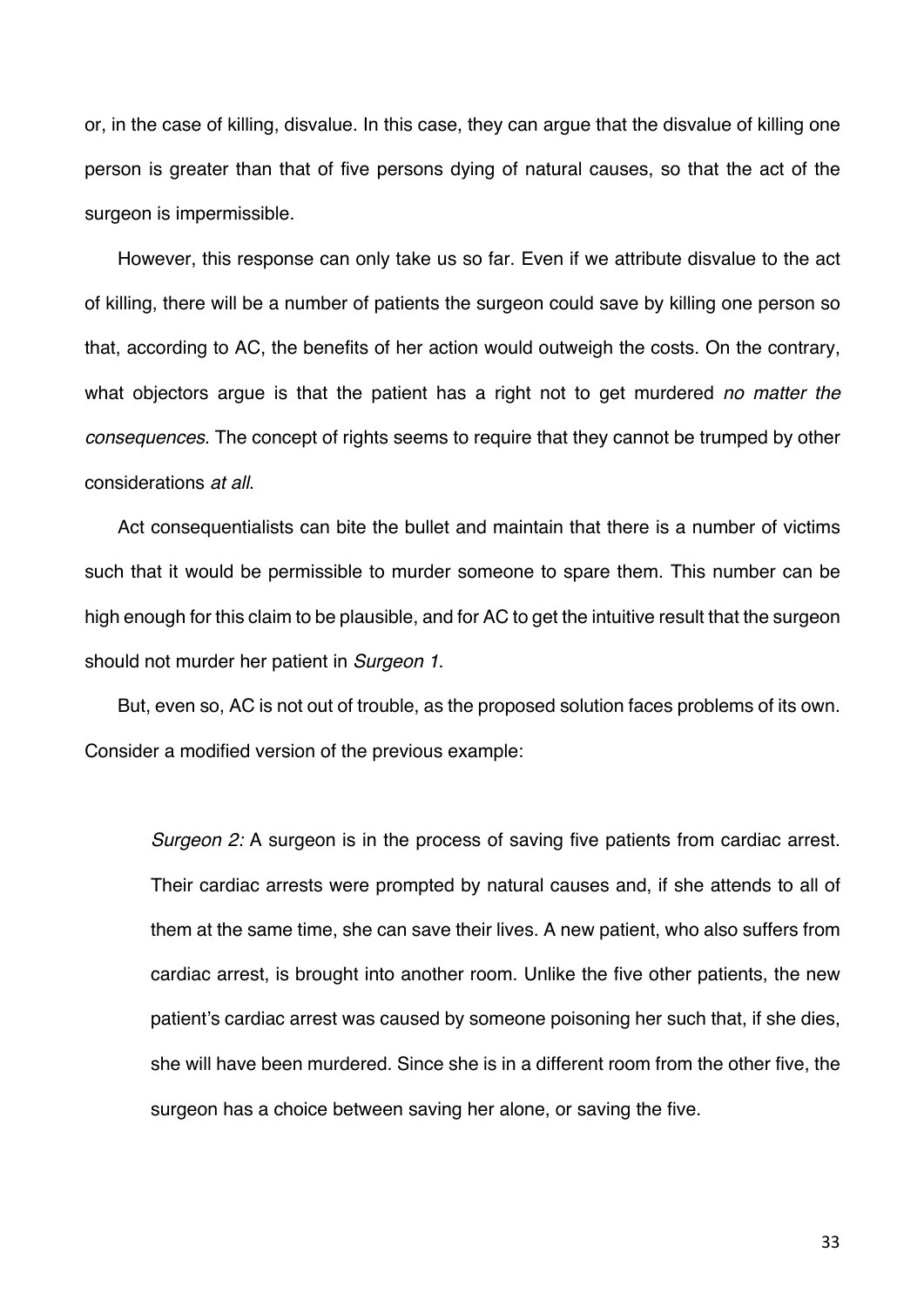In this example, the surgeon has a choice between saving one person from being murdered or saving five people from a natural death. If act consequentialists are committed to saying that one person being murdered is worse than five people dying naturally, which they have to be in order to address the previous objection, they must accept that she ought to save the one person being murdered in *Surgeon 2*. However, it seems plausible that, when facing such a choice, one ought to save the five instead, even if they would die from a natural death.

Therefore, act consequentialists are facing a choice. They must either accept that, in *Surgeon 1*, the surgeon ought to kill one patient in order to save the five, or that, in *Surgeon 2*, she ought to save the one from murder instead of saving the five from a natural death. In both cases, it seems like they cannot avoid implausible conclusions. So, AC has trouble accommodating the concept of moral rights.

Unsurprisingly, the same thing can be said about duty. We have already seen that AC's dictates contradict the demands (and thus the duties) involved in special relationships. But AC's disregard for duties extends further. Just as with rights, duties matter only to the extent that they make things go best. For instance, one ought to respect one's promises, or to tell the truth, only as long as doing so would make things go best.

Here, the same type of reply as the one offered in *Surgeon 1* can be made. Act consequentialists can attribute disvalue to the act of lying, in which case lying would be permissible only when the overall benefits are large enough – say, when a life is at stake. This seems like a plausible implication. However, once again, AC face difficulties in cases in which one can either prevent one lie from being told by someone else or bring about good consequences short of saving a life – say, if they could save someone from paraplegia. If they want AC to have the plausible implication that it is impermissible to lie unless a life is at stake, they must accept that they ought to prevent a lie from being told rather than save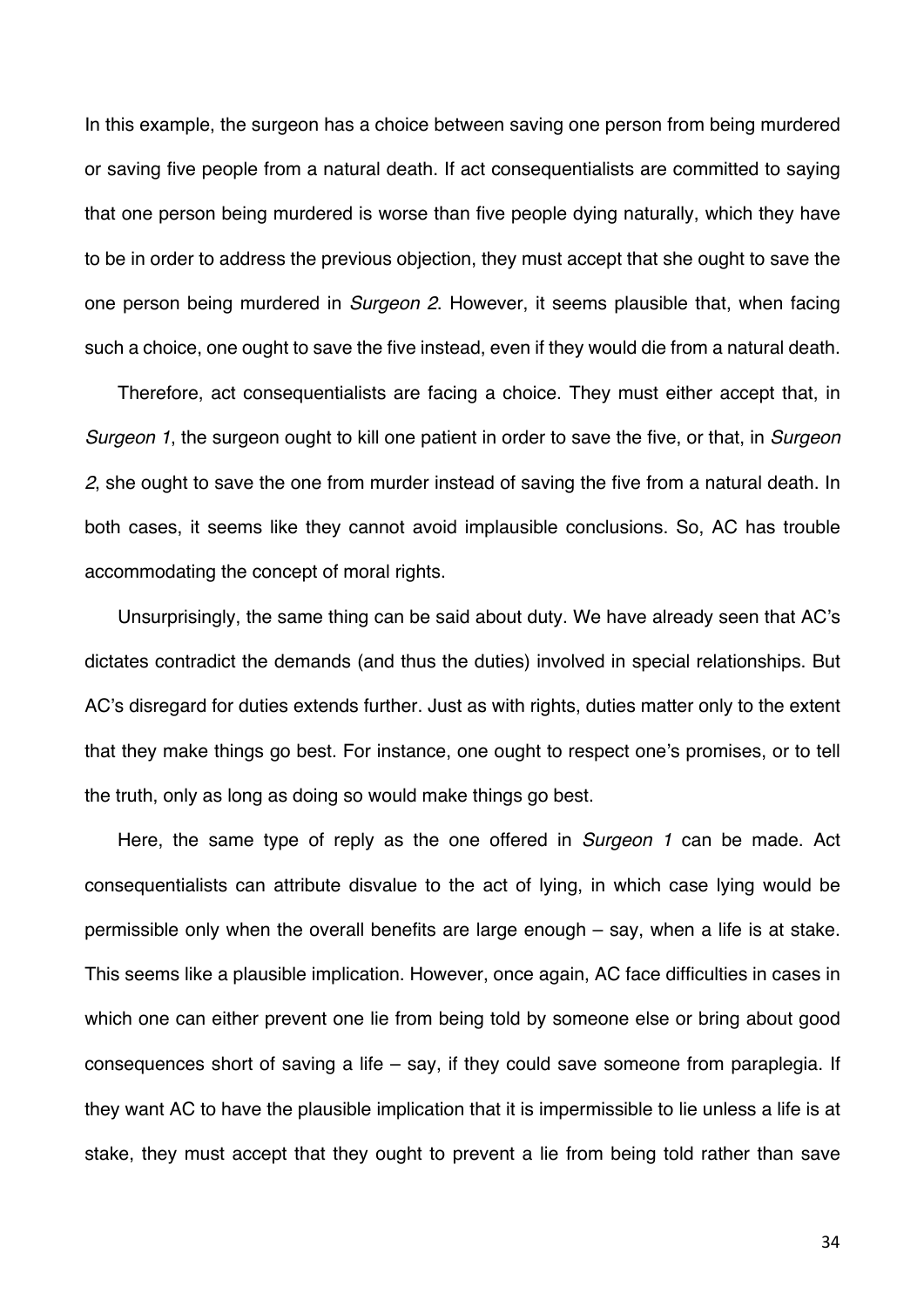someone from paraplegia, which seems implausible. Therefore, act consequentialists cannot avoid their theory having implausible conclusions, and AC has difficulties accommodating the concept of duties.

### **4. Objection 3: Collective Impact**

There is yet another category of acts which common morality regards as demanded of us, and which AC is unable to account for. This problem is known as the problem of collective impact. Consider the following case:

*Coffee*: You see a documentary about the horrors of the coffee industry, including the exploitation of farmers and the use of slave and child labour. The next time you order a coffee, you ask for a Fairtrade brand. However, you find that the Fairtrade coffee is not as good as the one you usually buy, which is not Fairtrade. So, the next time you get a coffee, you order your usual brand.36

Many would think that your act of buying a coffee which you know has been produced under miserable working conditions is impermissible. The problem is that AC is unable to accommodate this judgement. Although things would be best if everyone stopped buying non-Fairtrade coffee, your purchasing this cup of non-Fairtrade coffee does not make a difference. After all, as Julia Nefsky puts it, "you are a mere speck in a sea of coffee drinkers".37 The coffee company will not stop exploiting farmers or change anything about

<sup>&</sup>lt;sup>36</sup> This example is from Nefsky (2015).

 $37$  Ibid., p.  $267$ .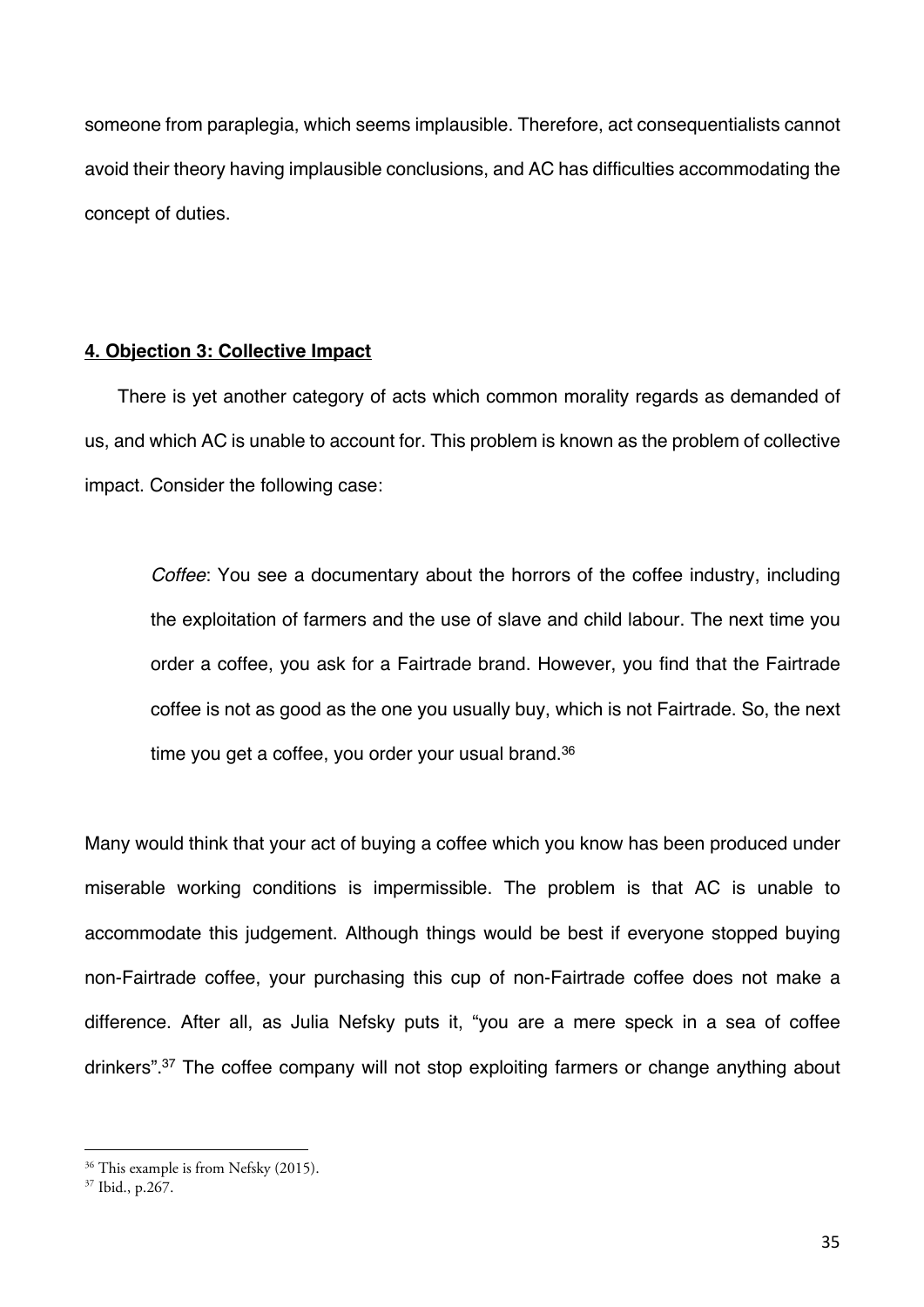their mode of production simply because you bought a cup of Fairtrade coffee instead. Therefore, since drinking non-Fairtrade coffee brings you more satisfaction, and since it does not make a difference to global exploitation, AC would prescribe buying it.

AC has similarly counterintuitive implications in other cases involving collective impact. Consider, for instance, changes in one's consumption aimed at reducing one's carbon footprint in an attempt to contribute to countering global warming. Since such acts require one to give up on some comfort, and yet have an impact close to null when taken in isolation, they will not be endorsed by AC. Instead, AC prescribes free riding on the efforts of others, even if fighting global warming requires everyone to perform just this kind of acts, because the cumulative effect would be tremendously good. Therefore, AC cannot account for the permissibility or obligatoriness of acts which do not make a difference when taken in isolation, but which are nevertheless generally thought to be demanded of us.<sup>38</sup>

#### **5. Objection 4: Aggregation**

The act consequentialist idea that what is of moral value are impartially good states of affairs is intuitively compelling, plausible and simple. However, we have seen that this entails a neglect of rights and duties, and that our interests, commitments, and those of the ones we love are to be impartially weighted against everyone else's, leading to implausible conclusions. Now, we will see that this idea that individuals' interests are all part of a vast

<sup>&</sup>lt;sup>38</sup> Shelly Kagan (2011) argues that AC can address the problem of collective harm if we consider that there is a threshold at which repeated actions of one sort will have catastrophic consequences. Since we do not know when this threshold will be met, we should look at the expected (dis)utility of performing one such act, which is likely to be negative. However, Nefsky (2012) has argued persuasively that appealing to such "triggering cases" does not solve the problem.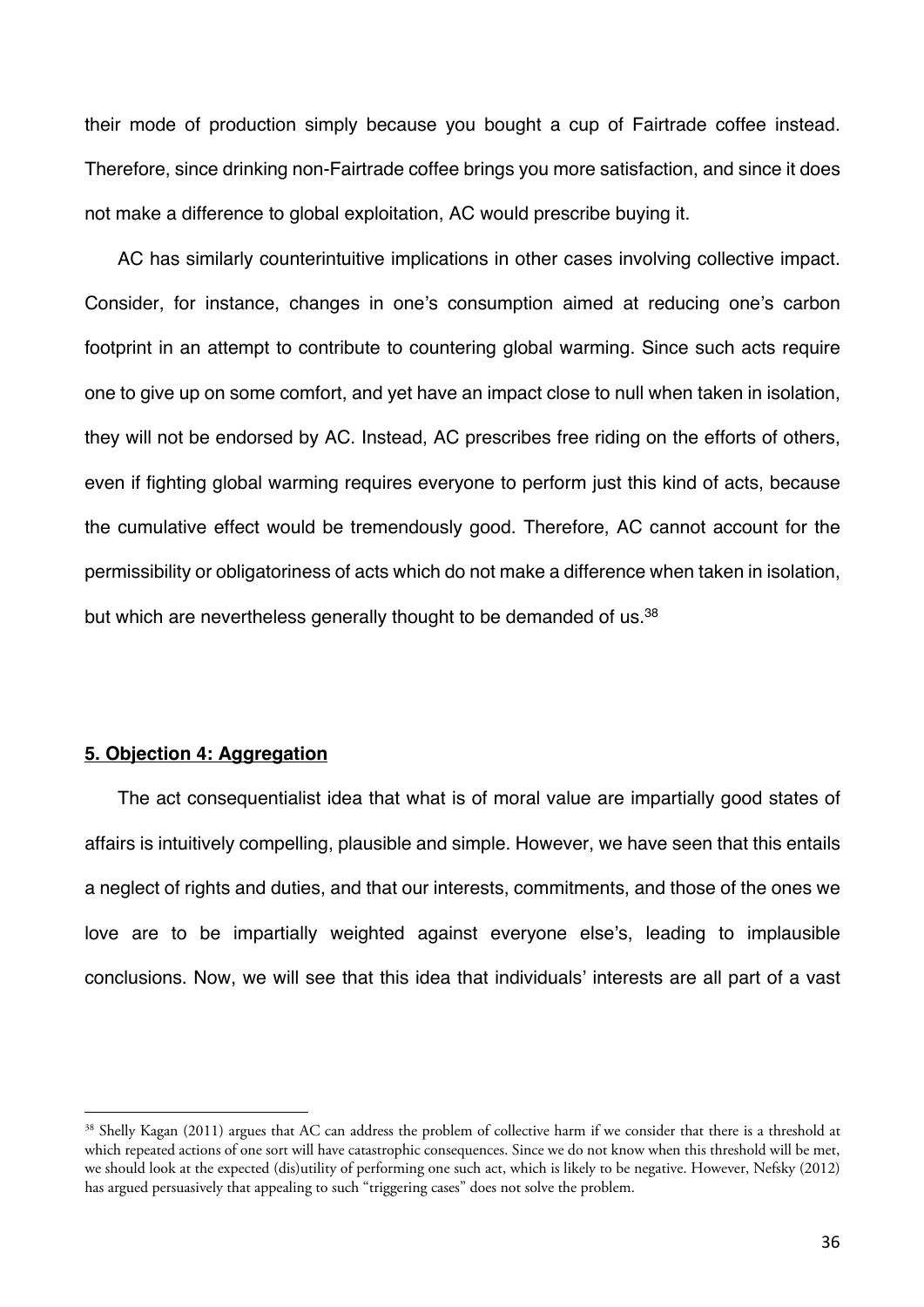trade-off aiming at maximising impartially good consequences gives rise to another objection – one regarding the issue of aggregation.

Since AC aggregates people's interests to look at overall consequences, it fails to make a distinction between one person's suffering immensely and a large number of people being mildly indisposed.39 As an illustration, consider the following example:

*Death vs Broken nails*: You have a choice between saving one person from death or sparing a large number of people a broken nail. Is there a number N such that you ought to spare N people a broken nail rather than save one person from death?

According to AC, the answer is yes. If the number of people you could spare a broken nail is large enough, you ought to help them rather than save someone form death, because doing so would make things go impartially best. This is rather counterintuitive.

Note that no change to the axiology could address this objection. Act consequentialists might mitigate it by attributing extremely high value to saving a life, but this would not fully solve the problem. There will always be a number of victims risking a broken nail such that one ought to spare them rather than save someone else's life. On the other hand, to prevent this conclusion, act consequentialists could assign no disvalue to a broken nail. However, they would then have to accept the implausible implication that we have no moral reason to spare people a broken nail, even if we can do so at no cost. In both cases, AC cannot avoid implausible conclusions.

<sup>&</sup>lt;sup>39</sup> This is often called the separateness of persons objection. See Brink (1993), Rawls (1999) pp.23-27 and Nagel (1970) pp. 138-142.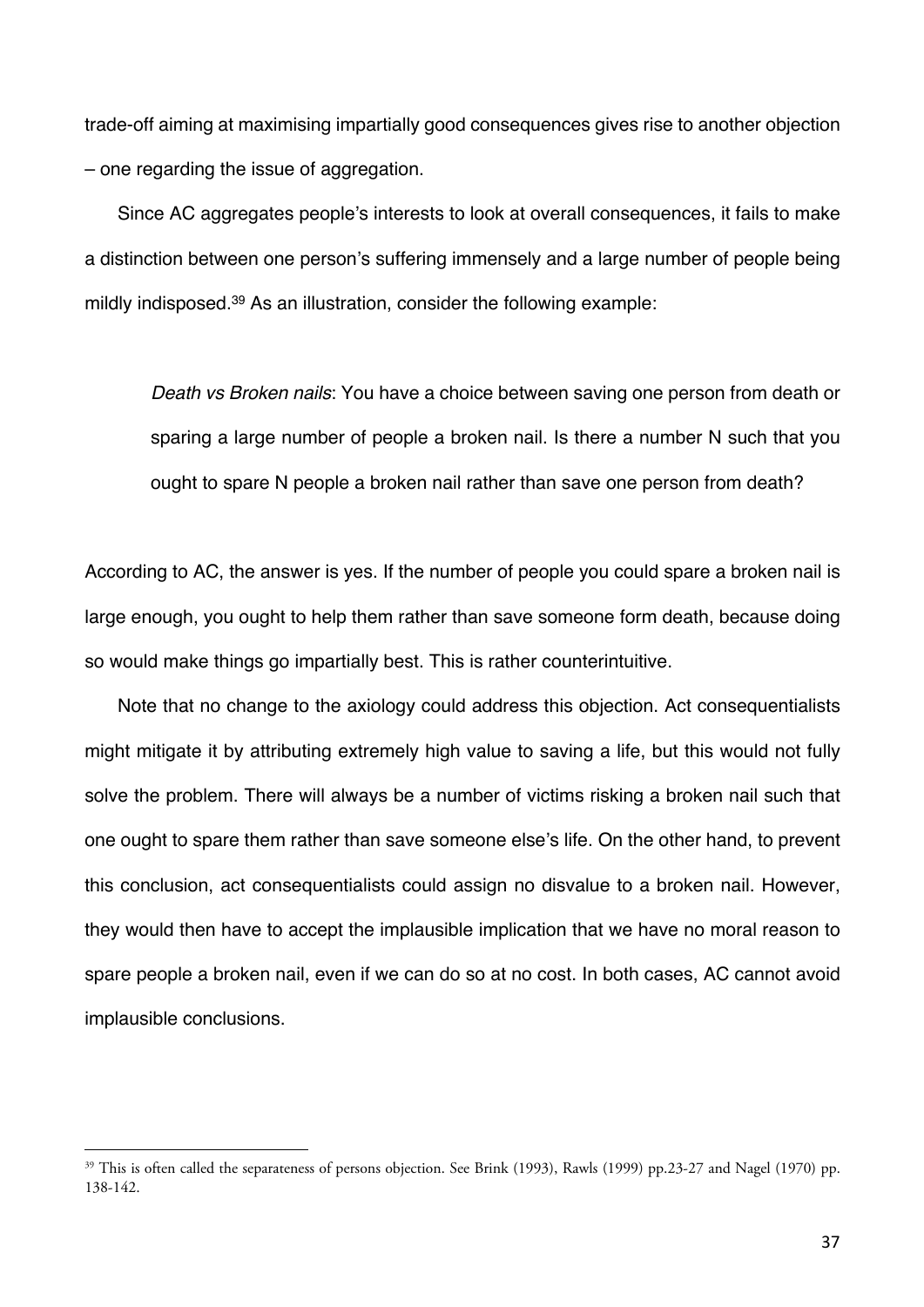However, it is not clear how significant this objection from aggregation is, considering the problems faced by available alternatives. On the one hand, non-aggregative views, which prescribe that we always prevent the gravest harm, are at least as counterintuitive as AC.40 Consider the following example:

*Death vs Paraplegia*: You have a choice between saving one person from death or saving a large number of people from paraplegia. Is there a number N such that you ought to save N people from paraplegia rather than save one person from death?

According to non-aggregative views, the answer is no. There is no number of people you could save from paraplegia such that you ought to save them rather than save someone from death. This is at least as implausible as AC's implications in *Death vs Broken nails*.

An intuitive alternative is to adopt a partially aggregative view, according to which there is no number N such that one ought to spare N people a broken nail rather than save a life, but there is a number N such that one ought to save N people from paraplegia rather than save a life.41 Such a view would prescribe saving one individual from death in *Death vs Broken nails*, no matter how large the number of people you could spare a broken nail is, but saving a large enough number of people from paraplegia rather than saving one person from death in *Death vs Paraplegia*.

This seems like the most plausible option. However, although they are intuitively appealing, partially aggregative views face many problems of their own. For instance, it has been argued that these views cannot avoid counterintuitive implications in cases involving

<sup>&</sup>lt;sup>40</sup> For a defence of non-aggregative views, see Anscombe (1967/2005) and Taurek (1977).

<sup>&</sup>lt;sup>41</sup> For defences of partially aggregative views, see Kamm (1993), Scanlon (1998) and Voorhoeve (2014) and (2017).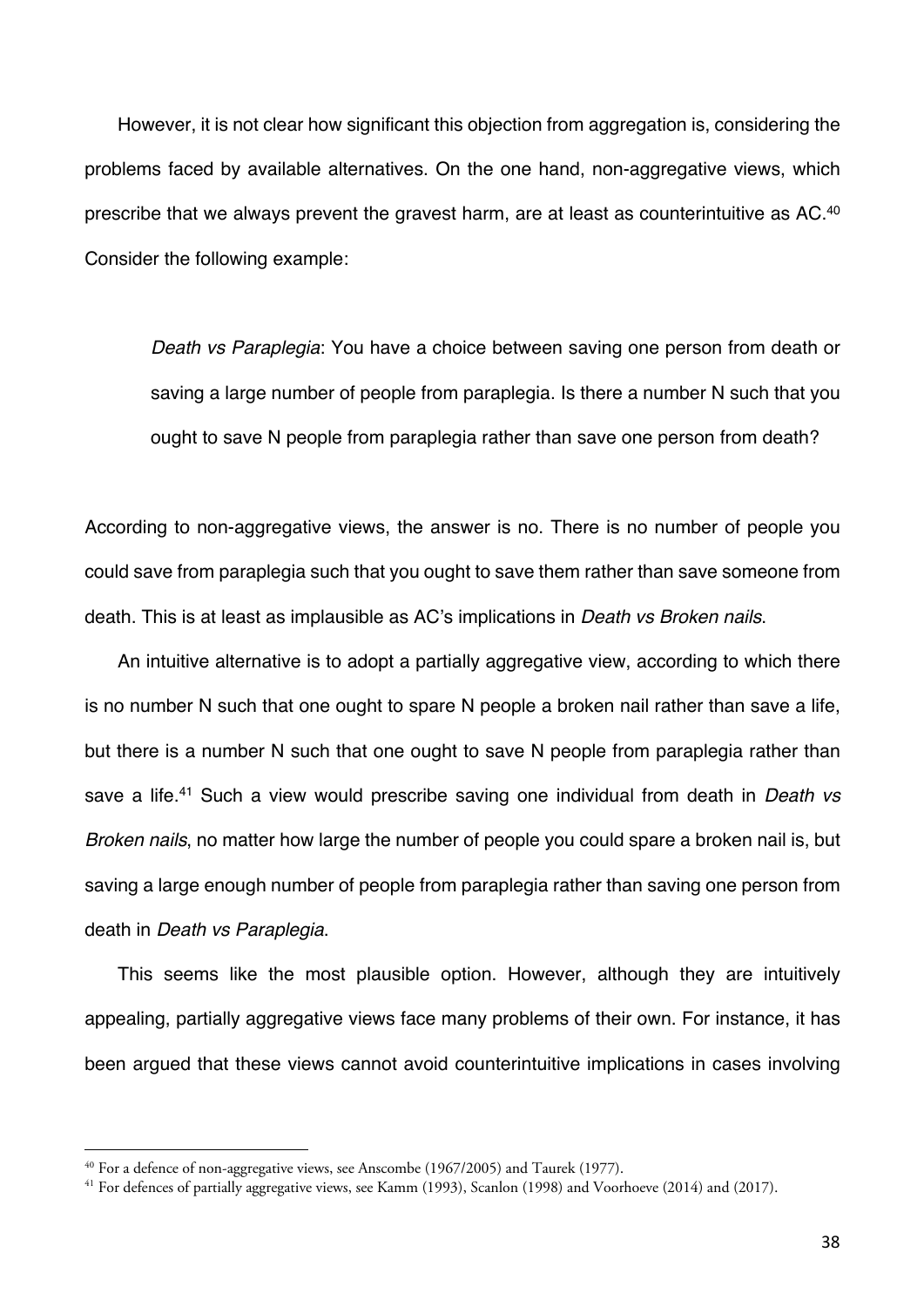risk, mixed groups or two-stage decisions.<sup>42</sup> Therefore, it is not clear whether they fare better than AC regarding the problem of aggregation.

Finally, the two other moral views I will consider in chapters 2 and 3 – Rule Consequentialism and Rule Contractualism – also seem to be unable to avoid aggregative conclusions.43 Therefore, although the problem of aggregation seems to constitute a significant challenge against AC, it is not a decisive one. Other competing views, such as Rule Consequentialism and Rule Contractualism, suffer from it as well; and the views that avoid this challenge face equally important challenges as a result. For this reason, I will leave the issue of aggregation aside in my evaluation of Rule Consequentialism and Rule Contractualism in the next chapters.

# **Conclusion**

After looking at the problems posed by false beliefs, ignorance and uncertainty, I have argued that the most plausible version of AC is the following one:

*AC:* an act is right if and only if, given available evidence, the agent should believe it would make things go expectably best (that is, if and only if, given available evidence, the agent should believe it would maximise expected value).

 $42$  See Tomlin (2017), Horton (2017), (2018) and (2020) for a thorough overview of these problems.

<sup>&</sup>lt;sup>43</sup> See Otsuka (2000) who argues that Scanlonian Contractualism has to take into account the claims of groups of individuals in order to reach the partially aggregative conclusions Scanlon defends.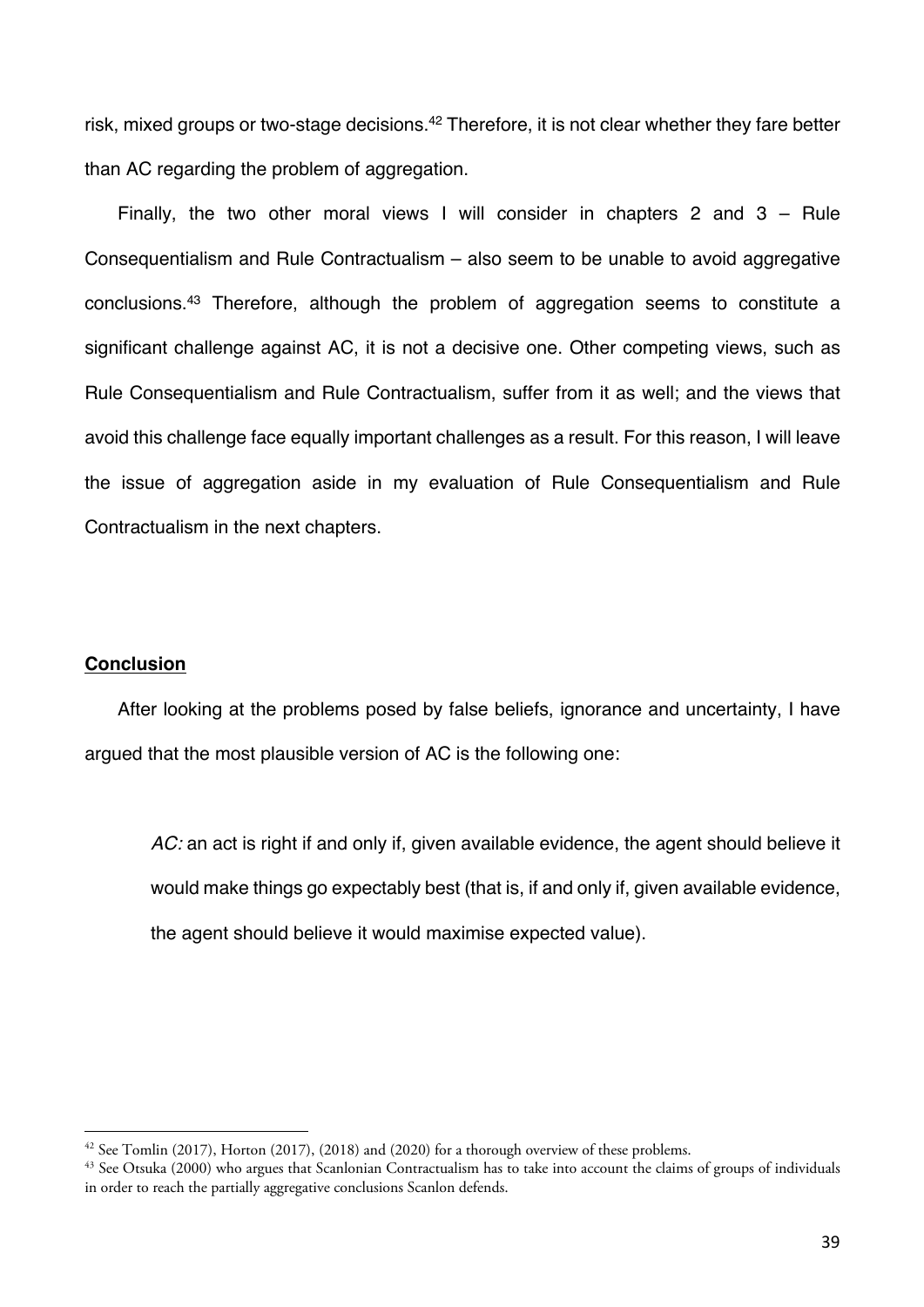This moral view is supported by strong arguments: it is simple and intuitively appealing, it corresponds to the independently plausible idea that morality is about making things go impersonally best, and it can accommodate many first-order ethical intuitions.

AC also faces a number of serious problems. Of all the objections we have looked at, the objection from aggregation is probably the less worrying. After all, it is not clear how other views can avoid aggregative conclusions, or whether those that do fare better, considering the problems they face as a result. However, AC is not out of trouble. Williams' integrity objection, once unpacked, constitutes a strong challenge, as it exposes this view as implausibly demanding and incompatible with special relationships. We have also seen that AC neglects rights and duties, and that it has counterintuitive implications in collective action cases.

All these objections give us good reason to search for a better moral view. In the next chapter, I ask whether Rule Consequentialism can do better.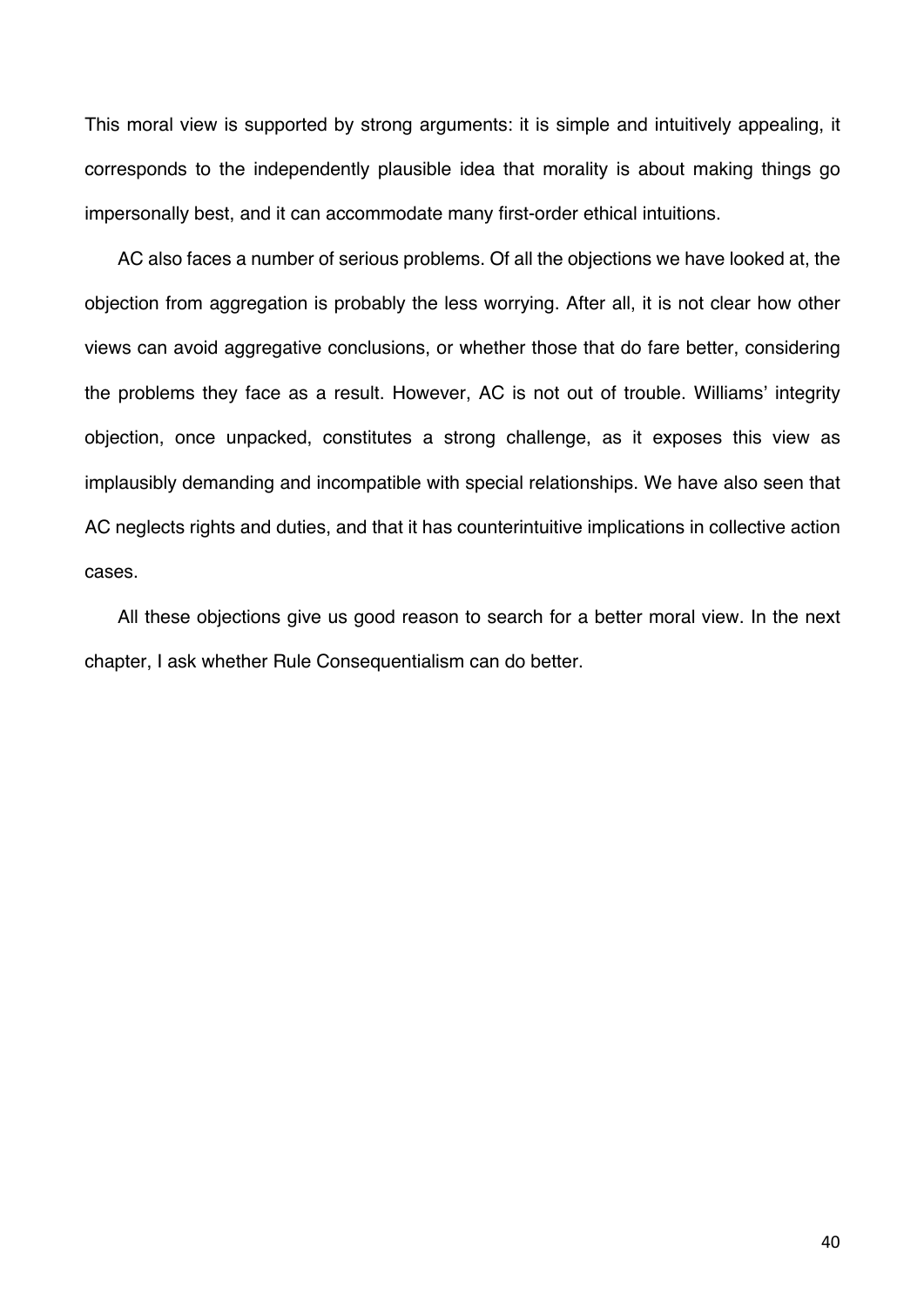# Chapter 2

# Rule Consequentialism

My aim in this dissertation is to carve out a conceptual space for a hitherto neglected moral theory, Act Contractualism. I do this by looking at the merits and limitations of three much more familiar moral theories: Act Consequentialism, Rule Consequentialism and Rule Contractualism.

We have seen in chapter 1 that Act Consequentialism (hereafter AC) is vulnerable to a number of important objections. In this chapter, I look at another moral view, Rule Consequentialism (hereafter RC) and ask whether it fares better. I look at RC for two reasons. First, it has been formulated as an answer to some of AC's shortcomings. As such, it is an influential and promising alternative to AC. Second, introducing RC will make it easier to introduce Rule Contractualism, which I discuss in the next chapter. This will in turn make it easier to introduce and evaluate Act Contractualism.

According to

*Rule Consequentialism (RC)*: an act is permissible if and only if it conforms to the best set of rules, where the best set of rules is the set such that things would go better (or at least as well) if everyone complied with this set, or accepted this set, than if everyone complied with any alternative set, or accepted any alternative set.

The significance of the distinction between compliance versions of this view and acceptance versions of this view will be addressed later.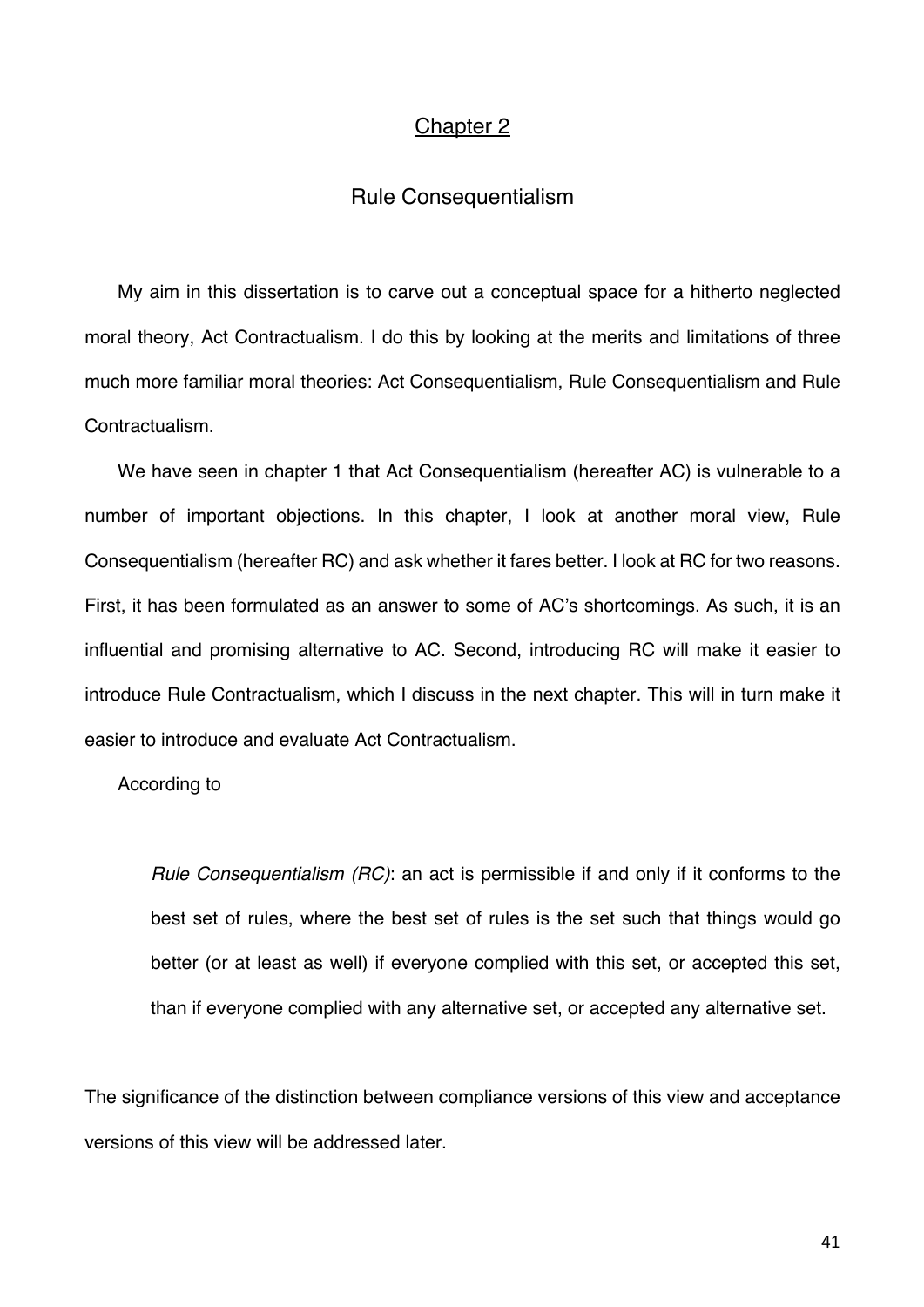I argue for two main claims in this chapter: that RC seems able to address at least some of the primary objections raised against AC, and that it is vulnerable to another set of interrelated objections.

I start by recapitulating in section 1 what I take to be the main objections to AC, and showing in section 2 how RC avoids some of them. The following six sections are dedicated to presenting objections to RC and evaluating Brad Hooker's defence of this moral view, which is the most comprehensive attempt to answer these objections.<sup>44</sup>

In section 3, I present the Collapse Objection, according to which RC collapses into AC and is therefore vulnerable to all the same problems. I then present Hooker's response to this objection, which consists in adopting a Universal Acceptance version of the theory, rather than a Universal Compliance version. We will see that, if RC avoids the Collapse Objection, it seems to become vulnerable to another criticism, the Inconsistency Objection. However, this is mistaken. As Hooker argues, RC is not committed to maximising good consequences; it is therefore not inconsistent when it fails to do so. This answer to the Inconsistency Objection will serve to introduce Hooker's reflective equilibrium argument in favour of RC. This defence is grounded in the theory's supposed alignment with widespread moral intuitions and rests on the claim that a unifying non-consequentialist rationale can be offered for them. I will examine both parts of this argument in turn.

I will start with the alleged similarity between RC's prescriptions and common intuitions. I will show in section 4 that RC has counter-intuitive implications in the face of a challenge known as the Ideal World Objection (hereafter IWO). I will then consider amendments to RC which address the IWO by narrowing the gap between our considered moral judgements and RC's prescriptions.

<sup>44</sup> Hooker (2002).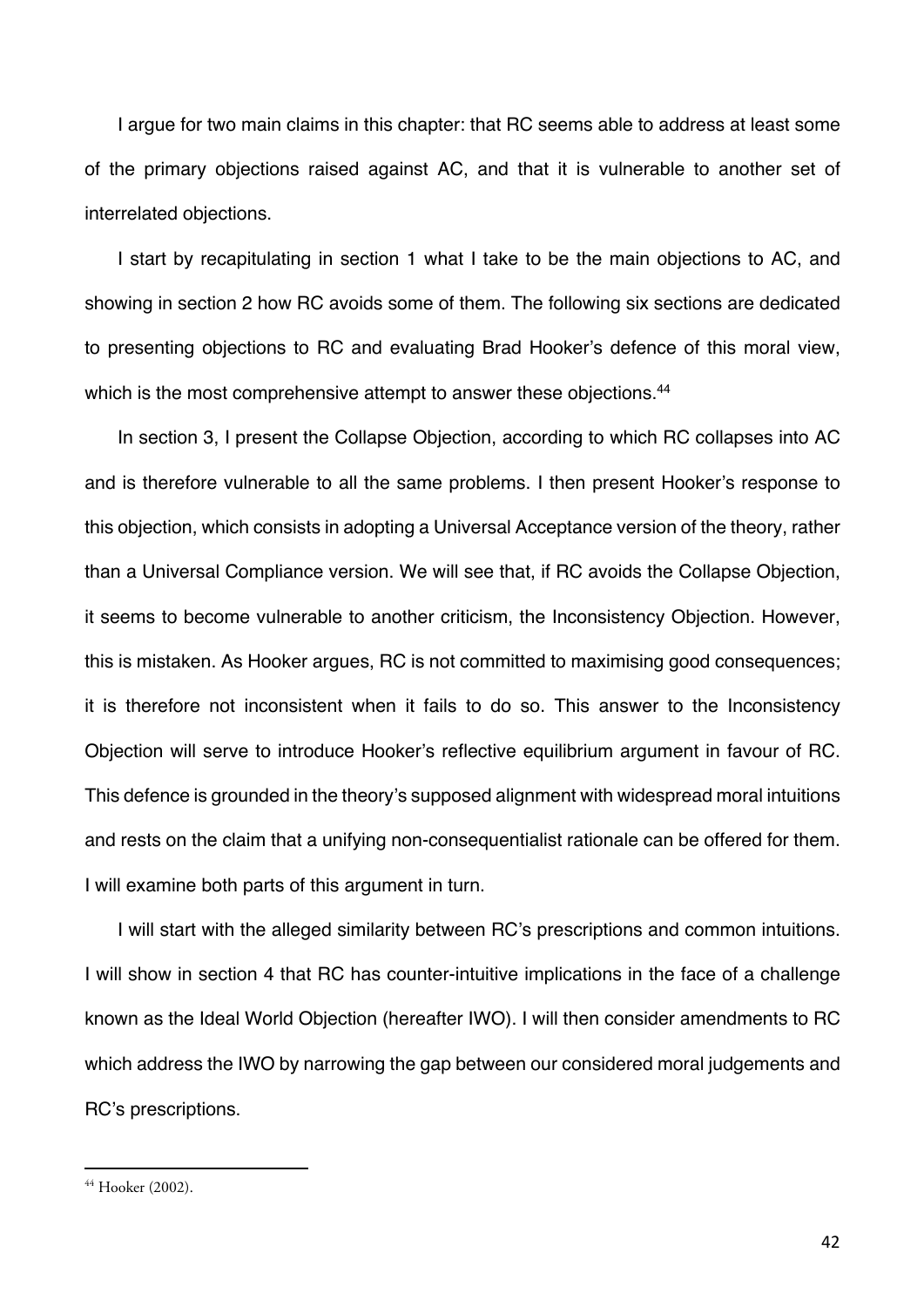However, RC is not yet out of trouble. In section 5, I will restate the challenge in light of the previous responses to the IWO. The objection now concerns the second part of Hooker's reflective equilibrium argument: rule consequentialists must provide a unifying rationale for the widespread intuitions which their theory appears to track.

In section 6, I will evaluate Hooker's claim that the rationale behind RC is that we ought to act in ways that are impartially defensible. I will argue that no substantive account of impartial defensibility can justify following RC. Therefore, I conclude that Hooker's reflective equilibrium argument in favour of RC fails, which gives us good reason to retreat into AC or to look for a better view.

## **1- Objections to AC**

Remember that, according to

*Act Consequentialism (AC)*: an act is an act is permissible if and only if, given available evidence, the agent should believe it would make things go expectably best (that is, if and only if, given available evidence, the agent should believe it would maximise expected value).

AC is simple, intuitively compelling and plausible. However, it faces a number of important problems. I will now recapitulate what I take to be the main objections to AC, before asking whether RC is able to answer them.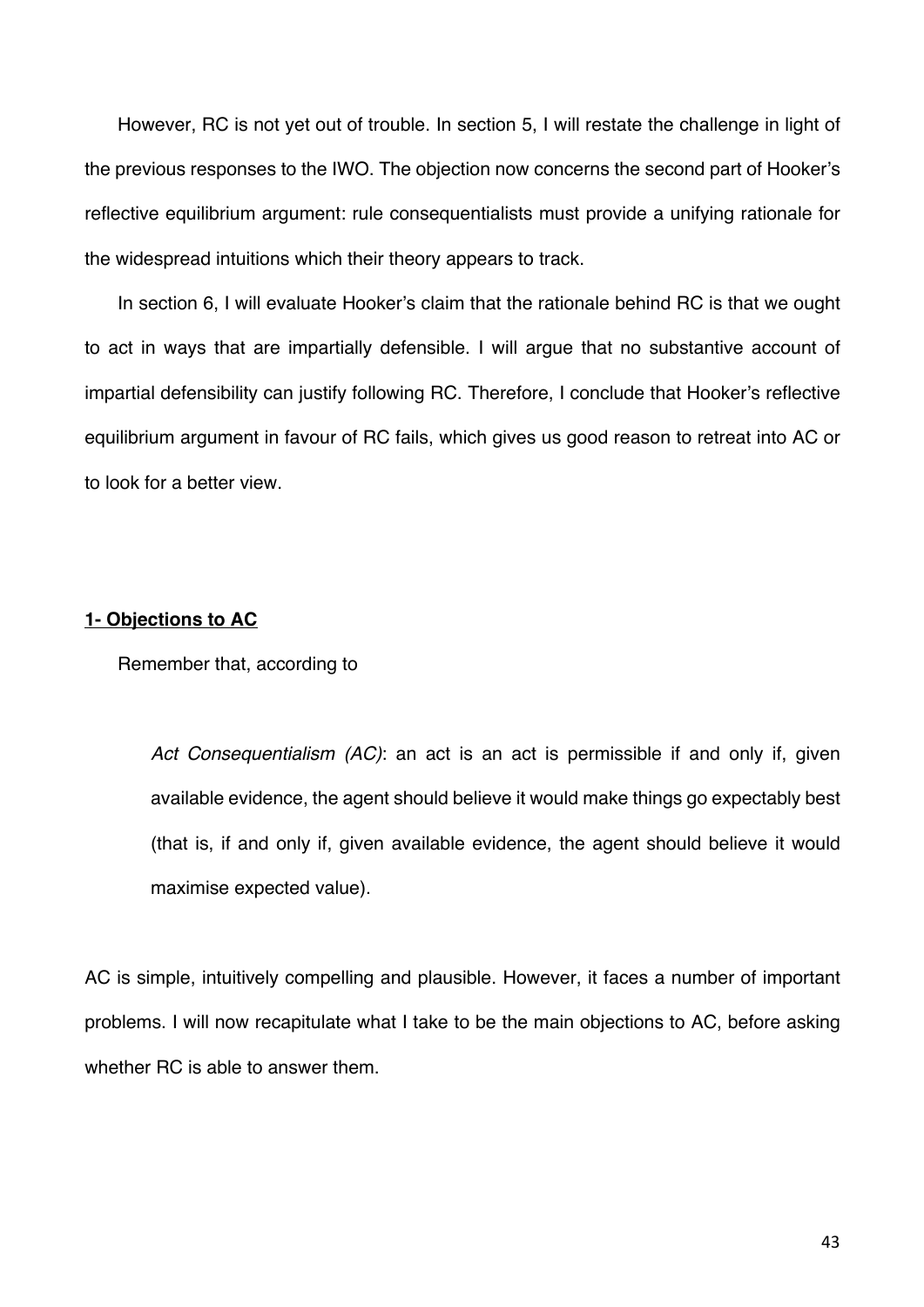#### 1-1. Over-demandingness

AC is accused of being overly demanding.<sup>45</sup> It requires the agent to impartially weigh her wellbeing and personal commitments against everyone else's. Moreover, according to AC, all aspects of our lives are placed under moral scrutiny. No act – however insignificant – is left untouched. This means that most of our daily actions, which we usually take to be at least permissible, are deemed impermissible by AC.

As an illustration, consider the following example:

*Pleasant afternoon*: You have an afternoon off from work. You have always wanted to learn how to play tennis, so you decide to get a private tennis lesson. After that, you go for a coffee with a friend.

Here, it seems pretty uncontroversial that, by spending your afternoon in this way, you did nothing wrong. As long as you did not promise anyone not to play tennis, as your friend is not a morally dubious individual, or as no other such conditions which would constitute a moral reason against engaging in these activities apply, it should be permissible to do so. However, AC is likely to deem playing tennis and having coffee with a friend impermissible. This is because these acts are suboptimal compared to available alternatives: things would go best if you gave the money you spent on the tennis lesson to a charity, or if you volunteered at a local foodbank instead of spending time with your friend.

AC is thus incompatible with any degree of self-concern beyond that necessary to stay alive and keep bringing about good consequences. In the current state of the world, it requires that we give away everything we own, and that we spend as much time as we can, to improve

<sup>45</sup> See Williams (1973), pp.109-110.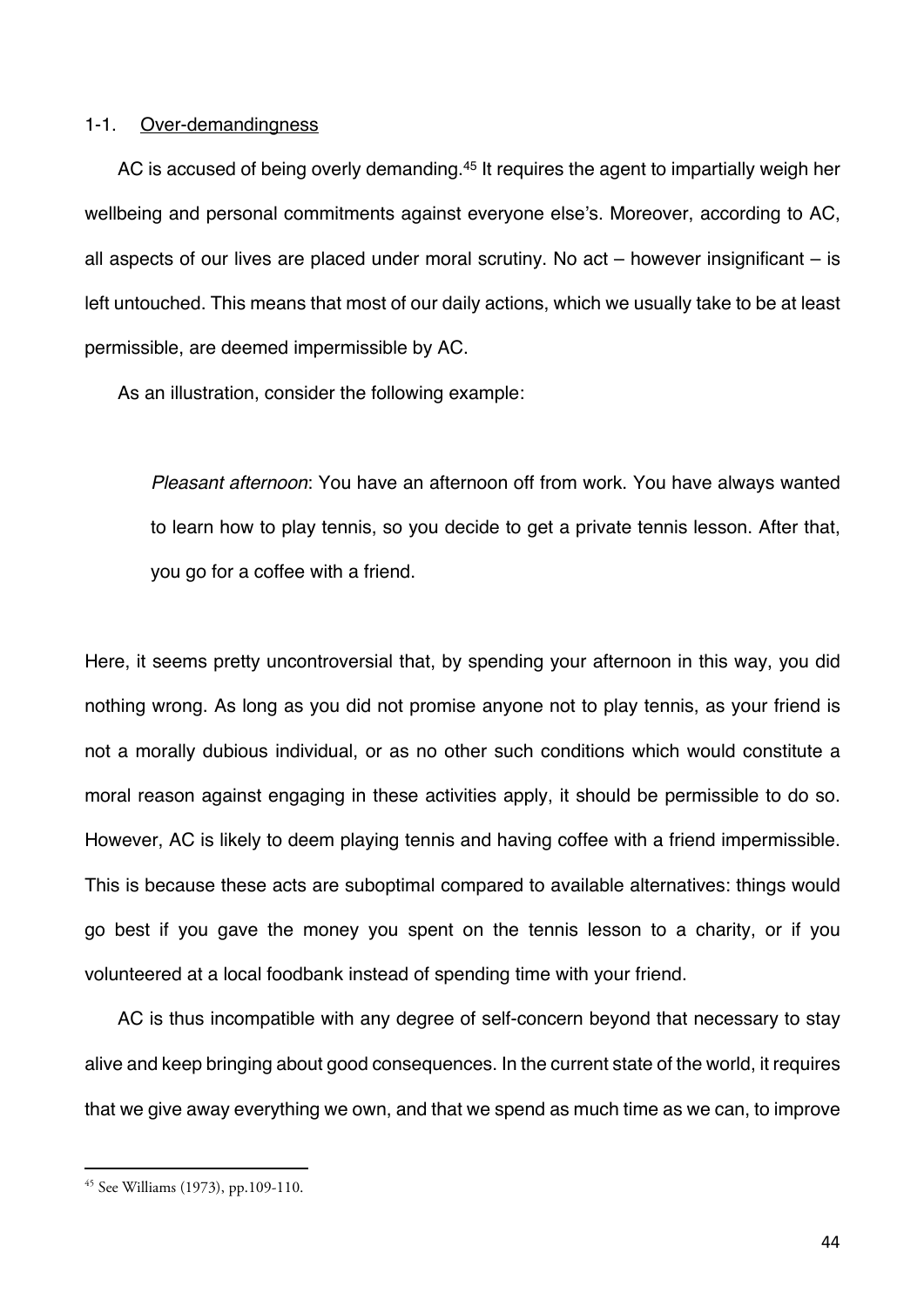the situation of others. It might even require that we lay down our lives if it turned out to lead to an impartially best state of affairs. This makes AC implausibly demanding.

### 1-2. Special relationships

AC is also accused of being incompatible with special relationships.<sup>46</sup> By requiring that not only the agent's interests and commitments, but also those of her loved ones, be weighed against everyone else's, AC is incompatible with the demands associated with such relationships. Consider the following example:

*Rescue*: in a shipwreck, a man has a choice between saving a stranger or saving his wife. After deliberating briefly, he concludes that it is permissible for him to give priority to his wife. So, he saves her.

Even if a plausible version of AC would deem this man's action permissible, it would not avoid this objection. As Bernard Williams puts it, the problem is that the act consequentialist agent has "one thought too many".<sup>47</sup> In this case, the fact that the man goes through consequentialist calculation before saving his wife, or that he might be required to justify his action afterwards, prevents the kind of unconditional partiality that is needed for special relationships to exist. Since special relationships are valuable, this is a significant problem for AC.

<sup>46</sup> See Williams (1981).

 $47$  Ibid.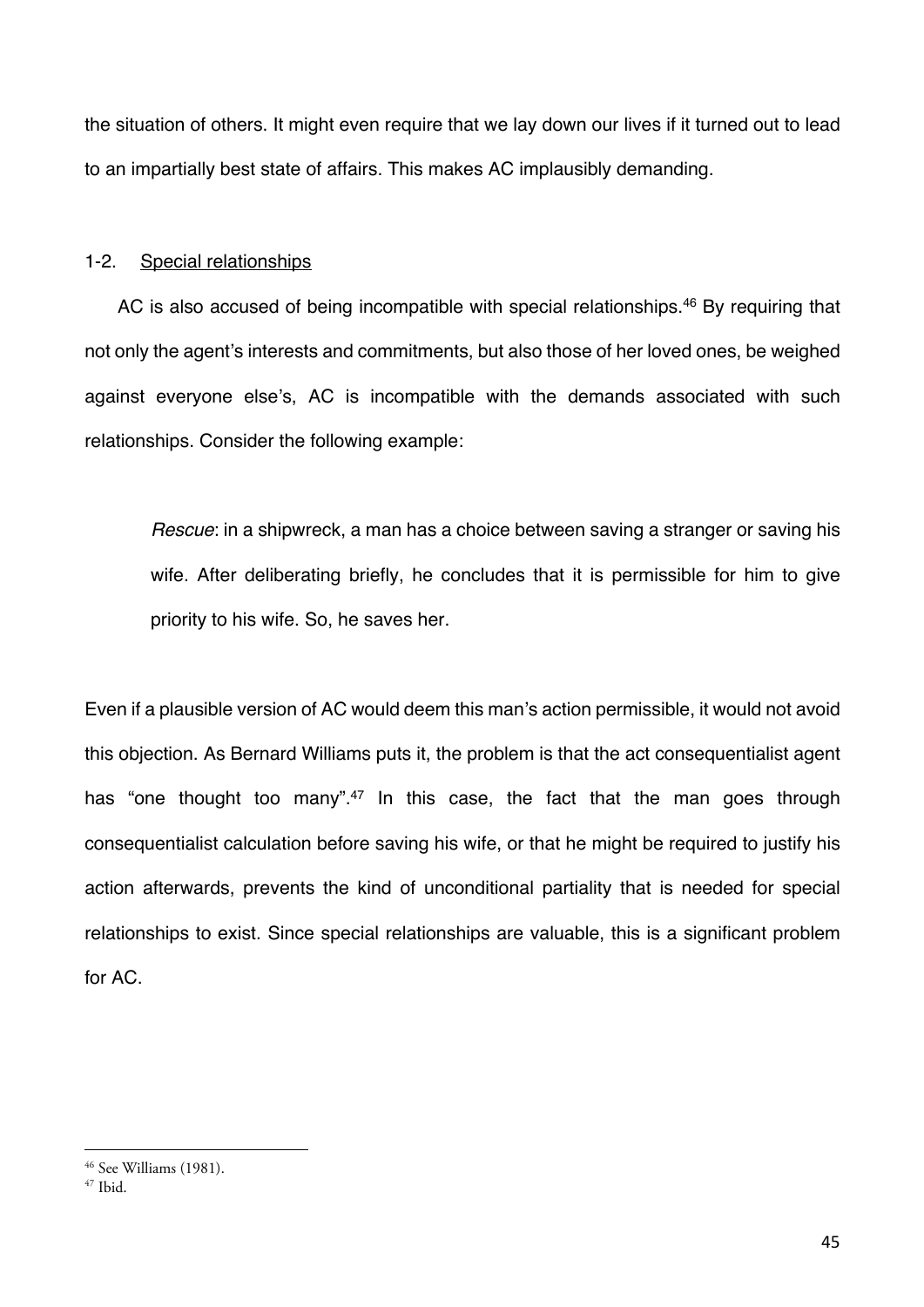### 1-3. Rights and duties

Just as AC demands that the agent sacrifice her personal projects and commitments for the sake of bringing about the impartially best state of affairs, AC requires that she sacrifice the personal projects and commitments of others, and even their lives. Consider this example:

*Surgeon*: a surgeon has five patients who will die if they do not get an organ transplant soon. A sixth patient is booked in for a benign surgery. During her operation, the surgeon this patient and takes from her the organs necessary to save the five other patients, who live as a result.<sup>48</sup>

Even if a plausible version of AC attributes high disvalue to the act of killing, there will always be a number of patients such that the surgeon ought to kill another patient to save them. This goes against common-sense morality and the intuitive idea that the one patient has the right to live and to receive medical care without being murdered. More generally, AC has trouble accommodating the concept of moral rights, since it can only account for them whenever respecting them makes things go best. The same goes for duties: according to AC, one ought to tell the truth, or respect one's promises, only as long as doing so makes things go best.

# 1-4. Collective impact

Another category of acts which common-sense morality regards as demanded of us, and which AC cannot account for, are those whose effects are felt only when they are performed

<sup>&</sup>lt;sup>48</sup> This example is from Foot (1978) and is discussed at length by Thomson (1985).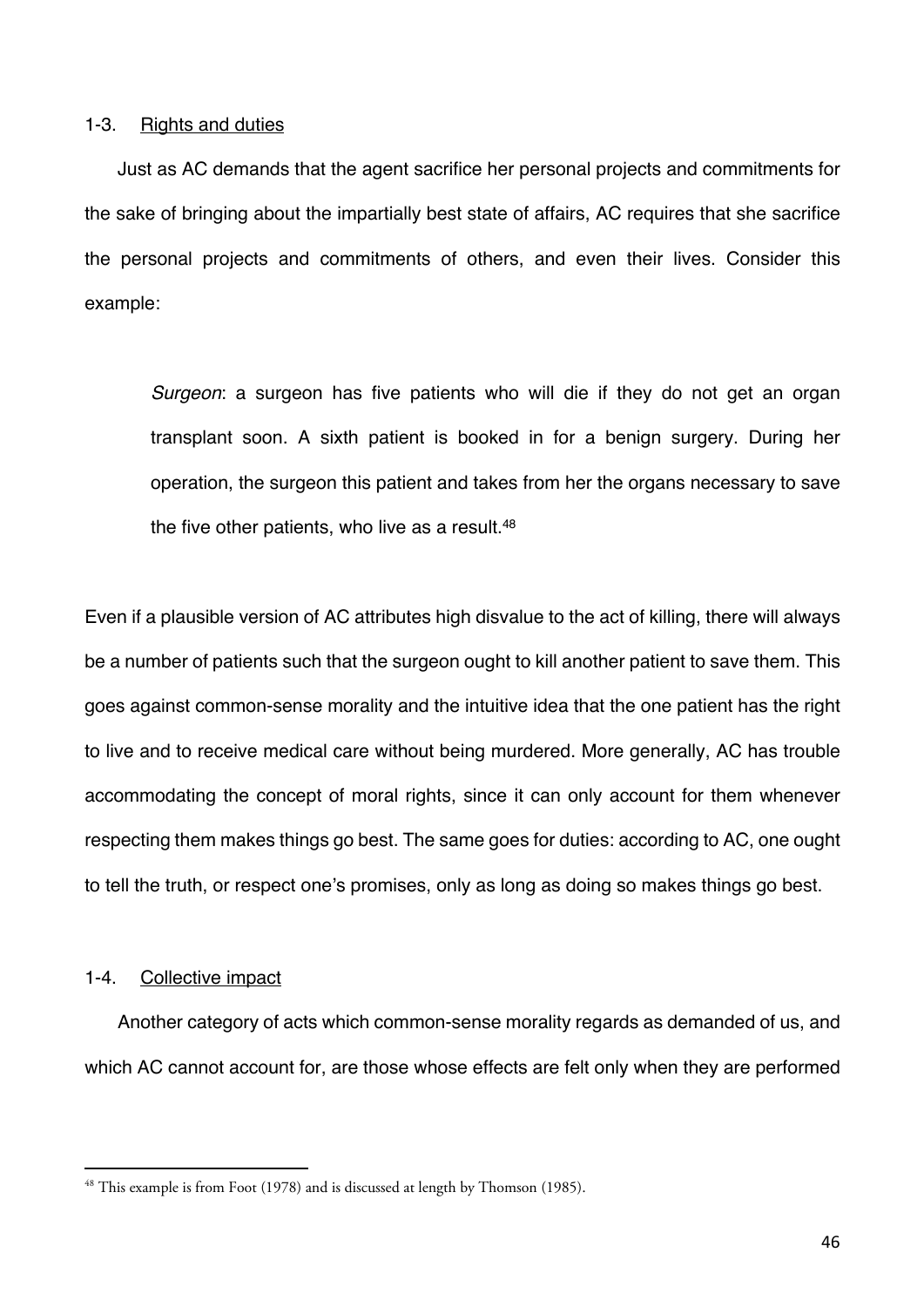by a large number of people. This is known as the problem of collective impact. Consider the following case:

*Coffee*: You see a documentary about the horrors of the coffee industry, including the exploitation of farmers and the use of slave and child labour. The next time you order a coffee, you ask for a Fairtrade brand. However, you find that the Fairtrade coffee is not as good as the one you usually buy, which is not Fairtrade. So, the next time your get a coffee, you order your usual brand.<sup>49</sup>

Here, AC would deem your act permissible. Since the effect of you buying a single cup of coffee is negligible, and since you prefer the non-Fairtrade coffee, things go best if you buy the non-Fairtrade coffee.

This is counter intuitive. Most of us believe that buying coffee which you know has been produced under miserable working conditions is impermissible. Even if your act alone does not change anything, it is because of consumers like you that coffee farmers keep being treated so poorly. If many consumers refrained from buying non-Fairtrade coffee, the firm producing it would go under or would be forced to improve the conditions of its farmers. Yet, AC is unable to account for this idea because it only looks at the consequences of one act of buying non-Fairtrade coffee. AC has similarly implausible conclusions in other collective impact cases, such as those real-life cases in which we are together bringing about environmental catastrophe.

 $49$  This example is from Nefsky (2015).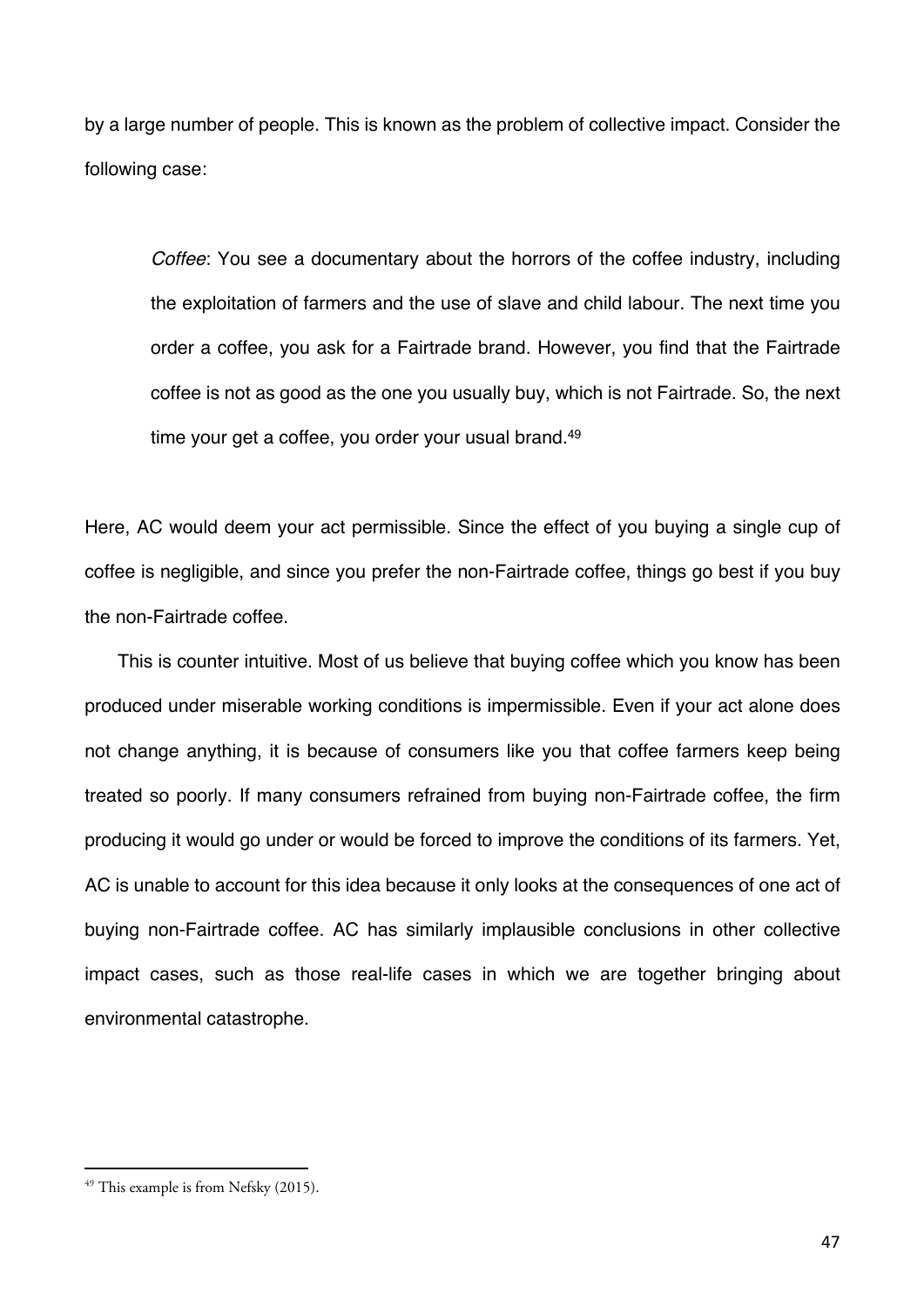## **2- Does RC address these objections?**

We have four main objections to AC: its over demandingness, its incompatibility with special relationships, its neglect of rights and duties, and the problem of collective impact. Does RC address these objections?

## 2-1. A consequentialist rationale behind the first three objections

Joel Kupperman suggests that the first three objections to AC we have just discussed do not disprove consequentialism—that is, they do not disprove the simple idea that consequences are what ultimately matter. Rather, these objections are themselves consequentialist, because they still come from a general concern for good consequences.<sup>50</sup> For instance, if we criticise AC for not prescribing promise keeping or truth telling, and if we believe that promise keeping and truth telling are valuable, it is because they have good consequences. Although this suggestion seems odd at first sight, on reflection it has some plausibility. As Kupperman puts it, "if the world were such that promise keeping and other forms of fidelity to commitments brought about misery and other bad consequences, would we (or should we) still prize such a character?"51

This argument can be made about all the things of value which AC is said to neglect – permissible self-concern, special relationships, and rights and duties. Consider, for instance, the objection that AC is too demanding. There seem to be good consequentialist reasons to allow for important degrees of self-concern. A world in which everyone sacrifices everything they have to maximise impartial value seems to be self-defeating, and certainly less valuable

<sup>&</sup>lt;sup>50</sup> Kupperman (1981).<br><sup>51</sup> Ibid, p.308.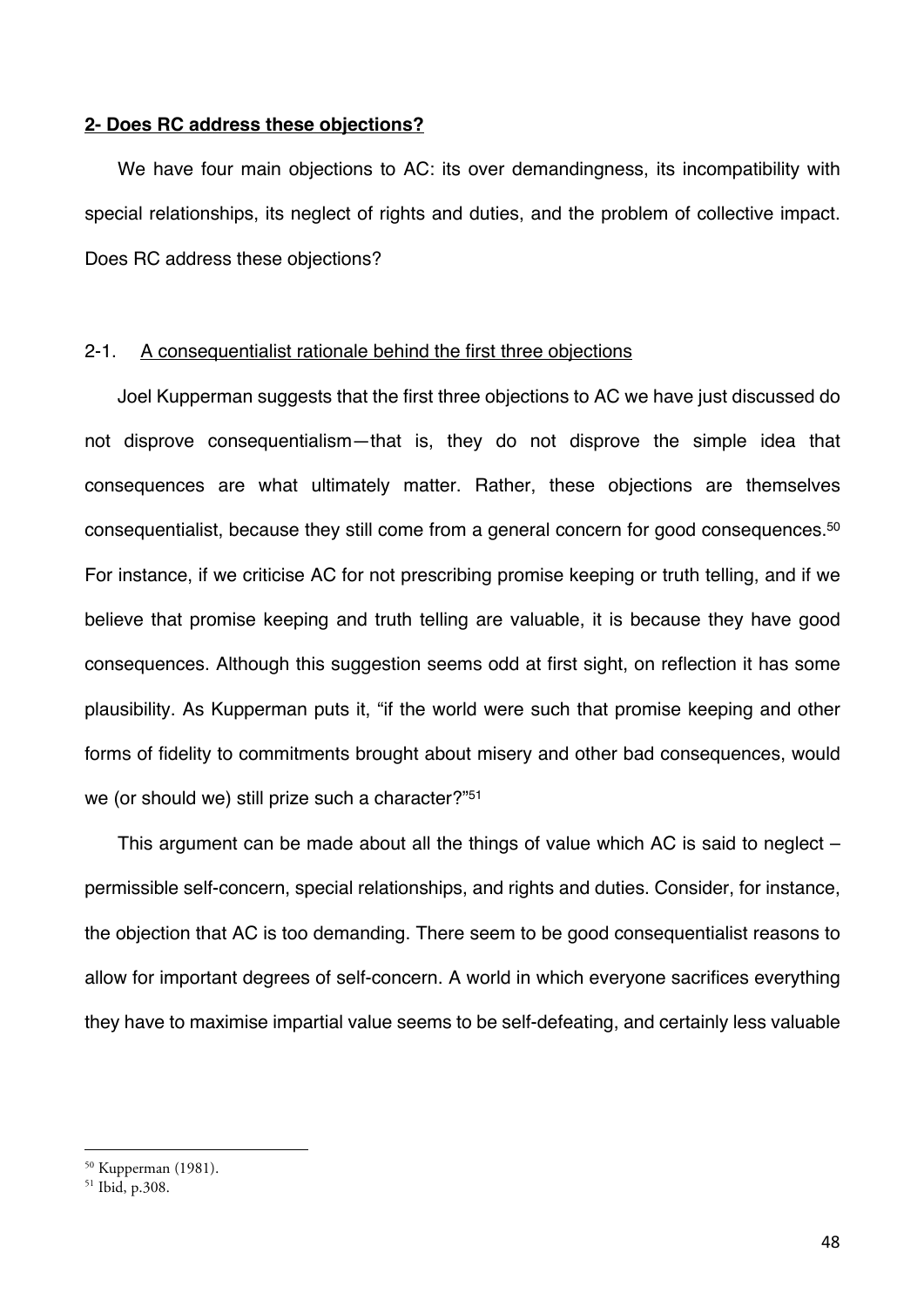than a world in which everyone looks after himself in such a way as to be able to live a good life and sustain consequentialist practices over time.

Consider next the objection that AC is incompatible with special relationships. If we think it is wrong to be cold and calculating when considering our obligations to people we are involved in special relationships with, it can be argued it is because doing so generally has negative consequences. A world in which these types of relationships exist is better than a world in which they do not, and this can easily be expressed in consequentialist terms.<sup>52</sup> Therefore, a plausible form of consequentialism should accommodate the fact that it is better for people to show partiality towards those they are involved in special relationships with.

Lastly, consider the objection that AC neglects rights and duties. Again, there seem to be good consequentialist reasons to consider rights and duties as "trump cards" which should be respected irrespective of the consequences. Doing so might be best overall, as it would protect us from special-pleading and slippery slopes.53

Therefore, the first three objections – that from over-demandingness, special relationships, and rights and duties – do not necessarily undermine the appeal of consequentialist evaluations. Rather, they point towards the necessity of promoting rules, policies, motives or tendencies that make things go best, rather than promoting individual acts that make things go best. This suggests that a plausible moral theory – one which would deal well with the first three objections – might well be consequentialist. Such a theory, instead of evaluating acts directly by looking at their consequences, would evaluate them indirectly by looking at their conformity with rules, policies, motives or tendencies selected for their consequences.

 $52$  See Railton (1984).<br> $53$  Kupperman (1981), pp.309-310.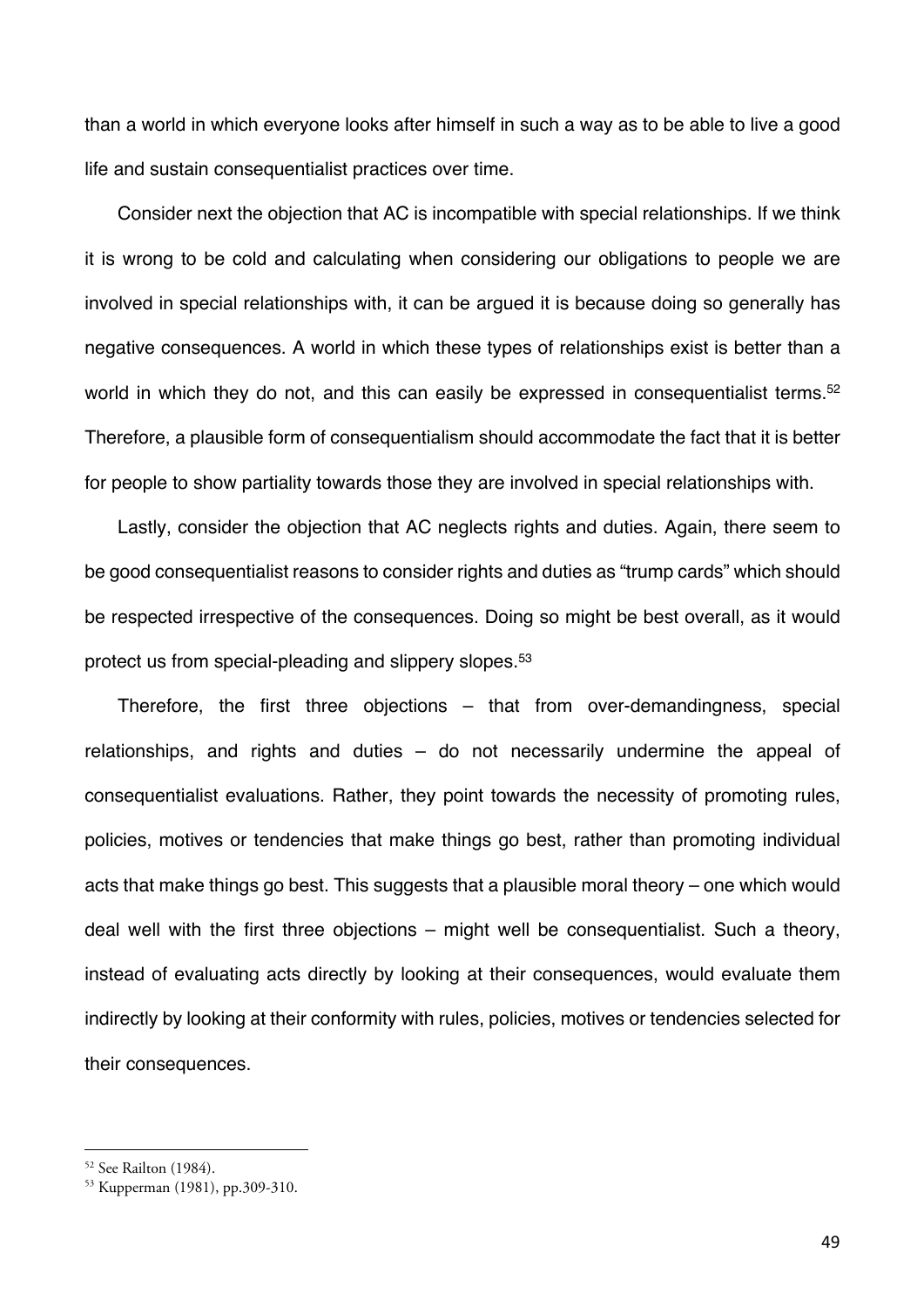#### 2-2. Over-demandingness

Remember that, according to

*RC*: an act is permissible if and only if it conforms to the best set of rules, where the best set of rules is the set such that things would go better (or at least as well) if everyone complied with this set, or accepted this set, than if everyone complied with any alternative set, or accepted any alternative set.

RC thus evaluates acts indirectly: their permissibility or impermissibility is determined by the consequences of the rules that permit them. In light of Kupperman's reading of the objections from over-demandingness, special relationships, and rights and duties, we begin to see how RC might fare better than AC with respect to these challenges.

Regarding the objection from over-demandingness, it seems plausible that things would go better if everyone followed a set of rules which makes room for reasonable degrees of self-concern rather than a set of rules which does not allow self-concern. This means that, according to RC, acts which show some reasonable degree of self-concern are permissible. Moreover, giving small amounts of time and money would be enough to alleviate global poverty if *everyone* contributed, which means that RC plausibly requires us to contribute *some* of our time and money without being overly demanding.

Therefore, since things would go best if everyone showed a reasonable degree of selfconcern and contributed to some extent to alleviate global poverty, RC seems to get the right result in cases such as *Pleasant Afternoon*. Paying for a tennis lesson and having coffee with a friend is permissible, because things would go best if everyone followed a set of rules which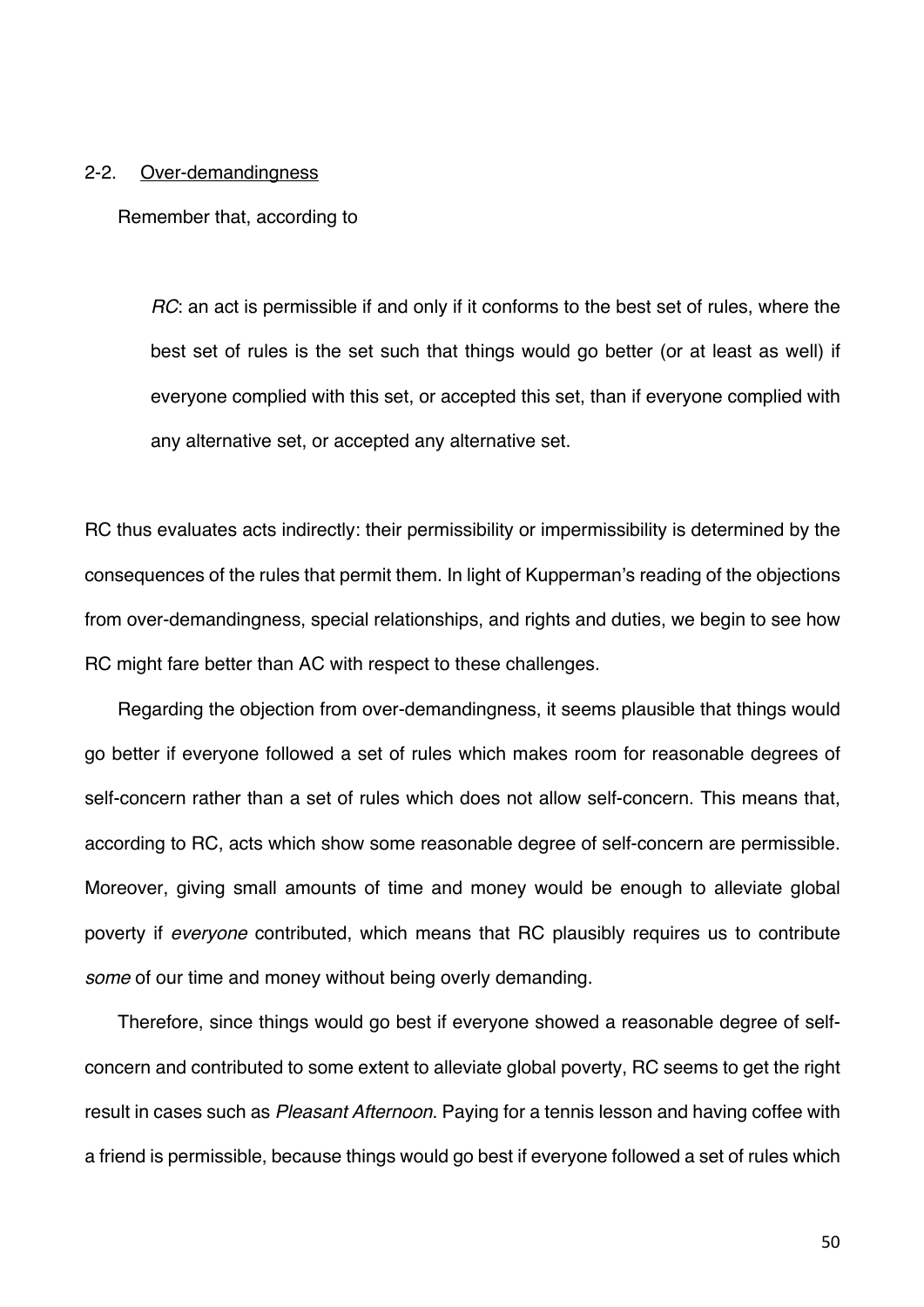allowed such harmless activities to be performed, and which prescribed occasionally altruistic behaviour such that no one would be required to give more than reasonable amounts of their time and resources. RC thus avoids the over-demandingness objection.

### 2-3. Special relationships

Let us turn to the second objection – that AC is incompatible with special relationships. Saying that things would go best if everyone followed a set of rules according to which one ought to give priority to one's loved ones will not do. Even if it means that RC would prescribe the intuitively plausible course of action in cases such as *Rescue*, this does not get to the heart of the problem.

Remember that the objection against AC was not simply that it could not account for the permissibility of showing some degree of partiality toward one's loved ones – we have seen in chapter 1 that some tweaking of the act consequentialist axiology could solve this problem. Rather, the significance of the objection rests in the fact that the very structure of AC, and the idea that everything is to be weighed against other costs and benefits, is incompatible with the existence of special relationships, which (according to Williams) should lie beyond justification.

It is plausible that the best set of rules would be one that tells us to blindly devote ourselves to the ones we love without thinking about the permissibility or consequences of such attitude. If such devotion is necessary for special relationships to exist, and if special relationships are part of the best state of affairs, the best set of rules is likely to permit this kind of blind devotion. In *Rescue*, the man would thus be permitted, and even required, to save his wife without asking himself whether this would be permissible.

51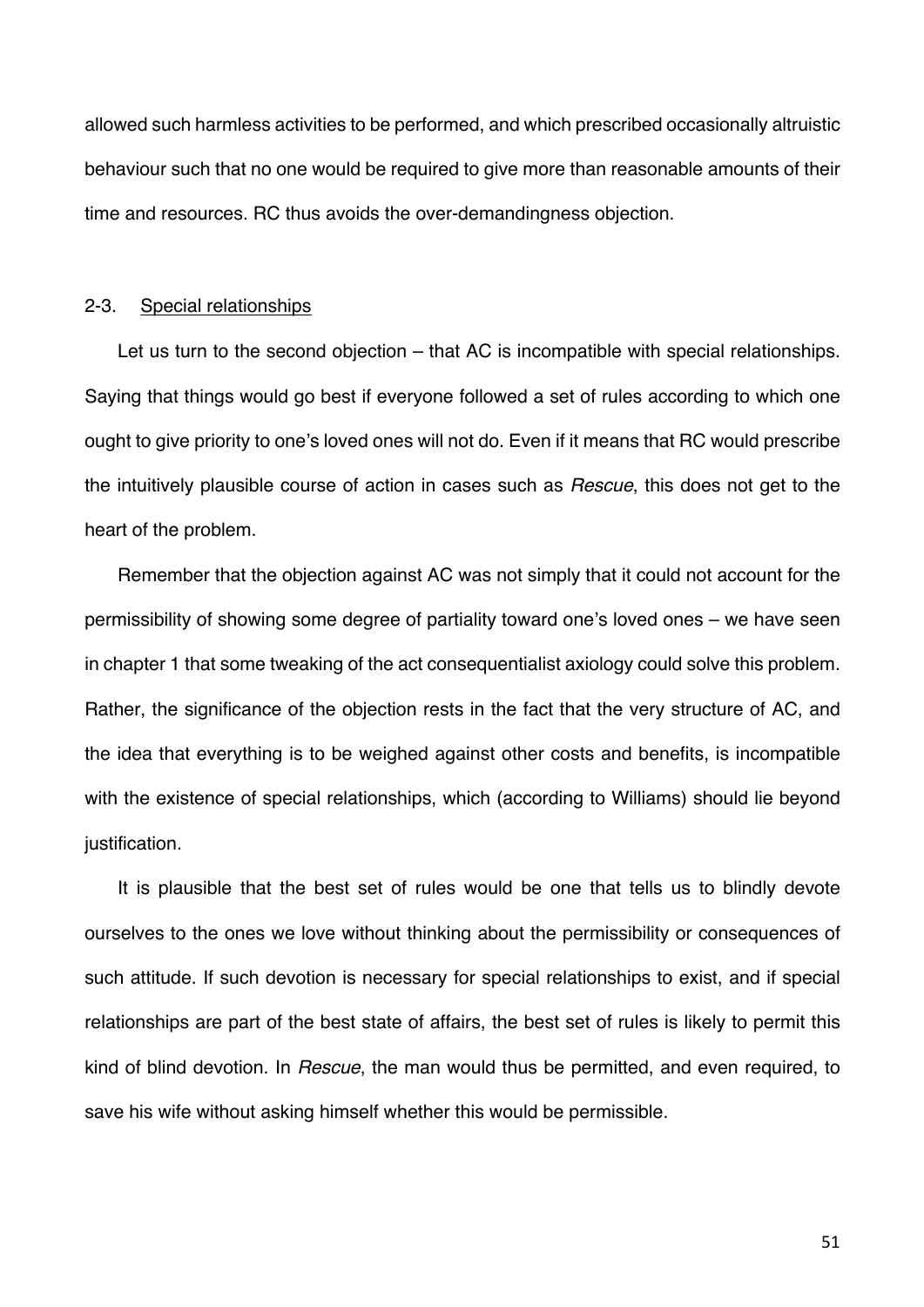Yet, there is a sense in which the rule consequentialist agent might still be said to have "one thought too many". The very existence of a rule regarding the permissibility of the blind devotion involved in special relationships seems to go against the idea that these relationships lie beyond justification. Moreover, the fact that this rule is based on a consequentialist calculus – the fact that the permissibility of blind devotion lies in a costbenefit analysis in which its value is weighed against that of everything else – is incompatible with the incommensurable value Williams seems to attribute special relationships.

Still, I believe RC addresses well enough the objection from special relationships. Not only does it make it more likely that showing partiality for one's loved ones will be permissible, but it also allows the kind of unconditional partiality Williams suggests is necessary for special relationships to exist. Admittedly, the consequences of such unconditional partiality are still being weighed against other costs and benefits, which suggests that they do not lie beyond justification. However, since blind devotion is permitted (and even required), the rule consequentialist agent does not problematically engage in consequentialist calculus. Although the consequentialist justification of special relationships which occurs at a higher level might fail to acknowledge their incommensurable value, it does not seem incompatible with their existence.

### 2-4. Rights and duties

The third objection – that from rights and duties – is easily addressed by RC. Rights and duties can be seen as rules which would make things go best if everyone followed or accepted them. For instance, it is plausible that things would go best if everyone followed a set of rules which would forbid killing, prescribe telling the truth and respecting promises, and so on. Hence, it seems like RC gets the right result in cases such as *Surgeon*.

52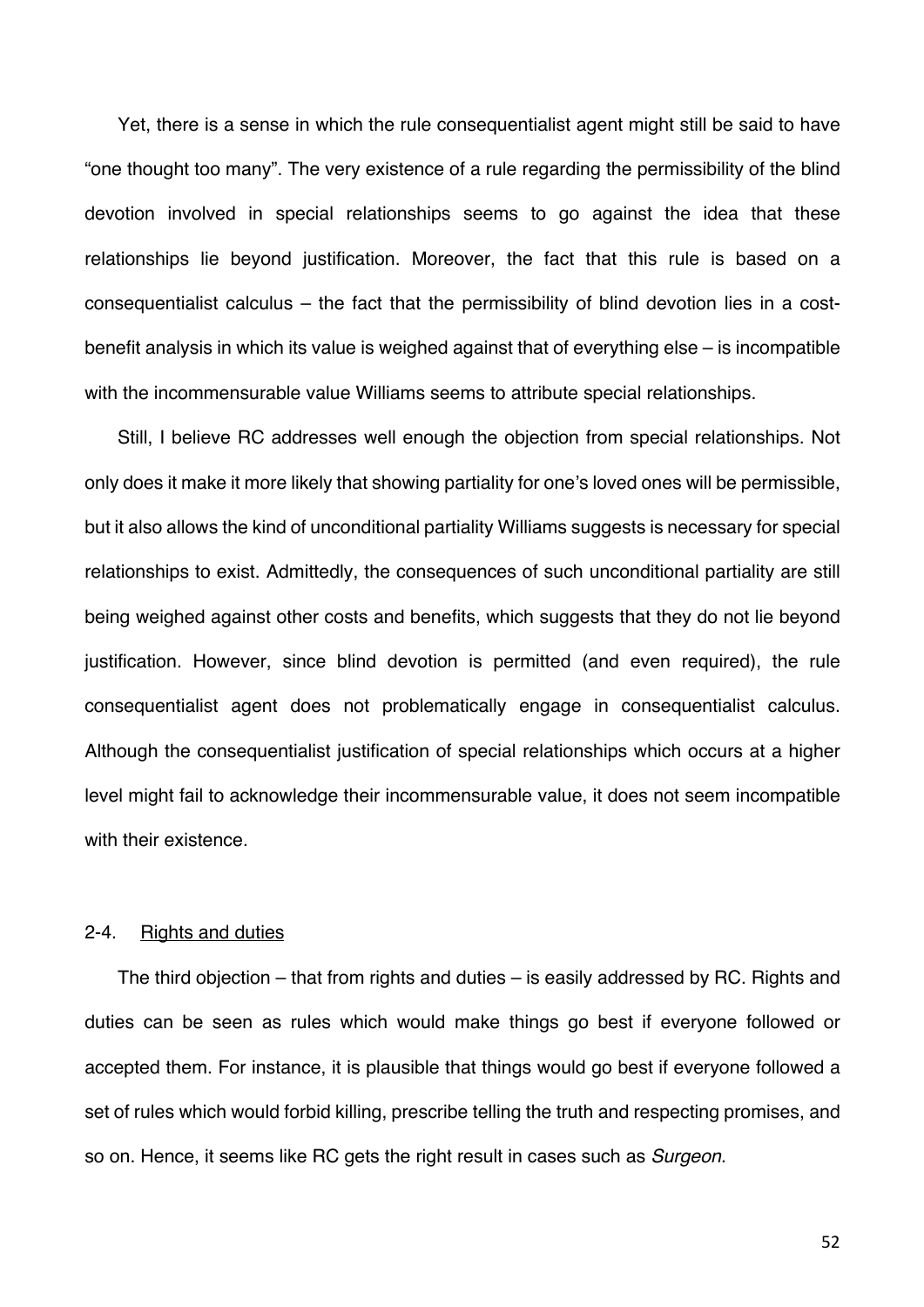## 2-5. Collective impact

Now, to the last objection. According to AC, what matters are the consequences of a single act. This explains why this view cannot account for the obligatoriness of acts which have close to no impact when taken in isolation, but which would have a great impact if they were performed by many people. On the other hand, RC asks us to consider the consequences rules would have if *everyone* complied with them, or accepted them. In other words, it takes into account the cumulated consequences of the universal performance of certain acts. It is thus well equipped to deal with the problem of collective impact.

For instance, it is plausible that things would go better if everyone followed a set of rules which would prescribe recycling, or which would forbid buying products made under poor working conditions, than if everyone followed a set of rules which did not. Therefore, unlike AC, RC would get the intuitive result in *Coffee*. It would prescribe buying the Fairtrade coffee, because this act is permitted by the set of rules which would make things go best if it was accepted or followed by everyone.

Importantly, the rationale behind this conclusion also seems on point. According to RC, it is impermissible to buy the non-Fairtrade coffee because things would go worse if everyone followed a rule allowing such acts. This seems to get to the bottom of what we feel is going on in collective action cases, which is often expressed by the question "what if everyone did like you?".54

<sup>54</sup> Hooker (2002), pp.4-5.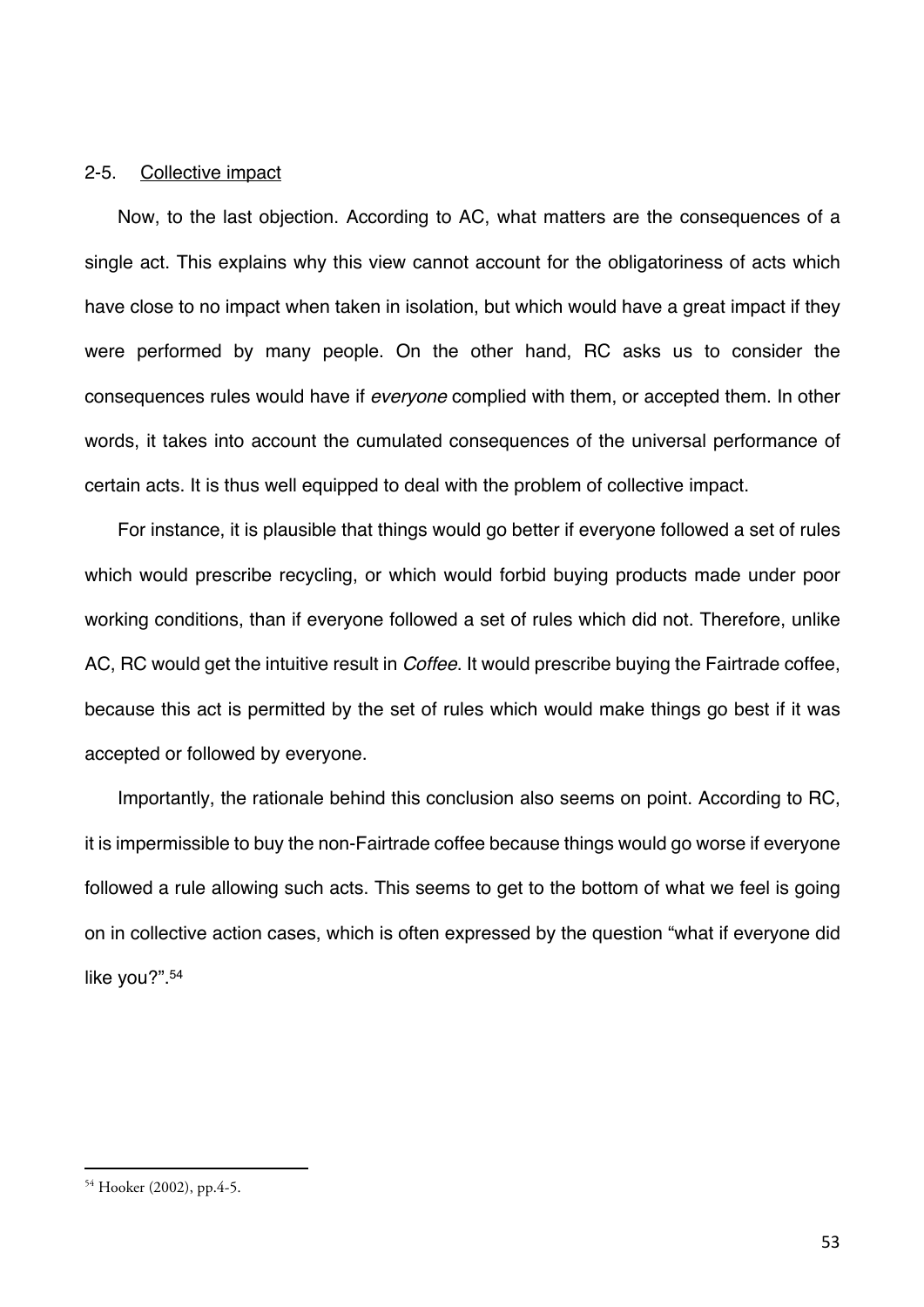## **3- The Collapse Objection and the Reflective Equilibrium Argument**

## 3-1. The objection

We have seen that RC is immune to at least some of the main objections raised against AC. It accounts for the permissibility of self-concern and special relationships, for the existence of rights and duties, and deals appropriately with the problem of collective impact. RC thus seems to track common intuitions more accurately and fares better than AC with respect to these objections. However, RC is vulnerable to another set of interrelated objections, which will be the object of the rest of this paper.

The first of these objections, the Collapse Objection, runs as follows.<sup>55</sup> If a rule R does not prescribe the act which has the best consequences in a certain situation S, it should be modified so that it does, lest it cannot be the rule which has the best consequences when everybody acts upon it – that is, when it is universally followed. This will also be the case for situation S\*, S\*\*, and so on. Since we need R to be the rule which has the best consequences in each and every situation, it must contain exception clause after exception clause. We end up with a rule which prescribes acting in such a way as to maximise good consequences in each instance, which is what AC prescribes.

As an illustration, consider the rule "do not break a promise", along with the following example:

*Letter*: You have promised your sister you would post a letter for her before the post office closes. On your way to the post office, you see a child drowning in a lake. No

<sup>55</sup> See Smart (1973) pp.10-12, Gert (2005) pp.214-218 and Podgorski (2018) p.281.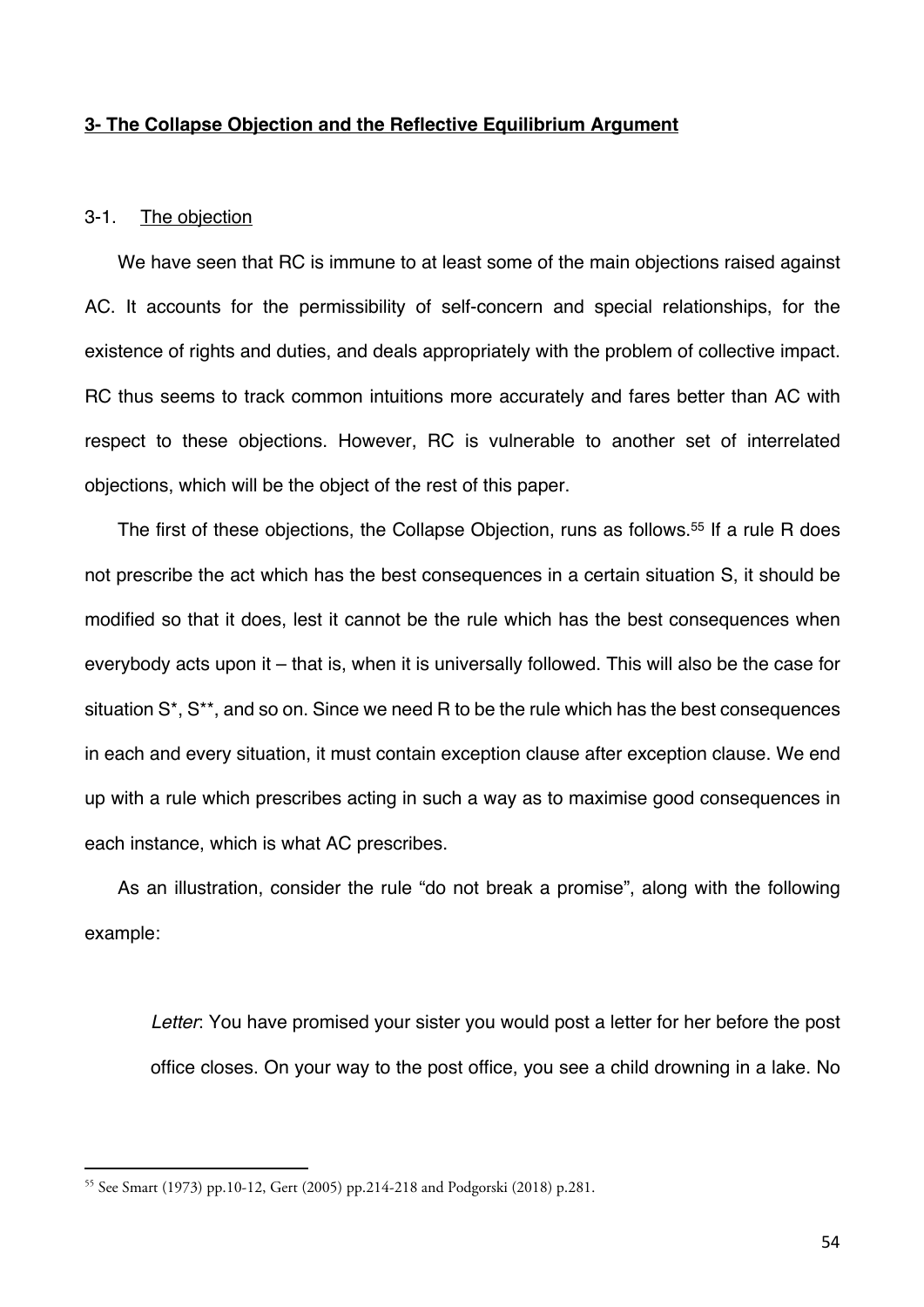one else is around. You could save the child but, if you did, you would not make it to the post office before it closes.

In this case, following the rule "do not break a promise" would arguably make things go worse than not following this rule; a state of affairs in which a child drowns is worse than one in which you do not fulfil your promise to post a letter. However, there is another rule which would prescribe the act which would make things go best in this case: "do not break a promise unless by doing so you would save the life of a child". If everyone followed this rule, which contains an exception clause regarding cases such as *Letter*, things would go better than if everyone followed the original rule without an exception clause, since some people might find themselves in a situation similar to our example, in which an exception would make things go best.

Now, consider the following example:

*Birds*: You have promised your neighbour to chop down a tree in her garden. However, you now realise that the last two specimens of an almost extinct bird species are nesting in this tree. You cannot reach them to put them out of harm's way. Chopping down the tree would kill them.

In this case, following the rule "do not break a promise unless by doing so you would save the life of a child" would not make things go best; a state of affairs in which a species goes extinct seems worse than one in which you fail to fulfil a promise to chop down a tree. Once again, there is another rule which would prescribe the act which would make things go best in this situation: "do not break a promise unless by doing so you would save the life of a child

55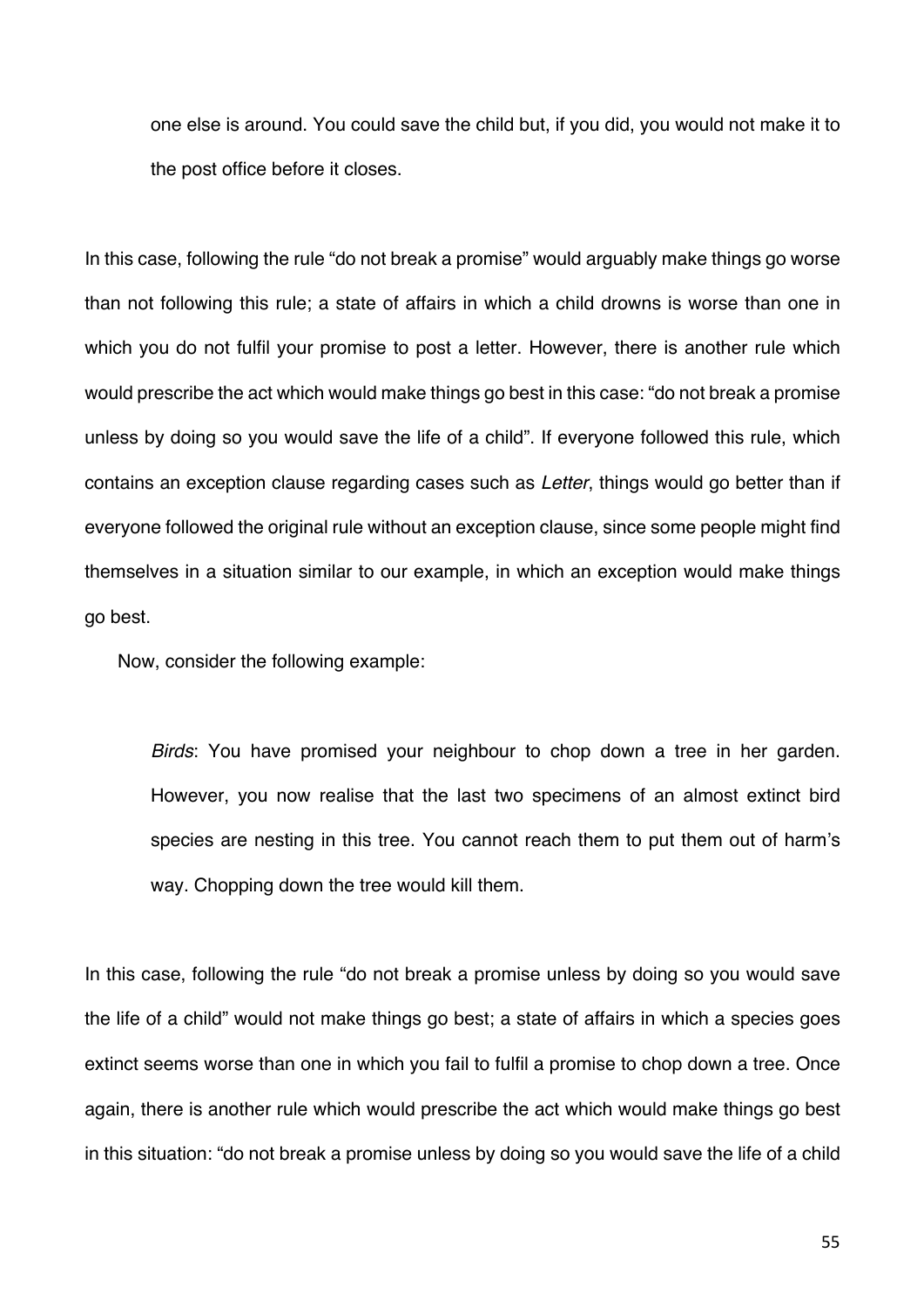or avoid killing the last specimens of an endangered species". This rule would have better consequences when followed by everyone than the previous one, because some people might find themselves in a situation similar to that in *Birds*, in which an exception would make things go best.

We now get the gist of the argument: for every situation in which making an exception to the rule "do not break a promise" would make things go best, the rule should be amended so that it prescribes the act which makes things go best. Only then can this rule be the one which makes things go best when it is followed by everyone, in every situation. Therefore, the best rule, according to RC – that is, the rule which makes things go best when it is followed by everyone – is the one which tells us to make things go best in each and every situation. In other words, it is a rule requiring us to follow AC.

Since RC is extensionally equivalent to AC, the argument goes, its commitment to an indirect evaluation of acts via rules seems superfluous. It results in a more complex theory which has the same implausible implications as AC, and which does not really address the objections to AC we have considered in the previous section.

Consider, for instance, the objection from right and duties. In order for a rule forbidding killing to be the one which has the best consequences when it is followed by everyone in every situation, it should make an exception every time deviating from the rule would make things go better than sticking to it. This is the case in our *Surgeon* example: things would go better if five people lived rather than one – that is, if the surgeon did not obey a rule forbidding killing. Therefore, the rule which has the best consequences when it is followed by everyone, in every situation (including in situations such as *Surgeon*), is a rule which tells us to kill one patient to save five. This means that the surgeon ought to follow this rule, and thus to kill her patient.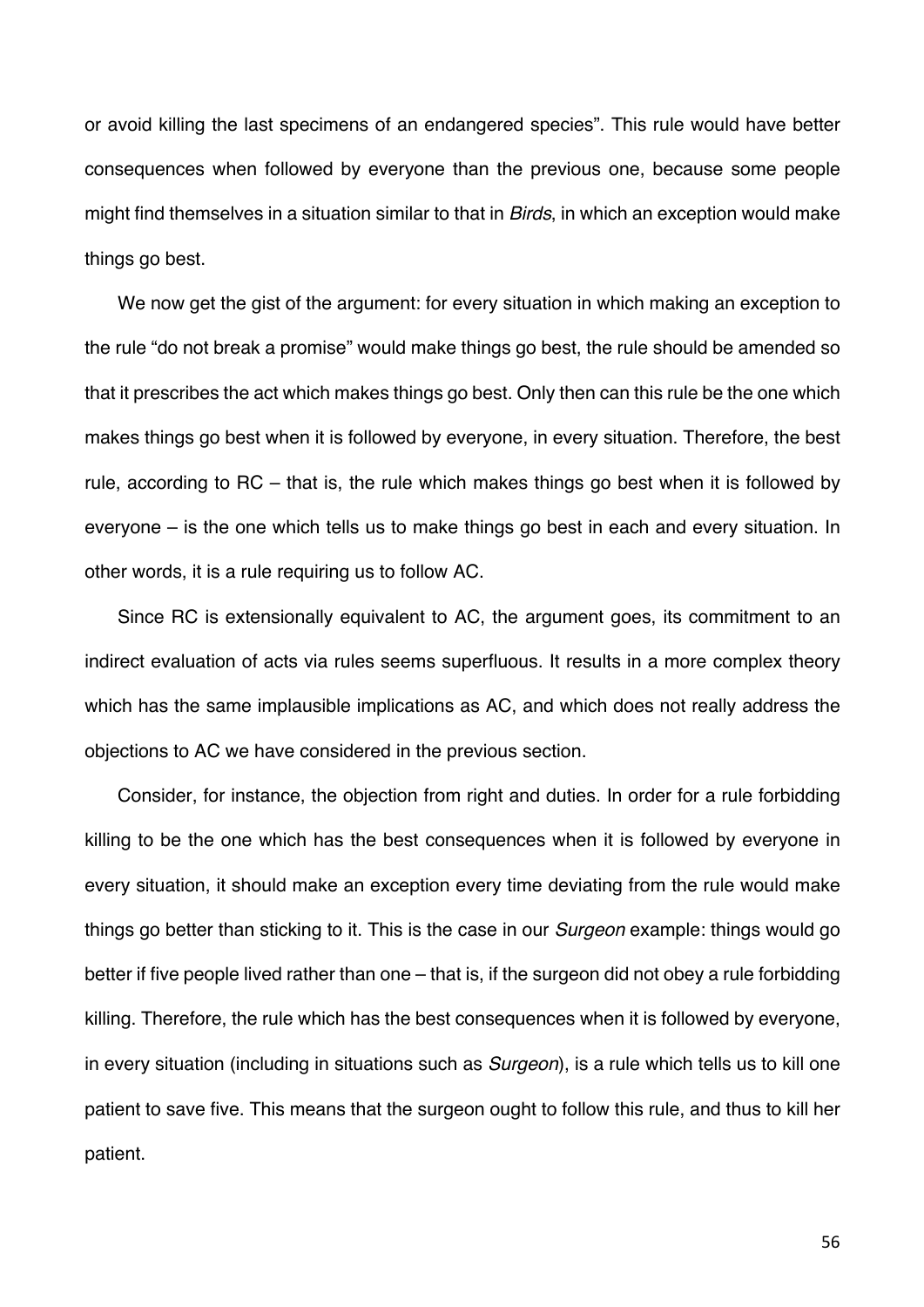Since this implication is exactly the one which grounds objection from rights and duties against AC, RC does not address the objection from right and duties. The same goes for all the other objections to AC we have looked at in the previous section: since RC is extensionally equivalent to AC, it runs into all the same problems.

## 3-2. Response: Compliance and Acceptance

So far, I have talked about rules which would make things go best if they were "accepted or followed" by everyone, as if the two were interchangeable. However, they are not, and the rule consequentialist response to the Collapse Objection hangs on this distinction. The Collapse Objection only holds if we assess rules on the basis of the consequences they would have if they were universally *followed* by everyone – that is, if we consider the consequences of universal *compliance* with rules. It can be avoided by versions of RC which assess rules on the basis of the consequences they would have if they were universally *accepted* by everyone – that is, if we consider the consequences of the universal *acceptance* of rules, as Brad Hooker suggests.56

Hooker argues that looking at the consequences of universal compliance with rules is a mistake. The universal adoption of a moral code does not simply result in its being universally followed; it comes with externalities, such as that associated with the publicity, implementation and internalisation of this moral code. Therefore, the most plausible version of RC – Universal Acceptance RC – should select rules on the basis of the consequences they would have if they were universally accepted, rather than if they were universally followed. Importantly, since the publicity, implementation and internalisation of a rule have costs and benefits beyond that of the universal performance of the acts prescribed by that

<sup>56</sup> Hooker (2002), pp.75-80.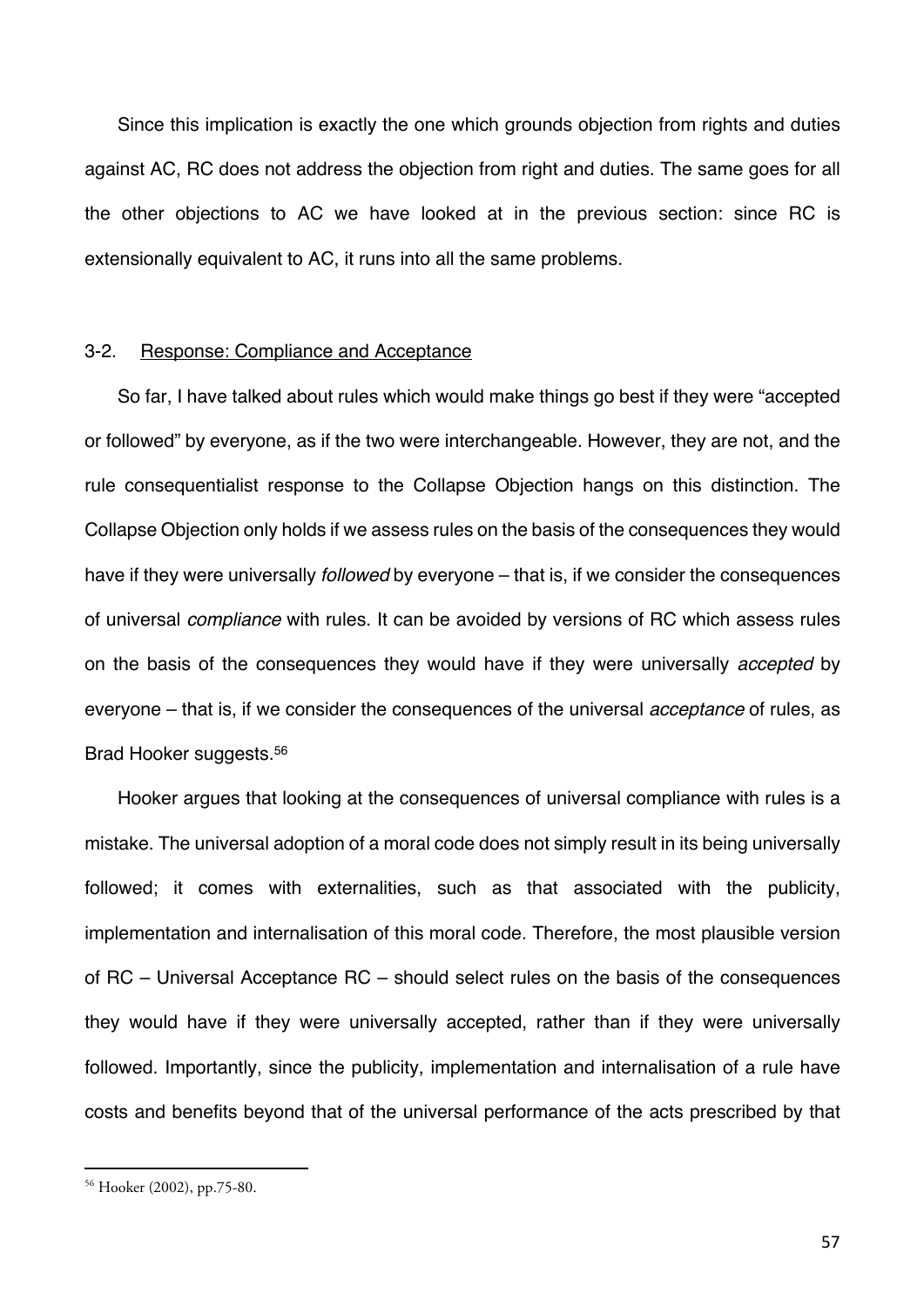rule, the rules which have the best consequences according to Universal Acceptance RC are not extensionally equivalent with AC.

Consider for instance the rule "do not break promises except when doing so would make things go best". Since it consists in maximising good consequences in each individual instance, it is extensionally equivalent to AC. Moreover, since this rule would have the best consequences when *followed* by everybody, Universal Compliance RC prescribes following it. Therefore, we can see that, at least with respect to this rule, AC and Universal Compliance RC are extensionally equivalent. However, Universal Acceptance RC would not prescribe acting on this rule, because the consequences of its being *accepted* by all are different from its being followed by all, with the former unlikely to be good. For instance, if everyone accepted a rule requiring us to break promises whenever doing so would make things go best, that would eventually result in a situation where people cannot rely confidently on others. Since this state of affairs would be worse than one in which people could still trust each other, Universal Acceptance RC would not endorse this rule.

In this example, the bad consequences of the collapse of trust in society result not from individuals *complying* with this rule, but from public awareness of the rules' exception clauses – that is, from individuals *accepting* this rule.57 This suggests that a Universal Acceptance version of RC leads to different results than a Universal Compliance version. The former does not prescribe acting on the rule which would make things go best if it was universally followed. Therefore, it is not extensionally equivalent to AC, and it avoids the Collapse Objection.

The Universal Acceptance version of RC vindicates our earlier responses to the objections to AC. Consider again *Surgeon*: if everyone *accepted* a rule according to which it is permissible for doctors to kill some of their patients to save other patients, no one would

<sup>57</sup> See Hooker (2005) p.269-270.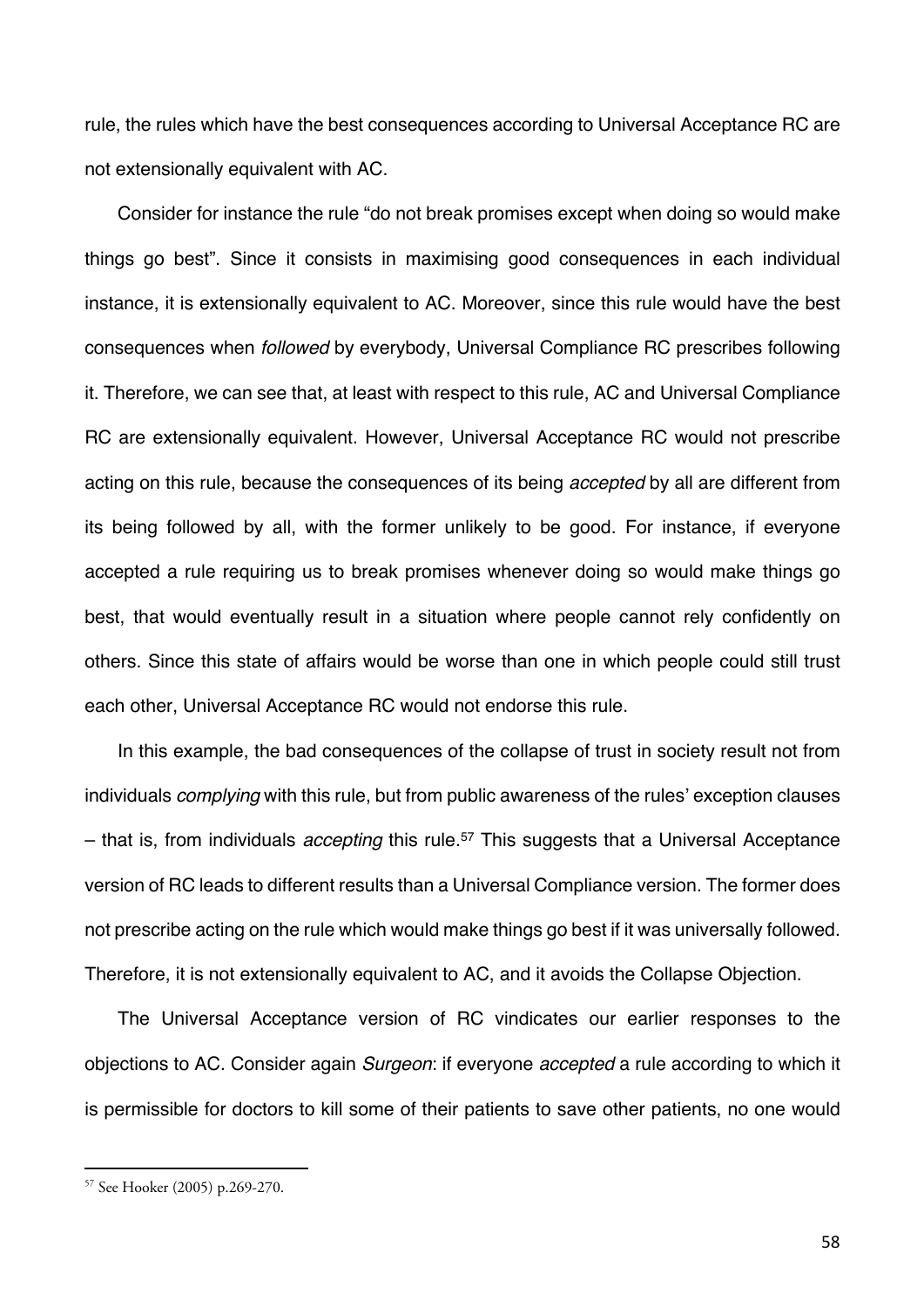seek medical help anymore, which would have disastrous consequences. Since public awareness of this rule would result in a state of affairs which is worse than a state of affairs in which people can confidently seek medical help without fearing for their lives, Universal Acceptance RC would not endorse it. Therefore, Universal Acceptance RC, by avoiding the Collapse Objection, once again addresses the objection from rights and duties.

Similar points can be made about the other objections: by looking at the consequences of the universal *acceptance* of rules regarding self-concern, special relationships and collective impact, rule consequentialists can avoid the problematic implications which prompted objections to AC.

## 3-3. The Reflective Equilibrium Argument

It has been argued that, if rule consequentialists resist the Collapse Objection, their theory becomes inconsistent.<sup>58</sup> If, like Hooker, we insist on the extensional non-equivalence between RC and AC, we must accept that acts prescribed by RC will sometimes have suboptimal consequences, which is rather odd for a theory which intrinsically values good consequences. As Gary Watson puts it, "if what justifies the rule or the right are just the effects on well-being of general compliance, then the effects on well-being should be decisive in deciding whether or not to comply in particular cases".<sup>59</sup> No matter the rule consequentialist's preferred axiology, her theory seems to fail by its own standards when it prescribes acting in ways which do not bring about the best state of affairs.

Hooker has answered this objection, I believe successfully.<sup>60</sup> RC does *not* imply an overarching commitment to maximising the good, but only to acting in ways consistent with

<sup>58</sup> Smart (1956); Card (2007); Willand (2010); Rajczi (2016). 59 Watson (1998), p.172.

<sup>60</sup> Hooker (2002) pp.100-102 and (2007).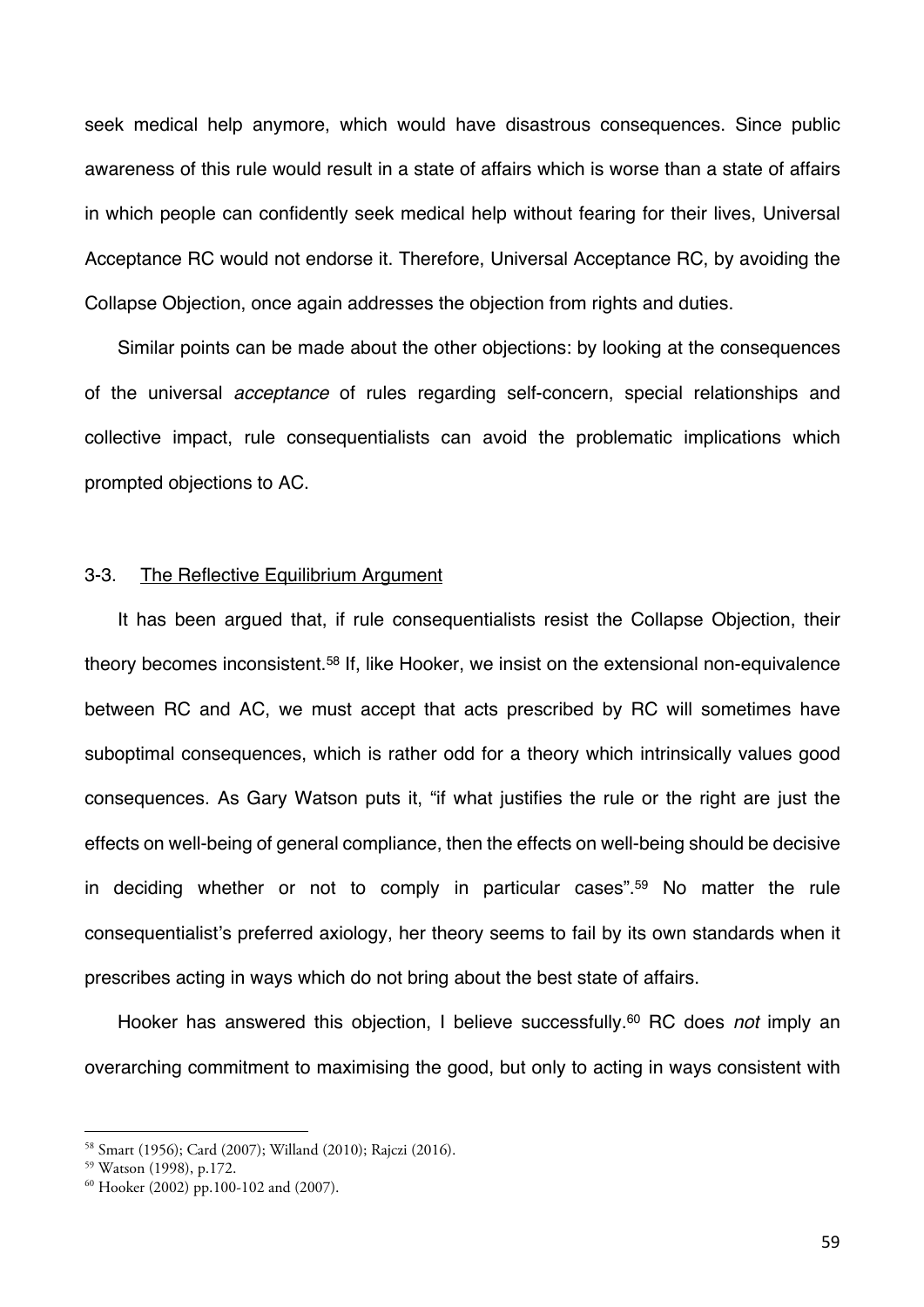rules which would maximise the good if they were universally accepted. Although rules are selected according to whether their internalisation would maximise the good, acts are not evaluated in this way. They are only evaluated "by reference to the rules thus selected".<sup>61</sup> Therefore, RC is not inconsistent when it prescribes acts which do not maximise the good.

Hooker makes clear that RC is not grounded in consequentialist considerations. Instead, he argues, "the best argument for rule-consequentialism is that it does a better job than its rivals of matching and tying together our moral convictions, as well as offering us help with our moral disagreements and uncertainties".62 This reflective equilibrium argument consists of two parts. First, RC accords with many of our firmly held moral convictions – unlike AC and deontological accounts which depart from them in important ways. Second, RC is grounded in a rationale which justifies its prescriptions, without which it could not help us with our moral disagreements and uncertainties.<sup>63</sup> In other words, the best argument for RC, Hooker tells us, is that it is both plausible and explanatory. In the remainder of this paper, I will evaluate both parts of this reflective equilibrium argument in favour of RC, starting with the first – the supposed plausibility of RC's conclusions.

## **4- The Ideal World Objection**

### 4-1. The objection

RC asks us to follow rules which would make things go best if everyone accepted them. However, in a world in which there is no such universal acceptance, following these rules

<sup>61</sup> Hooker (2002), p. 101.

 $62$  Ibid.

<sup>&</sup>lt;sup>63</sup> I will say more about this requirement in section 5.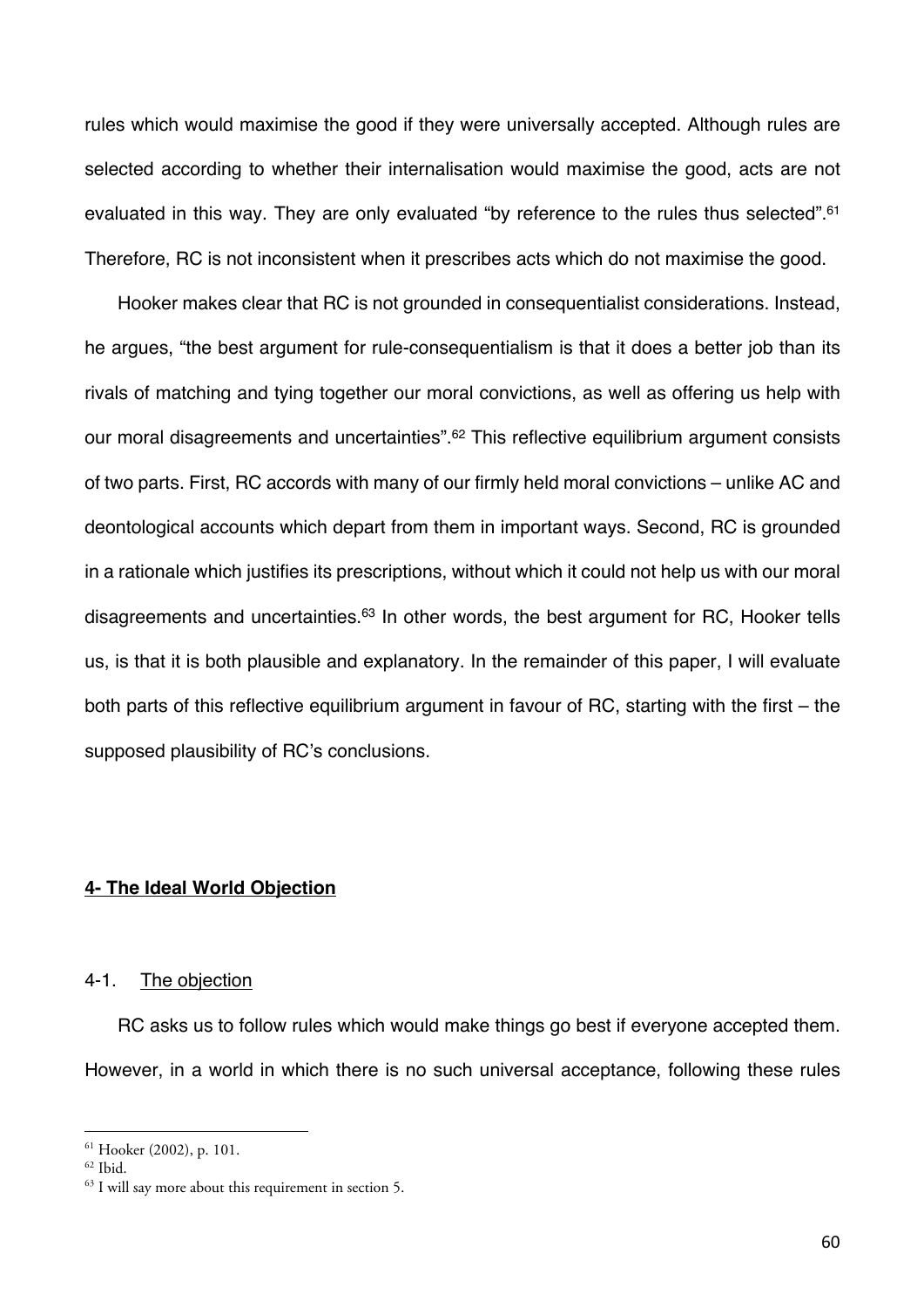might lead to disaster. Consider a rule forbidding violence.<sup>64</sup> Since things would go best if *everyone* accepted this rule, RC prescribes following it. Yet, in a world like ours, where some individuals do use violence to oppress others, pacifism would have disastrous consequences. Although most people intuitively believe that using violence to prevent someone from killing innocents is at least permissible (if not required), RC seems unable to account for this permission.

At first sight, it seems like this challenge could be addressed by adopting conditional rules. Our pacifist rule could become "do not use violence, unless other people do, in which case use proportionate violence to contain them". The problem is that RC has no means of selecting this new rule over any other conditional rule starting with the same antecedent. For instance, the rule "never use violence unless other people do, in which case go crazy and kill everyone" fares just as well under RC, because no one would use violence if *everyone*  accepted it. Therefore, RC is unable to discriminate between two such conditionals, or between them and the original non-conditional rule, as long as it asks us to consider the consequences of their universal acceptance, which are the same. By evaluating rules in ideal circumstances of full compliance, RC thus fails to prescribe the right rules in non-ideal conditions of partial compliance. This is the Ideal World Objection (IWO), as formulated by Derek Parfit and Abelard Podgorski.<sup>65</sup>

# 4-2. Response: General Acceptance

To address the IWO, rule consequentialists have amended RC to prescribe rules in situations of partial adherence.<sup>66</sup> Hooker thus suggests that we consider the consequences

<sup>64</sup> This example is from Parfit (2011) pp. 312-320 and is discussed by Podgorski (2018) pp.281-281.

<sup>65</sup> Parfit (2011) pp.312-320 and Podgorski (2018).

<sup>66</sup> These attempts are outlined in Podgorski (2018).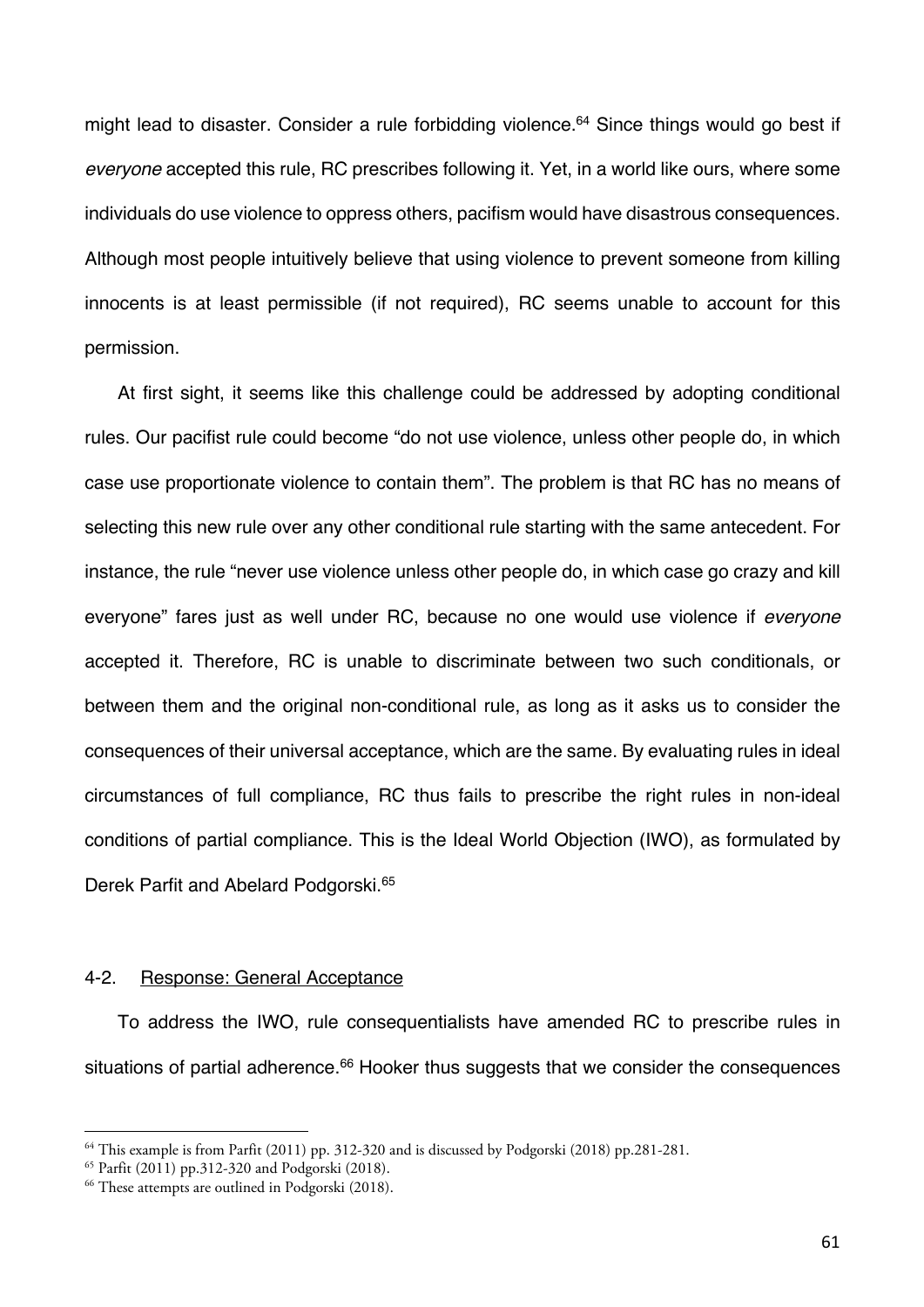a rule would have if it was accepted by 90% of the population, rather than by the whole population.67 He argues that doing so provides us with rules addressing non-compliance while still upholding the idea that the right moral code is the one which would be best suited "for acceptance *by the whole society of human beings*".

However, although this strategy deals with non-compliance and thereby reduces the gap between RC and widespread intuitions in cases like our pacifism example, it leaves RC vulnerable to variants of the IWO. Indeed, a set of rules selected for its good consequences at a 90% acceptance level, even if it provides guidance for some degree of non-compliance, might not address situations which would occur at different acceptance levels.<sup>68</sup> Following rules on the basis of their consequences at any fixed acceptance level may thus lead to disaster.

Consider this case:

*Gremlin*: X is a set of rules such that, when accepted by 90% of the population, it has better consequences than any alternative set. However, an all-powerful Gremlin will destroy the world if you act upon X while X is accepted by less than 90% of the population.69

Since things would go better if 90% of the population accepted X than if they accepted any other set of rules, Hooker's version of RC would prescribe following X in the real world, no matter the actual acceptance level of X. However, if, in the real world, less than 90% of the

<sup>67</sup> Hooker (2002), pp.80-85.

<sup>68</sup> Ridge (2009), pp.68-71.

 $69$  This example is inspired by Rosen (2009).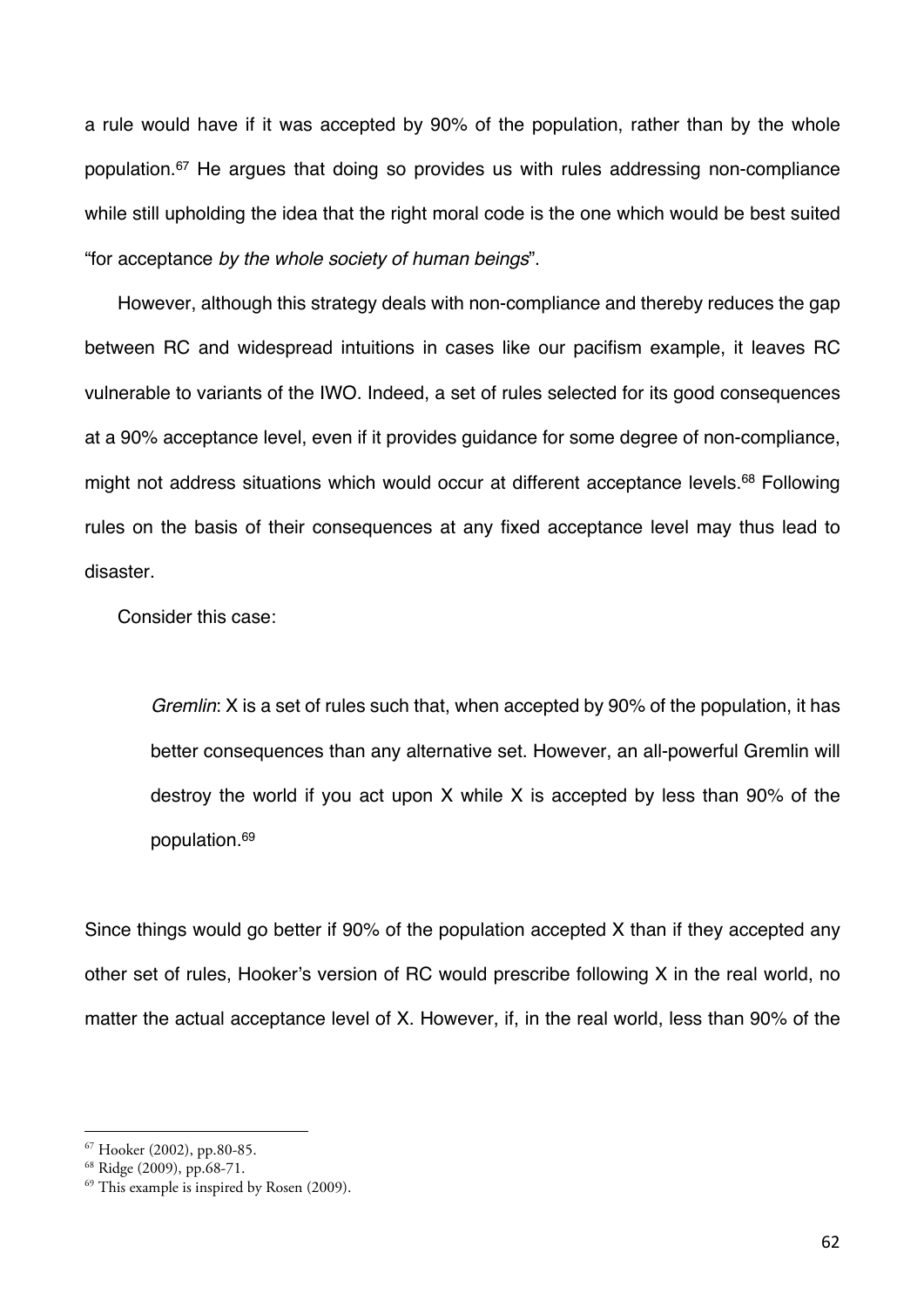population accept X, this would lead to the destruction of the world by our Gremlin.<sup>70</sup> Therefore, RC might prescribe that we act in ways which, at real-world acceptance levels, would have disastrous consequences. Note that this applies to any variant of RC that considers fixed acceptance rates.71

Attempts to immunise RC against the IWO by evaluating the consequences of rules at multiple acceptance rates also fail. Consider Parfit's strategy: selecting rules which would make things go best if they were followed "by any number of people".<sup>72</sup> As Michael Ridge argues, "the idea that there would be one code which is best for each and every one of these [possible acceptance levels] would seem prima facie to be extremely unlikely".73 Whether or not such a code exists is an empirical matter, and Parfit's solution implies that, in a world in which no code fares better than others at all acceptance levels, nothing is morally required. This cannot be right.

Ridge thus proposes to look at a rule's average consequences for all levels of acceptance.74 This ensures that one moral code would be selected while avoiding the arbitrariness associated with selecting a fixed rate. However, this solution still does not immunise RC against the IWO. As Podgorski argues, our evil Gremlin could guarantee that marvellous things would happen if we acted upon the set of rules X at any level of acceptance except the actual one, at which he would destroy the world.<sup>75</sup> Since the consequences of this set of rules would be the best on average, Ridge's RC would prescribe following it in the

 $70$  It might be objected that this Gremlin example is too far-fetched and has little bearing on real-world cases. However, it is only a dramatic way of making real-world phenomena more vivid. See Podgorski (2018) on real-world exemplifications of what he calls "utility mines". However, for the sake of the argument, I will concede this point in section 5.<br><sup>71</sup> This includes Smith's (2010) Optimum Acceptance Level RC, which offers to select rules on the basis of their con

at their optimal level of acceptance.

<sup>72</sup> Parfit (2011) pp.312-320.

<sup>73</sup> Ridge (2009) p.67.

<sup>74</sup> Ibid., p.72.

<sup>75</sup> Podgorski (2018), p.287. See also Hooker and Fletcher (2008), p.349.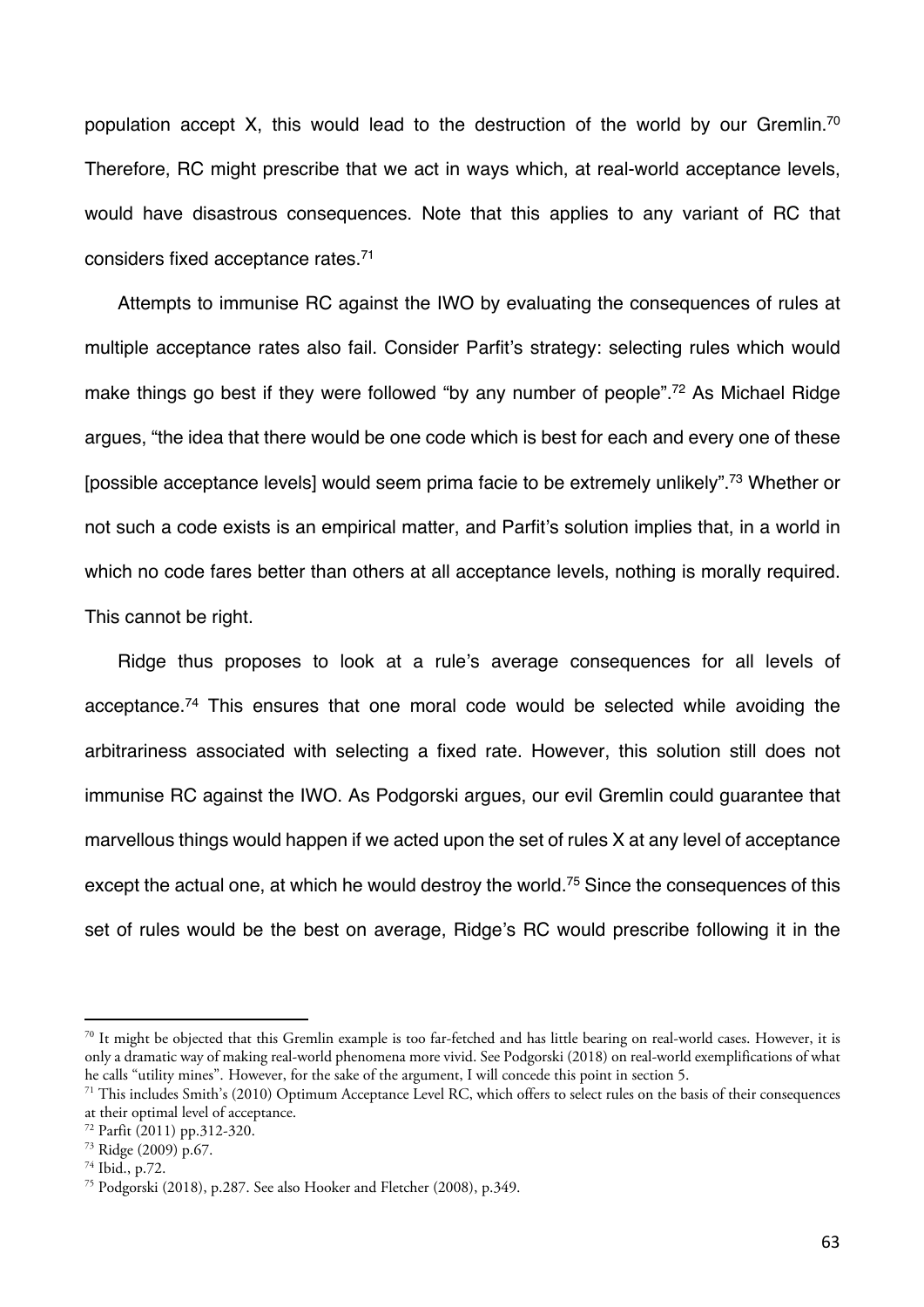actual world, even if this meant provoking a disaster. Therefore, no matter what level of acceptance rule consequentialists adopt for the evaluation of rules, following the rules prescribed by RC can lead to disaster in the actual world.

## 4-3. Response: Avoid Disaster

RC threatens to depart in important ways from the common intuition that one should avoid provoking disasters whenever possible. We have seen that it has extremely counterintuitive implications in fanciful cases such as *Gremlin*, but it is also the case in more realistic cases. Consider for instance

*Boat*: You are on a boat with nine other passengers. Nearby, another boat capsized, and there are nine people in the water about to drown. There are nine lifejackets on your boat, which you and the other passengers could throw overboard to save the nine people from drowning. However, the lifejackets are stored in individual compartments with capricious locks, and opening them is slightly painful and annoying. Therefore, none of the other passengers of your boat bother doing anything. What should you do?76

Here, it seems obvious that you should open all the compartments and throw nine lifejackets to the people drowning, even if no one else is doing anything, and even if opening all the locks might end up being quite painful. However, a version of RC which prescribes following the rules which have the best consequences when accepted by 90 percent of the population

<sup>76</sup> This case is inspired by Hooker (2002), p.164.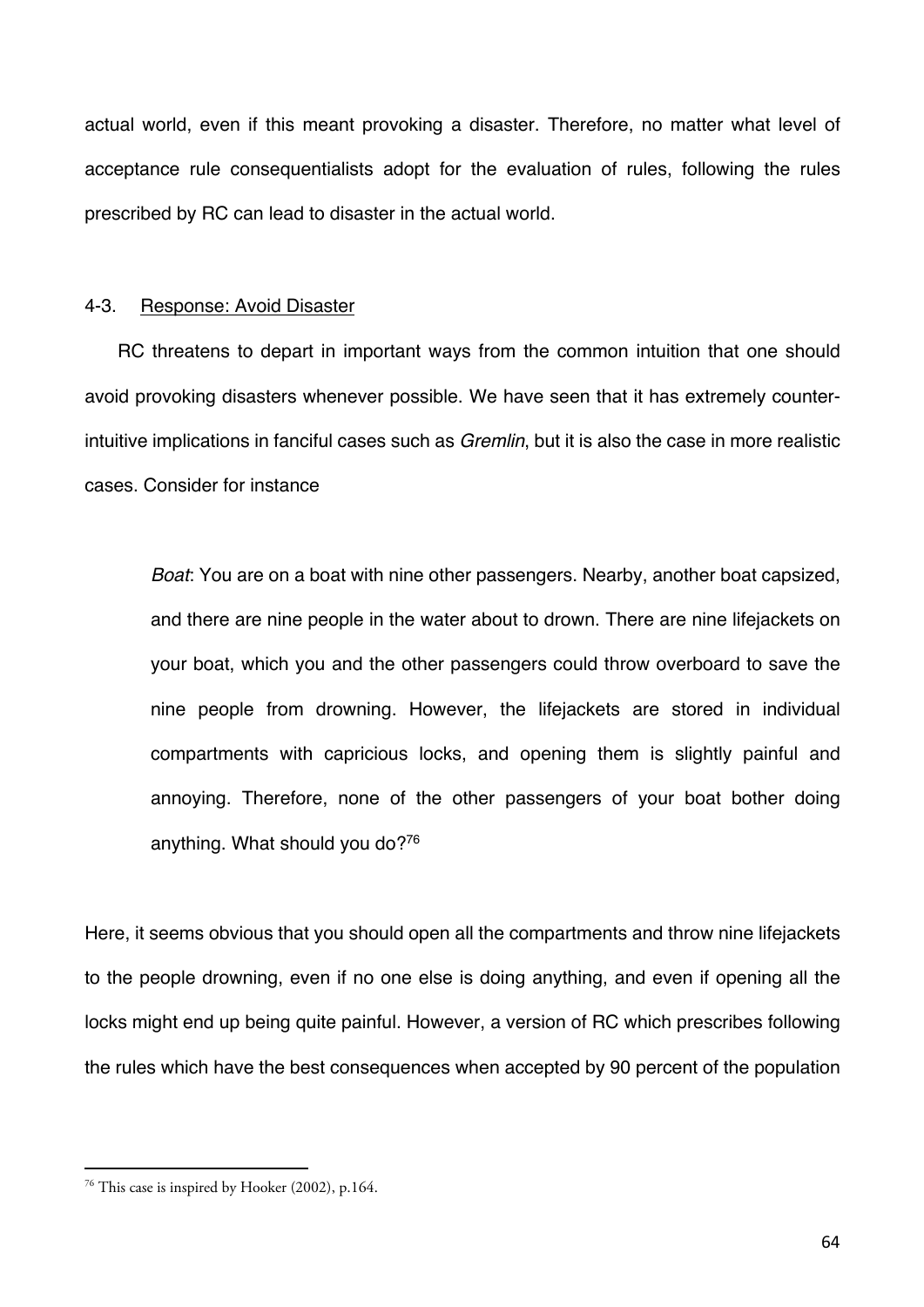would tell you to throw only one lifejacket overboard.<sup>77</sup> This is because things would go best if 90 percent of the passengers on your boat followed the rule "throw one lifejacket overboard": nine passengers would only have to open one lock and experience minimal discomfort, and nine lives would be saved. Therefore, 90 percent acceptance RC would tell you to save only one life. This is so even if, in the real world, less than 90 percent accept this rule and no one else will throw lifejackets overboard.78

Since it asks us to conform to rules which have the best consequences at idealised acceptance rates, RC might prescribe that we act in ways which lead to disasters in cases such as *Gremlin* and *Boat*. However, Hooker insists that RC does not have such counterintuitive implications, because the best set of rules contains an overriding Avoid Disaster rule.79 In *Boat*, for instance, you should keep throwing lifejackets overboard, because the rule "avoid disaster" overrides the rule "throw one lifejacket overboard".

Two questions emerge. First, how should one avoid disaster? There might be many ways to do so, and RC should specify which one is permissible. The most plausible interpretation of this provision is to consider that one should act in ways which are as close as possible to the spirit of the rule that one is violating to avoid disaster. For instance, to avoid disaster when others do not comply with pacifism, one should use as little violence as possible, but not wreak havoc. In *Boat*, avoiding disaster presumably means saving the nine from drowning.

<sup>77</sup> Hooker (2002, p.106) argues that the rule regarding principles of aid which would make things go best is in fact "do good for others up to some threshold of aggregate self-sacrifice" (see also Hooker and Fletcher 2008, pp.347-348). However, since this rule has the same consequences than the rule I suggest when it is accepted by 90% of the population, it is unclear why Hooker's suggested rule would be the one selected by RC.

<sup>&</sup>lt;sup>78</sup> We have seen in part 2 that RC avoids the over-demandingness objection by demanding that individuals give only the amount of time or money which would be enough to make things go best if everyone contributed. Counter-intuitive implications such as the ones in *Boat* are the other side of the same coin: by looking at what would happen if (almost) everyone contributed to provide aid, RC might not be demanding enough.

<sup>&</sup>lt;sup>79</sup> Hooker (2002) pp.98-99. See also Brandt (1988) pp.150-151 and (1989), pp.87-88.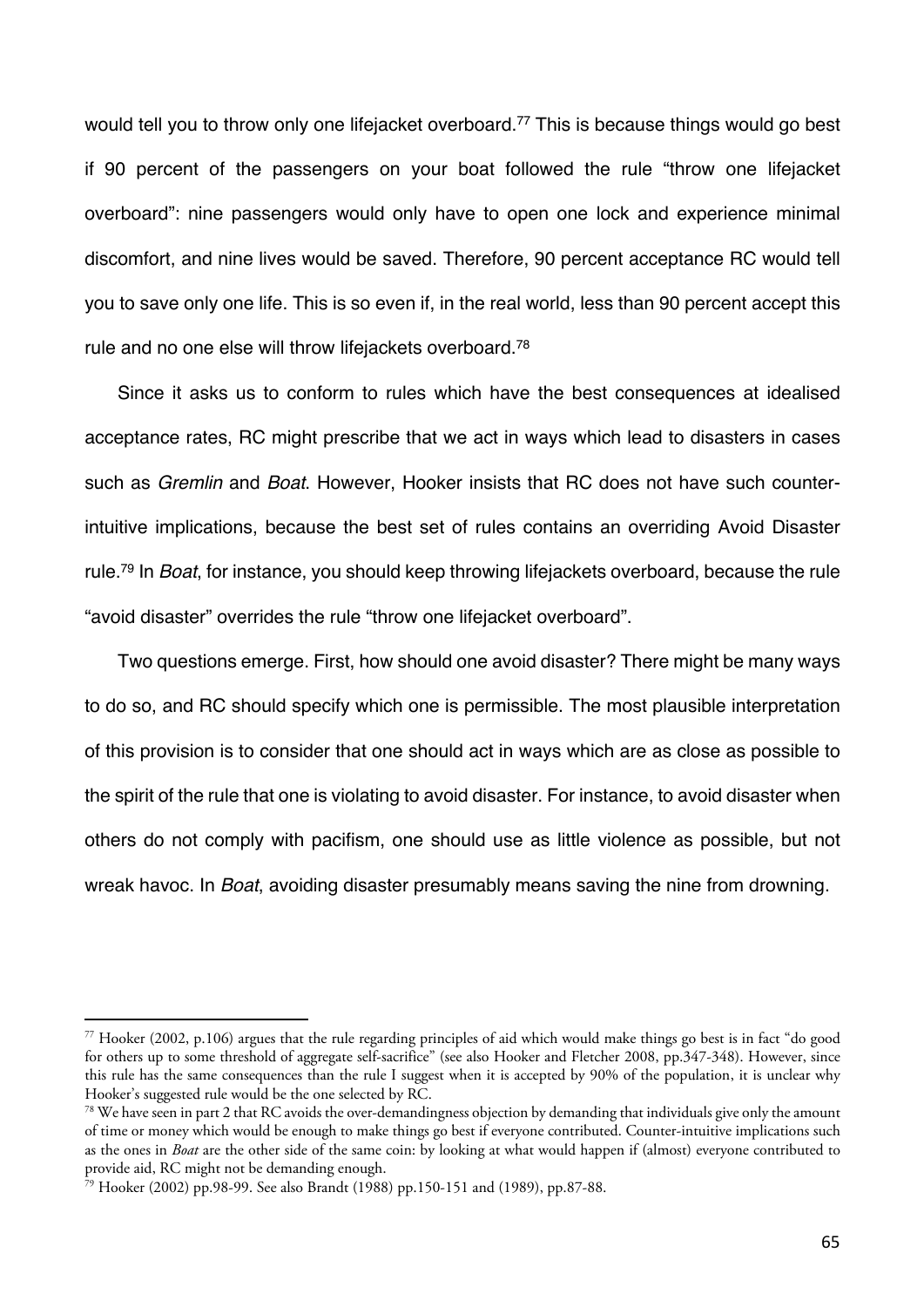This leads us to the second question: what counts as a disaster? The lower the bar, the more we deviate from rules whenever they have bad consequences, and the closer we get to extensional equivalence with AC.<sup>80</sup> As we have seen, rule consequentialists resist this collapse. Hooker argues that the rules which would have the best consequences if they were accepted by most of the population cannot have too many exception clauses nor be too ambiguous: the internalisation of complex rules would be too costly, and the implementation of ambiguous rules would leave the door open to special pleading and interpretation.<sup>81</sup> This is why he insists that avoiding disasters does not mean following AC. Despite the "avoid disaster" clause, RC still prescribes acting in ways which do not have the best consequences in each situation.

To see this, consider the examples of the previous section and replace the disastrous consequences of acts prescribed by the different versions of RC by "bad-although-notdisastrous consequences". Or imagine that, in *Boat*, the nine people in the water would not drown but be injured – just not enough to count as a disaster. Whether we adopt fixed-rate RC or multiple-rates RC, the rules which are selected can easily be the ones which have badalthough-not-disastrous consequences in the actual world. No alteration to the level of ideality we are considering will change that.

Furthermore, RC can require that we act in ways which have close to no impact in the real world. For instance, imagine our Gremlin would bring about the best consequences possible if 90% of the population performed their best impression of a chicken at 12pm. RC would then require us to act like a chicken at 12pm, even though in the real world it would be entirely pointless. Although this is far from a disaster, it is a rather odd implication.

<sup>80</sup> See Arneson (2005) ft6 and Podgorski (2018) p.288.

<sup>81</sup> Hooker (2002) pp.94-99.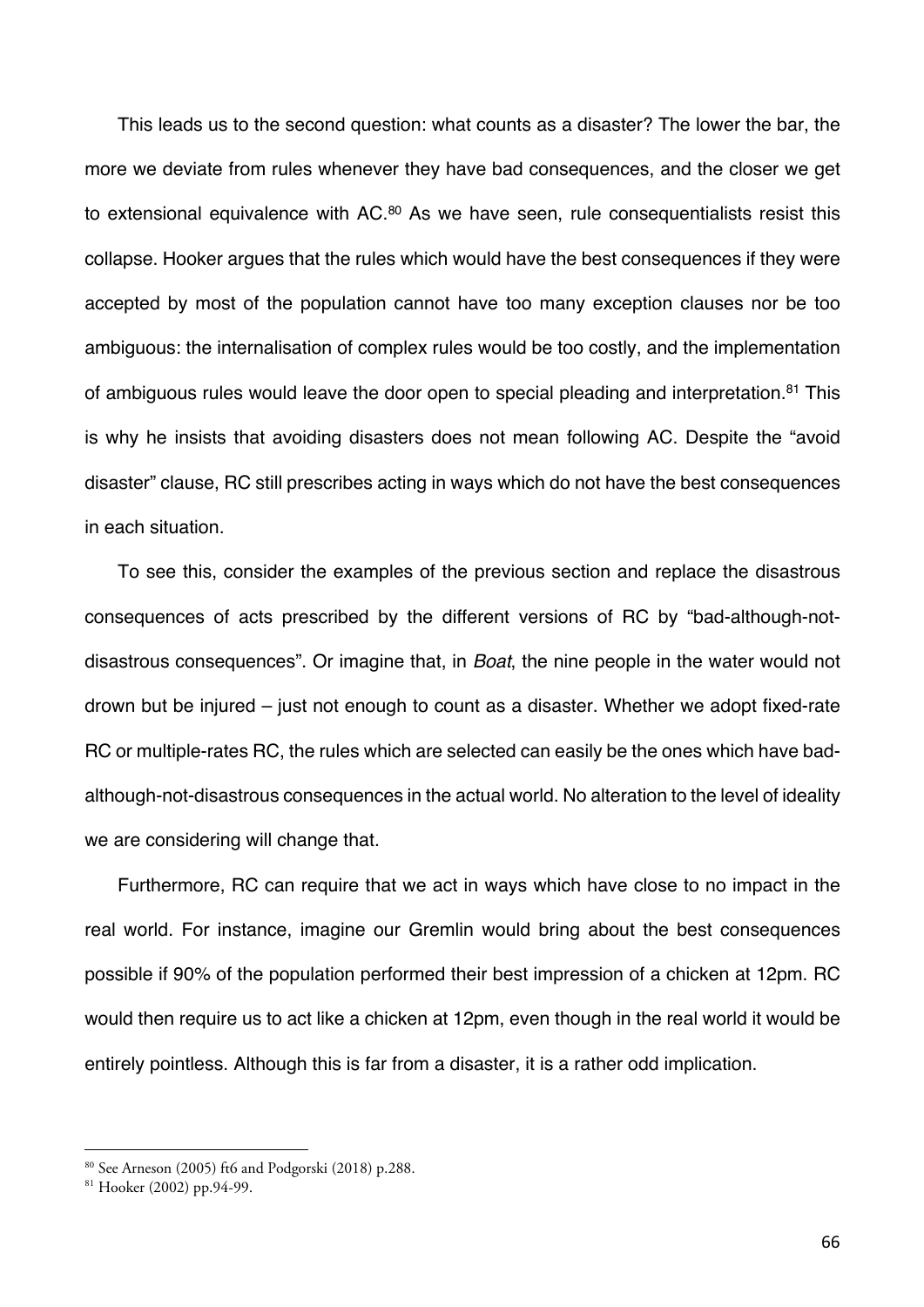Therefore, despite the Avoid Disaster rule, RC is still vulnerable to a variant of the IWO: in all its versions, our moral evaluation of acts does not rest upon what happens in the actual world but on what would happen if the rules permitting these acts were accepted by a certain proportion of the population. What happens in the real world has a very limited influence on the selection of the rules to be followed. This leads to counter-intuitive results: individuals may be required to act in ways which would leads to consequences short of disaster, or in ways which do not make the tiniest difference in the real world.

### **5- The Challenge Restated**

This variant of the IWO need not be the death knell of RC. Since it rests on the idea that RC is not sensitive enough to consequences in the real world, it is only fatal on consequentialist grounds. Rule consequentialists could bite the IWO bullet and claim that morality is simply not concerned with good consequences in the real world. This is improbable, however, as most of them concede that some regard for real-world consequences is justified. The fact that they even address the IWO by amending the theory to prevent disasters suggests that they do care about consequences in the actual world.<sup>82</sup> Moreover, these concessions are vital since, without them, RC would lose its claim to tracking widely held moral intuitions. Therefore, rule consequentialists are more likely to say that, although they do care about bringing about good consequences in the real world, this is not an overriding aim.<sup>83</sup> Doing so would be a way of rejecting the IWO by arguing that, although RC fails to maximise good consequences, it does so for the sake of another overriding

<sup>82</sup> Card (2007) p.249.

 $83$  That is the essence of Hooker's (2007) reply to Card.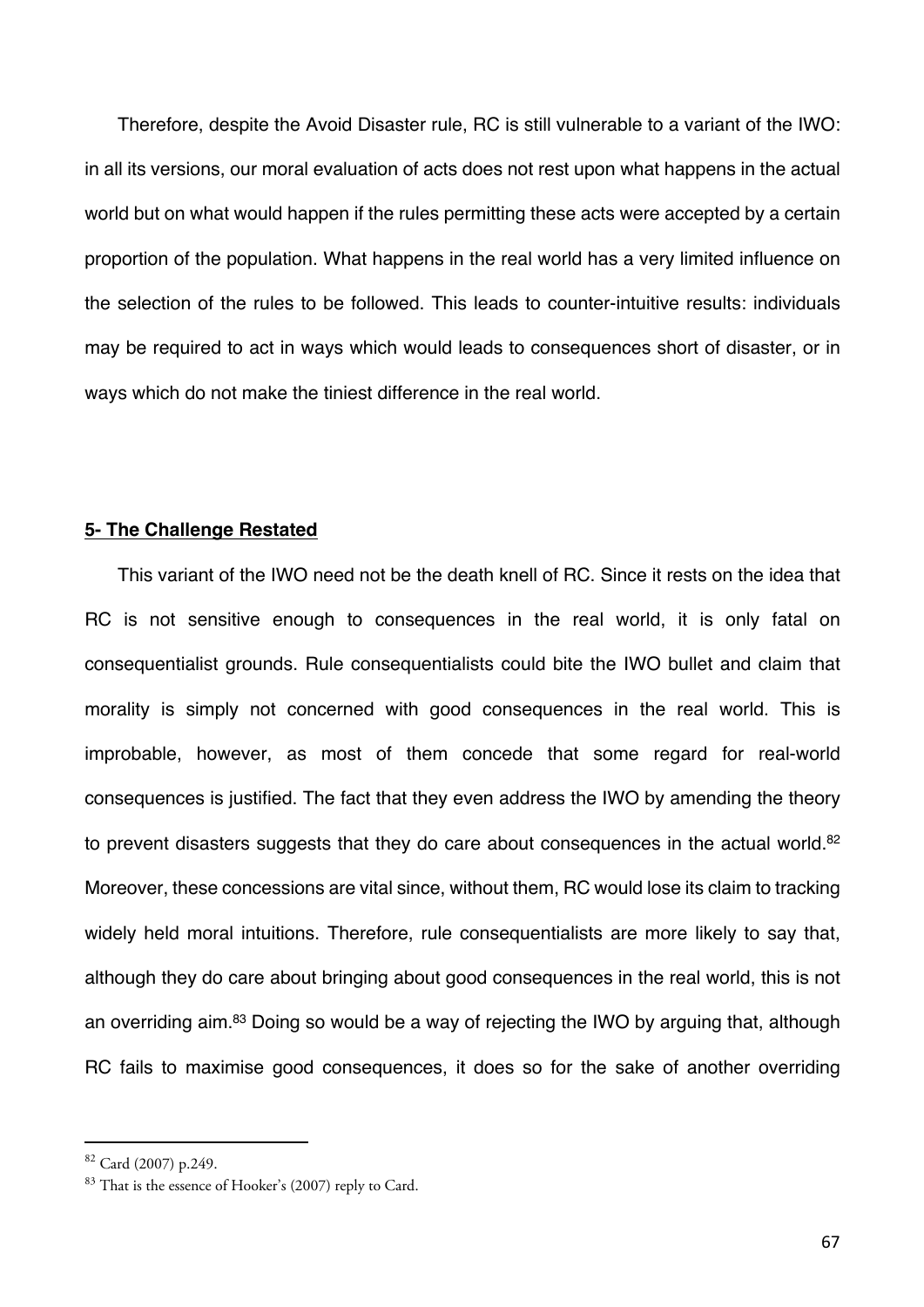commitment. This idea brings us to the second part of the reflective equilibrium argument – that RC is supported by an explanatory rationale.

Nothing we have said so far addresses this part of the argument, nor strikes a fatal blow to the first part – that RC does a better job than other theories at tracking widely-held moral intuitions. The amendments to RC we have considered in section 4 narrow the gaps between RC and widespread moral intuitions that the original version of the IWO had identified. Moreover, one could argue that cases such as our Gremlin example are too far-fetched and that they do not disprove RC. In real-world (Gremlin-free) scenarios, the difference between the consequences of following a rule in a world with idealised rates of acceptance and the consequences of following them in the actual world is likely to be more moderate. If we place the bar for what constitutes a disaster relatively low, rule consequentialists can still maintain that their theory does not depart from widely held intuitions to unreasonable extents.

Although I believe that real-world phenomena resemble the Gremlin case – pacifism and aid are two of them –, and although I find the implications of RC in these cases extremely implausible, I will concede this point for the sake of argument. Let us grant that RC still tracks common moral intuitions reasonably well. After all, we have seen that RC accommodates a reasonable degree of self-concern and has plausible implications in collective action cases. Moreover, it accounts for widely held intuitions regarding deontological considerations – it forbids lying, stealing and killing. With Hooker's amendments, RC also accounts to some extent for our general concern for good consequences. Therefore, it arguably does a better job at tracking common moral intuitions than AC or deontological accounts.

However, granting the first half of the reflective equilibrium argument does not get RC off the hook. It is not enough for a theory to have intuitively plausible implications; we also want it to be explanatory. As Hooker puts it, moral theories must not only systematise pre-

68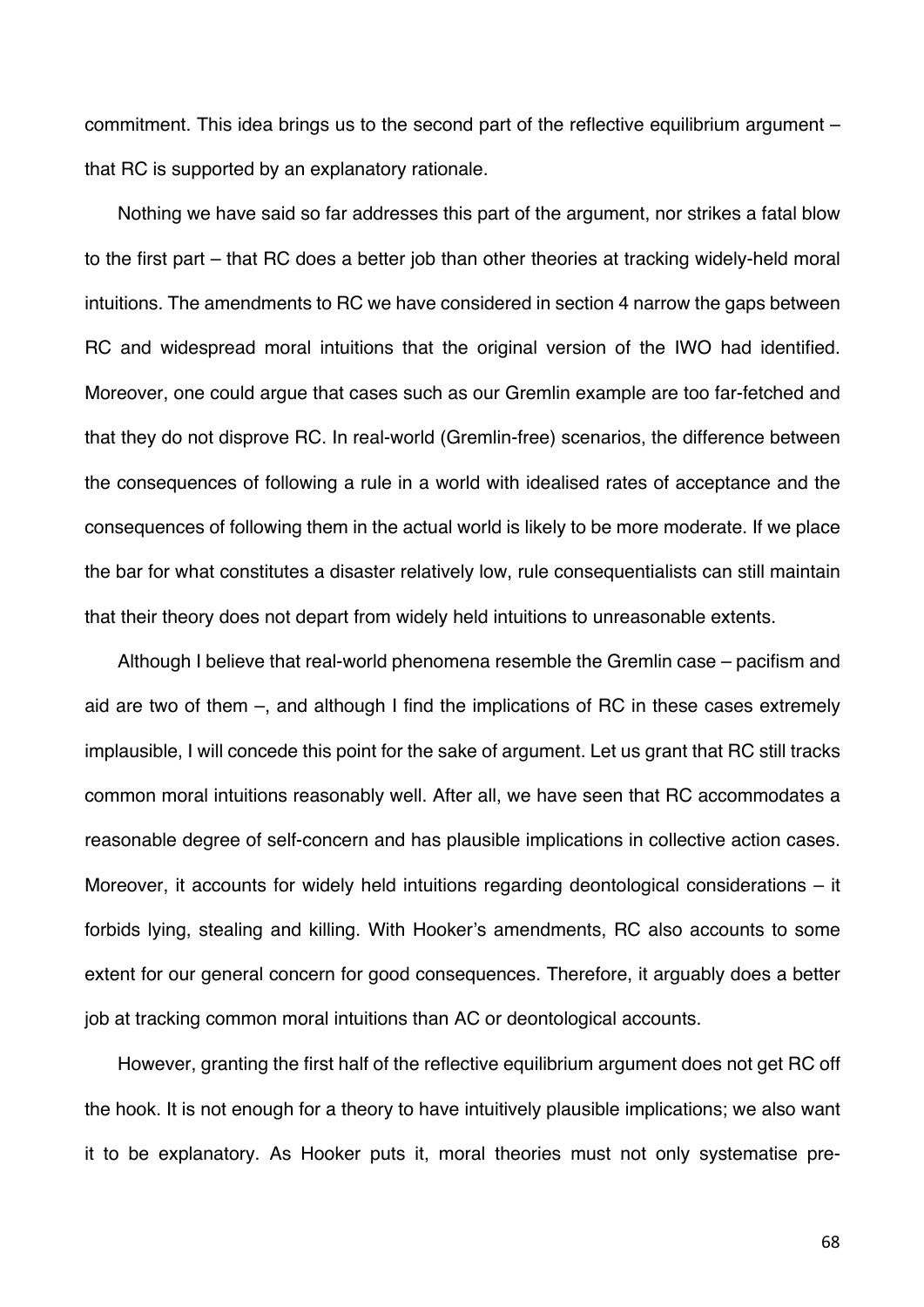theoretical judgements, they should also "identify a fundamental principle that both (a) provides a unified explanation of why our more specific considered moral convictions are correct and (b) justifies them form an impartial point of view".<sup>84</sup> Recall the reflective equilibrium argument I have presented in section 3. If it is to offer guidance in cases of disagreement and uncertainty, an appropriate theory must be able to tell us which of our pretheoretical moral intuitions are justified, and which ones we ought to revise. To fulfil these twin justificatory and revisionary functions, it must offer a unifying explanation for its prescriptions – one that justifies them.

Moreover, let us not forget that RC does have some counter-intuitive implications. We have seen that it sometimes prescribes that we act in ways which would bring about badalthough-not-disastrous consequences. This is not a problem in itself: we usually expect moral theories to prompt us to revise some of our intuitions. However, an appropriate moral theory should be able to justify these revisions. In the case of RC, it seems like we are owed a fairly strong justification for why we ought to revise our intuitive judgements regarding cases such as the ones addressed in section 4. For instance, we want to know *why* we should revise our intuition that we should avoid acting in ways which bring about very-bad-althoughnot-disastrous consequences, or that we are not morally required to act like a chicken when absolutely no good will come out of it.

The need for a unifying rationale is even more pressing now that rule consequentialists such as Hooker have addressed the IWO in ways which suggest that RC is not merely concerned with adherence to the best set of rules, but that it is *also* concerned with consequences in the real world. Indeed, the Avoid Disaster rule cannot be justified on other grounds than that following it would make things go better in the real world than following the

<sup>84</sup> Hooker (2007), p.516.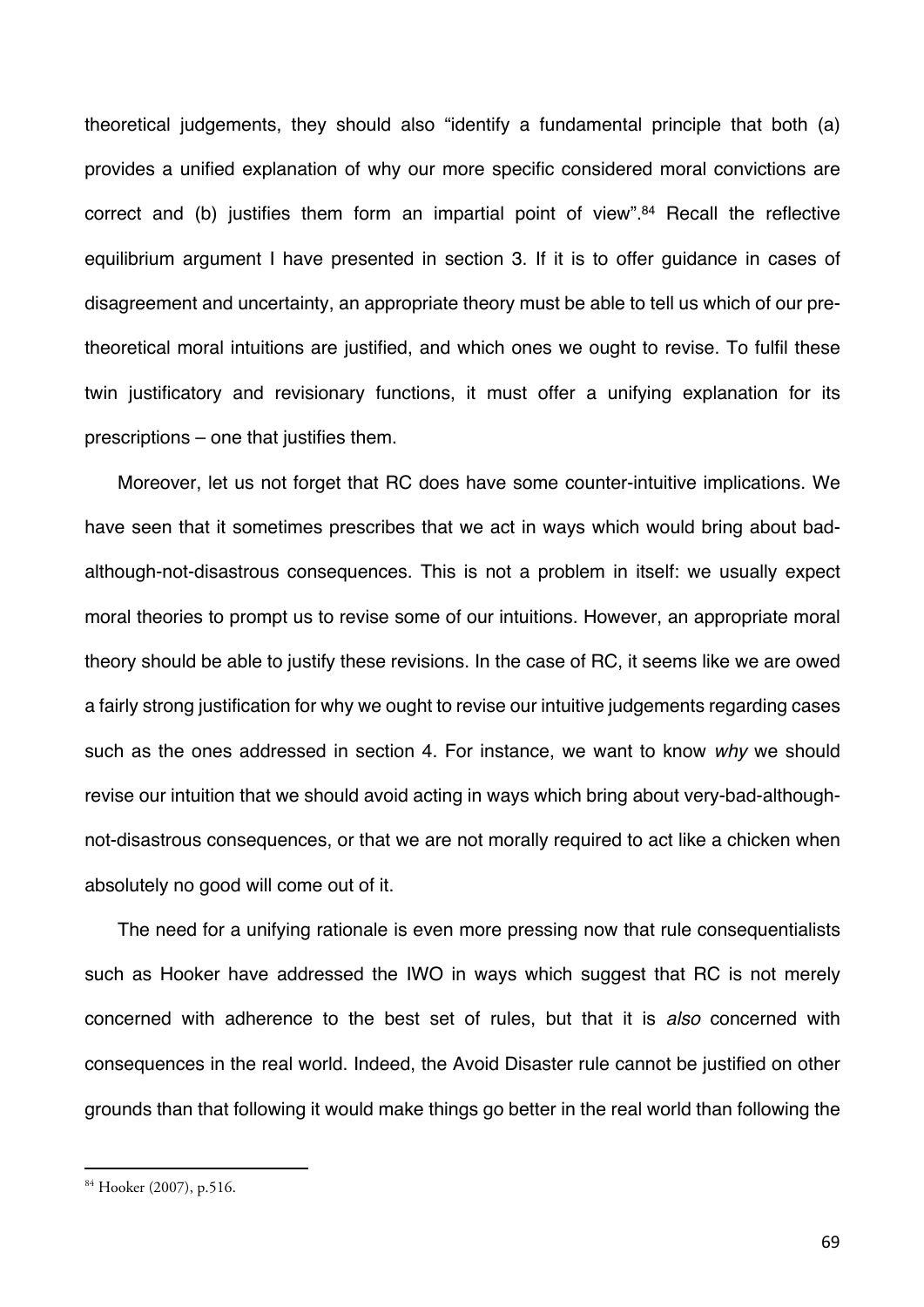best set of rules (that is, the set of rules which has the best consequences at an idealised acceptance level).<sup>85</sup> This is because, when a set of rules is selected because it has the best consequences at a certain acceptance level (say, 90 percent), it already provides the best rules for all the kinds of situations which would occur at this acceptance level. If situations which qualify as disasters were happening at this acceptance level (say, if one person would not be rescued in a case like *Boat*), then the best set of rules should be amended so that it addresses these situations, lest it would not be the best set of rules in ideal circumstances. Therefore, at an ideal acceptance level, the set of rules that tells you to avoid disasters does not have better consequences than the set of rules that does not tell you to avoid disasters, because this code is such that disasters *do not occur* at this ideal acceptance level. This is why the Avoid Disaster rule can only be justified on the grounds that it makes things better in the real world.<sup>86</sup>

As Hooker told us in his answer to the Inconsistency Objection, this does not imply that rule consequentialists have accepted an overarching commitment to maximising the good. However, this idea that considerations pertaining to consequences in the real world are *sometimes* decisive calls for an explanation consistent with the rest of the theory. Without it, the rule consequentialist's answer to the IWO (and, more precisely, the Avoid Disaster rule) threatens to expose RC as a hybrid theory crafted ad hoc around common intuitions, and without any explanatory power.

<sup>85</sup> Contra Hooker (2002) p.98.

<sup>&</sup>lt;sup>86</sup> Rule consequentialists might reply that a code which contains clauses for every potential disaster would be too complex, which would make its internalisation too costly, and that therefore a code containing an Avoid Disaster rule would have better consequences. However, if we place the bar for what constitutes a disaster relatively high, there might not be that many clauses to internalise. It also seems like a code which contains an Avoid Disaster rule would leave the door open to special pleading and interpretation, and that its vagueness would therefore constitute a significant cost. Therefore, it is not obvious that an Avoid Disaster rule would be part of the ideal code.

Even if you disagree with this reasoning, it is enough for my point if you agree that rule contractualists show *some* concern for real-world consequences. Hooker himself concedes this in his reply to Card: "it would be wrong to suggest that ruleconsequentialism pays no attention to the actual consequences of people's following rules" (Hooker 2007, p.518).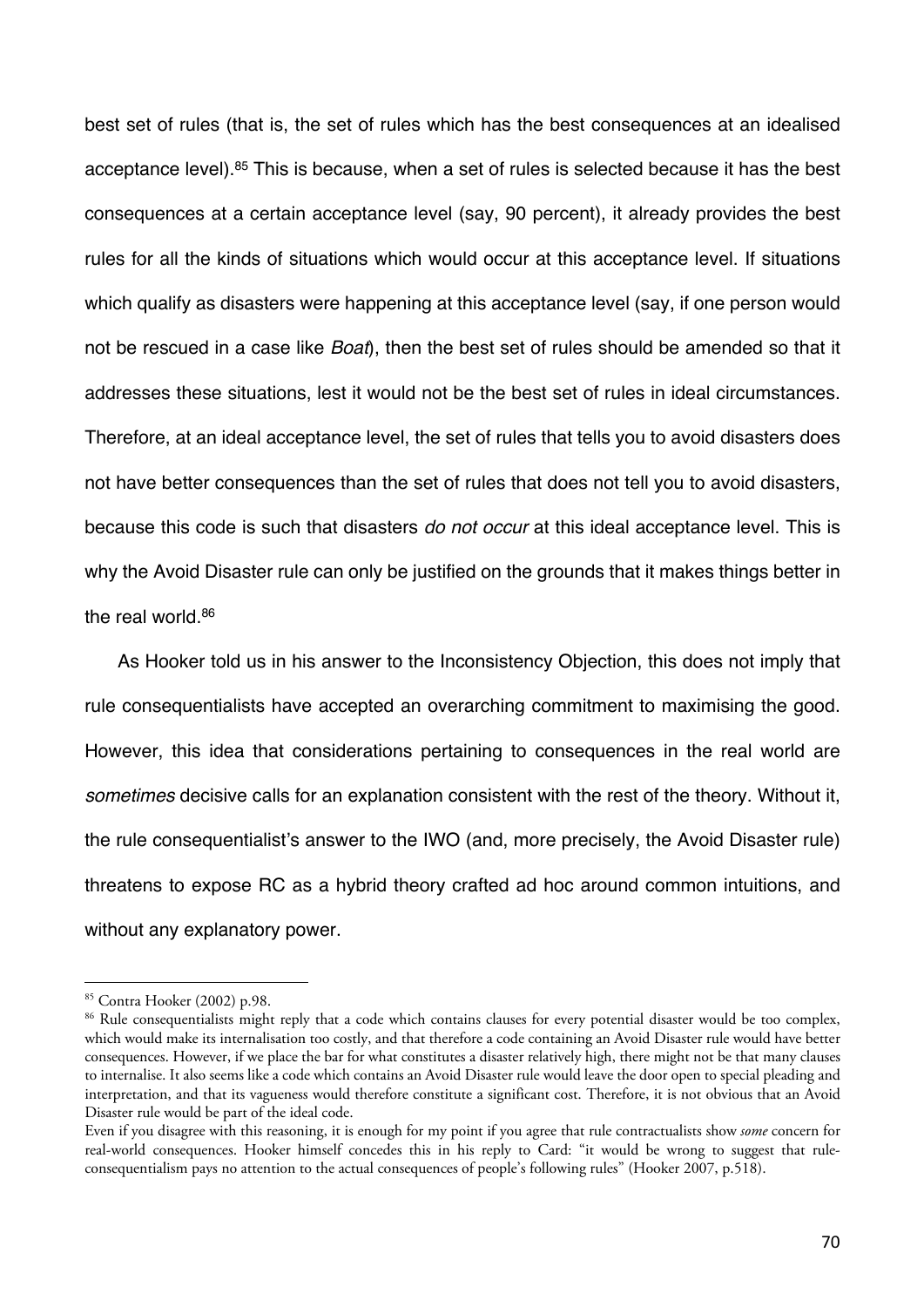The challenge can now be restated: in their answer to the IWO, rule consequentialists must explain, via a unifying rationale, why we should address situations of non-compliance and prevent disaster but *not* maximise good consequences generally.

# **6- A Rule-consequentialist rationale?**

### 6-1. Impartial Defensibility

Hooker asks, "if the consequences of everyone's feeling morally free to do a given kind of act would be better than the consequences of everyone's not feeling free to do it, how can acts of this kind be wrong?"87 As we have seen, such acts can be wrong on consequentialist grounds, since they will probably fail to bring about the best consequences in real-world circumstances. However, what is suggested by Hooker is that these acts are nevertheless right, albeit for non-consequentialist reasons.

Hooker, among others, offers a contractualist rationale in favour of RC when he suggests that following its dictates may be the best way to "act in ways that are impartially defensible".<sup>88</sup> Impartial defensibility would thus be RC's overriding commitment. It would justify adhering to rules the general acceptance of which would make things go best *and* having some regard for consequences in the form of an Avoid Disaster provision. Since Hooker does not provide a clear account of impartial defensibility, I will assess the plausibility of this claim according to what I think constitutes the best such account.

<sup>87</sup> Hooker (2002), p.1.

<sup>88</sup> Ibid., pp.99-104. Hooker denies that his theory is contractualist because he rejects the Scanlonian Contractualist definition of justifiability and considers impartial defensibility more broadly. However, I maintain that a commitment to justifiability is a contractualist commitment, even if it is not a Scanlonian Contractualist one.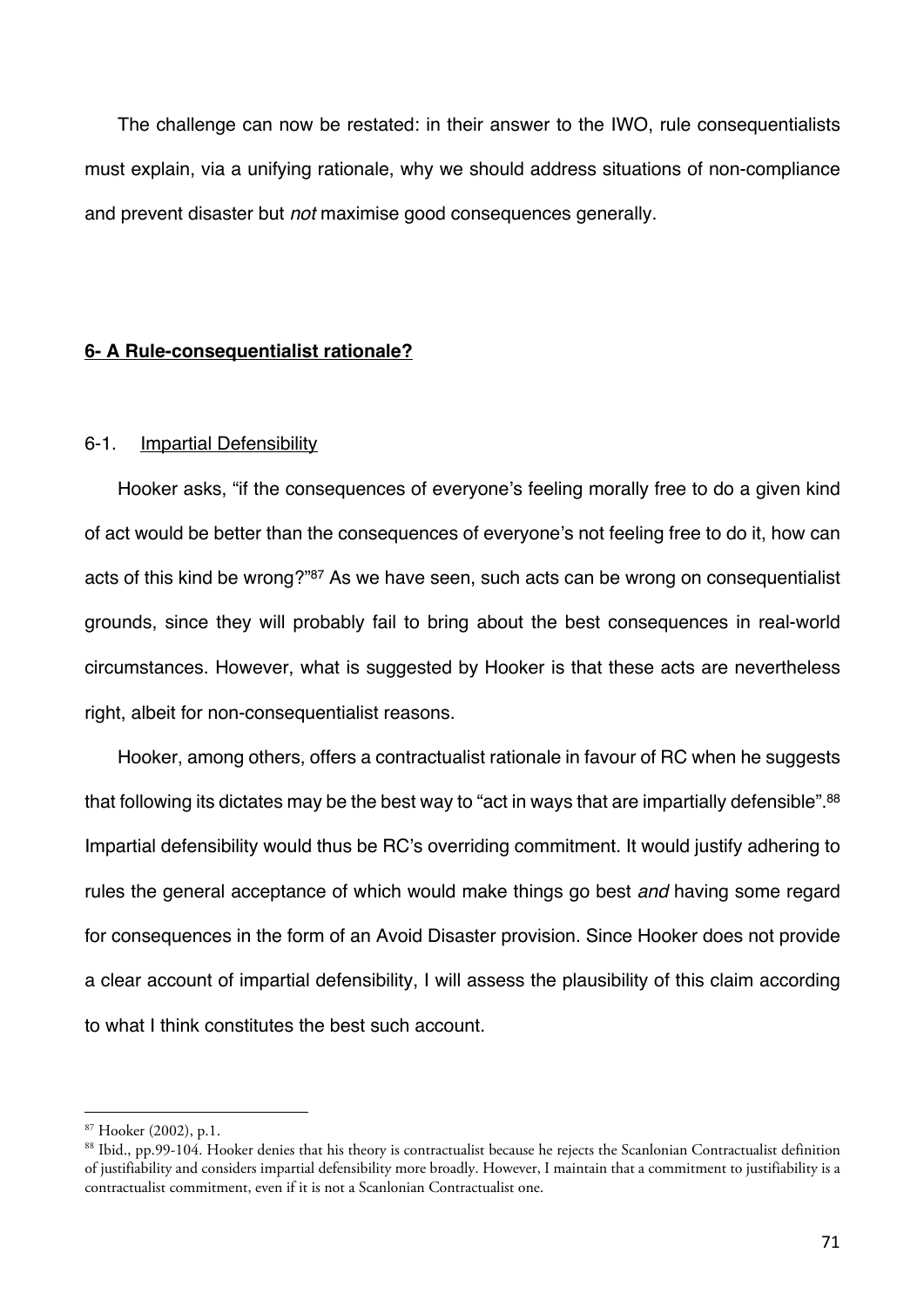### 6-2. Following RC in the real world is not impartially defensible

RC asks us to follow an ideal set of rules, which is the set of rules which would have the best consequences in an ideal world of quasi-total acceptance. That following this code in these ideal circumstances would be impartially defensible seems plausible. But why would following it in non-ideal circumstances be equally defensible? Hooker's reasoning is that, since morality is "a collective enterprise, a practice to be shared", a moral code "should be internalised and followed by everyone, not just by you or by me or by any mere sub-group of the whole".89 It is hard to disagree that, ideally, everyone should internalise the same moral code. But what does this have to do with guidance for action, which is what morality purports to provide?

Hooker tells us this much: it would be morally best if everyone internalised the same moral code, and if this moral code was the one which had the best consequences in these circumstances of total acceptance. From this, we can infer the following guidance for individual action. *If* an individual could make the universal internalisation of this code a reality, it would be wrong not to do so. Moreover, *if* our following a code would lead to its internalisation by the rest of humanity, we would be morally compelled to follow the code which would be best in circumstances of universal internalisation. Therefore, *if* individuals could bring about the universal internalisation of a moral code, and *if* they could do so by following this moral code themselves, individuals would be morally compelled to follow the code which would have the best consequences when internalised by the whole population. Doing so would be impartially defensible.

<sup>89</sup> Ibid., p.1.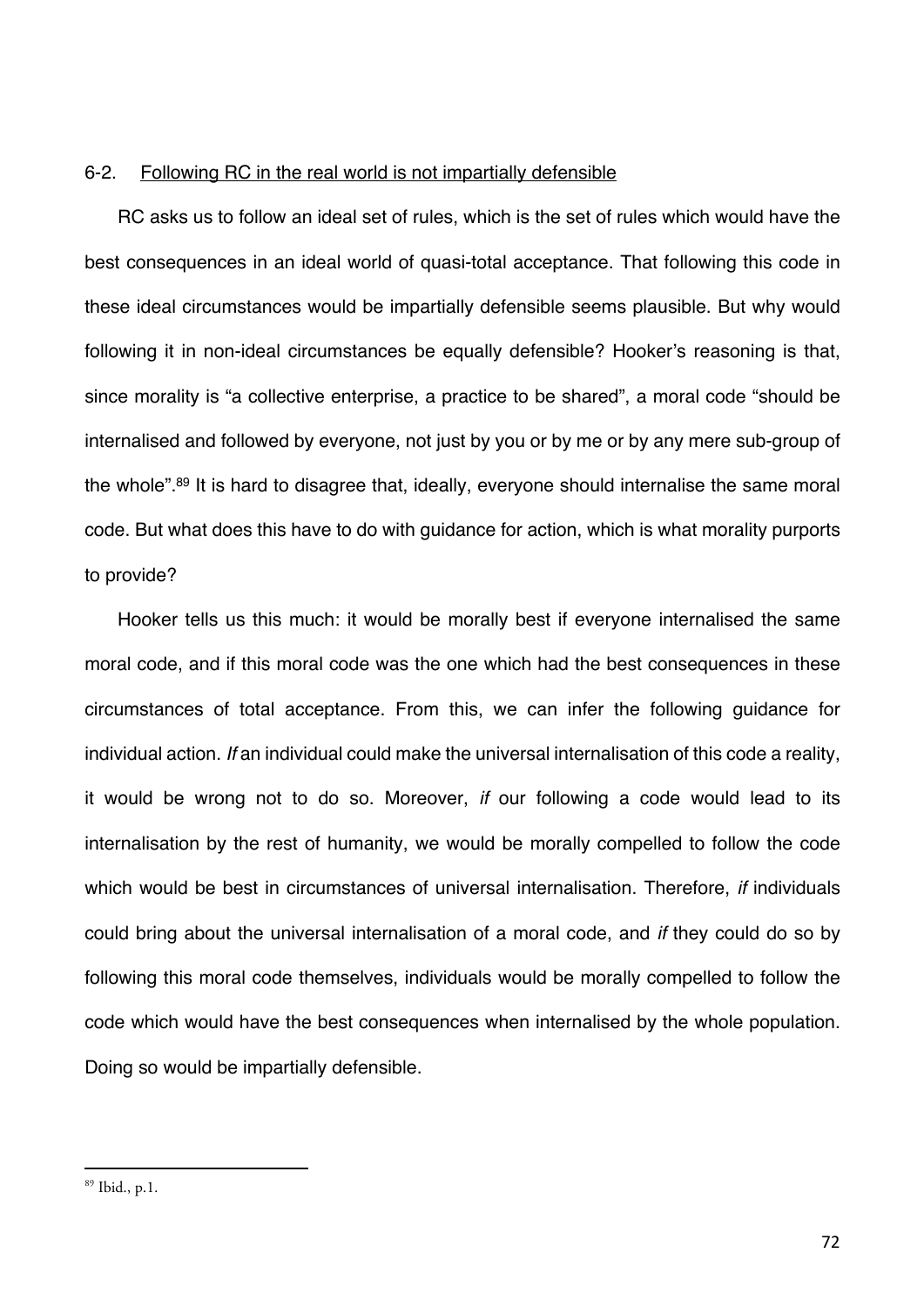However, individuals are *not* able to bring about the internalisation of an ideal moral code by others simply by acting on it. Their adhering to it does nothing towards its internalisation by the rest of the population.<sup>90</sup> Although it is plausible to argue that bringing about the collective internalisation of an ideal code would be impartially defensible, this justification is not available for acting on it in the real world, since doing so does not contribute to this collective internalisation.91

### 6-3. Another account of Impartial Defensibility?

One could object to my argument by saying that the conception of "impartial defensibility" I have been considering is consequentialist. Indeed, I have assumed that bringing about the internalisation of an ideal moral code would be impartially defensible. I have further argued that, since following RC would not bring about this collective internalisation, RC is not impartially defensible. In other words, I have assumed that bringing about the best consequences is impartially defensible and argued that following RC is not impartially defensible because it does not bring about the best consequences. However, this is not much of a problem if we take seriously Hooker's claim that RC is not committed to maximising good consequences anyway. Since the rationale behind RC is non-consequentialist, RC does not aim at promoting the best state of affairs in the real world – that is, it does *not* aim at bringing about the general internalisation of this ideal code. This does not mean that following RC is not impartially defensible. So, can another account of impartial defensibility rescue RC?

One possibility could be to understand this argument in Kantian terms, and to say that following an ideal code in the real world is impartially defensible because it is a requirement

 $90$  Or, if it does – for instance by "leading by example" – it does so only marginally.

<sup>&</sup>lt;sup>91</sup> However, the collective institutions which do have the power to bring about collective internalisation – through education, for instance – should keep this ideal code in sight. See Podgorski (2018) p.292.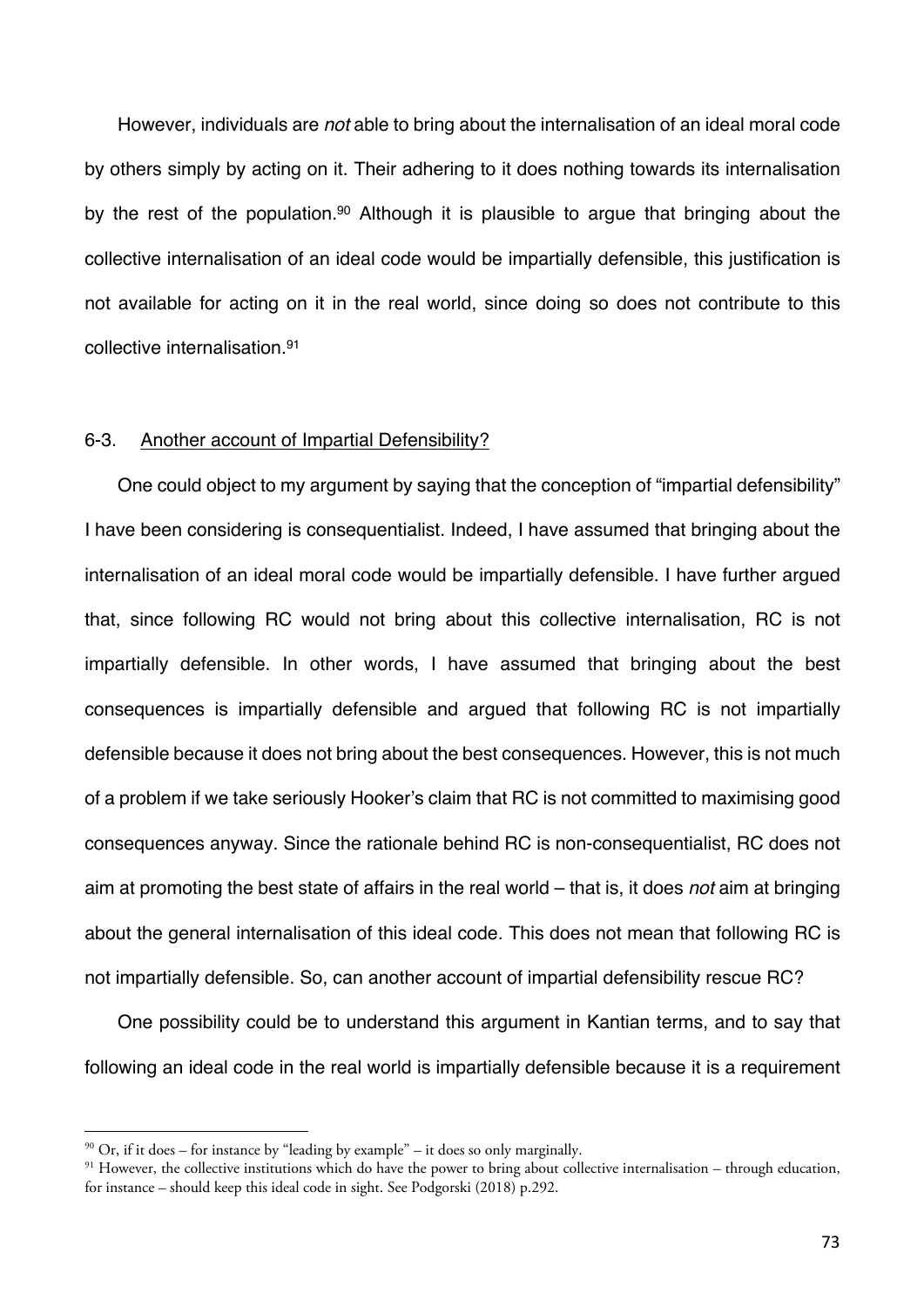of rationality. However, if the impartial defensibility Hooker has in mind is indeed Kantian, we are left to wonder why RC should be concerned with real-world consequences at all. Although the Avoid Disaster rule ensures that RC's implications are less counter-intuitive, it results in an uneasy compromise between deontological and consequentialist considerations, which cannot be reconciled by a fully Kantian rationale.

The same applies to contractualist defences of RC, which consist in claiming that it would be rational or reasonable for everyone (under various ideal conditions) to agree to live by the set of rules that makes things go best.<sup>92</sup> We have seen that the Avoid Disaster rule would not be part of the best set of rules. Therefore, even if we admit that everyone would reasonably agree to live by the best set of rules, this is not enough to show that RC, as it is formulated by Hooker, would equally be the object of hypothetical contractualist agreement. Although the Avoid Disaster rule makes RC more intuitively plausible, it is not readily accounted for by a contractualist rationale.93

As it stands, the appeal to impartial defensibility cannot rescue RC from the accusations of intuitionism that emerged once the theory was amended to avoid the implausible implications identified by the original version of the IWO. Contrary to what Hooker suggests, the onus is now on the rule consequentialist to offer a substantive account of impartial defensibility to remedy this situation.<sup>94</sup> In the meantime, the reflective equilibrium argument in favour of RC fails.

<sup>&</sup>lt;sup>92</sup> See for instance Harsianyi (1955), Brandt (1979), Parfit (2011) and Levy (2013).<br><sup>93</sup> The Avoid Disaster rule could be defended by an appeal to real-world justifiability. However, I will argue in the next chapter that we must distinguish what we can reasonably agree to in the real world from what we would reasonably agree to in an ideal world. Since the contractualist defence of RC rests on the idea that we would agree to live by the best set of rules in an ideal world, it does not account for the Avoid Disaster rule.

<sup>&</sup>lt;sup>94</sup> See Hooker (2002), p,104.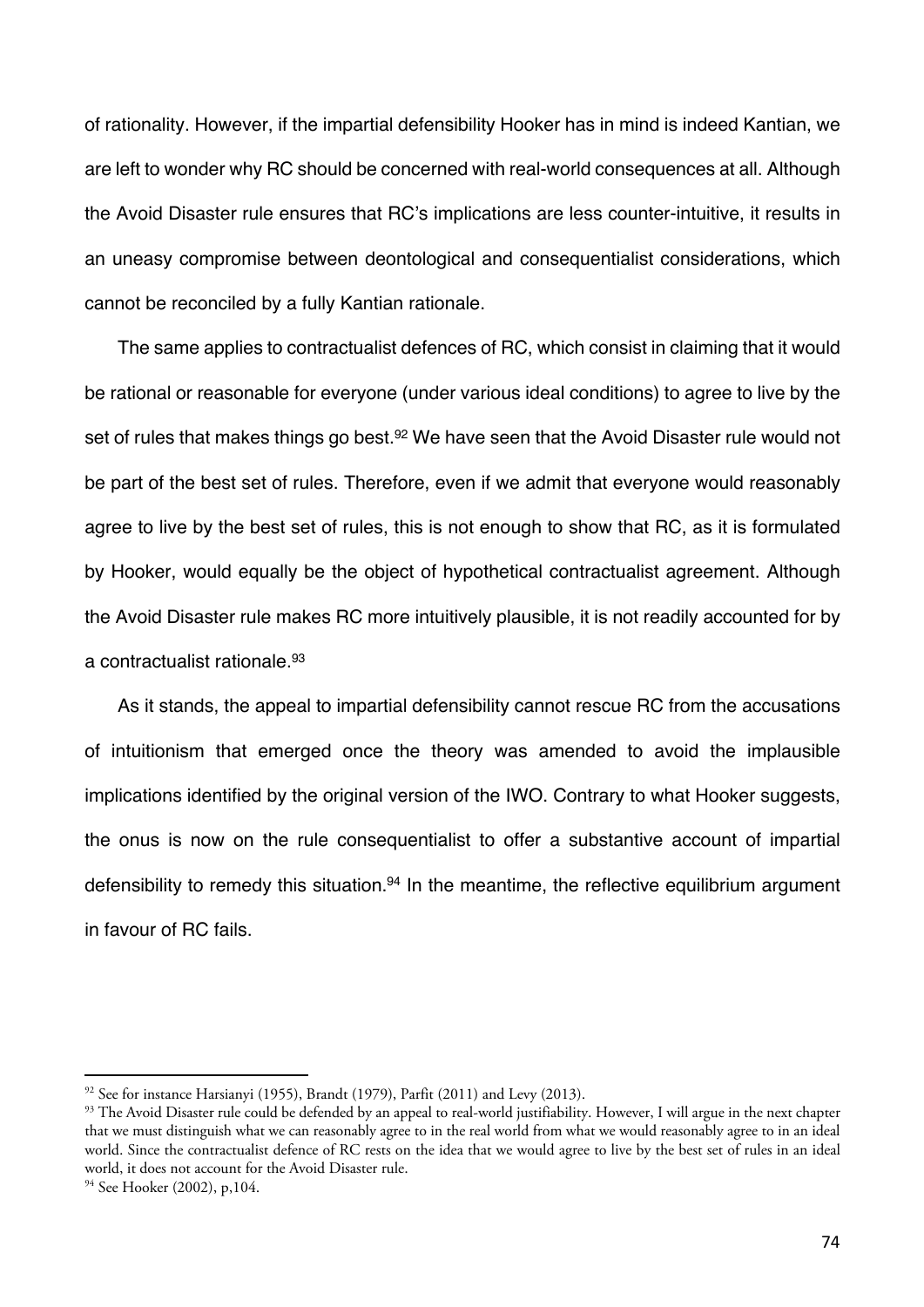### **Conclusion**

In the previous chapter, we looked at important objections to AC. In this chapter, we have seen that, with respect to some of these objections, RC fares better than AC. Unlike AC, RC accounts for the permissibility of self-concern and special relationships, and for the existence of rights and duties. It also deals appropriately with the problem of collective impact.

However, I have shown that RC is vulnerable to another set of objections. In response to the first one – the Collapse Objection – rule consequentialists have formulated a Universal Acceptance version of RC, which addresses this objection. I have argued that the challenge is now that rule consequentialists must offer reasons to adopt their view beyond that it does not collapse into AC.

As we have seen, Hooker offers a reflective equilibrium argument in support of RC. We should adopt this view, he tells us, in part because it has intuitive conclusions, but also because it ties these conclusions together by justifying them. I have argued that this reflective equilibrium defence fails.

I have restated the IWO to show that the problem is not simply that RC has counterintuitive implications because it selects rules to be followed in the real world on the basis of what would happen in an idealised world. After all, rule consequentialists have provided us with ways to mitigate these counter-intuitive conclusions; and RC fares better than AC with respect to the objections covered in chapter 1. Moreover, we *expect* moral theories to question – and sometimes challenge – pre-existing moral intuitions. Few consider commonsense morality to be an absolute benchmark, and it is generally accepted that an appropriate moral theory will prompt certain revisions.

The real problem brough out by the IWO is that RC is unable to do that. If it is to fulfil this revisionary function, a moral view must be grounded in an explanatory rationale, and we have

75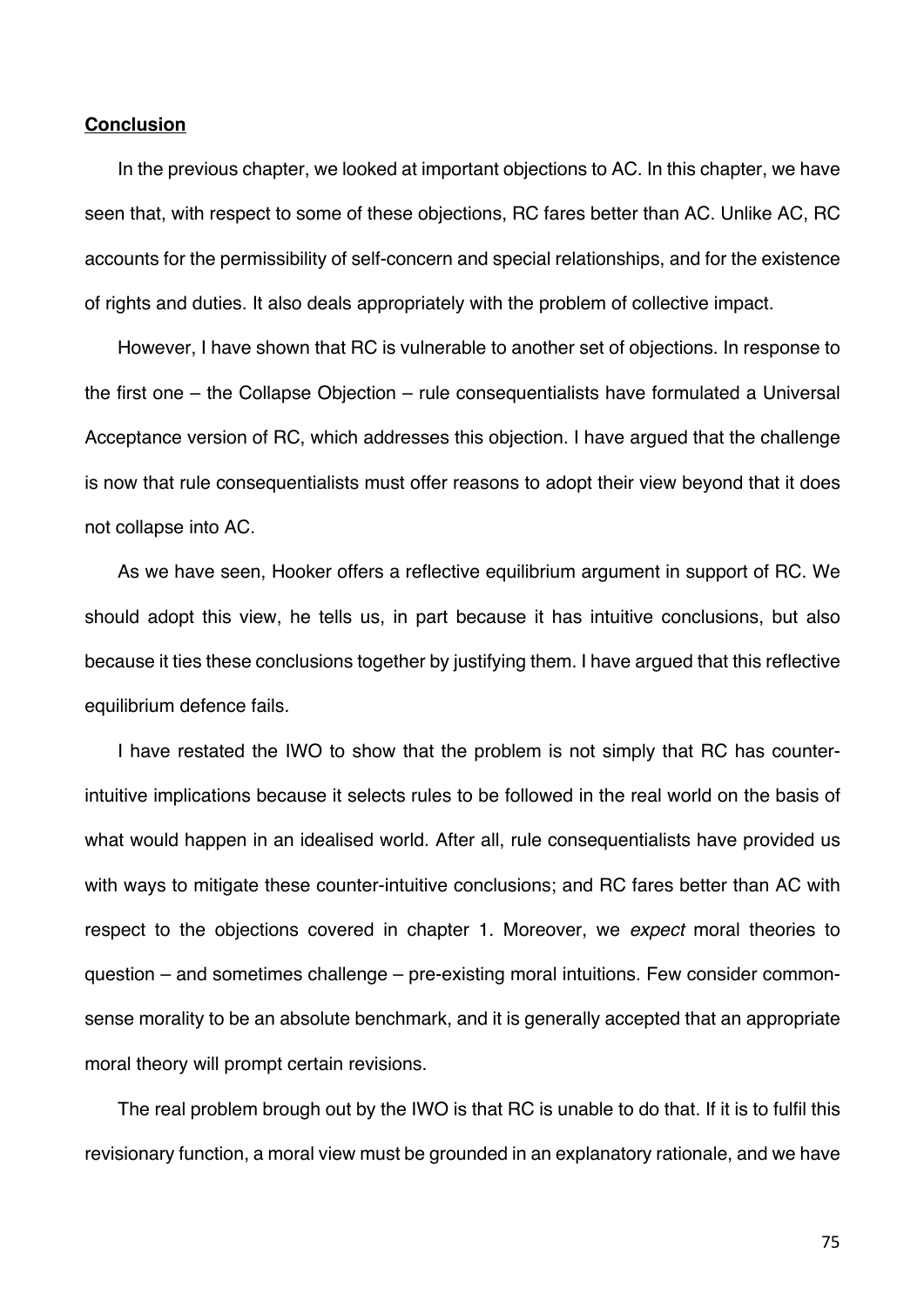seen that rule consequentialists have not yet provided us with one. Their response to the original version of the IWO puts them in the difficult position of having to provide a unifying rationale that explains why we ought to act according to rules which would make things go best if they were generally accepted and *yet* make exceptions when real-world consequences are negative enough. As it stands, the rationale offered by Hooker – that RC allows one to act in impartially defensible ways – is unsatisfactory and cannot account for the hybrid prescriptions of RC. Therefore, even admitting that RC does a better job than its rivals at tracking widespread moral intuitions, it remains a poor candidate for reflective equilibrium because it cannot justify these intuitions via a unifying rationale. Even if it is plausible, it has no explanatory power.

Without an explanatory rationale, we have no reason to accept RC's counterintuitive implications, or even to feel justified in holding the pre-theoretical judgements which RC does track accurately. We have no reason to adopt RC, except that it avoids the counter-intuitive conclusions of AC. However, this comes at too high a price. In resisting the collapse into AC, rule consequentialists render RC vulnerable to the IWO, which is inescapable because it relates to a fundamental structural feature of RC – its indirect evaluation of acts via rules. Since the IWO means that RC is either extremely counter-intuitive or that it has no explanatory power, we seem to have good reason to retreat back to AC, and to focus our efforts towards addressing the problems this view faces.

There is another view, however, which might do better than RC in addressing the objections to AC while avoiding the IWO. This view – Rule Contractualism – will be the object of the next chapter.

76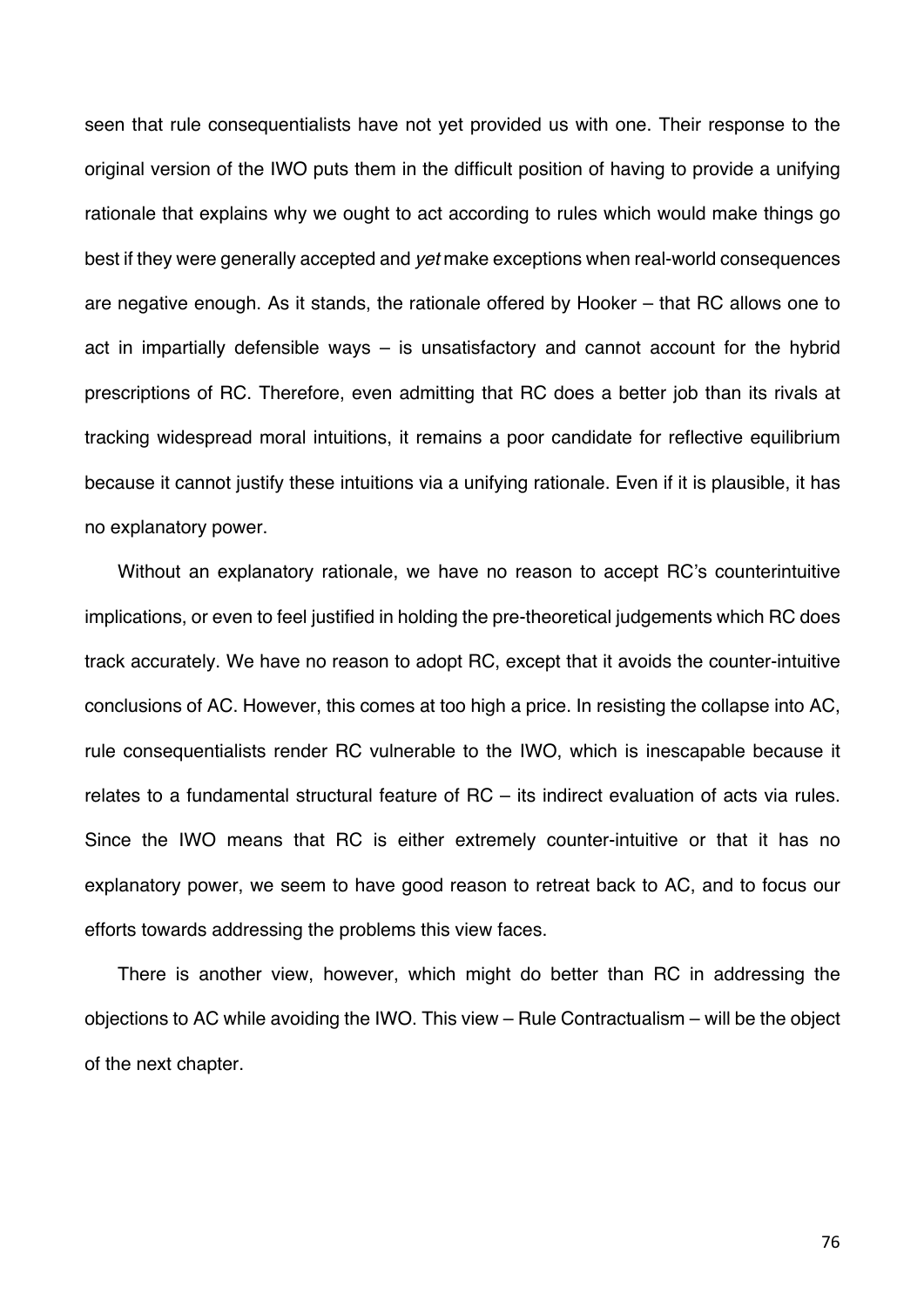# Chapter 3

# Rule Contractualism

My aim in this dissertation is to carve out conceptual space for a hitherto neglected moral theory, Act Contractualism. I do this by looking at the merits and limitations of three much more familiar moral theories: Act Consequentialism, Rule Consequentialism and Rule Contractualism.

We have seen in chapter 1 that, although it is appealing, Act Consequentialism (hereafter AC) is vulnerable to a number of important objections. In chapter 2, we have seen that Rule Consequentialism (hereafter RC) fares better than AC in relation to at least some of these objections. However, RC is vulnerable to another challenge, the Ideal World Objection (hereafter IWO), which relates to a fundamental structural feature of RC – its indirect evaluation of acts via rules.

It might seem that we have good reason to retreat back to AC and to focus our efforts on addressing the problems this view faces. However, there might be another way to go. In this chapter, I ask whether another moral theory fares better than RC in addressing the objections raised against AC while avoiding the IWO. This theory is

*Rule Contractualism:* an act is permissible if and only if it is allowed by a set of rules the universal acceptance of which is appropriately justifiable to everyone.

I start in section 1 by introducing Rule Contractualism in more detail. In section 2, I look at the similarities and differences between Rule Contractualism and RC. I argue that, since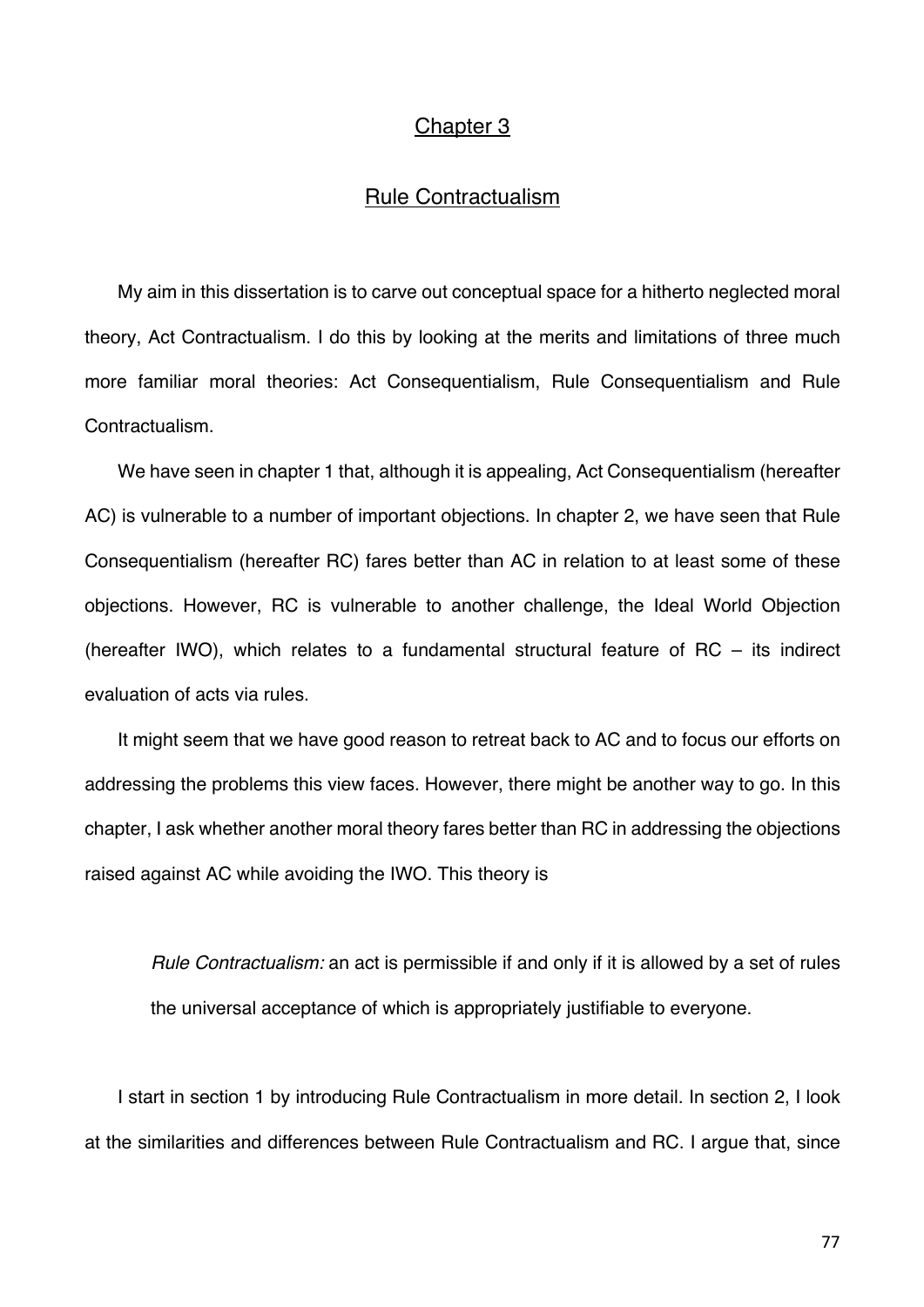Rule Contractualism resembles RC in that it relies on a process of idealisation/universalisation, it seems well-equipped to address at least some of the objections raised against AC, in much the same way that RC addresses them. The main difference between these views is that Rule Contractualism is concerned with the justifiability of rules, whereas RC is concerned with the value of rules. I argue that this difference constitutes an appealing motivation for adopting Rule Contractualism instead of RC. However, I contend in section 3 that the similarities between RC and Rule Contractualism also mean that Rule Contractualism, too, is vulnerable to a version of the IWO. In section 4, I thus introduce a possible alternative to Rule Contractualism: Act Contractualism. I argue that the IWO gives us good reason to adopt Act Contractualism instead of Rule Contractualism. In the last part, I briefly compare Act Contractualism with AC, and I argue that, although Act Contractualism faces some significant challenges, it is worthy of serious consideration.

## **1. Rule Contractualism**

## 1-1. Rule Contractualism in the literature

According to

*Rule Contractualism:* an act is permissible if and only if it is allowed by a set of rules the universal acceptance of which is appropriately justifiable to everyone.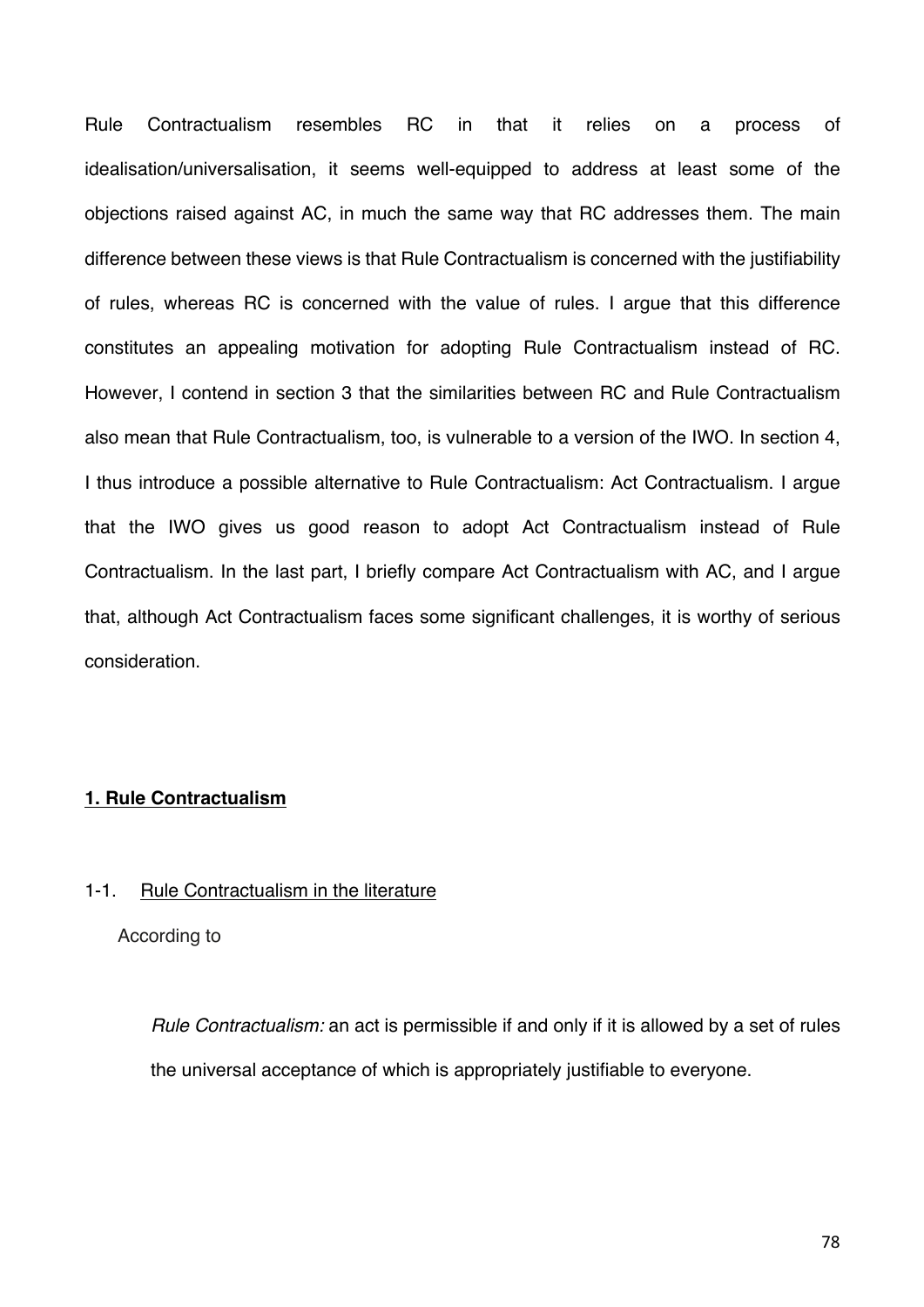Rule Contractualism is familiar in the moral theory literature. Perhaps the most wellknown version of this view is the one defended by Tim Scanlon. <sup>95</sup> According to

*Scanlonian Contractualism*: An act is wrong "if its performance would be disallowed by any set of principles for the general regulation of behaviour that no one could reasonably reject as a basis for informed, unforced general agreement".96

Here, acts are assessed indirectly, via principles (or via what we might more standardly call rules).<sup>97</sup> Their permissibility depends on the justifiability of the principles that permit them  $$ where appropriate justifiability is understood in terms of reasonable unrejectability. Moreover, the reasonable unrejectability of principles is determined on the basis of what would happen if they were generally accepted.<sup>98</sup> These two aspects of Scanlon's view  $-$  the evaluation of rules in terms of their justifiability and the reliance on a process of universalisation – suggest that Rule Contractualism is a plausible interpretation of Scanlonian Contractualism.

The view defended by Nicholas Southwood is also a version of Rule Contractualism.99 According to

*Deliberative Contractualism*: An act is permissible if it is allowed by a common code which we would agree to live by if we were perfectly deliberatively rational.<sup>100</sup>

<sup>95</sup> Scanlon (1998).

<sup>96</sup> Ibid., p.153.

 $97$  In this chapter, I will use rules and principles interchangeably.

<sup>&</sup>lt;sup>98</sup> Scanlon specifies that "when we are considering the acceptability or rejectability of a principle, we must take into account not only the consequences of particular actions, but also the consequences of general performance or nonperformance of such actions and of the other implications (for both agents and others) of having agents be licensed and directed to think in the way that the principle requires". This means that we are looking at the consequences of the general acceptance of principles, rather than mere general compliance. See Scanlon (1998) pp.202-203

<sup>99</sup> Southwood (2010) and (2019).

<sup>100</sup> Southwood (2010), p.86. A more complete formulation is found in Southwood (2019), p.531: "It is morally impermissible/obligatory for A to X iff if we were all perfectly deliberatively rational and charged with the task of agreeing upon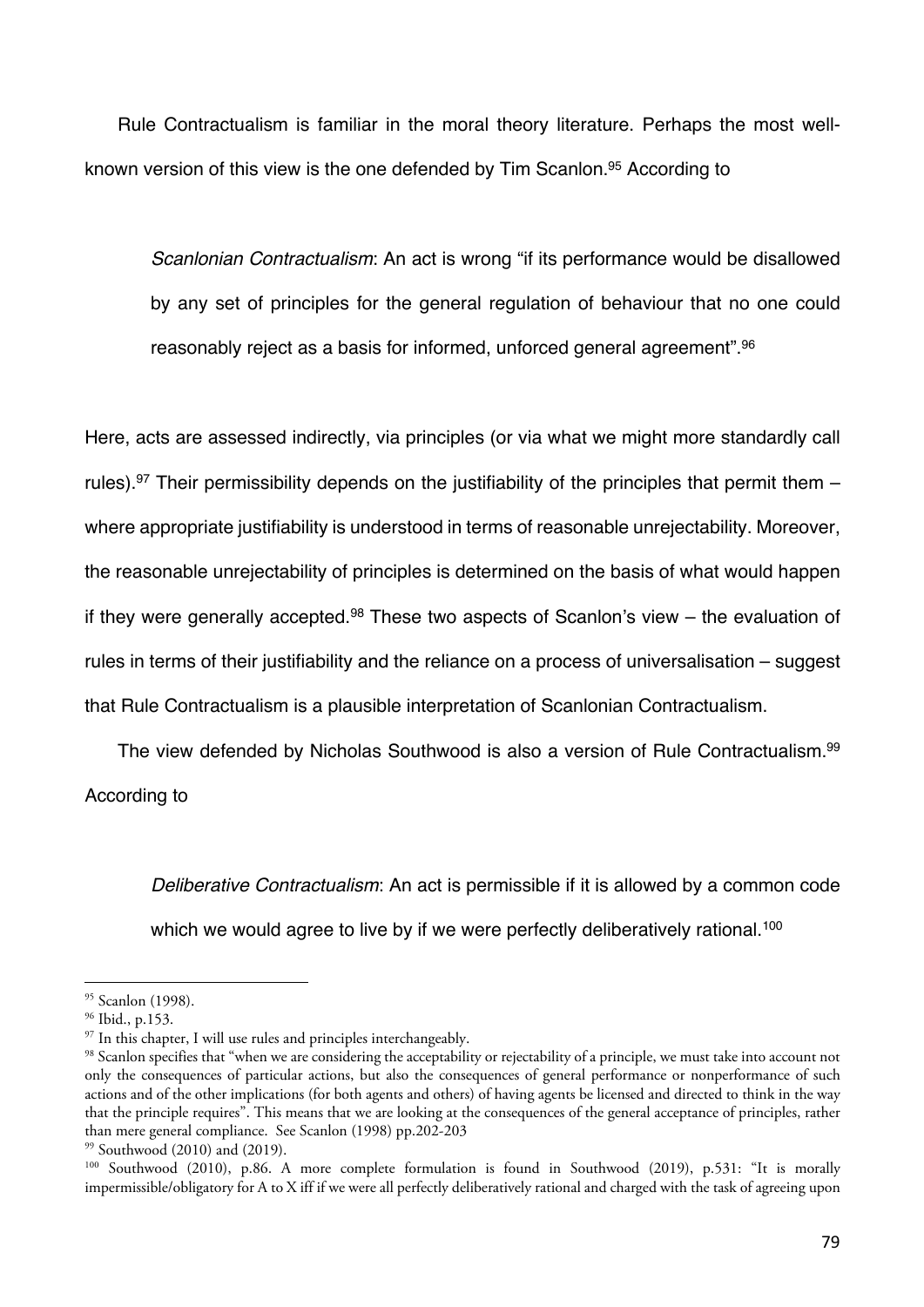Here again, acts are assessed indirectly; their permissibility depends on their conformity with a code (that is, a set of rules). And, again, a set of rules is selected for its justifiability – where appropriate justifiability is determined by whether a given code would be the object of hypothetical agreement. Moreover, since the object of hypothetical agreement is a *common code* by which *everyone* would live – that is, a common code which everyone would comply with, but also accept – we are again required to look at the consequences of the general acceptance of a given set of rules to determine whether it would be justifiable.<sup>101</sup> The only difference with Scanlonian Contractualism is that justifiability is not expressed in terms of reasonable rejection but rather in terms of hypothetical agreement between perfectly rational individuals.

Lastly, another familiar rule contractualist view is Derek Parfit's. According to

*Kantian Contractualism*: "an act is wrong unless such acts are permitted by some principle whose universal acceptance everyone could rationally will".<sup>102</sup>

Moreover, Parfit argues that principles whose acceptance everyone could rationally will cannot be reasonably rejected, and that such principles are thus justifiable to everyone.<sup>103</sup> Therefore, once again, the permissibility of acts depends on the justifiability of the rules that permit them – where appropriate justifiability is determined by what everyone could rationally will. Since, once again, justifiability is also assessed on the basis of what would happen if

a common code by which to live, then we would agree to live by a common code, C, that includes a principle P that forbids/requires A to X".

<sup>&</sup>lt;sup>101</sup> See Southwood (2019), pp.531-532.

<sup>102</sup> Parfit (2011), p.341.

<sup>103</sup> This is Parfit's Convergence Argument. See Parfit (2011), pp.411-412.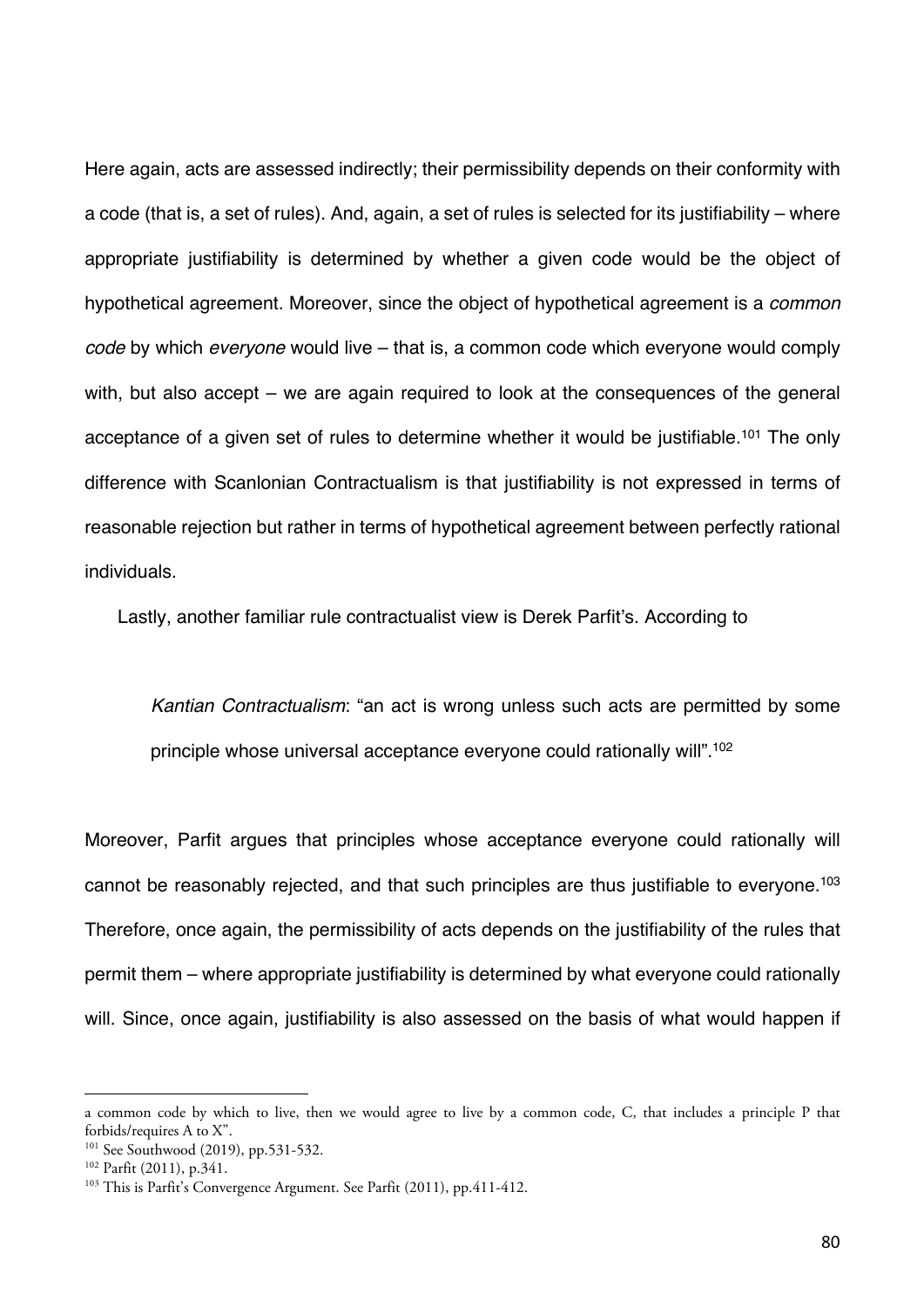certain rules were universally accepted, Kantian Contractualism is a form of Rule Contractualism as well. (Note that this view relies even more explicitly than Scanlonian Contractualism and Deliberative Contractualism on a process of universalisation.)

To conclude, Scanlonian Contractualism, Southwood's Deliberative Contractualism and Parfit's Kantian Contractualism are all versions of the same view: Rule Contractualism.104

### 1-2. The structure of Rule Contractualism

These views share a common structure. They all evaluate acts on the basis of the justifiability of the rules that permit them, where the justifiability of a rule is determined by what would happen if this rule was universally (or generally) adopted. As such, they are all versions of what I have called Rule Contractualism.

Just like RC, Rule Contractualism asks us to consider what would happen in an ideal world in which everyone (or almost everyone) accepted a set of rules which permits certain acts. The difference is that, instead of rules the universal acceptance of which would make things go best, Rule Contractualism prescribes following rules the universal acceptance of which would be appropriately justifiable to everyone. This means that, whereas the consequences of the general adoption of a set of rules matter intrinsically to rule consequentialists, they matter to rule contractualists only to the extent that they affect the justifiability of these rules, or to the extent that they provide reasons for acceptance or rejection. Instead of being concerned with maximising value, like RC, Rule Contractualism is thus concerned with a kind of hypothetical agreement. (I will discuss the implications of the similarities and differences between RC and Rule Contractualism in the next part.)

<sup>&</sup>lt;sup>104</sup> For other examples of Rule Contractualist views, see Darwall (2006) p.301; Watson (1998) pp.174-176; and Nagel (1991), pp.36-37.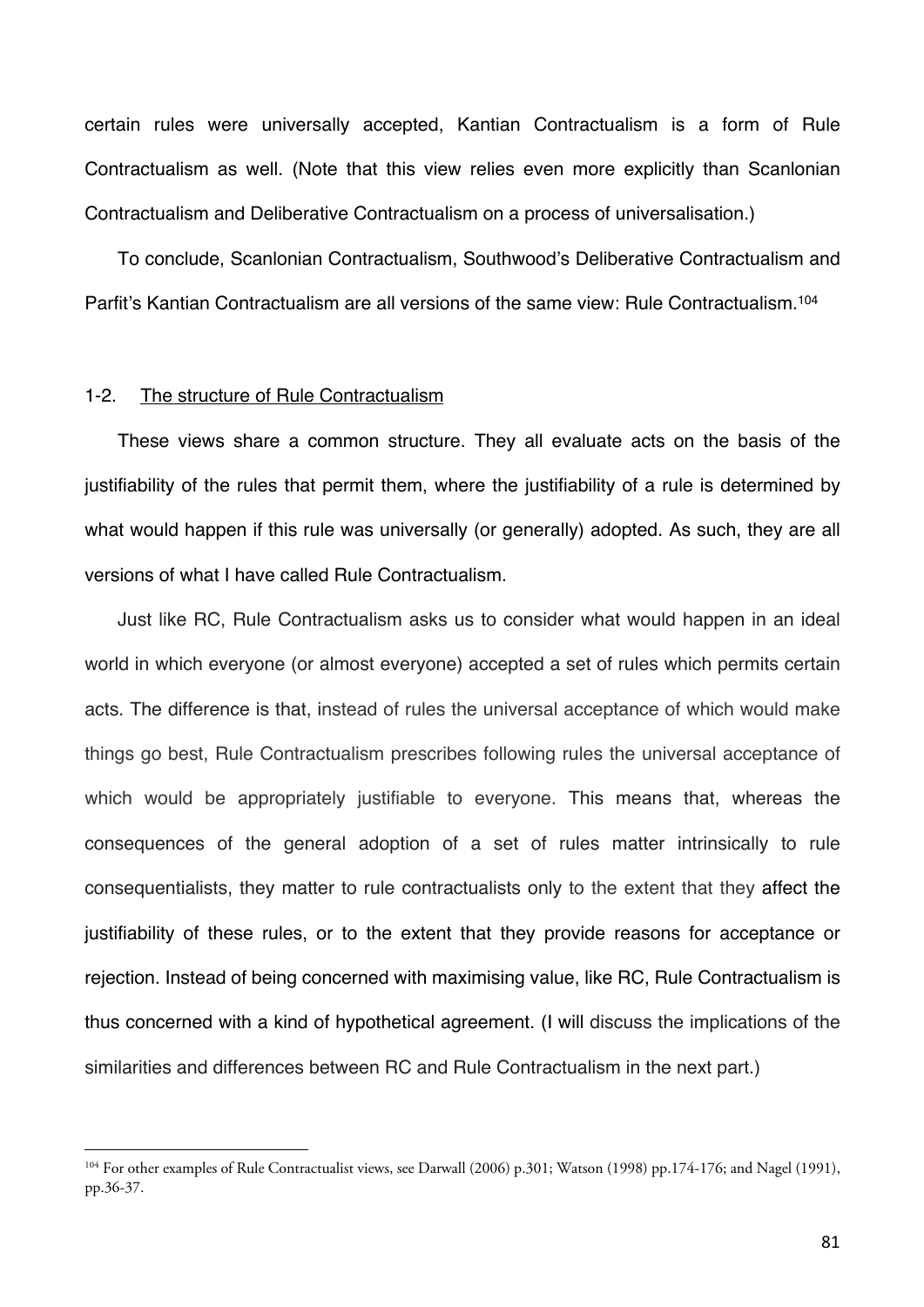### 1-3. Interpretations of the requirement of justifiability

We have seen in chapter 1 that, for consequentialists, permissions and obligations are a function of the evaluative ranking of options according to a given axiology, and that changes in the axiology result in different moral views, some more plausible than others. In the same way, contractualists can construct a wide variety of moral views by amending their theories in two respects.105

First, contractualists can interpret the requirement of appropriate justifiability differently. For instance, for Scanlon, appropriate justifiability means being reasonably unrejectable; for Southwood, it consists in being the object of hypothetical agreement between perfectly rational agents; and, for Parfit, it is determined by what everyone could rationally will. These nuances in contractualist views lead to different results.

As an illustration, let us look at the distinction between rationality and reasonableness. As pointed out by Scanlon, rationality is often taken to mean instrumental rationality, where the most rational thing to do is what best fulfils the agent's aim.106 By contrast, reasonableness suggests the necessity of taking others' interests into account. So, whether one takes the subjects of justification to be rational or reasonable will lead to different rules being selected as the appropriately justifiable ones, and thus as the ones to be followed.

Consider the following example:

<sup>105</sup> See Suikannen (2020) on the structural differences between Contractualism and Consequentialism.

<sup>106</sup> Scanlon (1998) pp.191-192.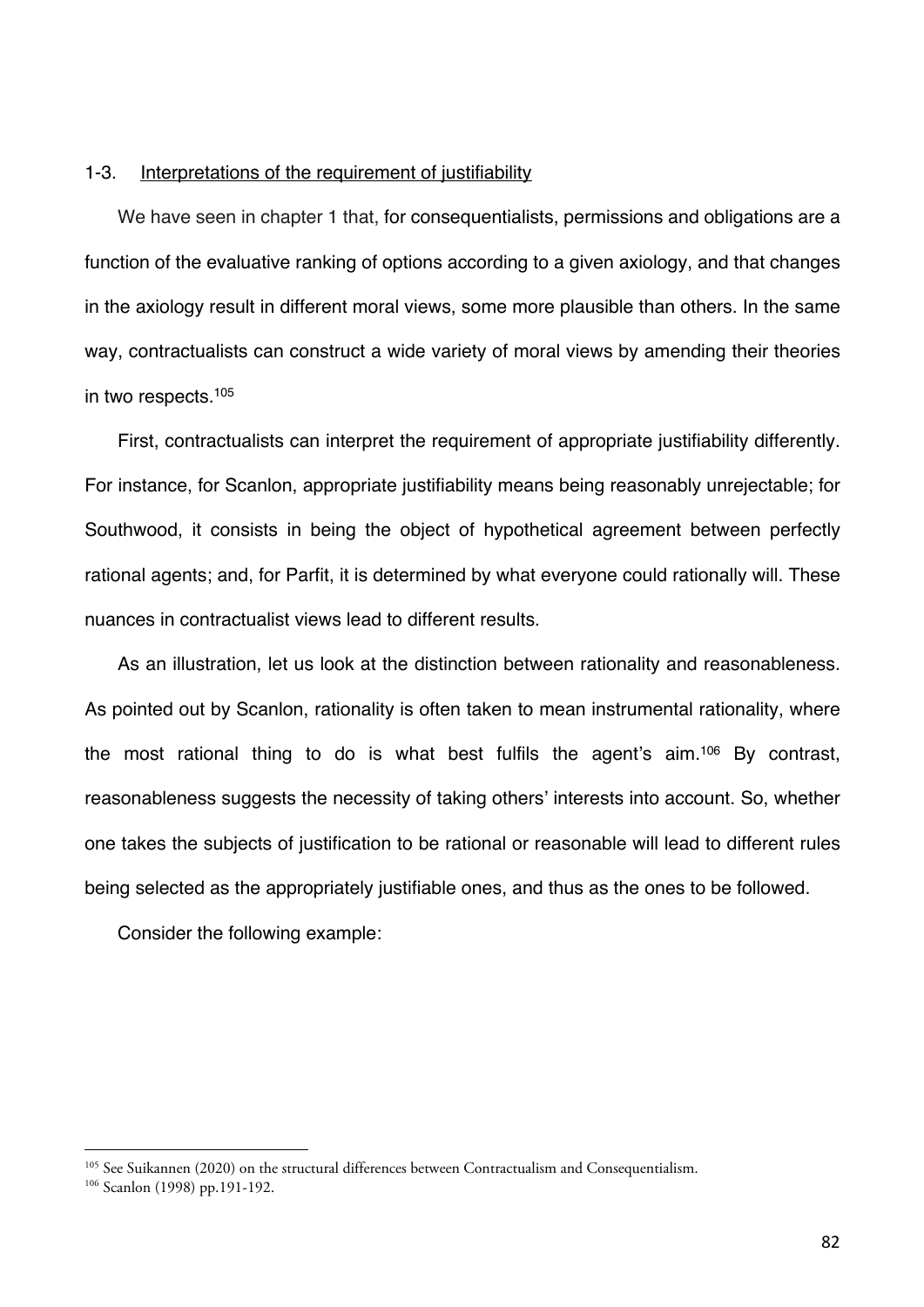*Water Rights*: Two landowners are negotiating water rights. One of them, A, controls most of the water and does not need to cooperate, unlike the other landowner, B. Moreover. A is irritable and does not like her position being questioned.<sup>107</sup>

Given the irritability of A, it would be rational for B to keep her requests to a minimum in order not to upset A, which might result in a situation which would be worse for B. It might also be rational for A to negotiate an agreement which guarantees that she will keep control of more water than B. However, it would be *unreasonable* for A to do so. We can also say that it would not be unreasonable for B to insist that they should share the water equally.

Therefore, if we interpret justifiability as what perfectly rational agents would agree to, as Southwood does, we might consider that a rule which would allow A to keep control of more water than B in situations such as the one in *Water Rights* is appropriately justifiable.<sup>108</sup> On the other hand, if we interpret justifiability as what cannot be reasonably rejected, as Scanlon does, it is probable that the rule which would allow A to keep more water than B would not be appropriately justifiable. Rather, the appropriately justifiable rule – that is, the one that cannot be *reasonably* rejected – might be the one which requires A to give B equal control over the water.

### 1-4. Theory of reasons or rationality

Second, once one interpretation of justifiability is selected, changes in the theory of reasons or rationality which ground the normative ranking of options can further alter the

<sup>&</sup>lt;sup>107</sup> This example is from Scanlon 1998, p.192.<br><sup>108</sup> This does not mean that Deliberative Contractualism would have this implication. Southwood (2010, p.99) seems to imply that, if A was perfectly deliberatively rational, she would be moved by B's "inviting her to consider the good she might do" by sharing the water. I am not sure this means it would be *irrational* for A to refuse to share. In any case, this is a great example of the way in which amendments to the theories of reasons or rationality supporting contractualist views can lead to different implications, as I explain in the next section.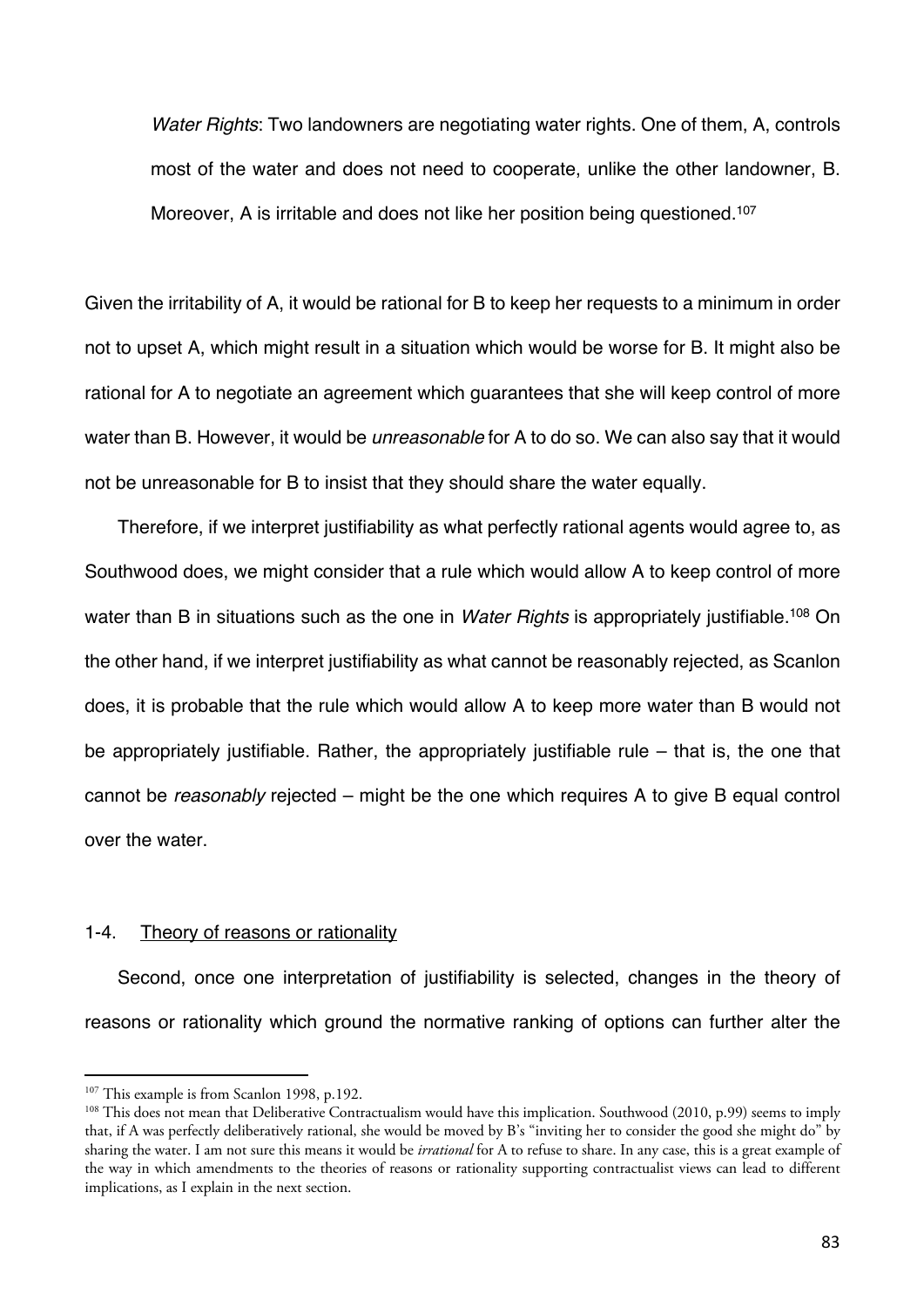implications of a rule contractualist view. For instance, deliberative contractualists might disagree on exactly what it is that perfectly deliberatively rational agents would agree on, and Scanlonian contractualists might disagree on what constitute reasons for reasonable rejection. The theory of rationality or reasons they adopt will significantly alter the first order moral view they obtain.

As an illustration, consider Scanlonian Contractualism on the issue of aggregation. Scanlon argues that reasons for rejection should be limited to personal reasons – they should concern facts about what would happen to an individual if a rule was generally accepted.109 They should not be about what would happen to members of a group she is part of, or about what would happen *in general*. Scanlon refers to this as the Individualist Restriction. Scanlonian Contractualism, coupled with the Individualist Restriction, takes the following form: a rule cannot be reasonably rejected if it minimises the strongest individual complaint  $-$  that is, if reasonable objections to alternative rules are stronger.<sup>110</sup> Since the Individualist Restriction entails that only claims made by individuals count as reasons to accept or reject a rule, whereas impersonal states of affairs cannot count as such reasons, in many cases, optimific rules can be reasonably rejected.

Take the following example:

*Transmitter Room*: Jones works in the transmitter room of a television station. There has been an accident in the middle of a World Cup match watched by millions of people, and a piece of equipment has fallen on his arm. He is in a lot of pain. To

<sup>&</sup>lt;sup>109</sup> Scanlon (1998), p.229.<br><sup>110</sup> Following Parfit, Scanlon (1998, p.229) calls this the Complaint Model.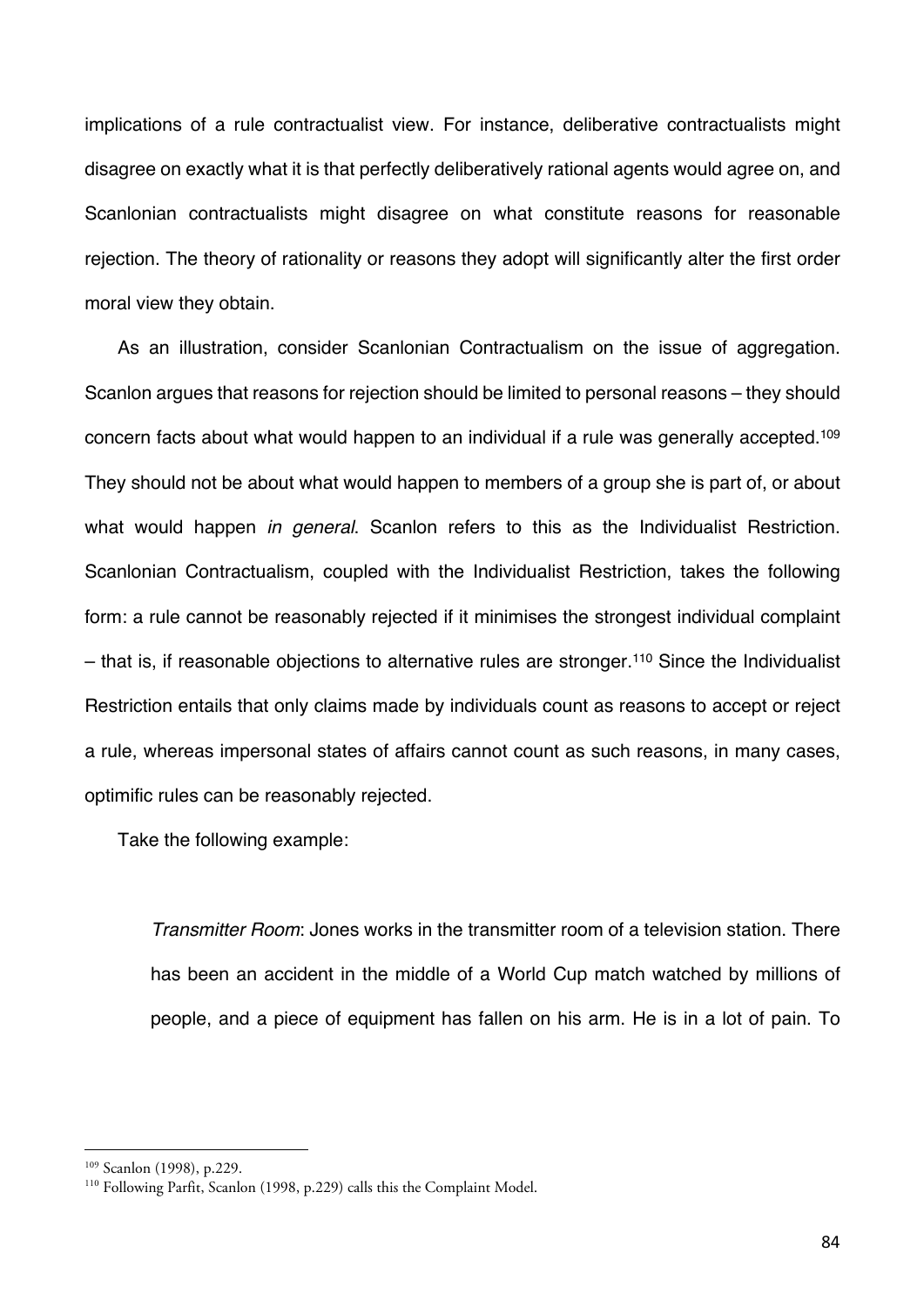rescue him, we would have to turn off the transmitter, thereby interrupting the transmission of the game for fifteen minutes.111

Here, rescuing Jones means imposing a minor inconvenience on millions of television viewers. Taken together, the cost imposed on these people is likely to outweigh the pain Jones will suffer. Therefore, the optimific rule – the one which would make things go best on aggregate – is "do not interrupt the broadcasting of the game". However, according to the version of contractualism defended by Scanlon, we should only weigh against Jones's claim to be rescued the individual claims of television viewers, and not their aggregate. Since none of their complaints against the rule "interrupt the broadcasting of the game to rescue Jones" individually outweighs Jones's complaint against the principle "do not interrupt the broadcasting of the game", the former is the rule which cannot be reasonably rejected.

In this example, we see that, if we adopt the Individualist Restriction, the optimific rule can be reasonably rejected. If we do not adopt the Individualist Restriction, however, and if we consider that aggregate wellbeing counts as a reason for rejection, optimific rules cannot be so rejected. Importantly, not all contractualists are as eager as Scanlon to reject aggregative conclusions.<sup>112</sup> For instance, Parfit contends that the rules that everyone can rationally will are also the rules that make things go best.<sup>113</sup> He rejects the Individualist Restriction and argues that, since the goodness of a state of affairs gives us the strongest impartial reasons to want to bring it about, optimific rules are reasonably unrejectable. So, on Parfit's view, unlike on Scanlon's view, Rule Contractualism is extensionally equivalent to

<sup>&</sup>lt;sup>111</sup> This example is from Scanlon (1998), pp.235-236.<br><sup>112</sup> Moreover, it is unclear to what extent Rule Contractualism can avoid aggregative conclusions. Otsuka (2000) argues that Scanlon cannot avoid taking into account the claims of groups of individuals if he wants his view to have plausible partially aggregative implications (see Scanlon 1998, pp.238-241).

 $113$  Parfit (2011), pp.398-401.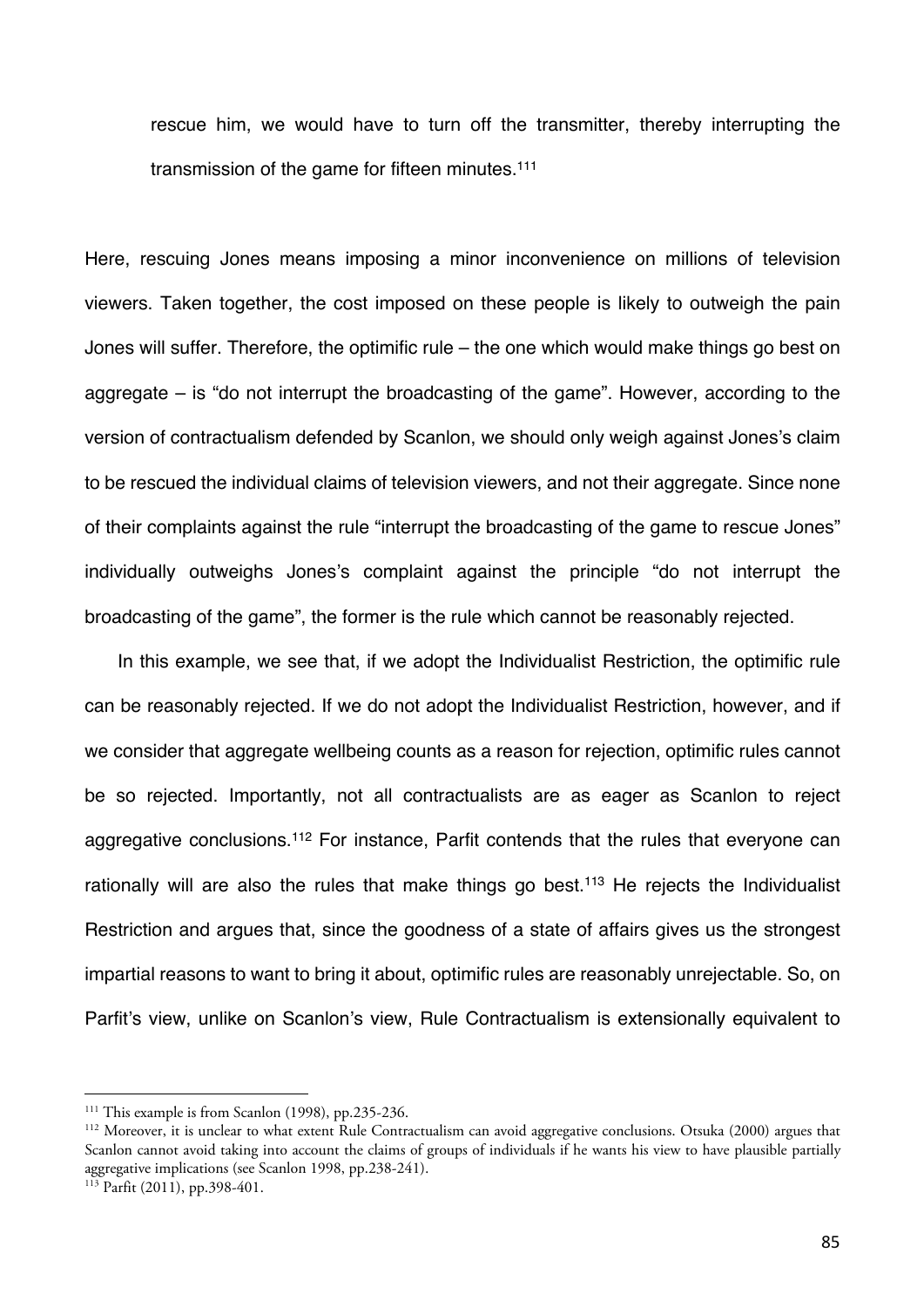RC.<sup>114</sup> This shows that the theories of reasons which ground rule contractualist views significantly affect their implications.

## **2. Rule Contractualism and RC**

### 2-1. Similarities: Rule Contractualism, RC and the objections to AC

We have seen that rule contractualists disagree about what it takes for a rule to be justifiable – for instance, they disagree about what it is reasonable to accept and reject, or about what ideally rational agents would agree on. However, it seems very plausible that at least many of the rules that are justifiable to everyone, or that no one can reasonably reject, will also be the rules that make things go best. This is because, if a rule does not make things go best, that seems to give people good grounds to reject it.

Given this, and given the similarities in the structures of Rule Contractualism and RC, we can expect at least many versions of Rule Contractualism to have implications that are very similar to RC. This suggests that Rule Contractualism will be able to address the objections to AC that I discussed in chapter 1 in a way very similar to RC.

Take, for instance, the objection to AC from rights and duties. Consider again the example that we looked at in chapters 1 and 2:

*Surgeon*: a surgeon has five patients who will die if they do not get an organ transplant soon. A sixth patient is booked in for a benign surgery. During her

<sup>114</sup> For other defences of the extensional equivalence between Rule Contractualism and RC, see Harsanyi (1955), Brandt (1979) and Levy (2013).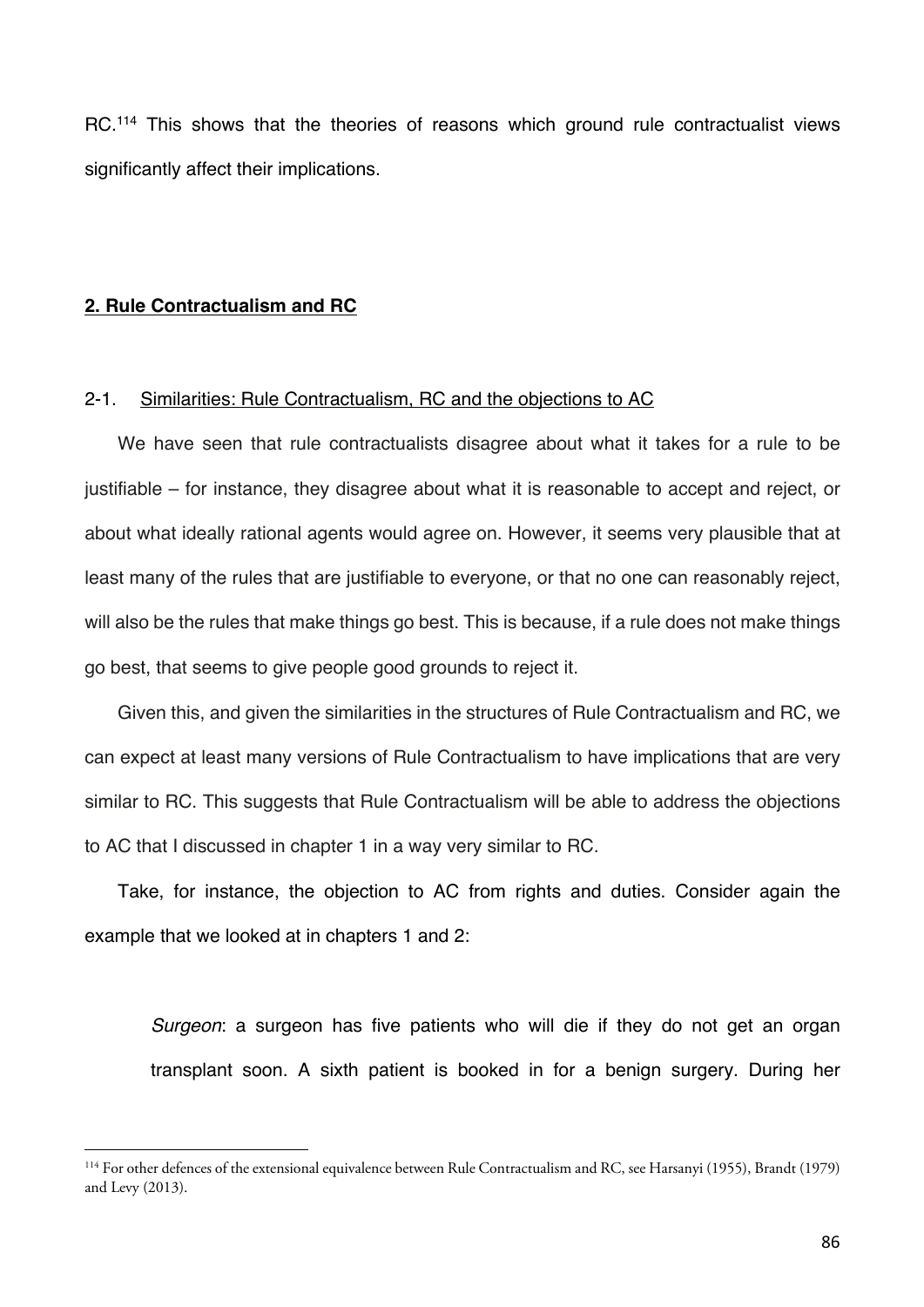operation, the surgeon kills this patient and takes from her the organs necessary to save the five other patients, who live as a result.<sup>115</sup>

Remember that, according to AC, the surgeon's act is permissible, and even required. This is because this act would maximise good consequences, as five persons would survive instead of one. This conclusion is, of course, highly counter-intuitive.

According to RC, it is impermissible to kill one's patient to donate her organs. This is because, if everyone accepted a rule that permits doing so, no one would trust doctors anymore. People would stop seeking medical attention, and this would be a worse state of affairs than one in which people could still trust their doctors. Even though one instance of killing a patient to save five would have better consequences than letting them die, the cumulative effect of the internalisation, publicity and application of a rule that allows such acts would have worse consequences than that of a rule that forbids them. Therefore, the surgeon ought to act according to a rule which tells her not to kill her patient to donate her organs.

Rule Contractualism has similar implications, for similar reasons. The state of affairs that would result from the general acceptance of a rule permitting doctors to kill their patients to donate their organs is unjustifiable – it provides ground for reasonably rejecting this rule. This holds whether we believe that general states of affairs constitute reasons for rejection or not, since there would also be strong individual reasons to reject this principle.<sup>116</sup>

<sup>&</sup>lt;sup>115</sup> This example is from Foot (1978) and is discussed at length by Thomson (1985).

<sup>&</sup>lt;sup>116</sup> Rule contractualists who accept the Individualist Restriction have an added reason to consider a rule allowing doctors to kill their patients to donate their organs unjustifiable. Since the complaint of someone who gets killed by their doctor is bigger than the complaint of someone who dies from natural causes, any rule permitting to kill one's patient to save someone else can be reasonably rejected. Note that this rejection does not rely on universalisation, as even one such act can be reasonably rejected. However, rule contractualists do not unanimously adopt the Individualist Restriction. This is why I focus on the way in which the general structure of Rule Contractualism allows them to avoid the objections to AC.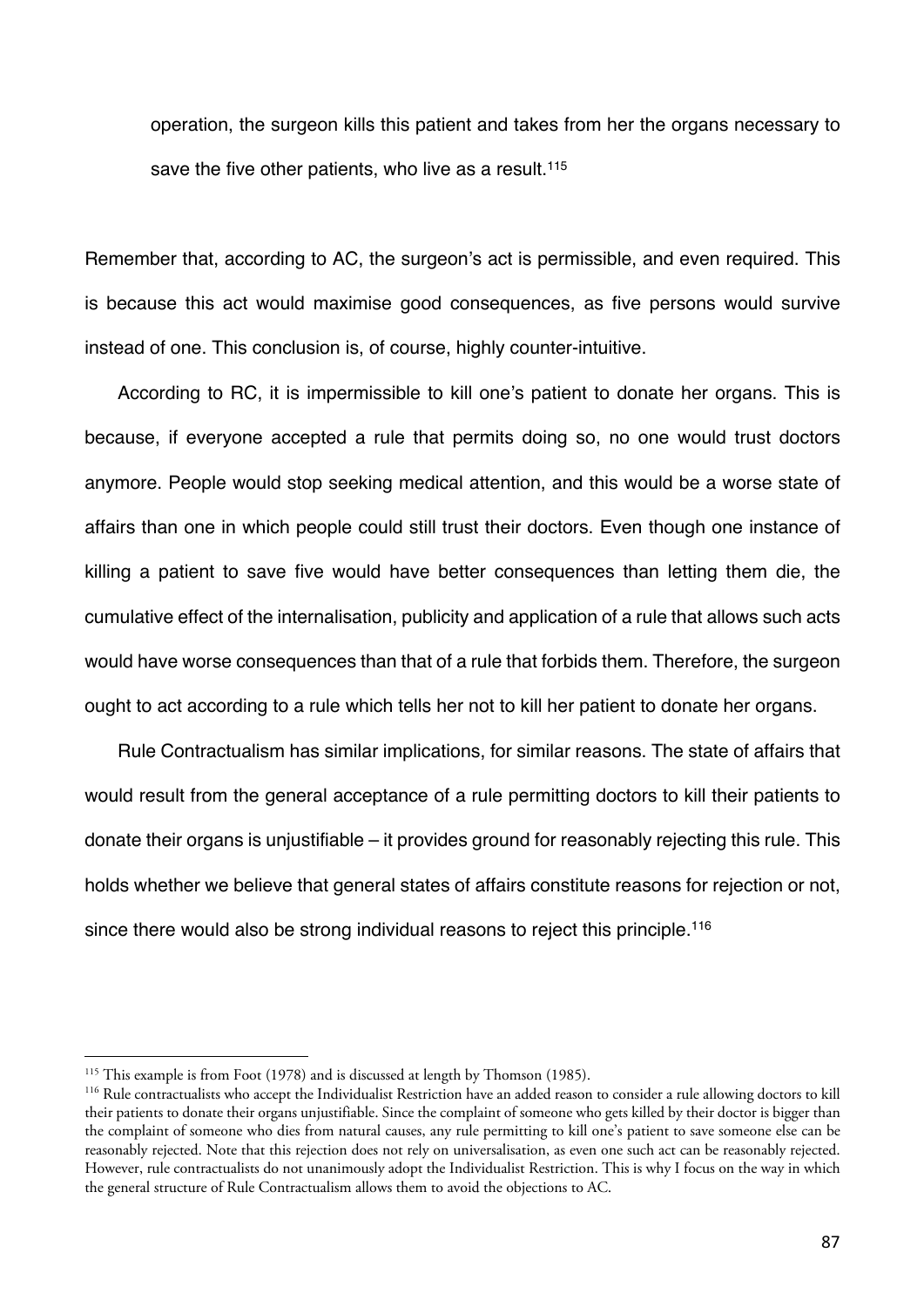Consider next the objection to AC regarding the way it deals with cases of collective impact. Consider again the example that we looked at in chapters 1 and 2:

*Coffee*: You see a documentary about the horrors of the coffee industry, including the exploitation of farmers and the use of slave and child labour. The next time you order a coffee, you ask for a Fairtrade brand. However, you find that the Fairtrade coffee is not as good as the one you usually buy, which is not Fairtrade. So, the next time your get a coffee, you order your usual brand.<sup>117</sup>

Remember that, according to AC, you do nothing wrong when you decide to purchase the coffee made under terrible working conditions. Since the impact of your single purchase is negligible, the satisfaction you will get from drinking the coffee whose taste you prefer is all that matters to your decision – it determines that buying the non-Fairtrade coffee results in a better state of affairs than buying the Fairtrade coffee. However, this result strikes most of us as mistaken: it seems impermissible to buy a cup of coffee which you know has been produced under miserable working conditions.

Collective action cases like *Coffee* are such that it is only when we look at the cumulative consequences of many individual actions of a certain kind that we can grasp their negative consequences. RC correctly implies that it is impermissible to buy the non-Fairtrade coffee, because it looks at the state of affairs that would result from the general acceptance of rules rather than at the consequences of a single act. Since the consequences of the general acceptance of a rule permitting us to buy non-Fairtrade coffee are much worse than that of a rule forbidding it, one ought to act in accordance with the latter.

 $117$  This example is from Nefsky (2015).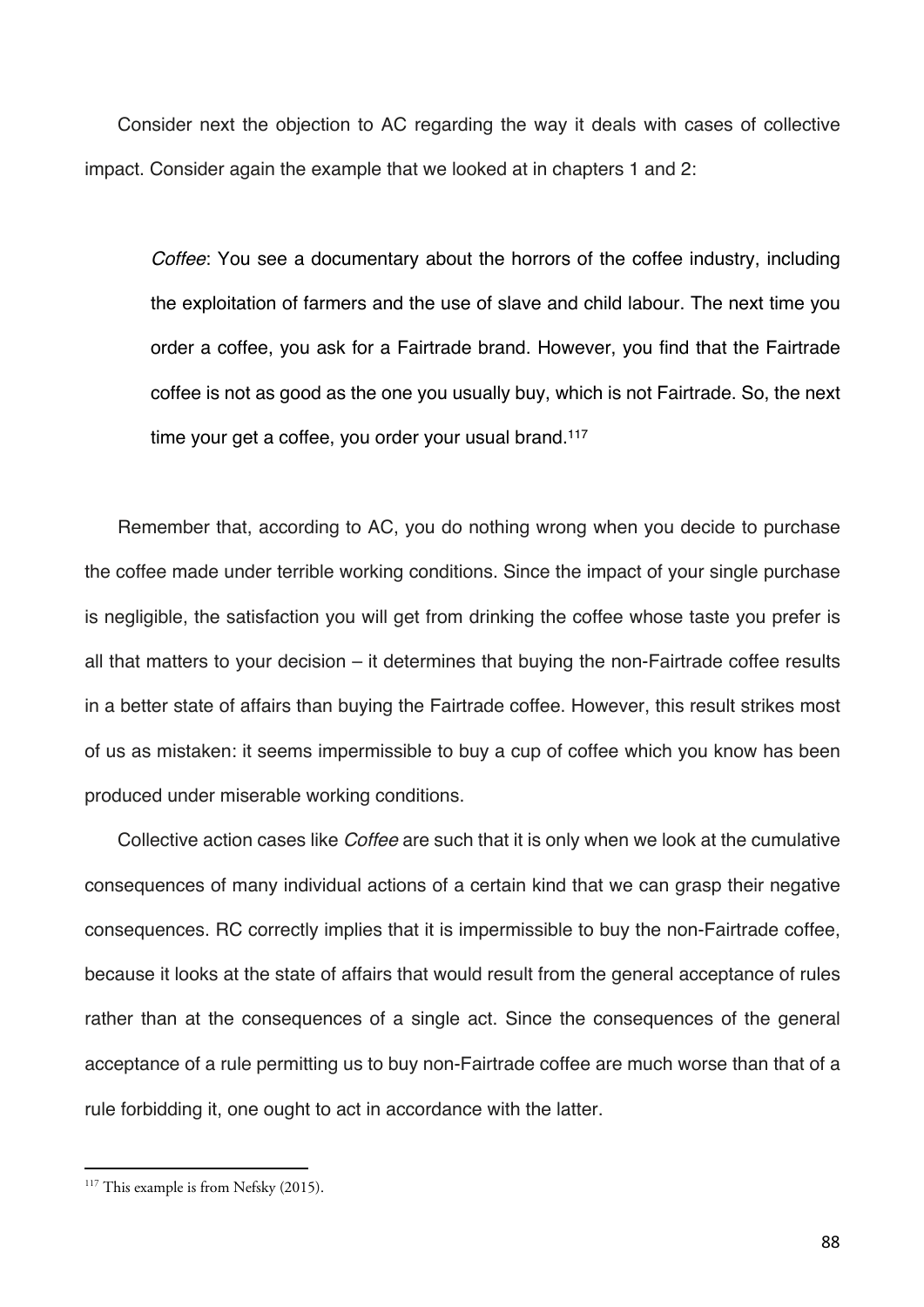Rule Contractualism gets the same result, from the same reasons. Since the state of affairs that would result from the general acceptance of a rule permitting us to buy non-Fairtrade coffee is very bad, it is also unjustifiable, and it provides everyone with grounds for reasonable rejection. This holds even if we accept the Individualist Restriction: the state of affairs that results from general acceptance of a rule permitting us to buy non-Fairtrade coffee is such that the farmers have strong *individual* objections to this principle.

### 2-2. Differences: the contractualist account of morality

Given the similarities between RC and Rule Contractualism, you might be wondering what reason there is to prefer one of these views over the other. The contractualist commitment to justifiability (rather than to making things go best) is a key reason why some favour Rule Contractualism over RC. Rule contractualists thus believe that their theory is appealing because we have good reason to want to act in ways that can be justified to others. For instance, Scanlon argues that, by acting in ways which are appropriately justifiable to others, one acknowledges them as rational and reasonable equals to whom justification is due, which in turn promotes valuable relationships of mutual recognition.118

The mere presence of a rule contractualist rationale is an advantage over RC. Recall from chapter 2 that RC seems to be lacking an explanatory rationale – one that justifies all of its implications. Unlike RC, Rule Contractualism provides us with a straightforward and appealing way to justify its conclusions.<sup>119</sup> But this justificatory work does not stop there. If we accept the rule contractualist account of morality, the contractualist rationale I have presented also vindicates morality at large. This is why contractualists believe that their

<sup>118</sup> Scanlon (1998), pp.158-168.

<sup>&</sup>lt;sup>119</sup> Note that even rule consequentialists seem to agree with the idea that the ideal of justifiability is appealing, since they attempt to provide a contractualist rationale for their view.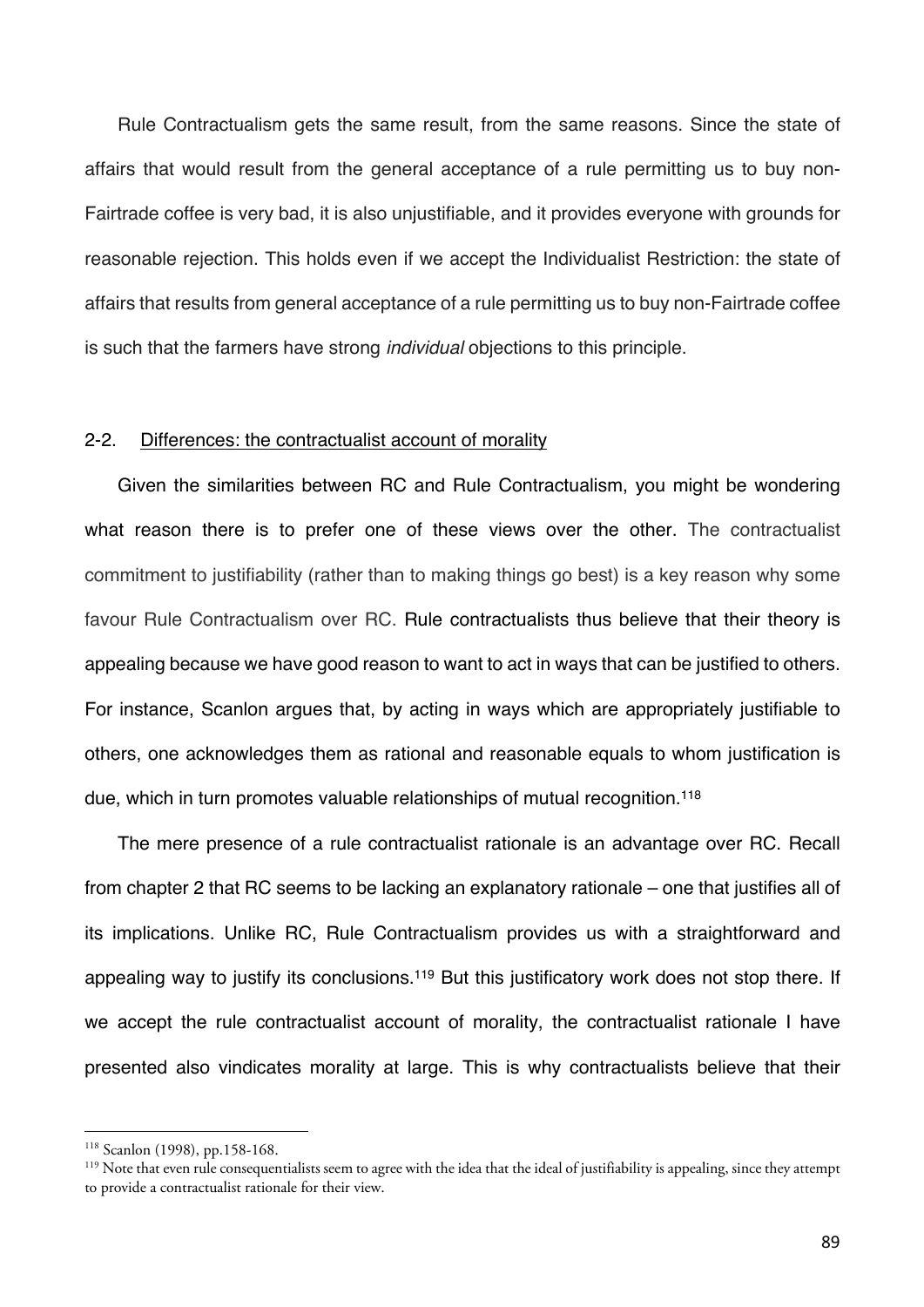theory provides an account not only of right and wrong, but also of why we should care about right and wrong. It provides an account of the reasons we have to think about morality and to want to act in accordance with it.

This account has at least three advantages. First, it leaves space for first-order moral reasons alongside the higher-order reasons provided by the ideal of justifiability to others.120 This is important in three respects. First, Rule Contractualism transcribes the complexity of moral reasoning. It does not negate the plurality of moral reasons by over-simplifying moral motivation, in the way consequentialist theories might do. On the contrary, it accommodates a plurality of moral reasons grounded in a plurality of values. Second, Rule Contractualism acknowledges the central role reasons play in morality by formalising the weighing of different reasons in a way reminiscent of pre-theoretical moral reasoning. Third, it seems phenomenologically accurate that, when we think about why we ought to act as morality demands, we often provide a plurality of reasons such as "I promised" or "he needs my help", rather than a single one (such as "it would make things go best").

This brings us to the second advantage of the rule contractualist account of motivation. Despite what I have just said about the presence of first-order reasons to act as morality demands, it seems just as phenomenologically accurate that we can also be moved by *higher-order* reasons to be moral of the kind rule contractualists suggest. Although we rarely go beyond the first-order reasons of the kind I mentioned when we engage in day-to-day moral thinking, we sometimes need a further justification for acting morally – one capable of motivating us to act in the appropriate way. The ideal of justifiability to others seems appealing enough to fulfil this function.121

<sup>120</sup> Ibid., pp.155-158.

 $121$  See Pettit (2000) on concrete ways in which we might value standing in relationships of justifiability to others, and Lenman (2006) on instrumental reasons we have to want it.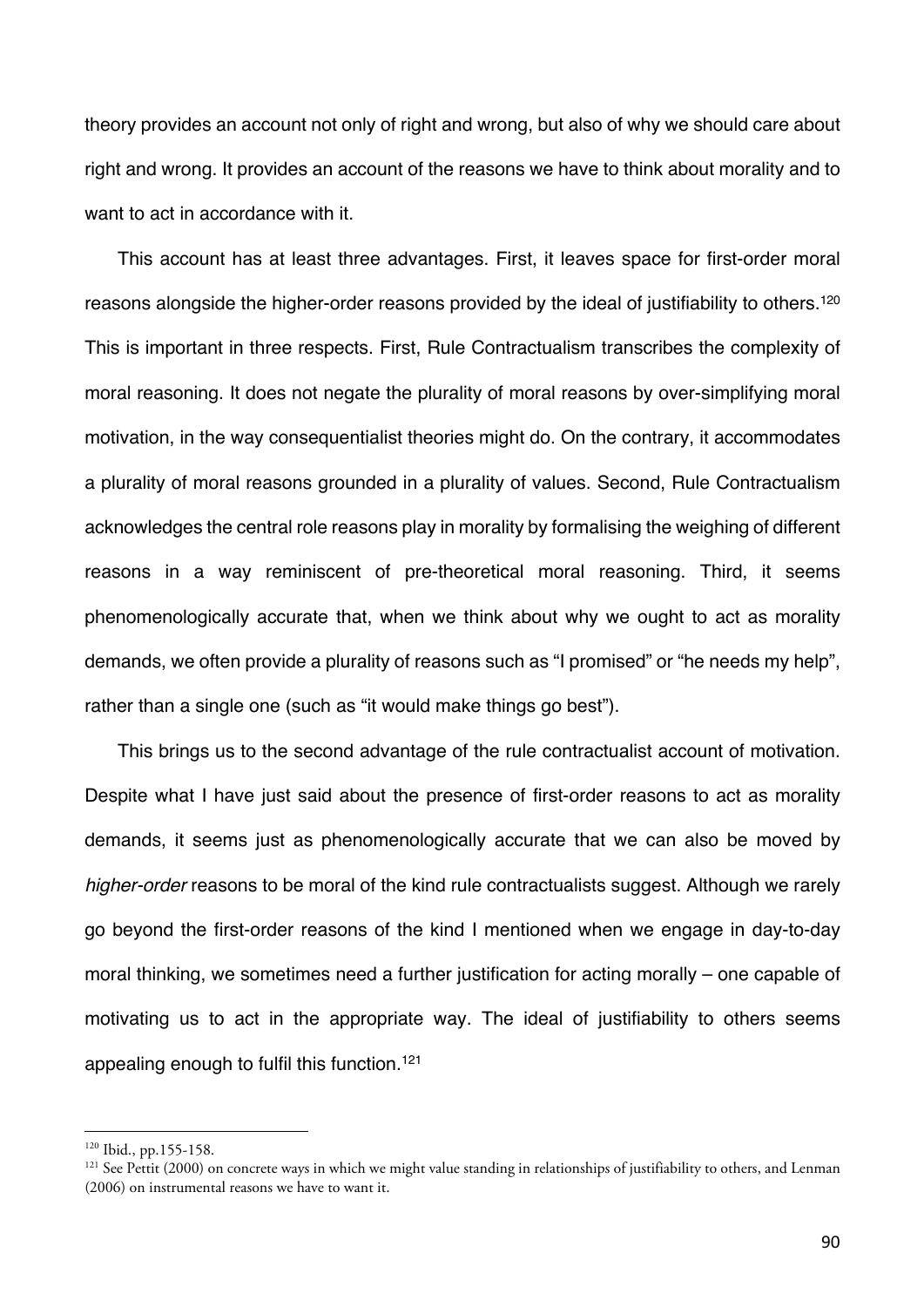Lastly, not only is the contractualist account of moral motivation phenomenologically accurate, but it also seems to give the right answer to what Scanlon calls "Prichard's dilemma".<sup>122</sup> The dilemma is best understood as a dual requirement placed on any account of morality: when asked "why be moral?", we need an answer which is not formulated in terms of self-interest – as such a reason to be moral would constitute the wrong kind of motivation – but we also need an answer which does not presuppose the normative pull of morality. The contractualist account of morality fulfils both criteria "by describing an ideal of relations with others which is clearly connected with the content of morality and, at the same time, has strong appeal when viewed apart from moral requirements".<sup>123</sup>

## **3. Does Rule Contractualism avoid the IWO?**

## 3-1. The objection

The contractualist commitment to justifiability is a key reason why some favour Rule Contractualism over RC. Yet, despite this important difference with RC, Rule Contractualism is also vulnerable to the IWO. More specifically, if Rule Contractualism is similar enough to RC to avoid the objections to AC in a similar way, then Rule Contractualism is also similar enough to RC to be vulnerable to the IWO. (I will from here on assume that Rule Contractualism is able to avoid the objections to AC in a similar way to RC.)

Rule Contractualism has a two-level structure very similar to that of RC. Both assess acts indirectly, via rules whose selection relies on a process of universalisation; an act is

<sup>122</sup> Scanlon (1998), pp.149-150.

<sup>123</sup> Ibid., p.155.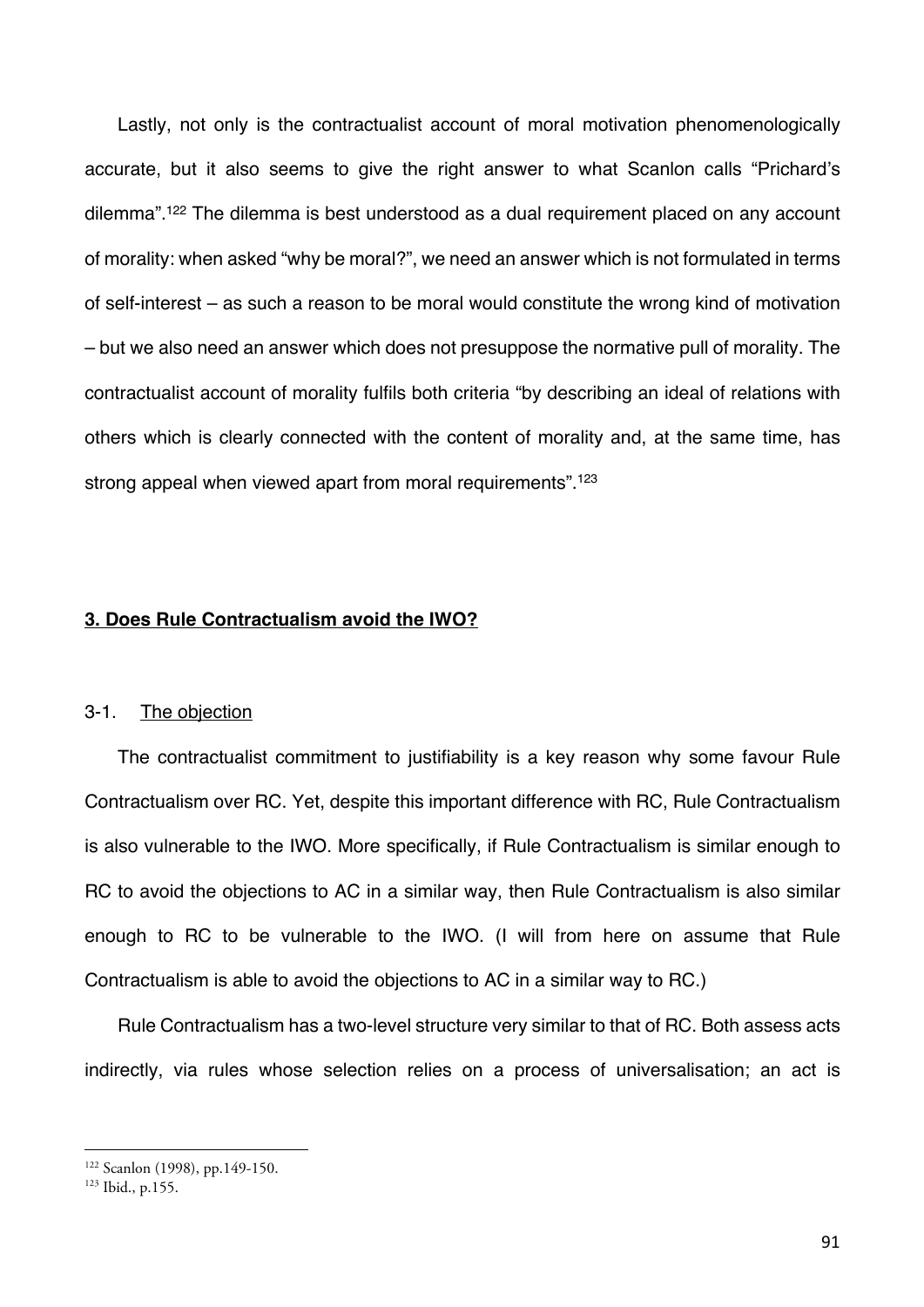permissible if it conforms with a given set of rules which is selected on the basis of the consequences of its universal (or general) acceptance. Even though Rule Contractualism prescribes that we follow the rules that are justifiable, whereas RC prescribes that we follow the rules that make things go best, the test for permissibility remains basically the same: when deciding how to act, or when evaluating acts, we are asked to abstract from real-world circumstances.

This means that Rule Contractualism has absurd implications, just like RC, and for the same reasons. Consider, for instance, our example from chapter 2:

*Boat*: You are on a boat with nine other passengers. Nearby, another boat capsized, and there are now nine people in the water about to drown. There are nine lifejackets on your boat, which you and the other passengers could throw overboard to save the nine people from drowning. However, the lifejackets are stored in individual compartments with capricious locks, and opening them is slightly painful and annoying. Therefore, none of the other passengers of your boat bother doing anything. What should you do?124

Most of us would agree that you should open all the compartments to throw nine lifejackets to the people drowning, since none of the other passengers in your boat are doing anything. However, just like RC, Rule Contractualism is unable to accommodate this intuition. This is because Rule Contractualism selects rules to follow on the basis of what would happen if *everyone* (or almost everyone) accepted them. If we look at what would happen if most people (say, 90 percent) accepted the rule "throw one lifejacket overboard" (or

 $124$  This case is inspired by Hooker (2002), p.164.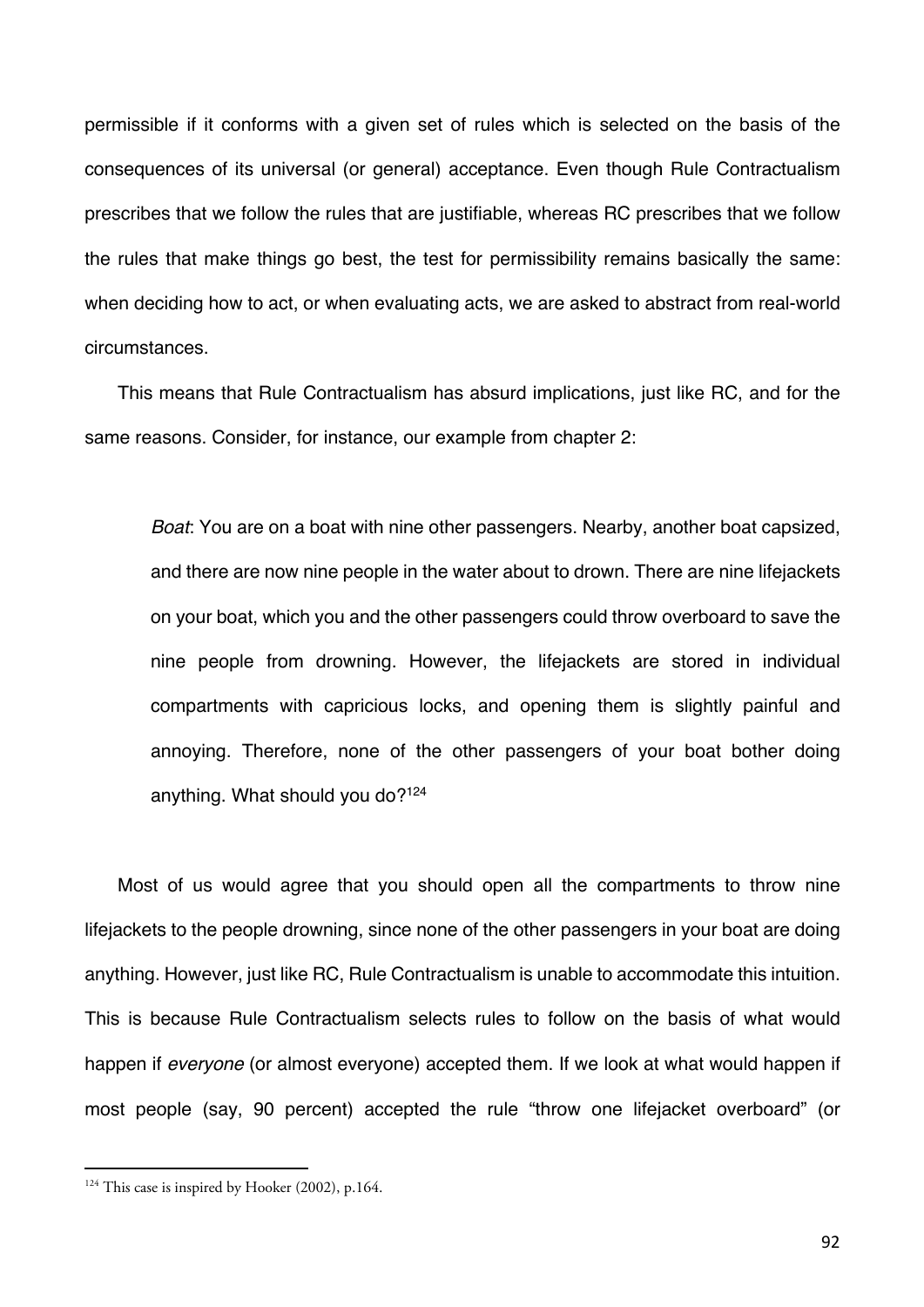alternatively a more general rule like "contribute your fair share of efforts to save everyone"), we see that this rule would be appropriately justifiable. In such circumstances of quasi-total acceptance, no one would have reasonable ground to reject this rule, since every drowning person would be saved. However, following this rule in the real world, in which none of the other passengers are willing to throw lifejackets overboard, means letting eight persons drown. Yet, Rule Contractualism tells you to do just that: follow rules which would be appropriately justifiable if they were generally accepted. Therefore, Rule Contractualism might require you to act in ways that lead to disaster, such as the death of eight people in *Boat*, simply because such acts are permitted by appropriately justifiable rules.

This example highlights the problematic structural implications of evaluating acts indirectly, via rules which are themselves selected on the basis of what would happen at idealised levels of acceptance.<sup>125</sup> The problem is that, according to Rule Contractualism, just like with RC, what happens in the real world has virtually no influence on our evaluation of acts. This leads to implications which are not only intuitively implausible, but which also seem *unjustifiable*, at least in the sense that they could not be justified to people in the actual world, where there is less than complete acceptance of the ideal rules.

#### 3-2. Mitigating the objection: flexible rules

The IWO was originally formulated against RC.126 In chapter 2, I have presented a rule consequentialist response to this objection. We have seen that rule consequentialists like Hooker have claimed that RC does not lead to disasters, because the best set of rules

<sup>&</sup>lt;sup>125</sup> Note that this objection applies whether we look at universal acceptance or general acceptance. This is why it is not enough to provide a convincing account of the reason why a justifiable code would contain rules to deal with non-compliance and moral education, as Suikkanen (2014) does.<br><sup>126</sup> See Parfit (2011) pp.312-320, and Podgorski (2018).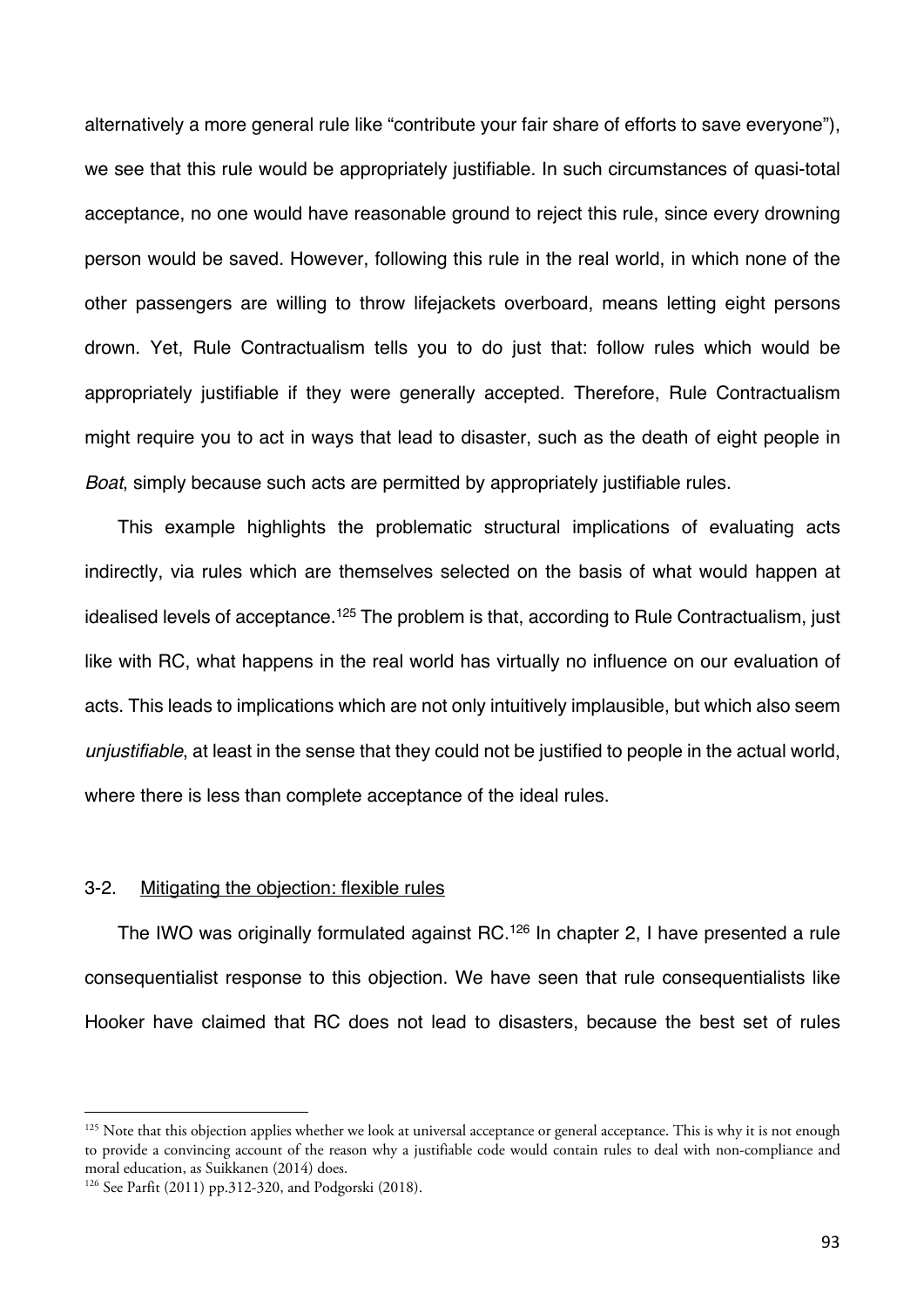includes an overriding Avoid Disaster rule. However, I have argued that it is not the case that the set of rules which would have the best consequences if it was generally adopted would contain an Avoid Disaster rule. Moreover, I have shown that, even if we accept this clause, RC nevertheless entails the counterintuitive implication that one should bring about badalthough-not-disastrous consequences, since rule consequentialists resist the collapse of their theory into AC.

The same reasoning applies to Rule Contractualism. In response to the IWO, rule contractualists could argue that, since the most justifiable set of rules includes an overriding Avoid Disaster rule, their theory does not entail that we should act in ways that lead to disaster in cases such as *Boat*. But this will not do. Although an Avoid Disaster rule makes Rule Contractualism less implausible in cases such as *Boat*, it still entails that we ought to act in ways that remain highly counter-intuitive, even though they do not lead to disasters. Imagine a modified version of *Boat*, in which the nine people in the water risk blindness instead of death, or any harm you think would be short of a disaster: Rule Contractualism would then still require that you follow the rule which is justifiable when it is generally accepted, and thus that you only throw one lifejacket overboard. Again, it seems like this implication is not only counter-intuitive, but also that it could be reasonably rejected in the real world by the nine who are at risk of harm, even if it is not considered to be a disaster.

One solution open to rule consequentialists is to take the Avoid Disaster provision even further. Scanlon, for instance, suggests that his view does not have such problematic implications, and that there is no tension between Rule Contractualism's dictates and realworld justifiability. He argues that principles are flexible and require interpretation. It is "normally" the case that we ought to follow them, and "normally" covers many

94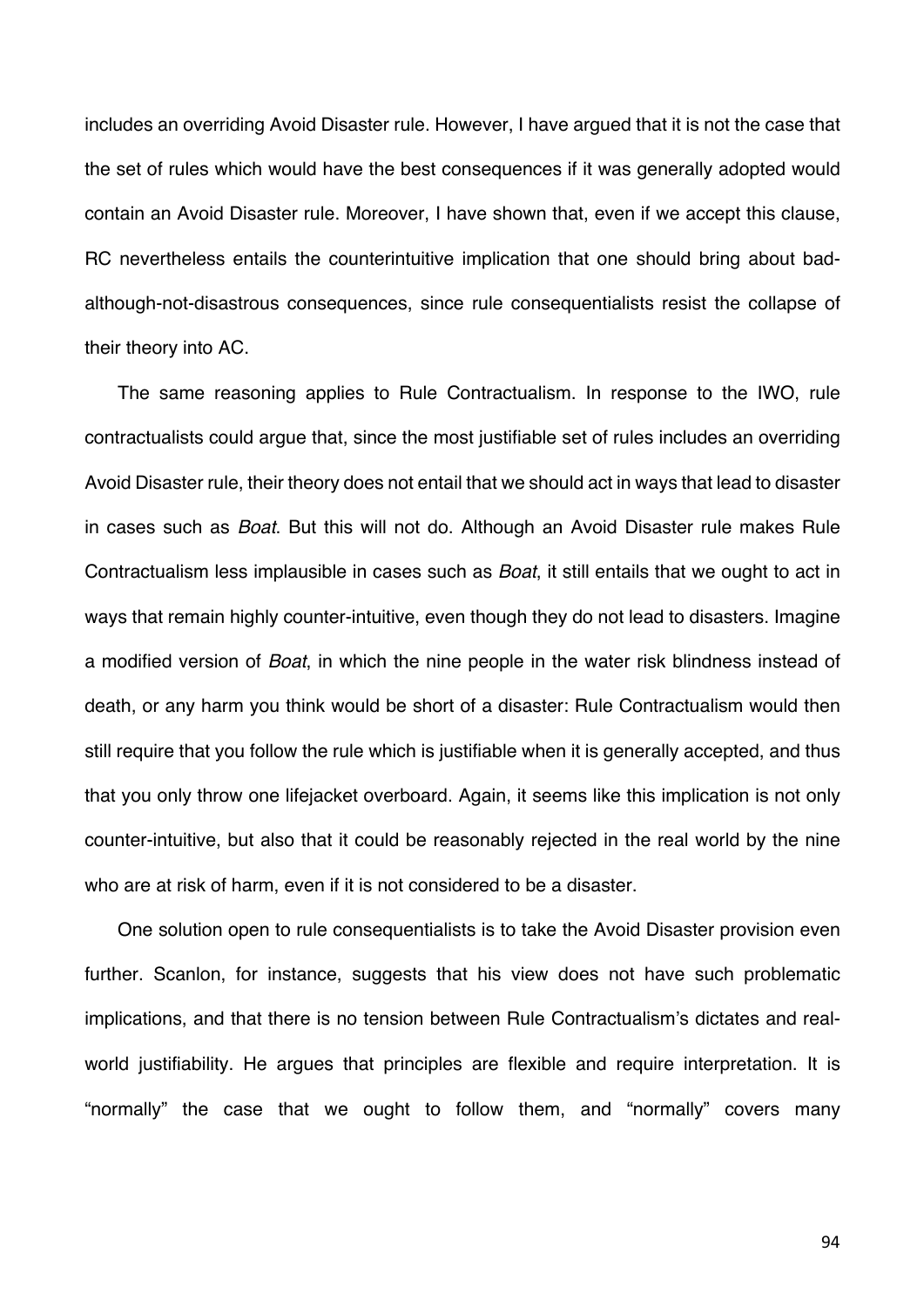qualifications.127 Taking the example of promises, Scanlon argues that any principle which does not start with "in the absence of special justification" could be reasonably rejected.<sup>128</sup> From his discussion of the use of principles in his theory, I take it that similar qualifications apply to rules covering other areas of morality as well. Such provisions mean that, when there are strong reasons to go against a justifiable rule, or when the reasons to accept a justifiable rule are weakened, one is permitted to act differently from what the rule would prescribe. It ensures that following justifiable principles does not lead to counter-intuitive results such as in our modified *Boat* example, and that it does not mean acting in ways that cannot be justified to people in the actual world. Does this response address the IWO?

## 3-3. Collapse?

First, let me note that it is not obviously the case that a principle which does not start with "in the absence of special justification" could be reasonably rejected in ideal circumstances of general acceptance. Any principle which would be justifiable in ideal circumstances could already include clauses to address situations which occur at this idealised acceptance level. This means that, even without the qualification "in the absence of special justification", these principles could not be reasonably rejected. In other words, as long as a principle is specific enough to ensure that it could not be reasonably rejected in all the situations which occur at idealised acceptance levels, it does not need to start with "in the absence of special justification" to be reasonably unrejectable.

Think, for instance, about a world in which 90% of the population accepted the rule "throw one lifejacket overboard". In such a world, none of the drowning people in *Boat* could

<sup>127</sup> Scanlon (1998) pp.197-202. 128 Ibid. pp.298-299.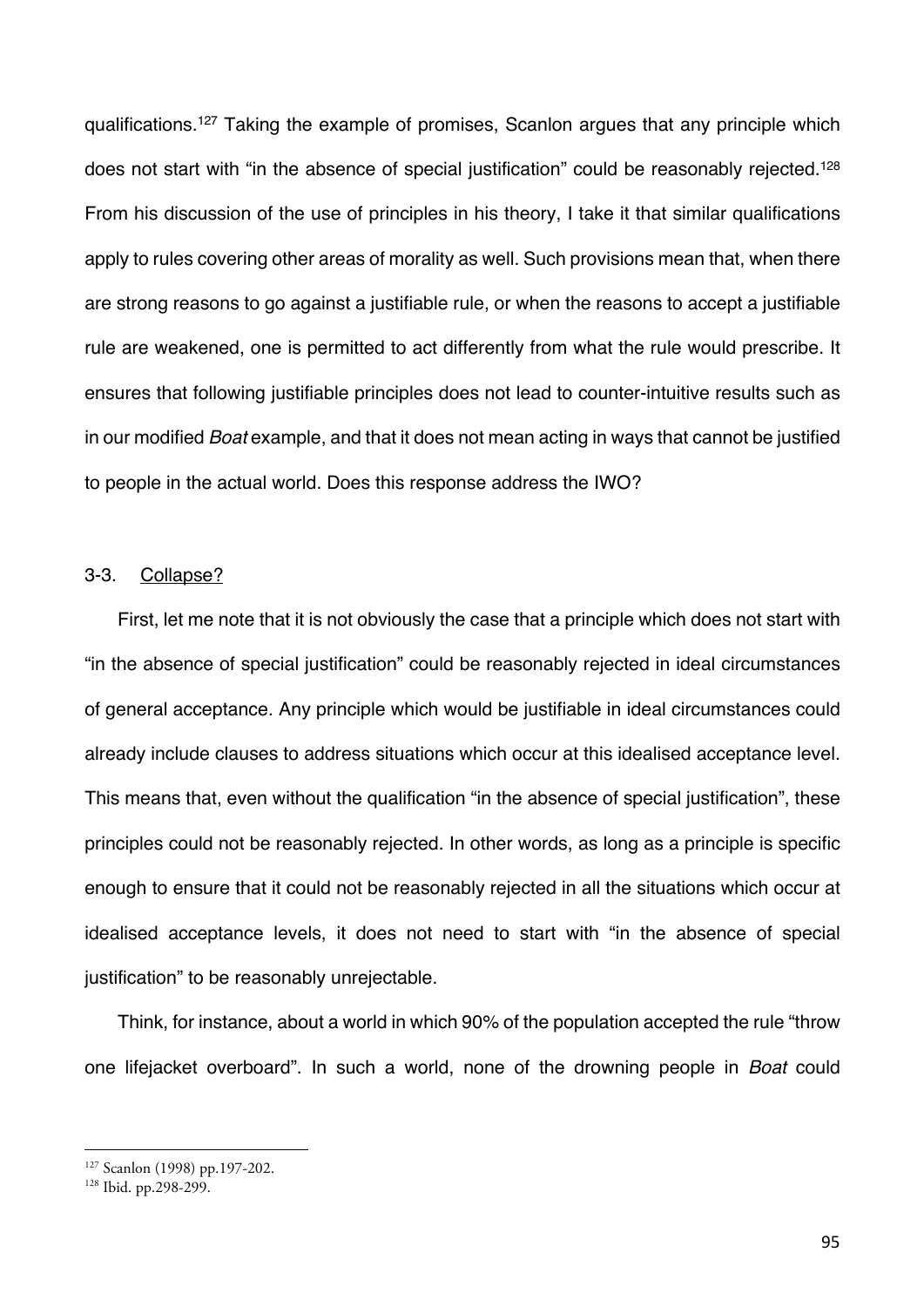reasonably reject this rule, even if it does not start with "in the absence of special justification", because all of them would be saved anyway.<sup>129</sup> Even if we complicate the world of this thought experiment to make it more realistic, such that there would be non-standard cases in which someone could reasonably object to this simplistic rule, we can modify the rule so that it would include a clause which addresses such situations. In principle, this can be done indefinitely for all the situations which would occur at a given acceptance level, so that there would be no need to add "in the absence of special justification" for this rule to be reasonably unrejectable. But this still does not mean that this unrejectable rule would be qualified in the way Scanlon hopes – that is, it does not mean that it would permit exceptions in the real world, when the situation that requires an exception would not present itself in ideal conditions of general acceptance.

Scanlon might respond that a principle which would be specific enough to be unrejectable in all possible situations would be too complex to ever formulate, and that there would always be nonstandard cases that are not covered by any formulable principle, even in an ideal world. After all, the ideal world we consider when we want to determine which rules are justifiable only differs from the real world with respect to the acceptance level of a given set of rules. Apart from that, it is in every respect similar to the real world, including in its complexity. Therefore, it is likely that, even in an ideal world of general acceptance, there would be someone who could reasonably reject an unqualified principle – one which does not start with "in the absence of special justification".130

<sup>&</sup>lt;sup>129</sup> One could object that this rule is too specific, and that it is not what Scanlon has in mind when he defends the use of principles (see Scanlon 1998, pp.197-202). However, the same reasoning applies to general rules such as "contribute your fair share of efforts to save everyone". Even if this rule does not start with "in the absence of special justification", no one could reasonably reject it in a world in which everyone contributed fairly, because everyone would be saved anyway.

<sup>&</sup>lt;sup>130</sup> This allows Rule Contractualism to avoid my reformulation of the IWO against RC, which was grounded in the fact that the Avoid Disaster rule would *not* be part of the best set of rules. Cases in which there exist special justifications not to follow a rule seem much more numerous than cases in which following a rule would lead to disaster. Therefore, although formulable and internalisable rules might be specific enough to avoid disasters, they cannot be specific enough to cover all potential special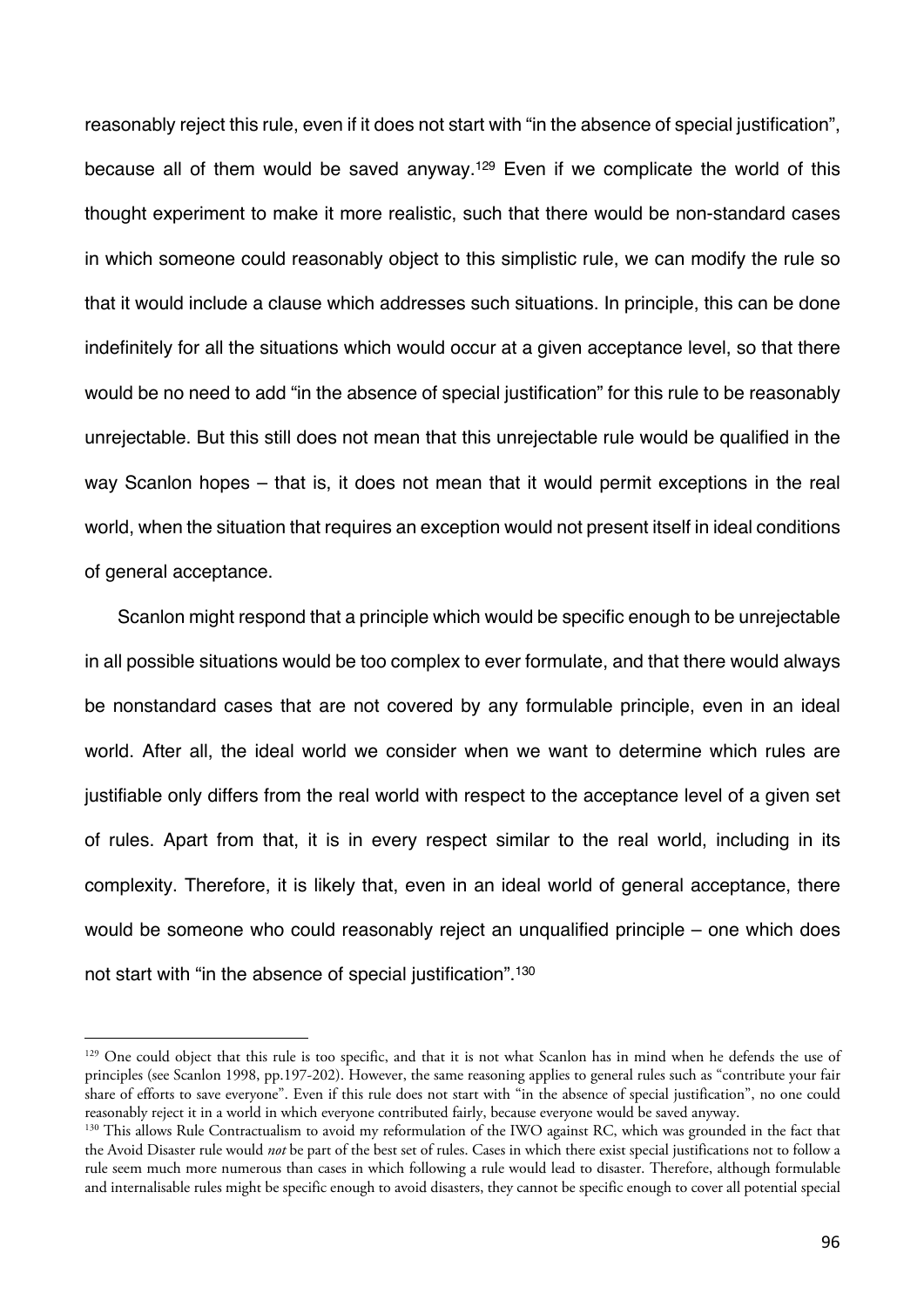Now, if we accept that unrejectable principles start with "in the absence of special justification", it seems like Rule Contractualism might indeed be able to address the IWO. In *Boat*, for instance, the fact that eight people will drown (or be harmed, in the modified *Boat*  example) constitutes special justification not to follow a principle which tells us to throw only one life jacket overboard, or to only contribute one's fair share of efforts. If this is the case, Rule Contractualism does not have the counter-intuitive implication that you ought to let eight persons drown or be harmed. At least in this example, it does not entail that you ought to act in ways that can be reasonably rejected in the actual world for the sake of acting according to a rule which would be justifiable if it was generally accepted.

However, this does not mean that there will not be cases in which Rule Contractualism prescribes acting in ways which can be reasonably rejected in the actual world. Rule contractualists must specify what constitute sufficient reasons not to follow a principle. In *Boat*, it seems quite uncontroversial that the fact that eight people would be harmed (short of disaster) if you only contributed your fair share of efforts to help those in need gives you strong reasons to deviate from the original principle. But what about cases in which the consequences of following a principle are less catastrophic? Should we deviate from the rule every time following it can be reasonably rejected in the real world– that is, every time there is a tension between ideal justifiability and real-world justifiability? If the answer is no, Rule Contractualism will sometimes entail acting in ways which can be reasonably rejected by people in the real world. If the answer is yes, Rule Contractualism collapses into another view, Act Contractualism, which I will present in the next section.

justifications. This makes the claim that appropriately justifiable rules should contain an "in the absence of special justification" clause more plausible than Hooker's claim that the best code contains an Avoid Disaster rule.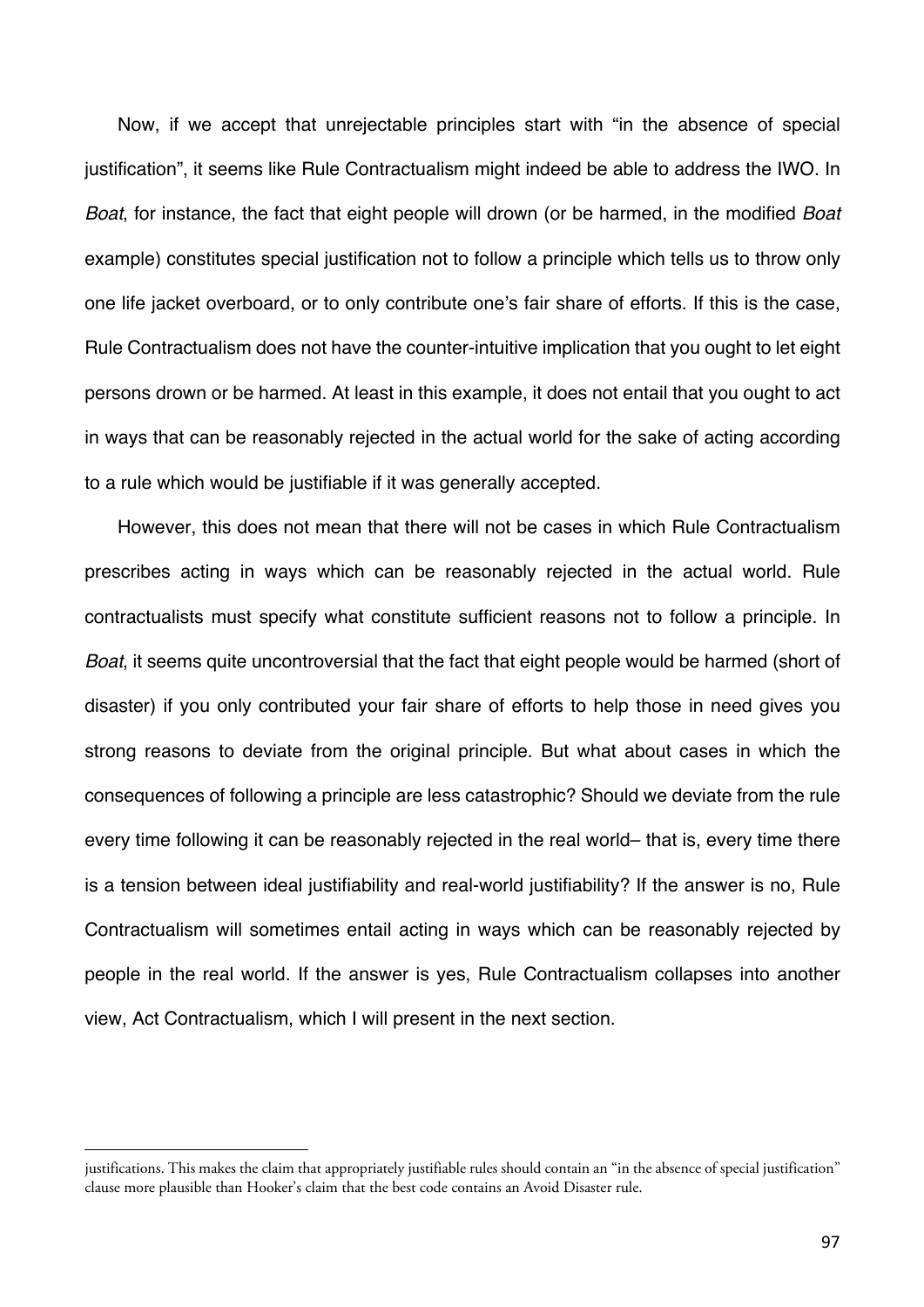In a nutshell, the idea is that, if rule contractualists accept that one should deviate from justifiable principles every time someone can reasonably object to the application of these principles in the real world, then their theory simply prescribes acting in ways that are appropriately justifiable every single time. In other words, Rule Contractualism collapses into an act-based version of contractualism, in much the same way RC is accused of collapsing into AC. I will argue that this collapse is not that bad an option after all.

### **4. Rule Contractualism and Act Contractualism**

I argued in chapter 2 that, if rule consequentialists want to address the IWO, they have to accept the collapse of their theory into AC. I have just argued that, in much the same way, Rule Contractualism could collapse into an act-based version of that view. According to this act-based version, which we will call

*Act Contractualism*: an act is permissible if and only if it is appropriately justifiable to everyone.

Act Contractualism, like AC, evaluates acts directly, instead of evaluating them for their conformity to rules. Unlike AC, however, it is concerned with appropriate justifiability, rather than with making things go best. Just as in the case of Rule Contractualism, what constitutes appropriate justifiability can be interpreted in different ways, leading to the formulation of different first-order theories. Depending on the account of appropriate justifiability which is selected, and on the theory of reasons or rationality that grounds it, versions of Act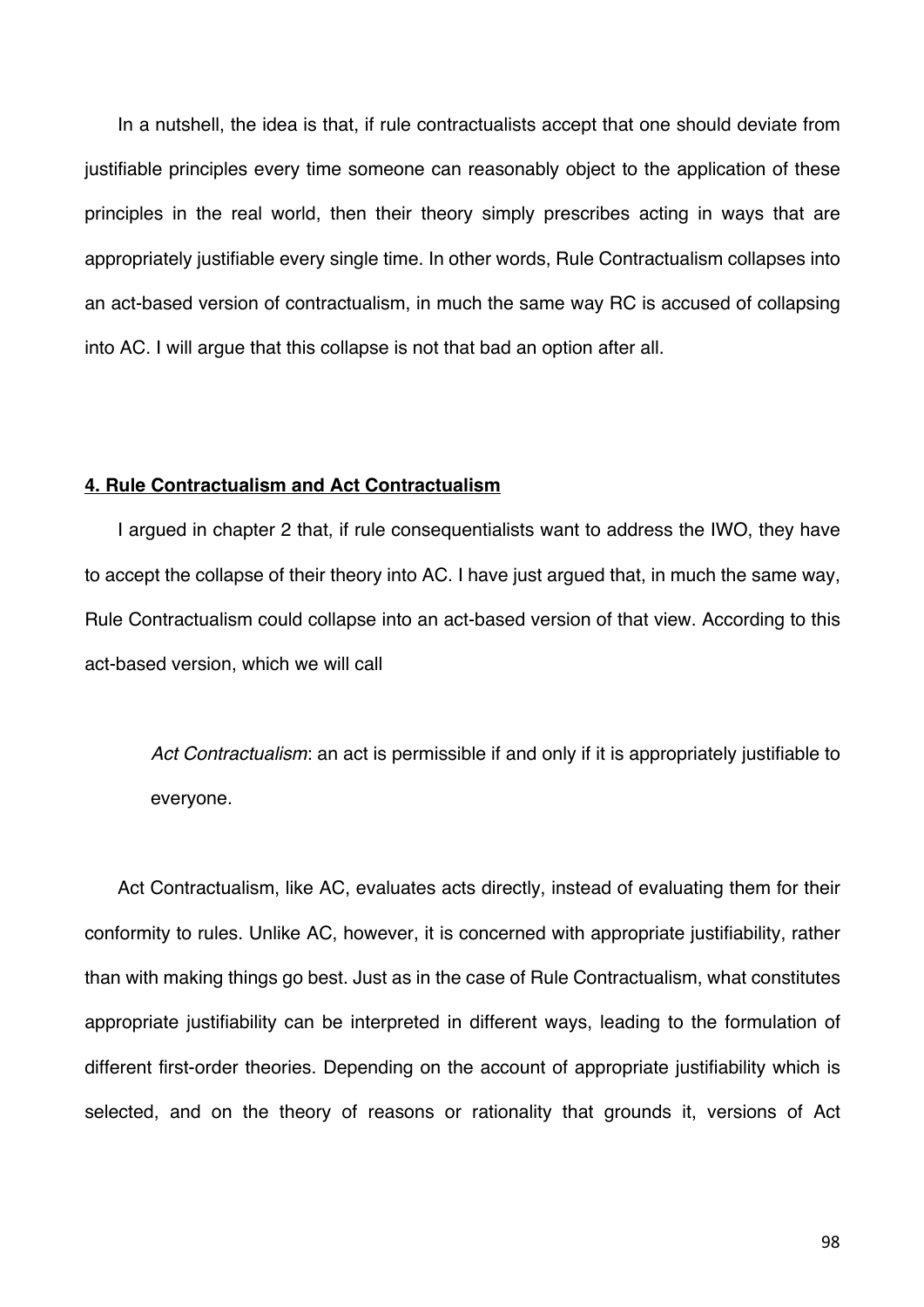Contractualism can be more or less plausible, and be vulnerable or immune to different objections.

In this section, I ignore the differences between different versions of Act Contractualism to focus on the structural differences between this view and Rule Contractualism. Some of these differences correspond to reasons rule contractualists have for resisting the collapse of their view into Act Contractualism, whereas others are reasons to accept it.

### 4-1. Reason to resist the collapse: avoid the objections to AC

Presumably, rule contractualists, just like rule consequentialists, want to avoid the collapse of their theory into an act-based version of it. Scanlon, for instance, suggests that we ought to deviate from a justifiable principle only when there are *strong* reasons to do so.131 This suggests that, whenever the reasons to object to the application of an appropriately justifiable principle in the real world are less than strong, Scanlonian Contractualism will still prescribe that we follow this principle, even if doing so can be reasonably rejected by someone in the real world. But why not act in ways that are justifiable in the real world – that is, why not accept the collapse into Act Contractualism?

If rule contractualists accept the collapse of their theory into Act Contractualism, it seems like it becomes vulnerable to the objections against AC that I have presented in chapter 1. For example, remember the objection from collective impact, and think again about *Coffee*. Given that your act of buying non-Fairtrade coffee, when taken in isolation, has almost no impact, there is no one to object to your single act of buying non-Fairtrade coffee, whereas you could reasonably object to being unable to buy the coffee you like the most. If Scanlonian contractualists granted that one can permissibly deviate form a justifiable principle every time

<sup>131</sup> See Scanlon (1998), pp.199-201 and 298-299.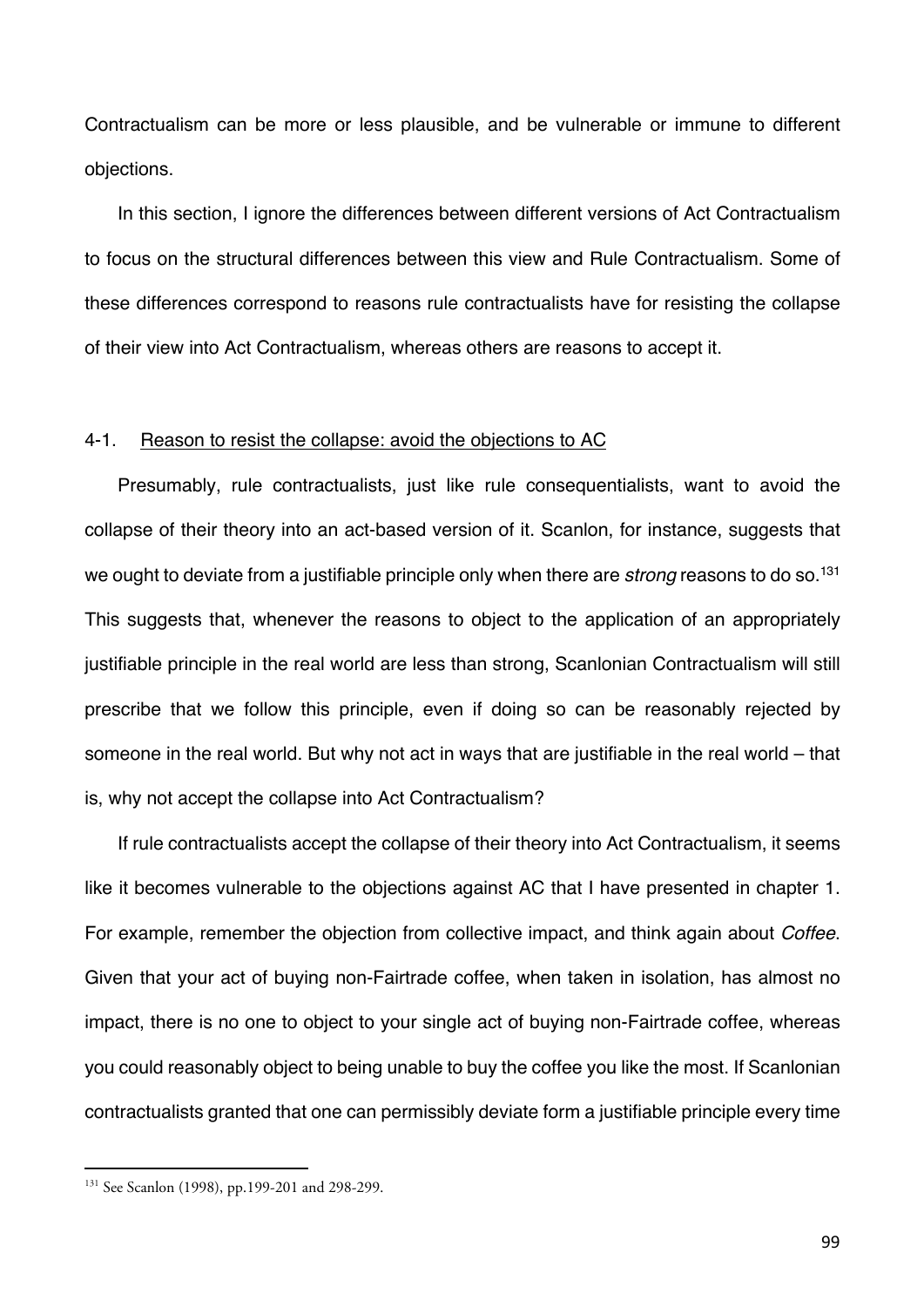someone can reasonably object to its application in the real world, it seems like they would have to accept that, in *Coffee*, not being able to buy the coffee you like the most constitutes a strong enough reason to object to the principle which tells you to buy Fairtrade coffee. Therefore, they would have to accept that, in the real world, you ought to buy non-Fairtrade coffee, which is the counter-intuitive conclusion that grounded the objection from collective impact against AC.132

In a similar way, Rule contractualists risk losing their defence against other objections to AC if they accept the collapse of their theory into Act Contractualism. Rule Contractualism would imply that you ought to deviate from principles permitting reasonable degrees of selfconcern or of partiality to one's loved ones, or from principles forbidding lying and stealing, as soon as someone could reasonably object to the application of an unrejectable principle in the real world – even if their objections are weak.

I believe that some versions of Act Contractualism might be able to address at least some of these objections.133 However, whether they can will depend on the theory of reasons or rationality that is adopted. An Act-based version of contractualism loses the benefit of addressing the objections to AC structurally, in the way RC and Rule Contractualism do.

#### 4-2. Reason to accept the collapse: justifiability in the real world

Accepting that one should deviate from an unrejectable principle every time someone can reasonably object to the principle being applied in the real world amounts to adopting Act Contractualism. This means losing the advantage of a two-level structure, which allowed Rule

<sup>&</sup>lt;sup>132</sup> This applies even to versions of Rule Contractualism which reject the Individualist Restriction. Since the consequences of a single act of buying a non-Fairtrade coffee are close to (if not) null, the badness of the resulting state of affairs does not constitute a reason not to buy non-Fairtrade coffee. 133 For reasons of space, this will have to be the topic of future research.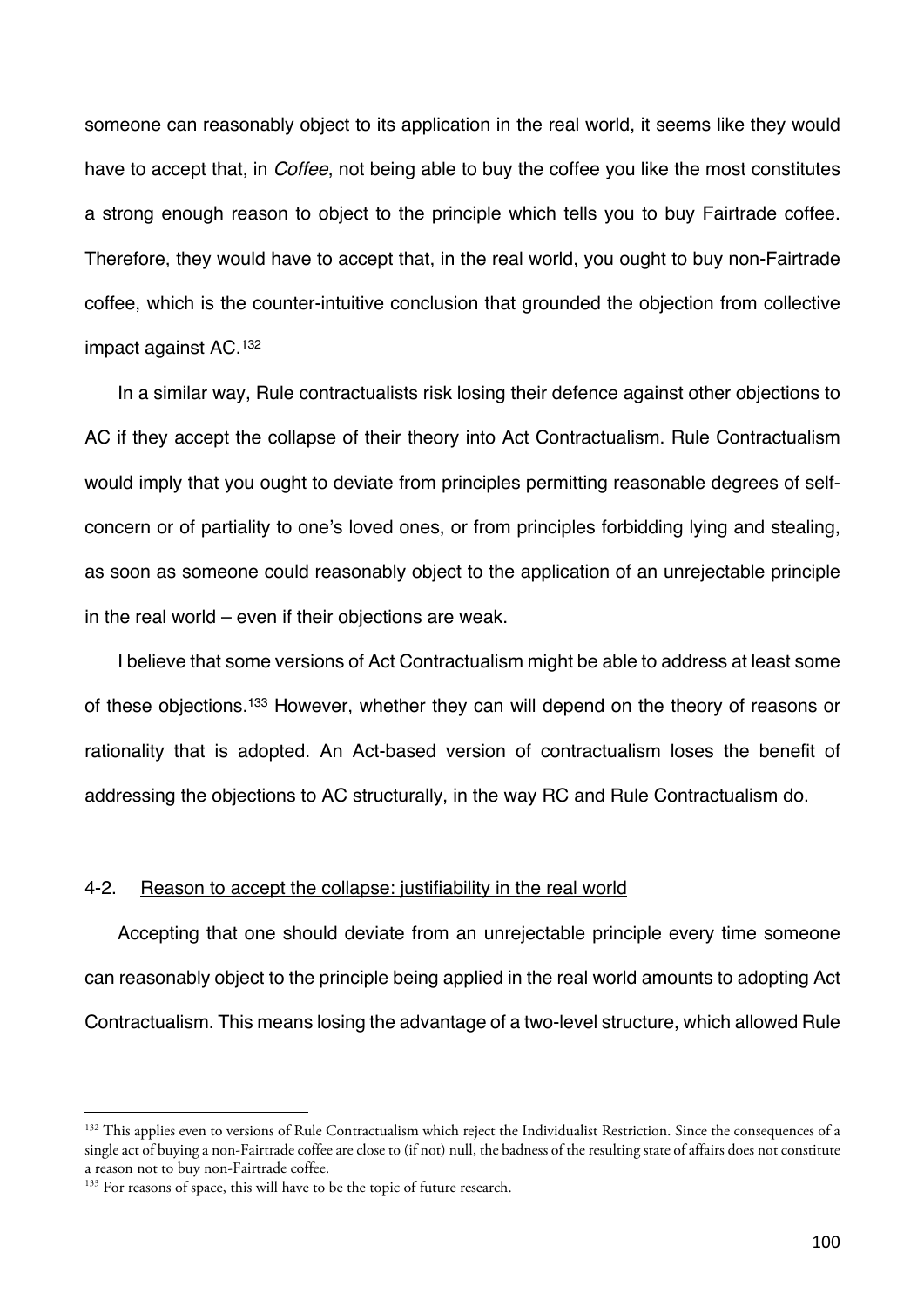Contractualism to avoid the objections to AC in a similar way to RC. However, resisting this collapse and placing the bar for what constitutes a strong enough justification to deviate from a justifiable principle any higher also comes at a cost. It implies that following Rule Contractualism will sometimes require acting in ways that can be reasonably rejected in the real world.

Think, again, about our modified *Boat* example. There is a threshold bellow which the harm faced by the nine people in the water is not important enough to constitute "strong" justifications to deviate from a rule that prescribes to contribute only one's fair share of efforts to help others. Since this principle is appropriately justifiable as a general standard of behaviour – that is, since its general acceptance would be appropriately justifiable – and since the "in the absence of special justification" provision does not apply, Rule Contractualism then entails that you must throw only one life jacket overboard. Yet, it seems like the nine persons in the water have reasonable claims to be rescued, as long as the harm they face outweighs the inconvenience you would endure because of the capricious locks.

Rule contractualists place no bar on how strong a reason to object to a principle must be when they determine which principles are appropriately justifiable. For instance, nothing says that a claim not to suffer a minor harm does not provide reasonable grounds for rejecting a principle, when the complaints against alternate principles are even less important. Yet, rule contractualists, if they are to resist the collapse of Rule Contractualism into Act Contractualism, place such a limit when they determine when we can permissibly deviate from a justifiable principle. This is odd: why wouldn't the same claim constitute reasonable grounds to object to the application of a principle in the real world, when it is a reason to object to a principle as a public standard of behaviour?

101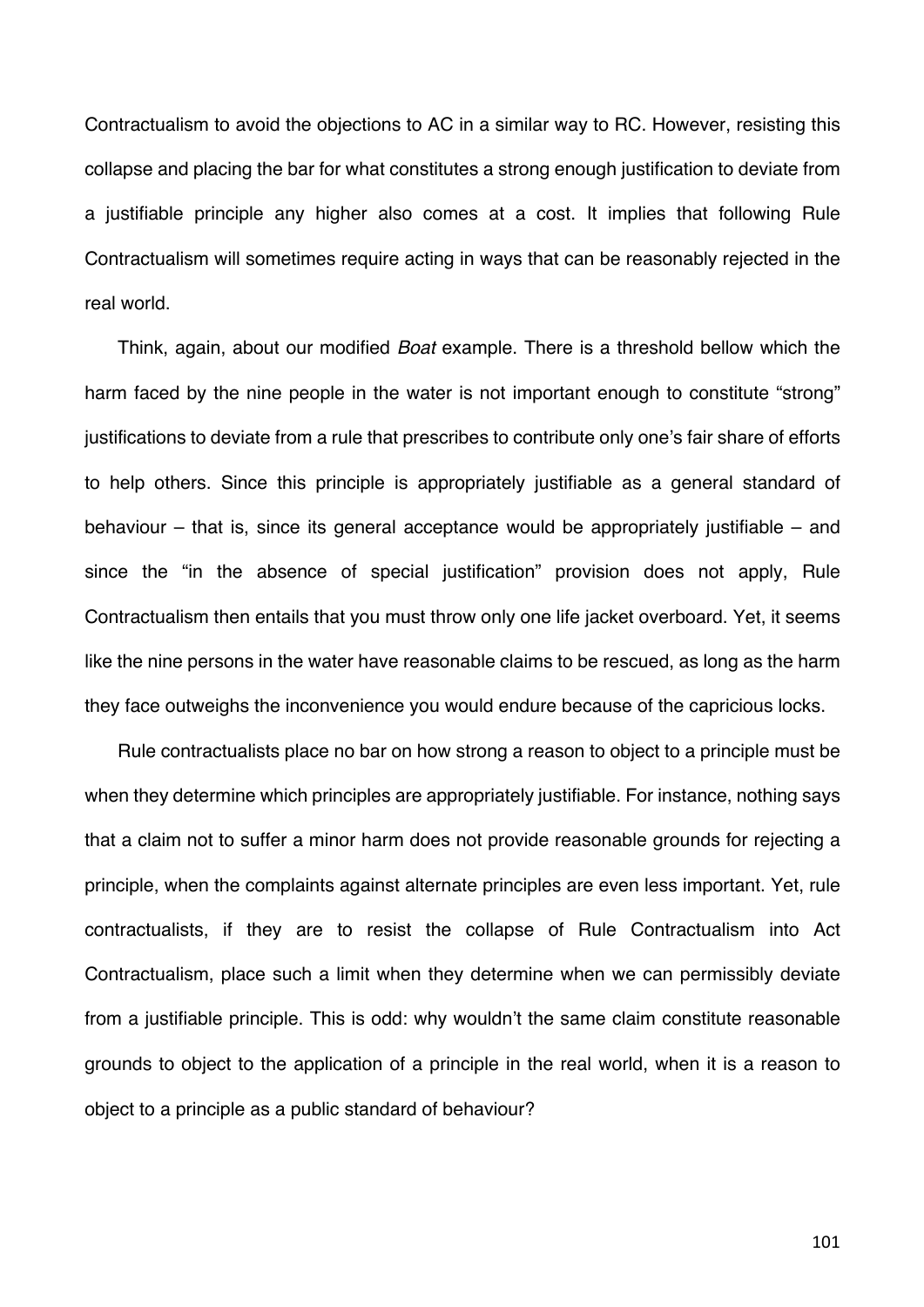In the spirit of the Inconsistency Objection levelled against RC, one might be tempted to say that this oddity makes Rule Contractualism inconsistent, because Rule Contractualism does not prescribe that we act in ways that are appropriately justifiable in the real world. However, this need not be the case. For Scanlon and other rule contractualists, appropriate justifiability might consist in just this: conformity with rules which would be appropriately justifiable if they were generally followed.

Nevertheless, there is a sense in which this rule contractualist account of justifiability is unsatisfying. As Hanoch Sheinman points out, it is not clear exactly what is attractive in a relation of conformity to justifiable rules.<sup>134</sup> He thus argues that Rule Contractualism derives its appeal from the idea that it allows one to act in ways that are justifiable to others, but that this appeal is ill-deserved.

This seems right. Recall the motivation to adopt Rule Contractualism which I have presented in section 2: the reasons we have to adopt Rule Contractualism, Scanlon tells us, are grounded in "the reasons we have to live with others on terms that they could not reasonably reject".135 However, I have just shown that Rule Contractualism sometimes requires us to act in ways which others can reasonably reject. Therefore, the ideal of acknowledging others as reasonable equals to whom justification is due, which is supposed to derive from acting in ways others cannot reasonably object to, do not seem to be fulfilled by Rule Contractualism. Quite the contrary: it seems plausible that treating others as reasonable equals to whom justification is due entails acting in ways which they cannot reject *in the real world*. Therefore, the compelling reasons rule contractualists offer in favour of their

<sup>&</sup>lt;sup>134</sup> Sheinman (2011).<br><sup>135</sup> Scanlon (1998), p.154.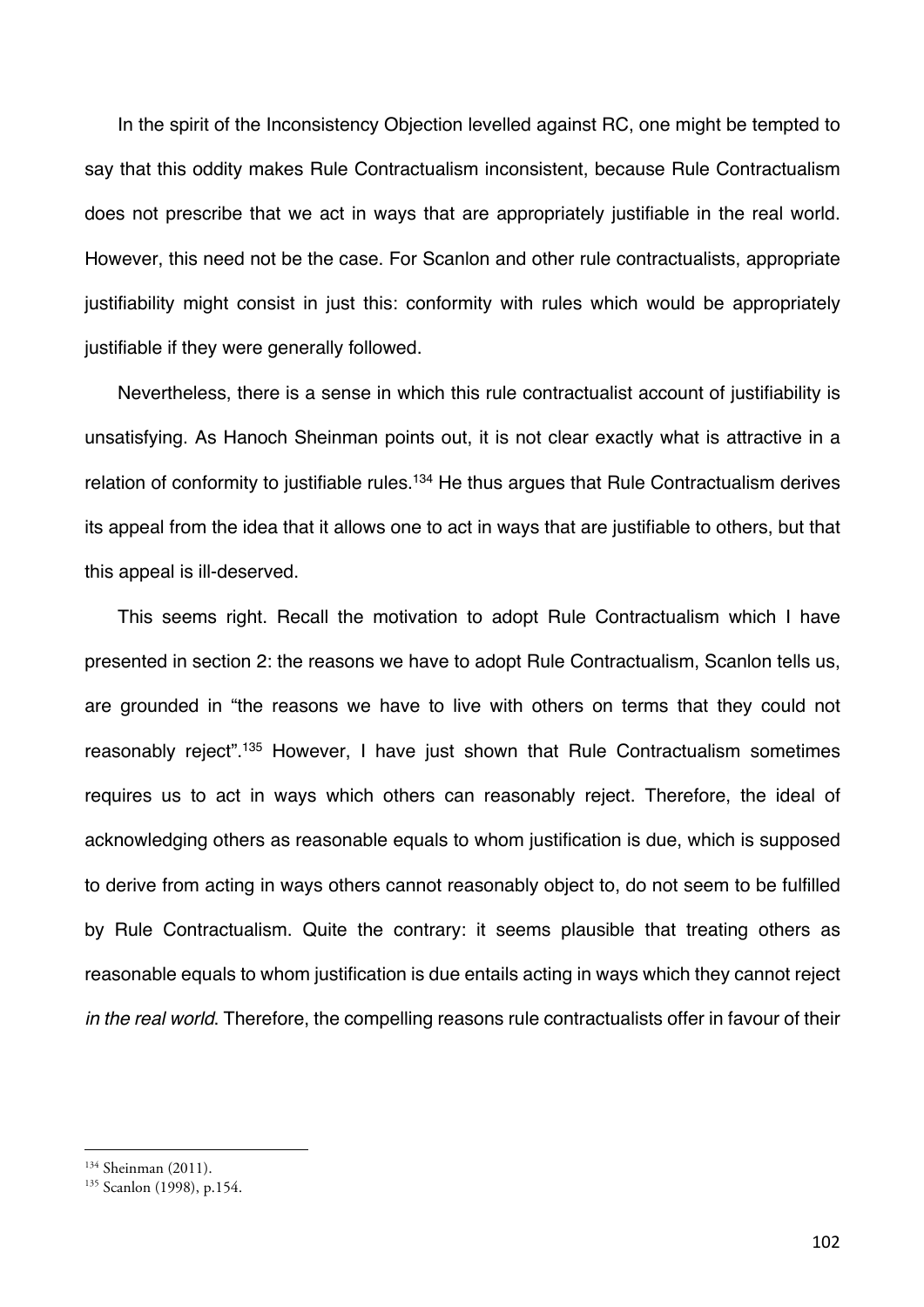view actually supports Act Contractualism and its conception of justifiability as *real-world* justifiability.

Although accepting the collapse into Act Contractualism means giving up on the twolevel structure that made Rule Contractualism immune to some of the main objections against AC, it seems like the contractualist ideal of treating others as reasonable equals might be better fulfilled by Act Contractualism. Given this, and given that some versions of Act Contractualism might be able to address some of the objections against AC, rule contractualists have good reason to accept the collapse of their view into Act Contractualism.

## **5. Act Contractualism and AC**

In the previous chapter, I argued that, because of the IWO, rule consequentialists have good reason to retreat back to AC, despite the problems this view faces. In this chapter, I have argued that the ideal of living with others in terms they could not reasonably reject gives us good reason to accept Rule Contractualism rather than RC. I have also argued that, since this ideal might in fact be better fulfilled by Act Contractualism than by Rule Contractualism, we should accept the collapse of Rule Contractualism into Act Contractualism. I will now briefly compare Act Contractualism and AC.

Act Contractualism and AC have a similar structure; both assess acts directly. The difference is that Act Contractualism cares about appropriate justifiability, whereas AC cares about good consequences. Therefore, those who were convinced by the contractualist rationale I have presented – those who care about justifiability and preferred Rule Contractualism to RC – should prefer Act Contractualism to AC. Since these views have different foundations, Act Contractualism would not be redundant even if it turned out to have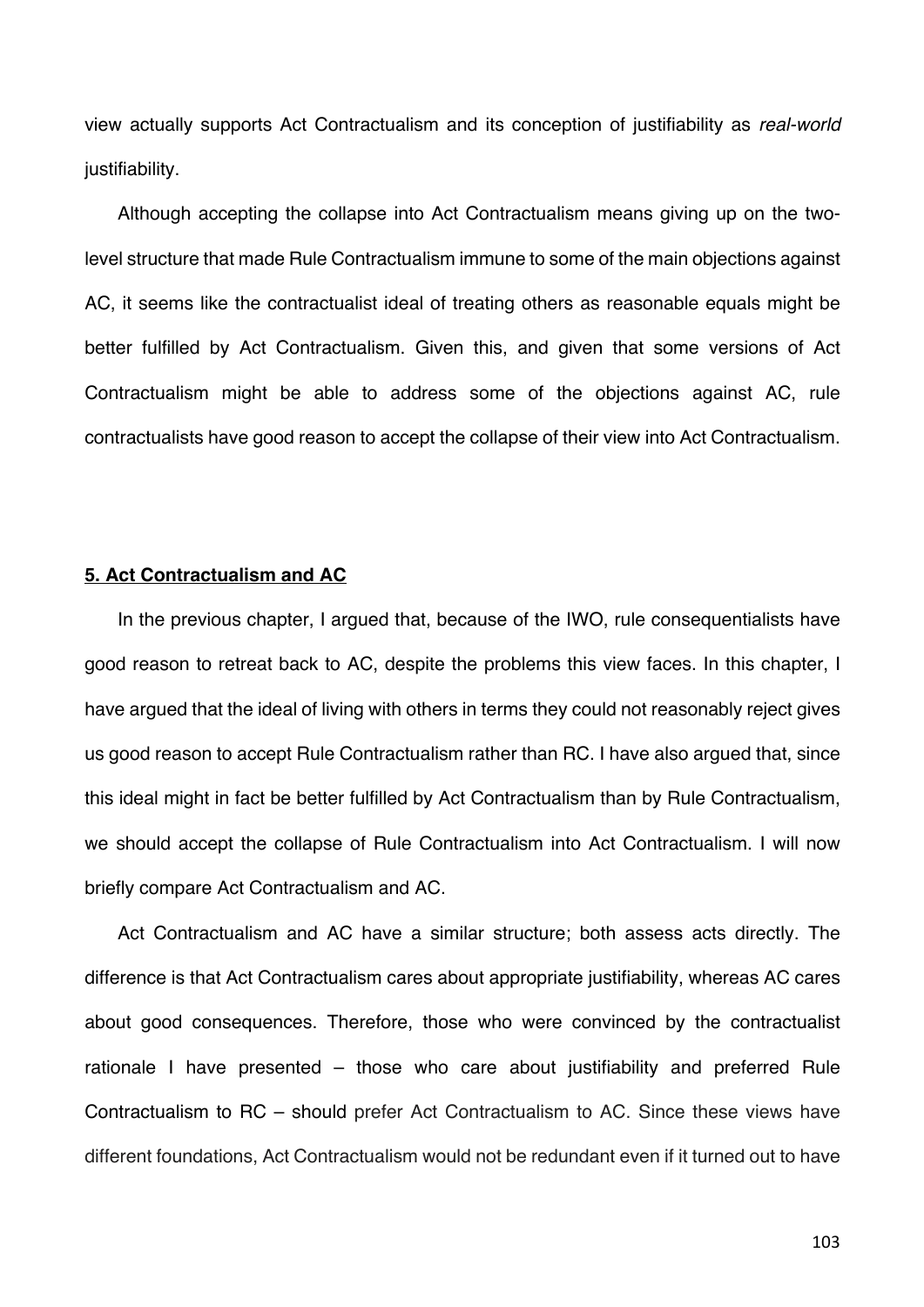the exact same implications as AC, which is a good reason to take both views seriously and consider them separately.

However, we have good reason to think that Act Contractualism and AC have different implications. This is the case, for instance, regarding the ethics of future people. Consider the problem known as

### *The Procreation Asymmetry*:

- 1) It is impermissible to bring into existence people with lives less than worth living, other things being equal.
- 2) Yet, it is permissible not to bring people with lives worth living into existence, other things equal.<sup>136</sup>

The *Procreation Asymmetry* captures our intuitions that, although it would be wrong for a couple to bring into existence a child whom they know would have an existence not worth living, they do not have a duty to bring into existence a child whom they know will have a life worth living.

AC seems unable to capture this asymmetry. It can capture claim 1, since it is plausible that a state of affairs in which someone leads an existence less than worth living is worse than a state of affairs in which no one does. The problem is that, by the same logic, AC implies that we *do* have a duty to bring into existence people with lives worth living. This is because a state of affairs in which someone lives a life worth living is better than a state of affairs in which no one does. Therefore, AC cannot capture claim 2.

<sup>&</sup>lt;sup>136</sup> For discussions of the Procreation Asymmetry, see McMahan (1981) and (2009), Elstein (2005) and Roberts (2011).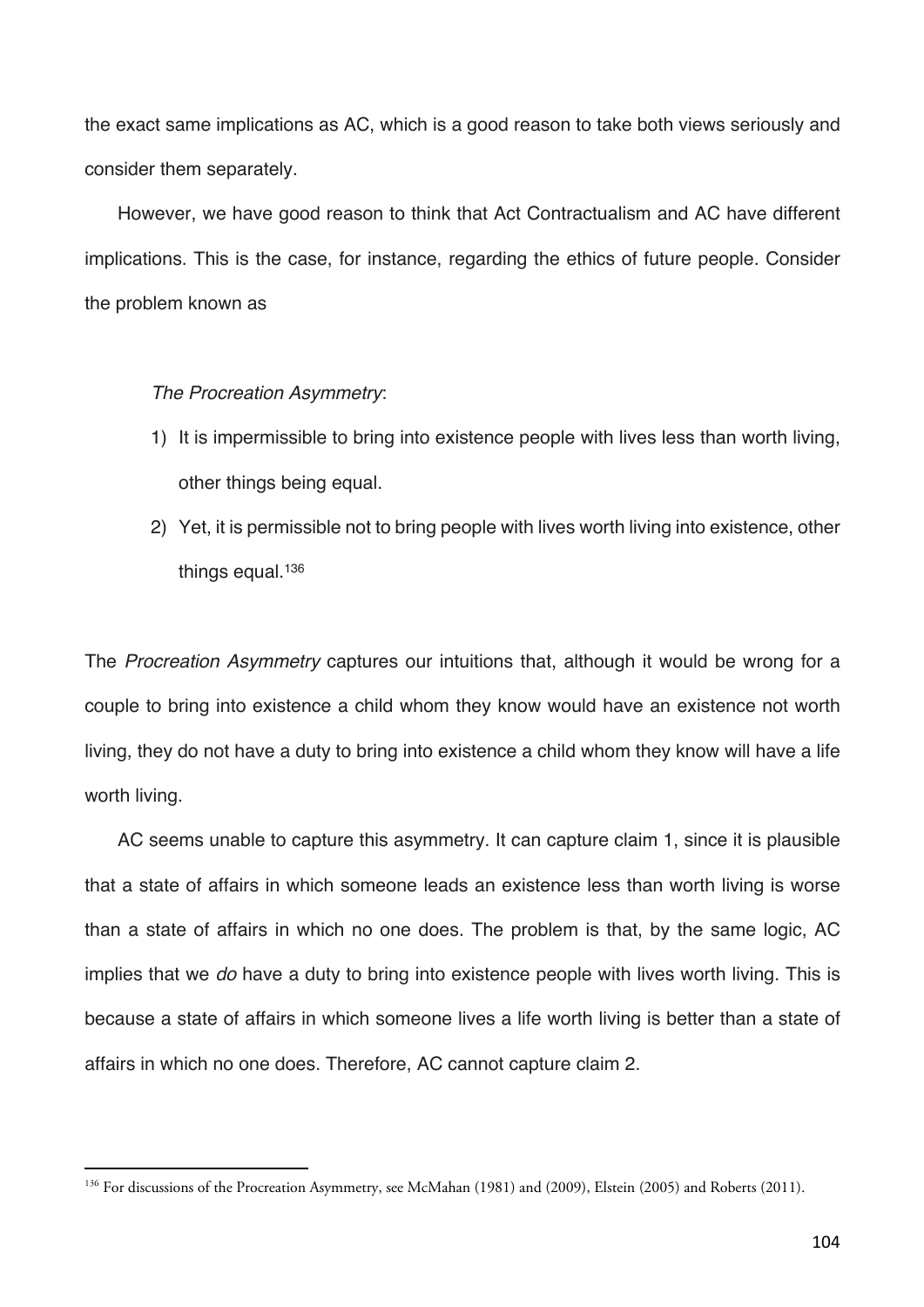Rule Contractualism, on the other hand, captures the *Procreation Asymmetry*. We must act in ways that are appropriately justifiable to the people that exist; and bringing people with miserable lives into existence would be unjustifiable to them. However, when we fail to bring into existence people with lives worth living, there is no one to reasonably reject our (in)action. Therefore, Act Contractualism captures both claim 1 and claim 2.

There is a catch, however. This response to the procreation asymmetry suggests that Act Contractualism is unable to address what is known as

## *The Non-Identity Problem*:

- 1) If a woman has a choice between bringing into existence a child with an impairment, or delaying her pregnancy to bring into existence a child without impairment, she ought to delay her pregnancy, even if the child with the impairment would still have a life worth living.
- 2) The child the woman would give birth to if she did not wait would be different from the child she would give birth to if she waited, given that they would be produced from different reproductive cells.<sup>137</sup>

The *Non-Identity Problem* illustrates our intuition that we should make future generations as well-off as possible, other things equal, even if this requires taking actions which would affect the lives of individuals in such a way that they might conceive at different times than they would otherwise have.

Act Contractualism is vulnerable to the *Non-Identity Problem* because it cannot account for claim 1. Since the child born with an impairment would not exist if her mother had waited

<sup>&</sup>lt;sup>137</sup> For discussion of the Non-Identity Problem, see Parfit (1986), pp.351-379 and Boonin (2014).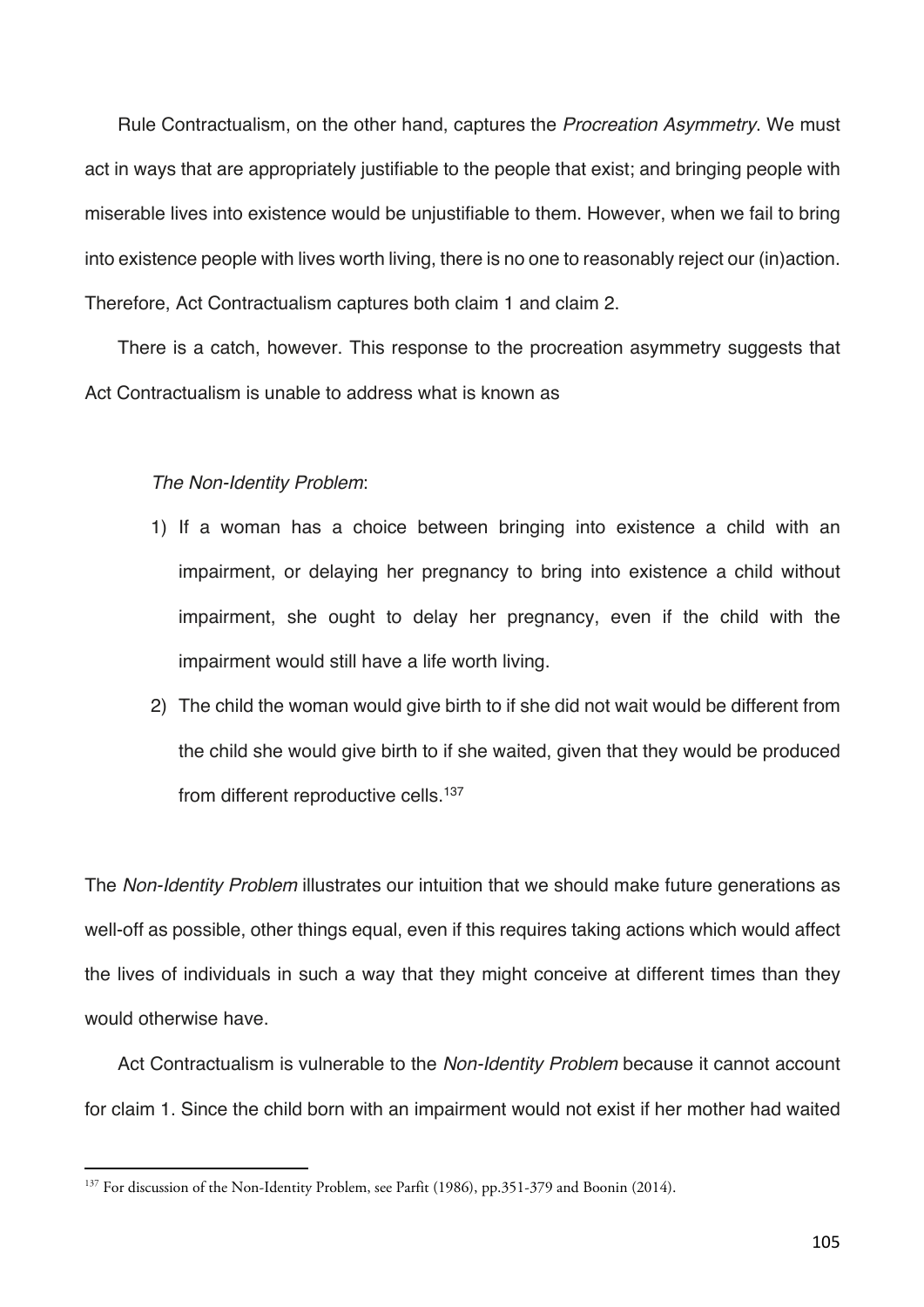to conceive, she is not made worse-off if her mother does not delay her pregnancy. Since it would not be *her* who would be born without impairment if her mother had waited, but *another*  child, she has no ground for complaint. In other words, since no one would be wronged if the woman did not delay her pregnancy, it is not impermissible for her not to.

On the other hand, AC does not face the *Non-Identity Problem*. Since things would go best if the woman delayed her pregnancy, it is impermissible for her not to, even if the child she gives birth to if she waits is not the one which would have otherwise been born.

To conclude, Act Contractualism and AC have different implications regarding future generations. While Act Contractualism captures the *Procreation Asymmetry*, AC does not; and while Act Contractualism is vulnerable to the *Non-Identity Problem*, AC is not. We thus have good reason to think that Act Contractualism and AC do not only have different foundations, but also that they have different implications, which gives us additional grounds to weigh them against each other. This seems to me a promising avenue for future research.

### **Conclusion**

In this dissertation, I have carved out conceptual space for Act Contractualism. I have not argued that it is the best theory, but only that it deserves more attention than it has hitherto received. Since it rests on a distinct, appealing rationale, and since it has different implications than Rule Contractualism and AC, it should be taken seriously.

Questions remain regarding whether Act Contractualism avoids some of the objections raised against AC, and whether it is vulnerable to new objections. My hope is that these questions will be investigated, and that Act Contractualism will get attention in its own right. Although more research has to be done into what the best version of this view might be, it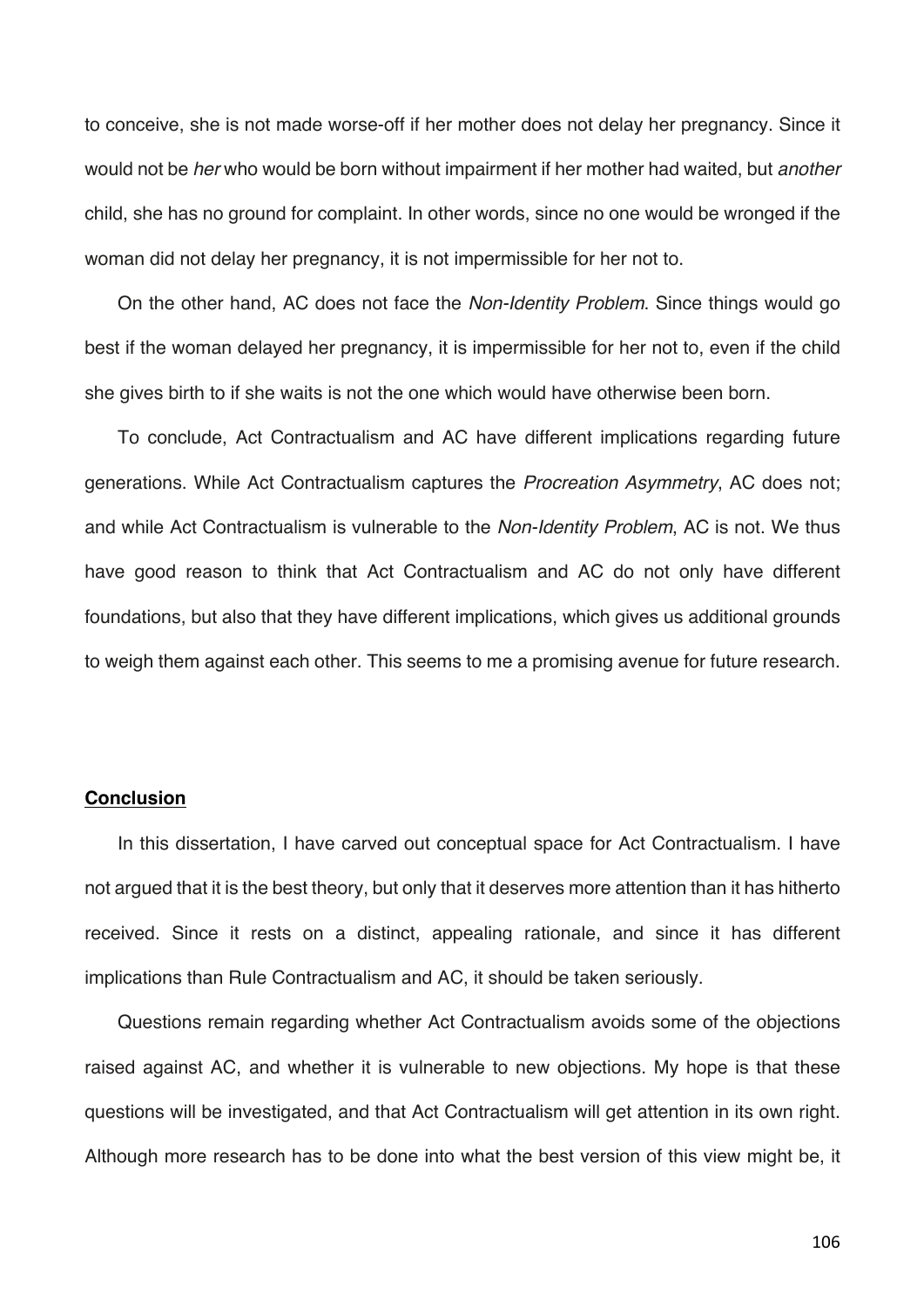seems to be a serious contender to the three other views I have considered as part of this project.

# **Bibliography**

Anscombe, G. E. M. (2005). *Human Life, Action and Ethics: Essays*, Exeter: Imprint Academic

Ashford, E. (2000). "Utilitarianism, Integrity and Partiality", *The Journal of Philosophy*, 97(8), pp.421-439

Arneson, R. (2005). "Sophisticated Rule Consequentialism: Some Simple Objections", *Philosophical Issues*, 15(1), pp.235-251

Bentham, J. (1823). *The Principles of Morals and Legislation*, London: T. Payne

Boonin, D. (2014). *The Non-Identity problem and the ethics of future people*, Oxford: Oxford University Press

Brandt, R. (1979). *A Theory of the Good and the Right*, Oxford: Oxford University Press

Brandt, R. (1988). "Fairness to Indirect Optimific Theories in Ethics", *Ethics*, 98(2), pp.341– 60

Brandt, R. (1989). "Morality and Its Critics", *American Philosophical Quaterly*, 26(2), pp.89- 100

Brink, D. (1993). "The separateness of persons, distributive norms and moral theory" in Frey and Morris (eds.) *Value, Welfare and Morality*, Cambridge: Cambridge University Press, pp.252-289

Card, R. (2007). "Inconsistency and the Theoretical Commitments of Hooker's Rule-Consequentialism", *Utilitas*, 19(2), pp.243-258

Darwall, S. (2006). *The Second-Person Standpoint,* Cambridge MA: Harvard University Press

Dreier, J. (2011). "In Defence of Consequentialising" in Timmons (ed.) *Oxford Studies in Normative Ethics Volume 1*, pp.97–119

Elstein, D. (2005). "The Asymmetry of Creating and Not Creating Life", *Journal of Value Inquiry*, 39(1), pp.49–59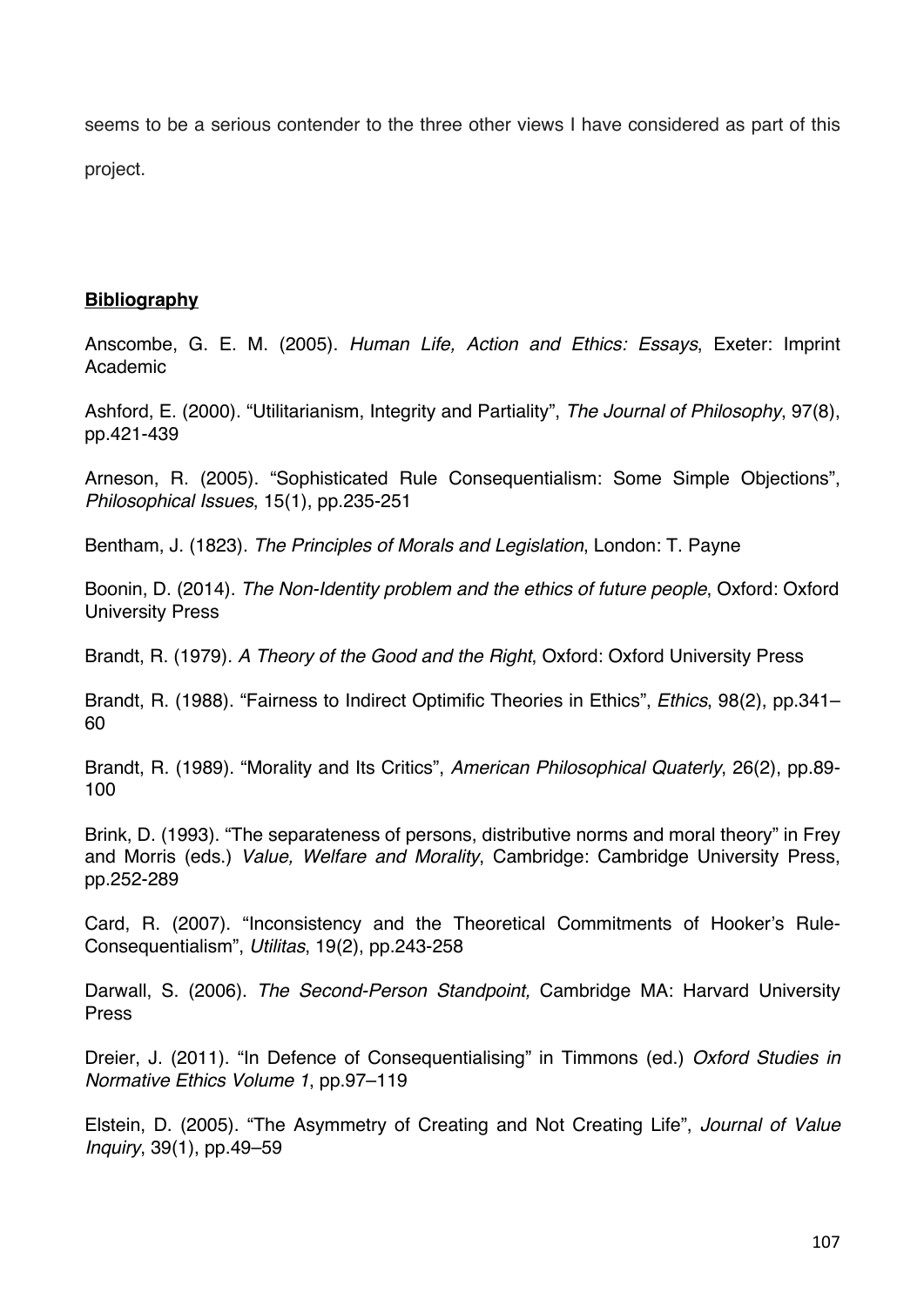Foot, P. (1978). "The Problem of Abortion and the Doctrine of the Double Effect" in *Virtues and Vices and Other Essays in Moral Philosophy*, pp.19-31

Gert, B. (2005). *Morality: Its Nature and Justification*, Oxford: Oxford University Press

Harman, E. (2015). "The irrelevance of moral uncertainty", in Shafer-Landau (ed.) *Oxford Studies in Metaethics Volume 10*, pp.53-78

Harsanyi, J. (1955). "Cardinal Welfare, Individualistic Ethics, and Interpersonal Comparisons of Utility", *Journal of Political Economy*, 63(4), pp.309–21.

Hooker, B. (2002). *Ideal Code, Real World: A Rule-Consequentialist Theory of Morality*, Oxford: Oxford University Press

Hooker, B. (2005). "Reply to Arneson and McIntyre", *Philosophical Issues*, 15(1), pp.264-281

Hooker, B. (2007). "Rule-consequentialism and Internal Consistency: A Reply to Card", *Utilitas*, 19(4), pp.514-519

Hooker, B. and Fletcher, G. (2008). "Variable versus Fixed-Rate Rule-Utilitarianism", *The Philosophical Quarterly, 58(231), pp.344-352*

Horton, J. (2017). "Aggregation, Complaints, and Risk", *Philosophy & Public Affairs, 45*(1), pp. 54-81.

Horton, J. (2018). "Always Aggregate", *Philosophy & Public Affairs, 46*(2), pp. 160-174

Horton, J. (2020). "Aggregation, Risk and Reductio", Ethics, 130(4), pp.514-529

Jackson, F. (1991). "Decision-Theoretic Consequentialism and the Nearest and Dearest Objection", *Ethics*, 101(3), pp.461-482

Kagan, S. (2011). "Do I Make a Difference?", *Philosophy & Public Affairs, 39*(2), pp.105-141

Kamm, F. (1993). *Morality, Mortality, Volume 1*, Oxford: Oxford University Press

Kupperman, J. (1981). "A Case for Consequentialism", *American Philosophical Quarterly*, 18(4), pp.305-313

Lenman, J. (2006). "Compatibilism and contractualism: the possibility of moral responsibility", *Ethics*, 117(1), pp.7–31

Levy, S. (2013). "A Contractualist Defence of Rule Consequentialism", *Journal of Philosophical Research*, 38, pp.189–201

McCloskey, H. (1965). "A Non-utilitarian Approach to Punishment", *Inquiry*, 8(1–4), pp.249– 263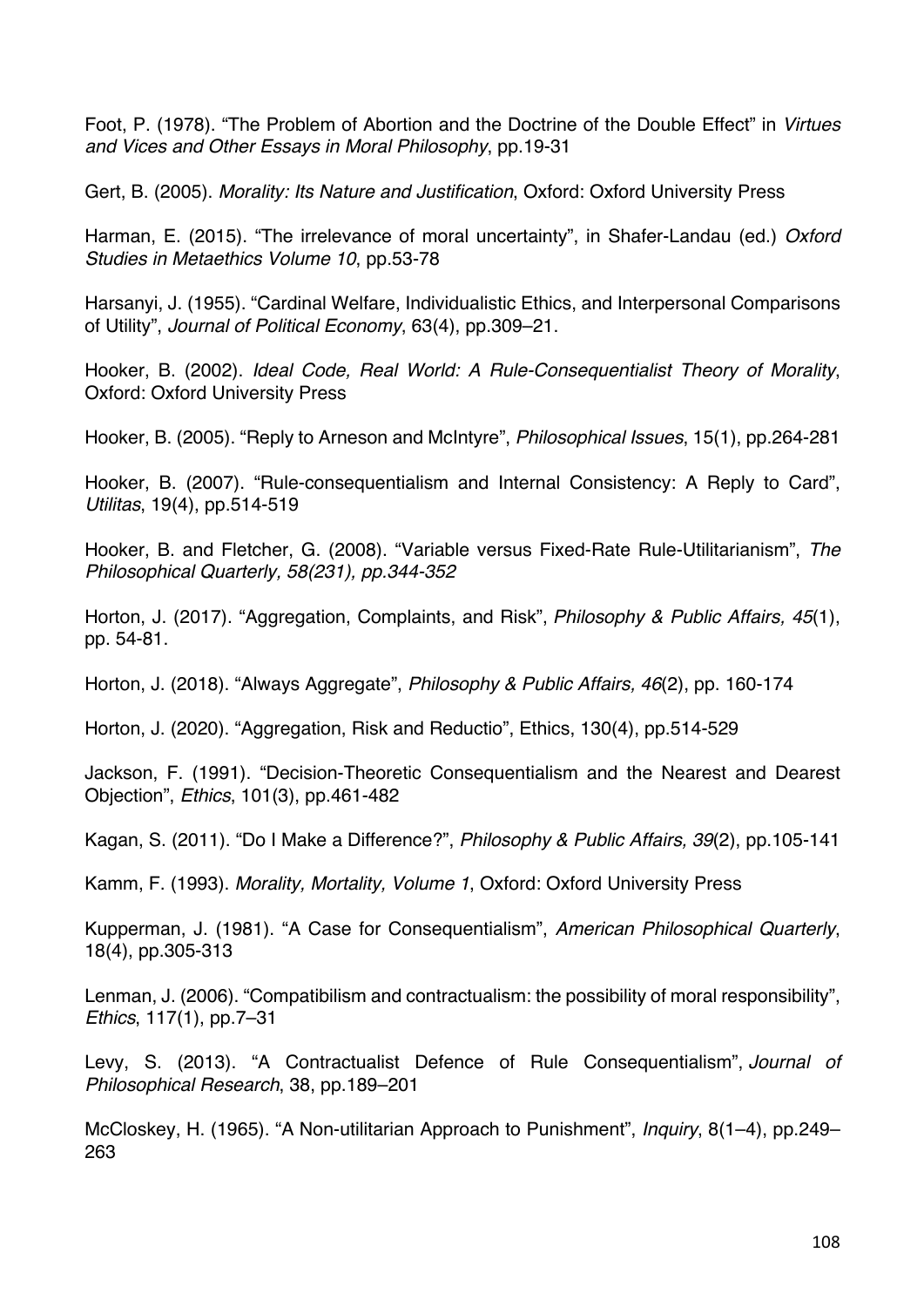McMahan, J. (1981). "Problems of Population Choice", *Ethics*, 92(1), pp.96–127

McMahan, J. (2009). "Asymmetries in the Morality of Causing People to Exist", in Roberts and Wasserman (eds.) *Harming Future Persons: Ethics, Genetics and the Nonidentity Problem*, Dordrecht: Springer, pp.49–68

Mill, J.S. (1871/1969). "Utilitarianism", in Robson (ed.) *The Collected Works of John Stuart Mill, Volume X: Essays on Ethics, Religion and Society*, Toronto: Toronto University Press, pp.205-259

Nagel, T. (1970). *The Possibility of Altruism*, New Jersey: Princeton University Press

Nagel, T. (1979). *Mortal Question*, Cambridge: Cambridge University Press

Nagel, T. (1991). *Equality and Partiality,* Oxford: Oxford University Press

Nesky, J. (2012). "Consequentialism and Collective Harm: A Reply to Kagan", *Philosophy and Public Affairs*, 39(4), pp.364-395

Nefsky, J. (2015). "Fairness, Participation, and the Real Problem of Collective Harm" in Timmons (ed.) *Oxford Studies in Normative Ethics, Volume 5*, pp.245-270

Otsuka, M. (2000). "Scanlon and the claims of the many versus the one", *Analysis*, 60(3), pp.288-293

Parfit, D. (1986) *Reasons and Persons*, Oxford: Oxford University Press

Parfit, D. (1997). "Equality and priority", *Ratio*, 10(3), pp.202-221

Parfit, D. (2011). *On What Matters*, Oxford: Oxford University Press

Pettit, P. (2000). "A Consequentialist Perspective on Contractualism", *Theoria*, 66(3), pp. 228–45

Podgorski, A. (2018). "Wouldn't it be Nice? Moral Rules and Distant Worlds", *Noûs*, 52(2), pp. 279-294

Portmore, D. (2011). *Commonsense consequentialism: Wherein morality meets rationality,* New York: Oxford University Press

Railton, P. (1984). "Alienation, Consequentialism, and the Demands of Morality", *Philosophy and Public Affairs*, 13(2), pp.134-171

Rachels, J. (1975). "Active and Passive Euthanasia", *The New England Journal of Medicine*, 292 (2), pp.78-80

Rajczi, A. (2016). "On the Incoherence Objection to Rule-Utilitarianism", *Ethical Theory and Moral Practice*, 19(4), pp. 857-876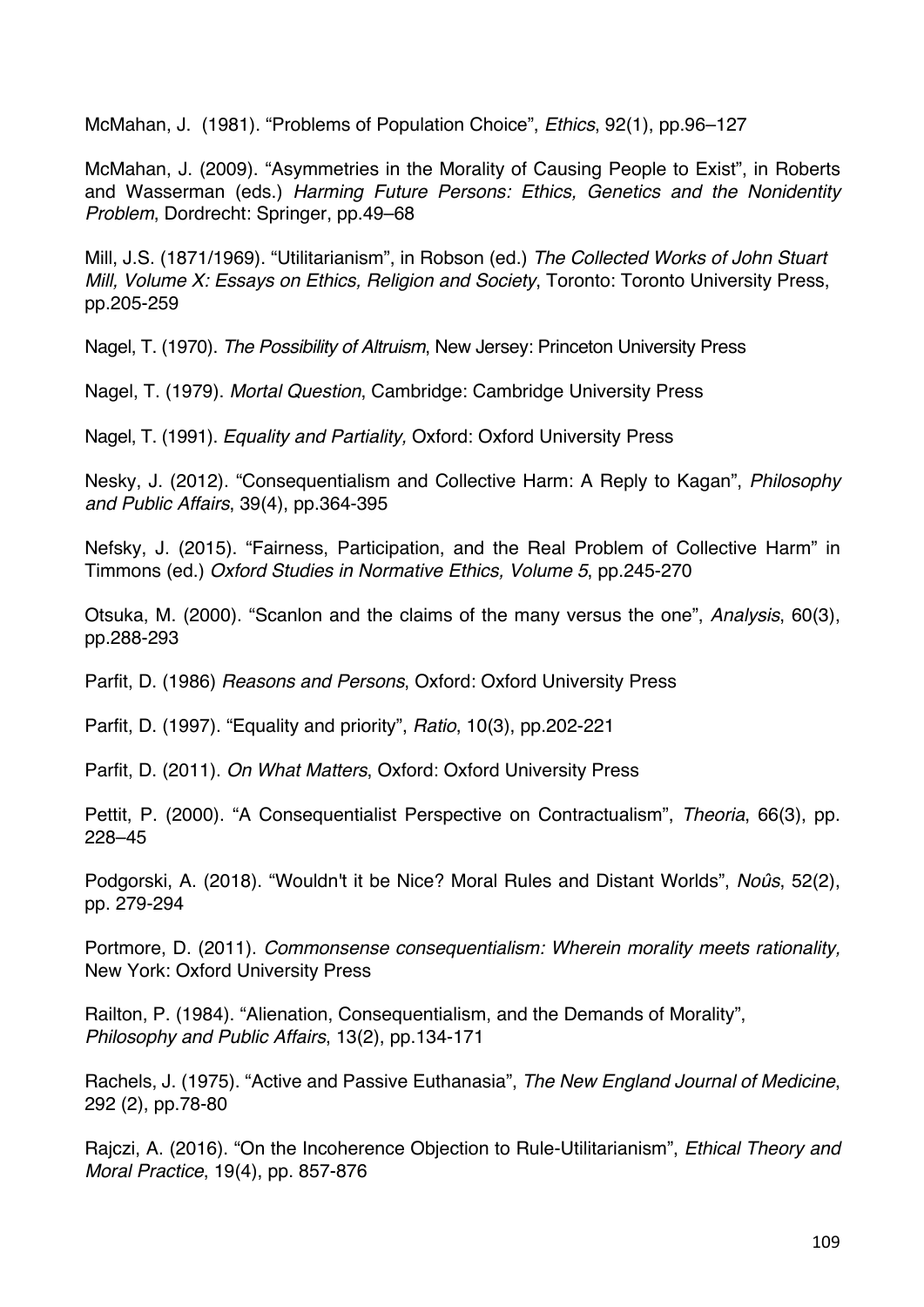Rawls, J. (1999)*. A Theory of Justice*, Oxford: Oxford University Press

Ridge, M. (2009). "Climb Every Mountain?", *Ratio*, 22(1), pp. 59-77

Roberts, M. (2011). "An Asymmetry in the Ethics of Procreation", *Philosophy Compass*, 6(11), pp.765- 776

Rosen, G. (2009). "Might Kantian Contractualism be the Supreme Principle of Morality?", *Ratio* 22(1), pp. 78–97

Scanlon, T. M. (1998). *What We Owe to Each Other*, Cambridge, MA: The Belknap Press of Harvard University Press

Sheinman, H. (2011). "Act and Principle Contractualism", *Utilitas*, 23(3), pp.288-315

Singer, P. (1993). *Practical Ethics*, Cambridge: Cambridge University Press

Smart, J. (1956). "Extreme and Restricted Utilitarianism", *The Philosophical Quarterly,* 6(25), pp. 344-354

Smart, J. (1973). "An Outline of a System of Utilitarian Ethics" in Smart and Williams (eds.) *Utilitarianism: For and Against*, London: Cambridge University Press. pp. 1-70

Smith, H. (2010). "Measuring the Consequences of Rules", *Utilitas*, 22(4), pp.413-433

Southwood, N. (2010). *Contractualism and the foundations of morality*, Oxford: Oxford University Press.

Southwood, N. (2019). "Contractualism for Us As We Are", *Philosophy and Phenomenological Research*, 99(3), pp 529-547

Suikkanen, J. (2014). "Contractualism and the Conditional Fallacy", in Timmons (ed.) *Oxford Studies in Normative Ethics, Volume 4*, Oxford: Oxford University Press, pp.113-136

Suikkanen, J. (2020). *Contractualism*, Cambridge: Cambridge University Press.

Taurek, J. (1977). "Should the Numbers Count?", *Philosophy and Public Affairs*, 6(4), pp.293- 316

Thomson, J. J. (1985). "The Trolley Problem", *The Yale Law Journal*, 94(6), pp.1395-1415

Tomlin, P. (2017). "On Limited Aggregation", *Philosophy and Public Affairs*, 45(3), pp.232- 260

Voorhoeve, A. (2014). "How Should We Aggregate Competing Claims?", *Ethics*, 125(1), pp.64-87